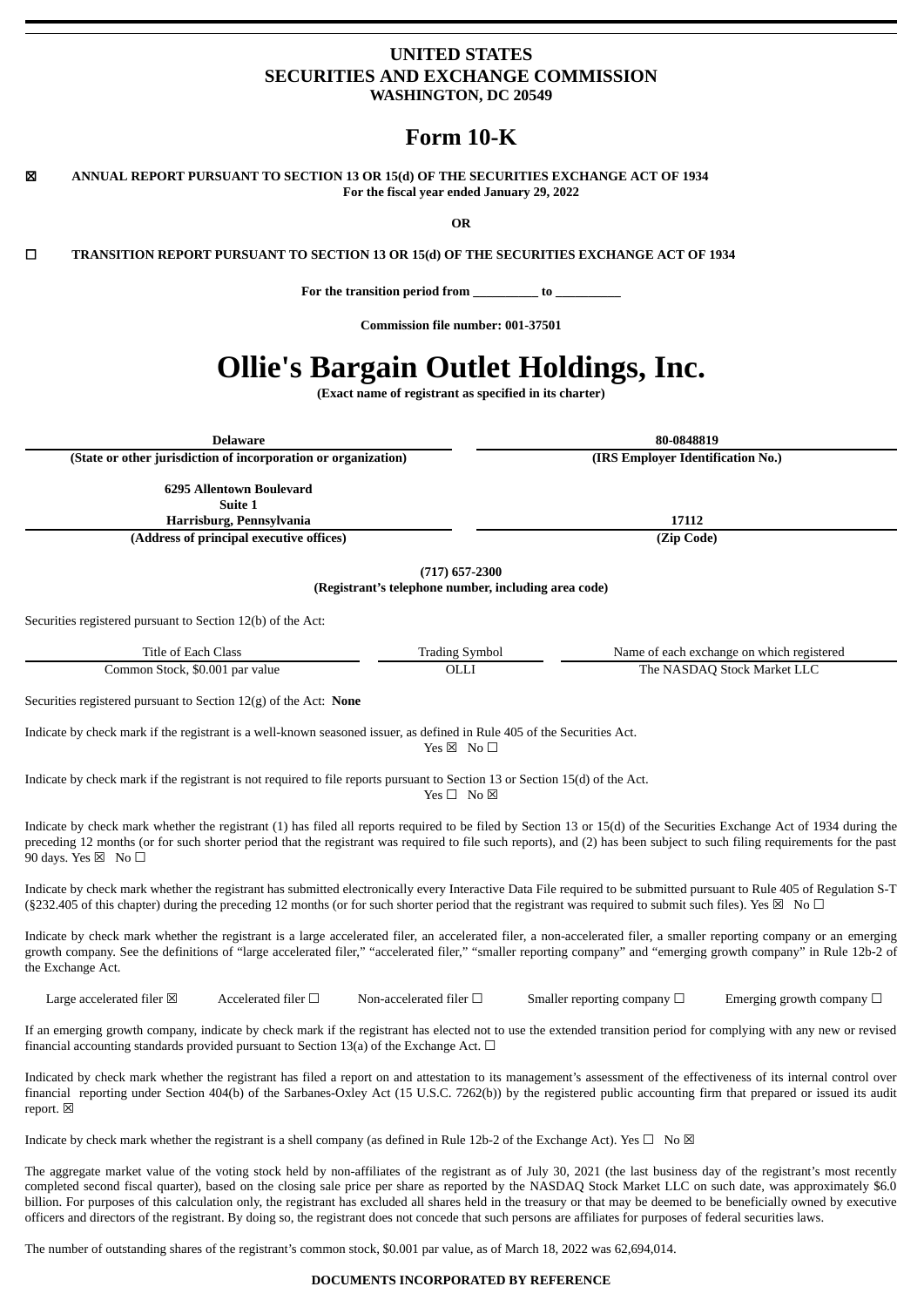Portions of the registrant's definitive proxy statement for the 2022 Annual Meeting of Stockholders (the "Proxy Statement"), to be filed pursuant to Regulation 14A within 120 days after the end of the 2021 fiscal year, are incorporated by reference into Part III of this Form 10-K.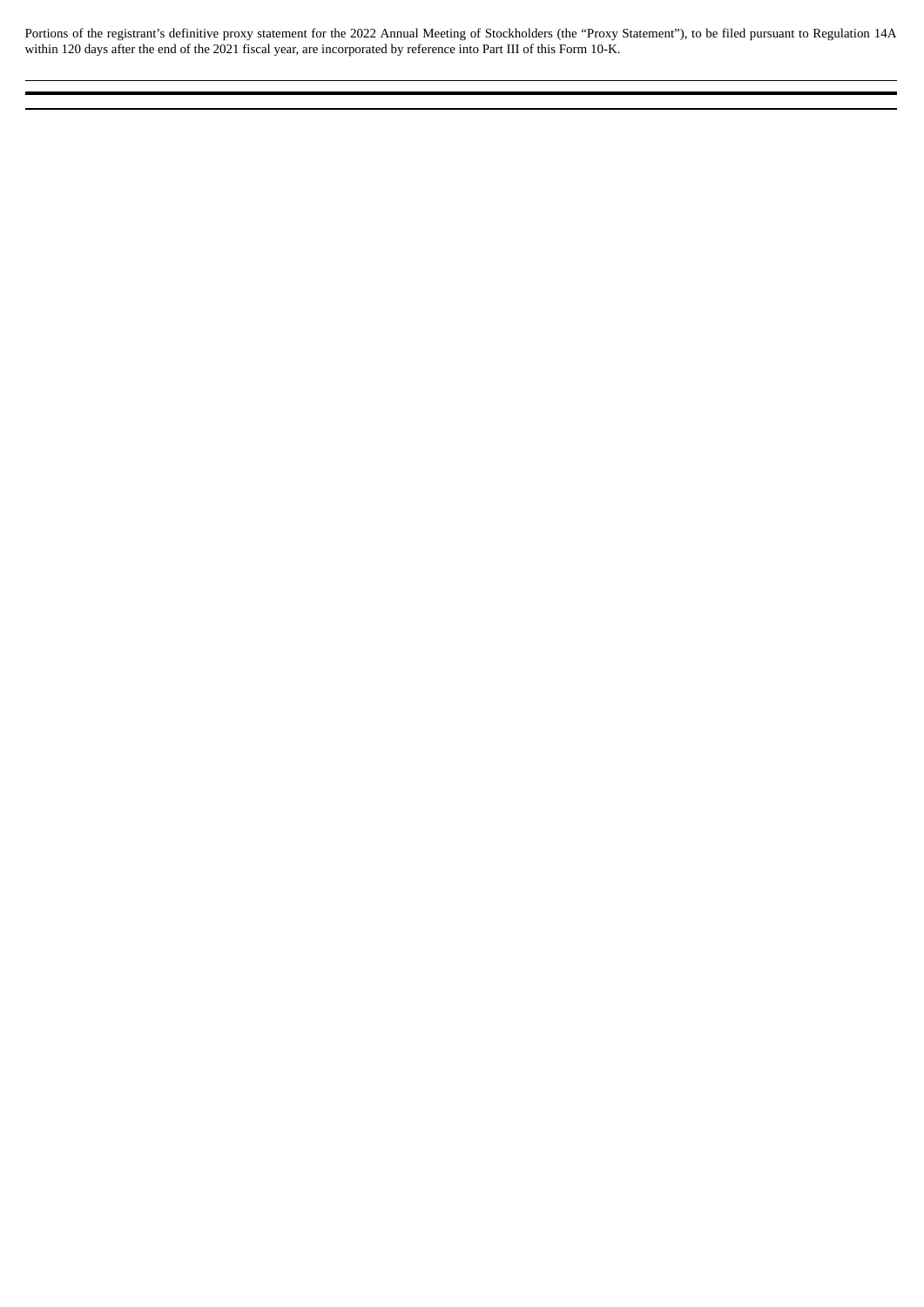**INDEX**

<span id="page-2-0"></span>

| PART I          |                                                                                                              | $-5$         |
|-----------------|--------------------------------------------------------------------------------------------------------------|--------------|
| Item 1.         | <b>Business</b>                                                                                              | $\mathbf{1}$ |
| Item 1A.        | <b>Risk Factors</b>                                                                                          | 14           |
| Item 1B.        | <b>Unresolved Staff Comments</b>                                                                             | 35           |
| Item 2.         | <b>Properties</b>                                                                                            | 35           |
| Item 3.         | <b>Legal Proceedings</b>                                                                                     | 36           |
| Item 4.         | <b>Mine Safety Disclosures</b>                                                                               | 36           |
|                 |                                                                                                              |              |
| PART II         |                                                                                                              |              |
| Item 5.         | Market for Registrant's Common Equity, Related Stockholder Matters and Issuer Purchases of Equity Securities | 37           |
| Item 6.         | [Reserved]                                                                                                   | 40           |
| Item 7.         | <b>Management's Discussion and Analysis of Financial Condition and Results of Operations</b>                 | 40           |
| Item 7A.        | Quantitative and Qualitative Disclosures About Market Risk                                                   | 54           |
| Item 8.         | <b>Financial Statements and Supplementary Data</b>                                                           | 55           |
| Item 9.         | Changes in and Disagreements with Accountants on Accounting and Financial Disclosure                         | 82           |
| Item 9A.        | <b>Controls and Procedures</b>                                                                               | 82           |
| Item 9B.        | <b>Other Information</b>                                                                                     | 84           |
| Item 9C.        | Disclosure Regarding Foreign Jurisdictions that Prevent Inspections                                          | 84           |
|                 |                                                                                                              |              |
| <b>PART III</b> |                                                                                                              |              |
| Item 10.        | <b>Directors, Executive Officers and Corporate Governance</b>                                                | 84           |
| Item 11.        | <b>Executive Compensation</b>                                                                                | 84           |
| Item 12.        | Security Ownership of Certain Beneficial Owners and Management and Related Stockholder Matters               | 84           |
| Item 13.        | Certain Relationships and Related Transactions, and Director Independence                                    | 84           |
| Item 14.        | <b>Principal Accountant Fees and Services</b>                                                                | 85           |
|                 |                                                                                                              |              |
| <b>PART IV</b>  |                                                                                                              |              |
| Item 15.        | <b>Exhibits and Financial Statement Schedules</b>                                                            | 85           |
| Item 16.        | Form 10-K Summary                                                                                            | 89           |
|                 |                                                                                                              |              |

**Page**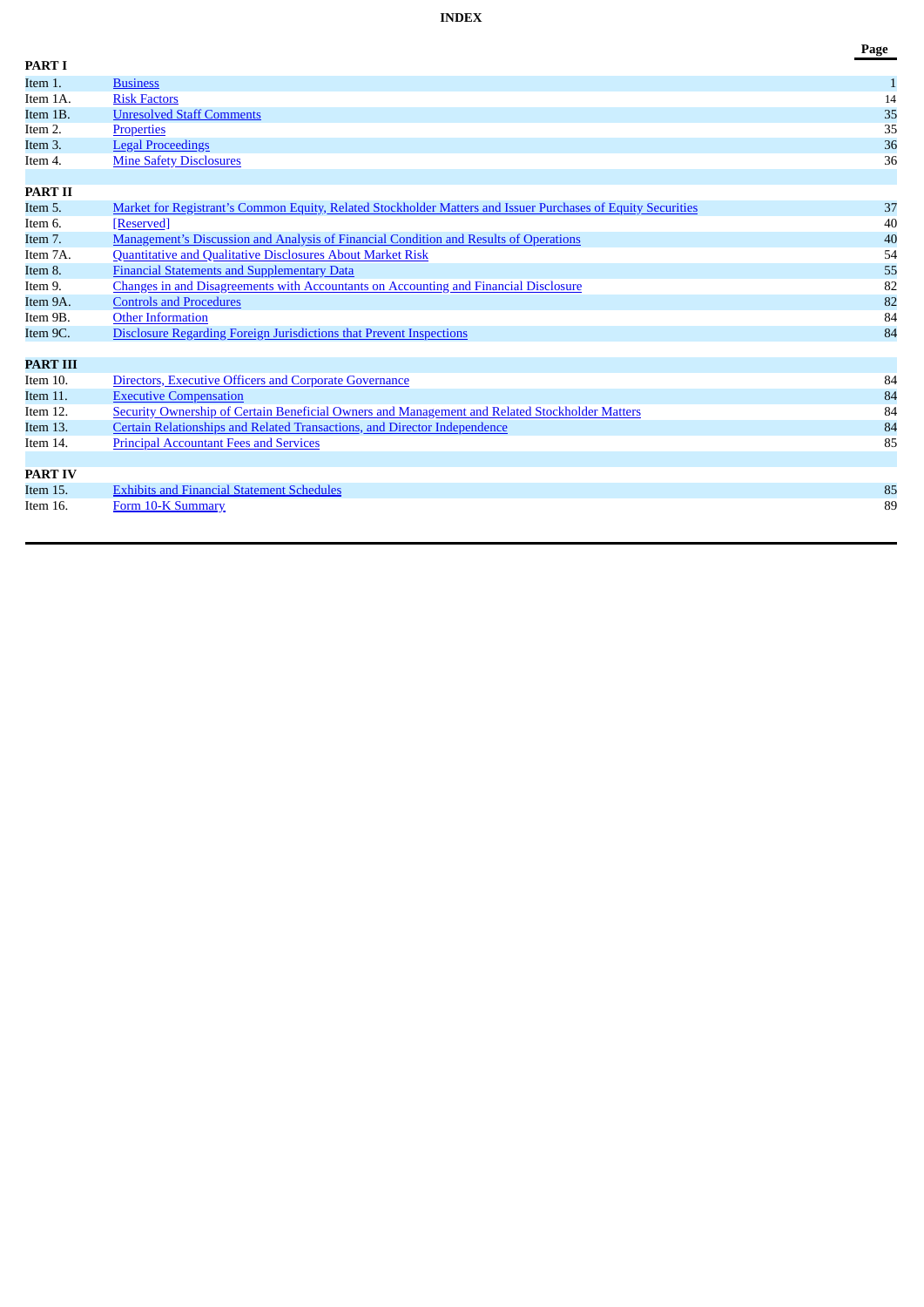## **Cautionary note regarding forward-looking statements**

This Annual Report on Form 10-K contains forward-looking statements within the meaning of the U.S. Private Securities Litigation Reform Act of 1995. Forwardlooking statements can be identified by words such as "could," "may," "might," "will," "likely," "anticipates," "intends," "plans," "seeks," "believes," "estimates," "expects," "continues," "projects" and similar references to future periods, prospects, financial performance and industry outlook. Examples of forward-looking statements include, but are not limited to, statements we make regarding the outlook for our future business and financial performance, such as those contained in "Item 7. Management's Discussion and Analysis of Financial Condition and Results of Operations," included elsewhere in this Annual Report on Form 10-K.

Forward-looking statements are based on our current expectations and assumptions regarding our business, the economy and other future conditions. Because forwardlooking statements relate to the future, by their nature, they are subject to inherent uncertainties, risks and changes in circumstances that are difficult to predict. As a result, our actual results may differ materially from those contemplated by the forward-looking statements. Important factors that could cause actual results to differ materially from those in the forward-looking statements include regional, national or global political, economic, business, competitive, market and regulatory conditions, including, but not limited to, legislation, national trade policy, and the following:

- our failure to adequately procure and manage our inventory or anticipate consumer demand;
- changes in consumer confidence and spending;
- risks associated with our status as a "brick and mortar only" retailer;
- risks associated with intense competition;
- our failure to open new profitable stores, or successfully enter new markets, on a timely basis or at all;
- the risks associated with doing business with international manufacturers and suppliers including, but not limited to, potential increases in tariffs on imported goods;
- outbreak of viruses or widespread illness, including the continued impact of COVID-19 and continuing or renewed regulatory responses thereto;
- our inability to operate our stores due to civil unrest and related protests or disturbances;
- our failure to properly hire and to retain key personnel and other qualified personnel;
- risks associated with the timely and effective deployment, protection, and defense of computer networks and other electronic systems, including e-mail;
- our inability to obtain favorable lease terms for our properties;
- the failure to timely acquire, develop, open and operate, or the loss of, disruption or interruption in the operations of, any of our centralized distribution centers;
- fluctuations in comparable store sales and results of operations, including on a quarterly basis;
- risks associated with our lack of operations in the growing online retail marketplace;
- risks associated with litigation, the expense of defense, and potential for adverse outcomes;
- our inability to successfully develop or implement our marketing, advertising and promotional efforts;
- the seasonal nature of our business;
- risks associated with natural disasters, whether or not caused by climate change;
- changes in government regulations, procedures and requirements; and
- our ability to service indebtedness and to comply with our financial covenants.

See "Item 1A. Risk Factors" for a further description of these and other factors. For the reasons described above, we caution you against relying on any forwardlooking statements, which should also be read in conjunction with the other cautionary statements that are included elsewhere in this Annual Report on Form 10-K. Any forward-looking statement made by us in this annual report speaks only as of the date on which we make it. Factors or events that could cause our actual results to differ may emerge from time to time, and it is not possible for us to predict all of them. We undertake no obligation to publicly update or revise any forward-looking statement, whether as a result of new information, future developments or otherwise, except as may be required by law. You are advised, however, to consult any further disclosures we make on related subjects in our public announcements and SEC filings.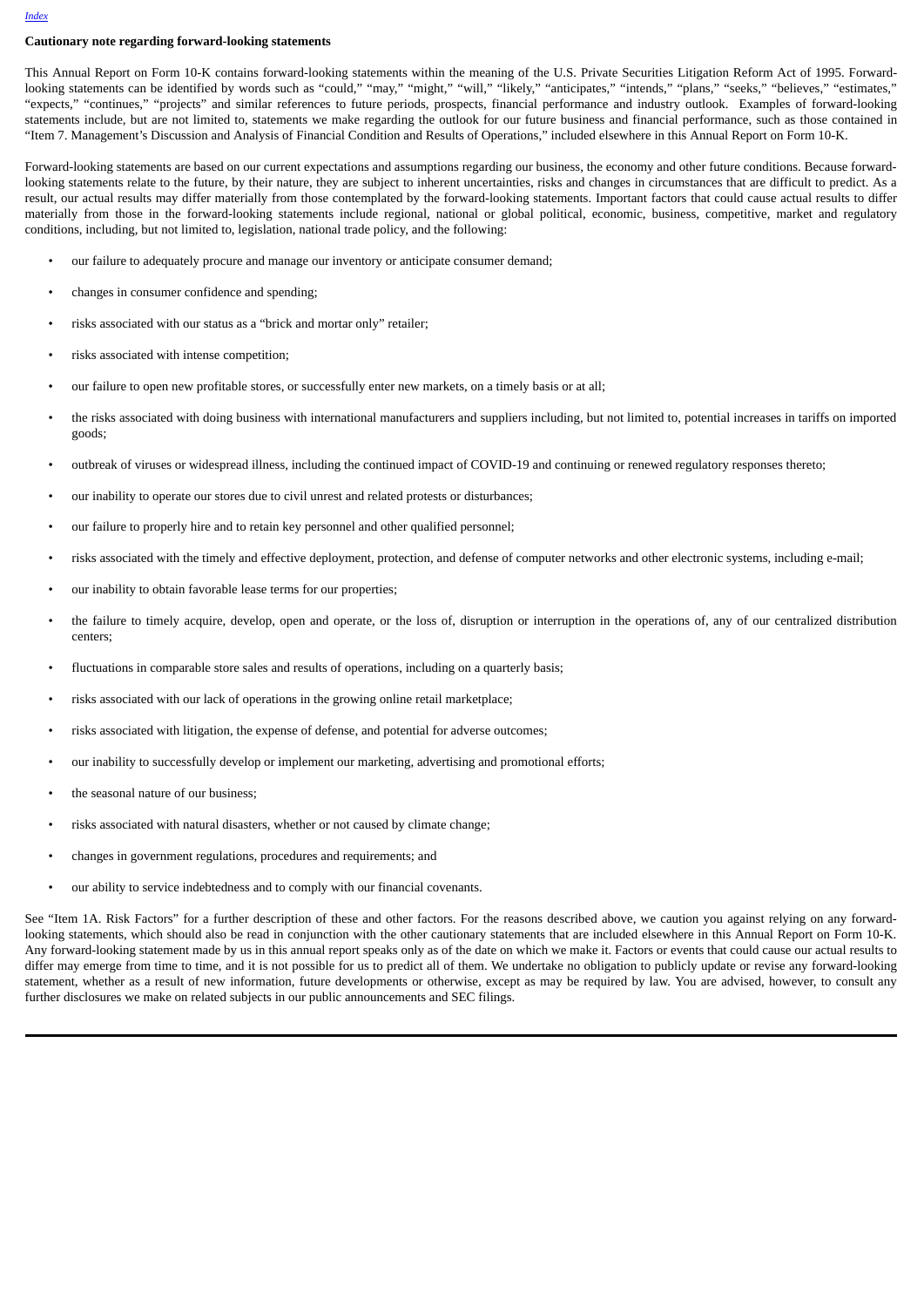Ollie's Bargain Outlet Holdings, Inc. operates on a fiscal year, consisting of the 52- or 53-week period ending on the Saturday nearer January 31 of the following calendar year. References to "2021," "2020" and "2019" represent the 2021 fiscal year ended January 29, 2022, the 2020 fiscal year ended January 30, 2021 and the 2019 fiscal year ended February 1, 2020, respectively. 2021, 2020 and 2019 each consisted of 52 weeks. References to "2022" refer to the 52-week fiscal year ending January 28, 2023.

In this report, the terms "Ollie's," the "Company," "we," "us" or "our" mean Ollie's Bargain Outlet Holdings, Inc. and its wholly owned subsidiaries, unless the context indicates otherwise.

## **PART I**

## <span id="page-4-0"></span>**Item 1. Business.**

## **Our company**

Ollie's is a highly differentiated and fast-growing, extreme value retailer of brand name merchandise at drastically reduced prices. Known for our assortment of "Good Stuff Cheap," we offer customers a broad selection of brand name products, including housewares, bed and bath, food, floor coverings, health and beauty aids, books and stationery, toys and electronics. Our differentiated go-to market strategy is characterized by a unique, fun and engaging treasure hunt shopping experience, compelling customer value proposition and witty, humorous in-store signage and advertising campaigns. These attributes have driven our rapid growth and strong and consistent store performance.

Ollie's was founded based on the idea that "everyone in America loves a bargain." Since opening our first store in Mechanicsburg, PA in 1982, we have grown organically by backfilling existing markets and leveraging our brand awareness, marketing and infrastructure to expand into new markets in contiguous states. We have grown to 431 stores in 29 states as of January 29, 2022. Our no-frills, "semi-lovely" warehouse style stores average approximately 33,000 square feet and generate consistently strong financial returns across all vintages, geographic regions, population densities, demographic groups, real estate formats and regardless of any co-tenant. Our business model has resulted in positive financial performance during strong and weak economic cycles. We believe there is opportunity for more than 1,050 Ollie's locations across the United States based on internal estimates and third party research conducted by Hoffman Strategy Group, a retail real estate feasibility consultant that provides market analysis and strategic planning and consulting services.

Our constantly changing merchandise assortment is procured by a highly experienced merchant team, who leverage deep, long-standing relationships with hundreds of major manufacturers, wholesalers, distributors, brokers and retailers. These relationships enable our merchant team to find and select only the best buys from a broad range of brand name and closeout product offerings and to pass drastically reduced prices along to our customers. As we grow, we believe our increased scale has provided and will continue to provide us with even greater access to brand name products as many large manufacturers favor large buyers capable of acquiring an entire deal. Our merchant team augments these deals with directly sourced products, including Ollie's own private label brands and other products exclusive to Ollie's.

Our business model has produced consistently strong growth and financial performance. From 2017 through 2021:

- Our store base expanded from 268 stores to 431 stores, a compound annual growth rate, or CAGR, of 12.6% and we entered nine new states;
- Comparable store sales grew at an average rate of 1.0% per year;
- Net sales increased from \$1.077 billion to \$1.753 billion, a CAGR of 13.0%; and
- Net income increased from \$127.6 million to \$157.5 million.

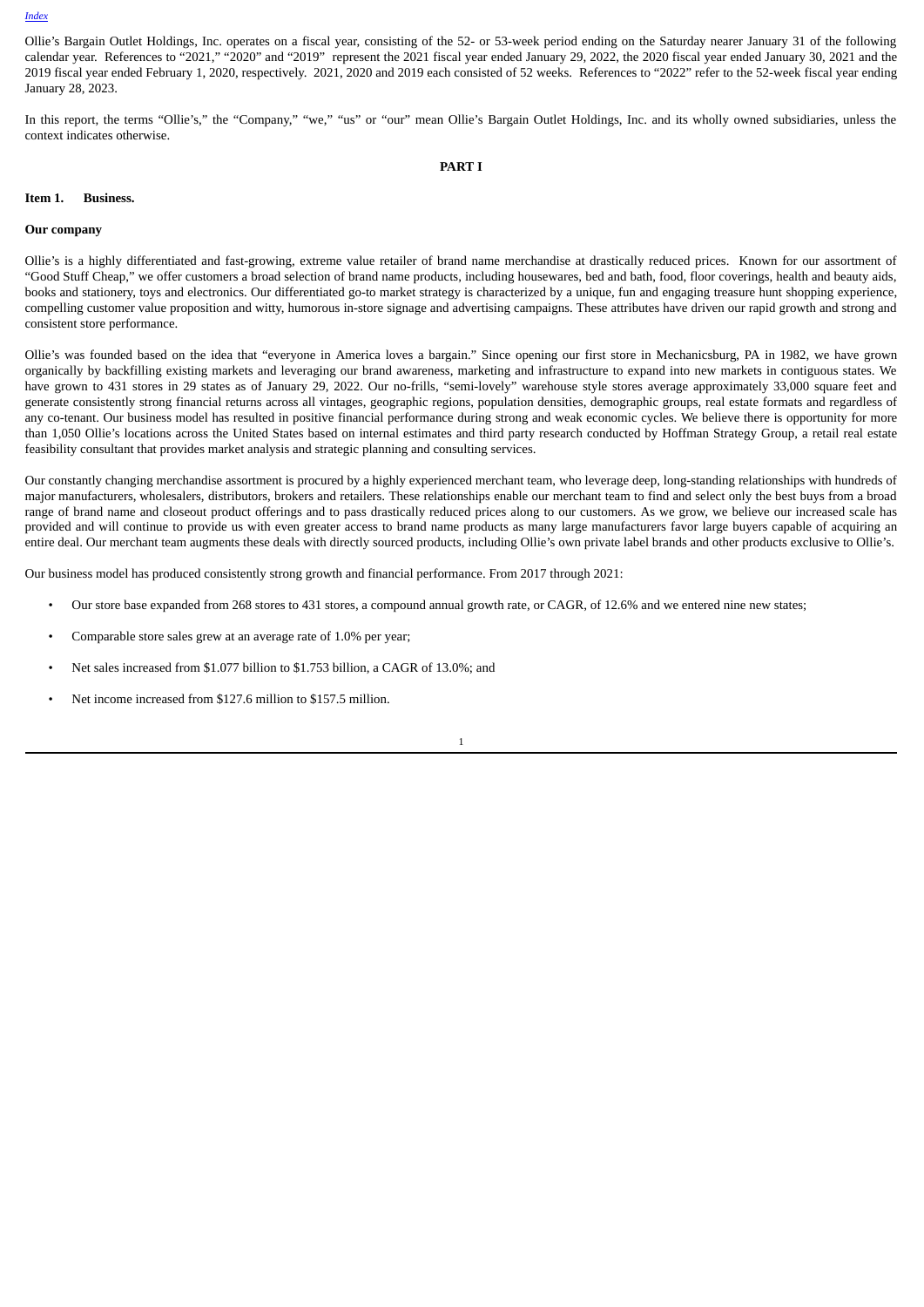

\$1.753

2021

 $(11.1)%$ 

#### **Our competitive strengths**

We believe the following strengths differentiate us from our competitors and serve as the foundation for our current and future growth:

"*Good Stuff Cheap"—Ever changing product assortment at drastically reduced prices*. Our stores offer something for everyone across a diverse range of merchandise categories at prices up to 70% below department and fancy stores and up to 20-50% below mass market retailers. Our product assortment frequently changes based on the wide variety of deals available from the hundreds of brand name suppliers we have relationships with. We augment these opportunistic deals on brand name merchandise with directly-sourced unbranded products or those under our own private label brands and exclusively licensed recognizable brands and celebrity names. Brand name and closeout merchandise represented approximately 65% and non-closeout goods and private label products collectively represented approximately 35% of the retail value of our 2021 merchandise purchases. The percentage of non-closeout goods and private label products is higher than our historical average, reflecting higher average unit retail pricing of non-closeout direct import purchases driven by higher freight costs due to global supply chain disruptions. Our treasure hunt shopping environment and slogan "when it's gone, it's gone" help to instill a "shop now" sense of urgency that encourages frequent customer visits.

*Highly experienced and disciplined merchant team*. Our 22-member merchant team maintains strong, long-standing relationships with a diverse group of suppliers, allowing us to procure branded merchandise at compelling values for our customers. We have been doing business with our top 15 suppliers for an average of 17 years, and no supplier accounted for more than 5% of our purchases during 2021. Our well-established relationships with our suppliers, together with our scale, buying power, financial credibility and responsiveness, often make Ollie's the first call for available deals. Our direct relationships with our suppliers have increased as we have grown and we continuously strive to broaden our supplier network. These factors provide us with increased access to goods, which enable us to be more selective in our deal-making and, we believe, help us provide compelling value and assortment of goods to our customers and fuel our continued profitable growth.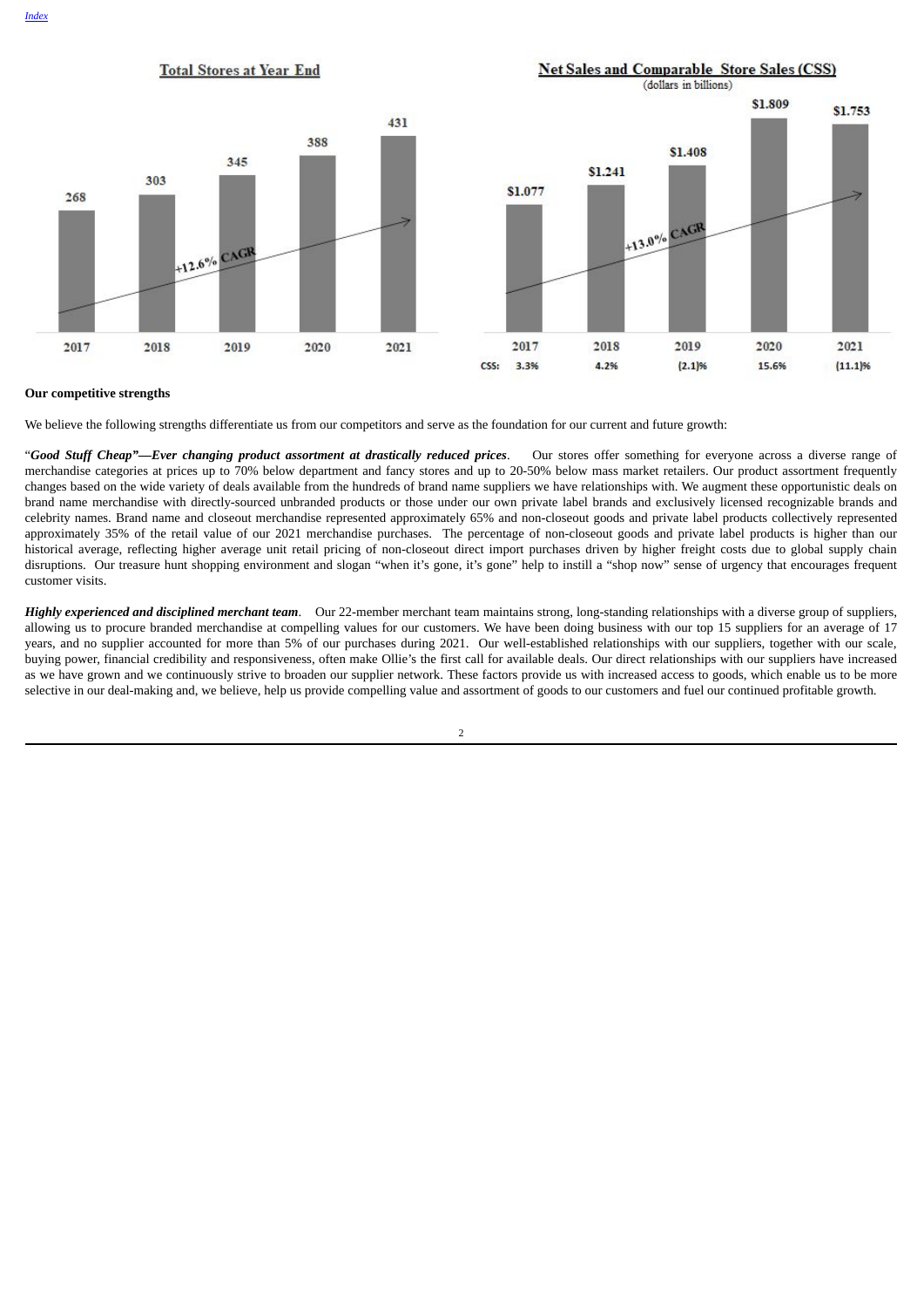*Distinctive brand and engaging shopping experience*. Our distinctive and often self-deprecating humor and highly recognizable caricatures are used in our stores, flyers, mailers, website and email campaigns. We attempt to make our customers laugh as we poke fun at ourselves and current events. We believe this approach creates a strong connection to our brand and sets us apart from other, more traditional retailers. Our "semi-lovely" stores feature these same brand attributes together with witty signage in a warehouse format that creates a fun, relaxed and engaging shopping environment. We believe that by disarming our customers by getting them to giggle a bit, they are more likely to look at and trust our products for what they are—extremely great bargains. We offer a "30-day no hard time guarantee" as a means to overcome any skepticism associated with our cheap prices and to build trust and loyalty, because if our customers are not happy, we are not happy. We welcome customers to bring back their merchandise within that timeframe for a "no hard time" full refund. We also make it easy for our customers to browse our stores by displaying our products on easily accessible fixtures and by keeping the stores clean and well-lit. We believe our humorous brand image, compelling values and welcoming stores resonate with our customers and define Ollie's as a unique and comfortable destination shopping location.

*Extremely loyal "Ollie's Army" customer base.* Our best customers are members of our Ollie's Army customer loyalty program, which stands at 12.6 million members as of January 29, 2022. For 2021, over 79% of our sales were from Ollie's Army members, and we grew our base of loyal members by 8.5% in 2021. Ollie's Army members spend approximately 40% more per shopping trip at Ollie's than non-members. We identify our target customer as "anyone age 25 or older with a wallet or a purse" seeking a great bargain.

*Strong and consistent store model built for growth.* We employ a proven new store model that generates strong cash flow, consistent financial results and attractive returns on investment. Our highly flexible real estate approach has proven successful across all vintages, geographic regions, population densities, demographic groups, real estate formats and regardless of any co-tenant. New stores opened from 2016 to 2020 have generated an average of \$4.7 million in net sales in their first 12 months of operations and produced an average payback period of approximately two years. We believe that our consistent store performance, strategically-located distribution centers and disciplined approach to site selection support the portability and predictability of our new unit growth strategy.

*Highly experienced and passionate management team*. Our leadership team has guided our organization through its expansion and positioned us for continued growth. We have assembled a talented and dedicated team of executives. Our senior executives possess extensive experience across a broad range of disciplines, including merchandising, marketing, real estate, finance, store operations, supply chain management and information technology. We believe by encouraging equity ownership and fostering a strong team culture, we have aligned the interests of our executives with those of our stockholders. We believe these factors result in a cohesive team focused on sustainable long-term growth.

## **Our growth strategy**

We plan to continue to drive growth in sales and profitability by executing on the following strategies:

*Grow our store base.* We believe our compelling value proposition and the success of our stores across a broad range of geographic regions, population densities and demographic groups create a significant opportunity to profitably increase our store count. Our internal estimates and third-party research conducted by Hoffman Strategy Group indicate the potential for more than 1,050 national locations. Our new store real estate model is flexible and focuses predominately on second generation sites ranging in size from 25,000 to 35,000 square feet. We believe there is an ample supply of suitable low-cost, second generation real estate to allow us to infill within our existing markets as well as to expand into new, contiguous geographies. This approach leverages our distribution infrastructure, field management team, store management, marketing investments and brand awareness. We expect our new store openings to be the primary driver of our continued, consistent growth in sales and profitability.

*Increase our offerings of great bargains.* We will continue to enhance our supplier relationships and develop additional sources to acquire brand name and closeout products for our customers. Our direct buying relationships with many major manufacturers, wholesalers, distributors, brokers and retailers provide us with significant opportunities to expand our ever-changing assortment of brand name and closeout merchandise at extreme values. As we continue to grow, we believe our increased scale will provide us with even greater access to brand name and closeout products as major manufacturers seek a single buyer to acquire an entire deal. We plan to further invest in our merchandising team in order to expand and enhance our sourcing relationships and product categories, which we expect will drive shopping frequency and increase customer spending.

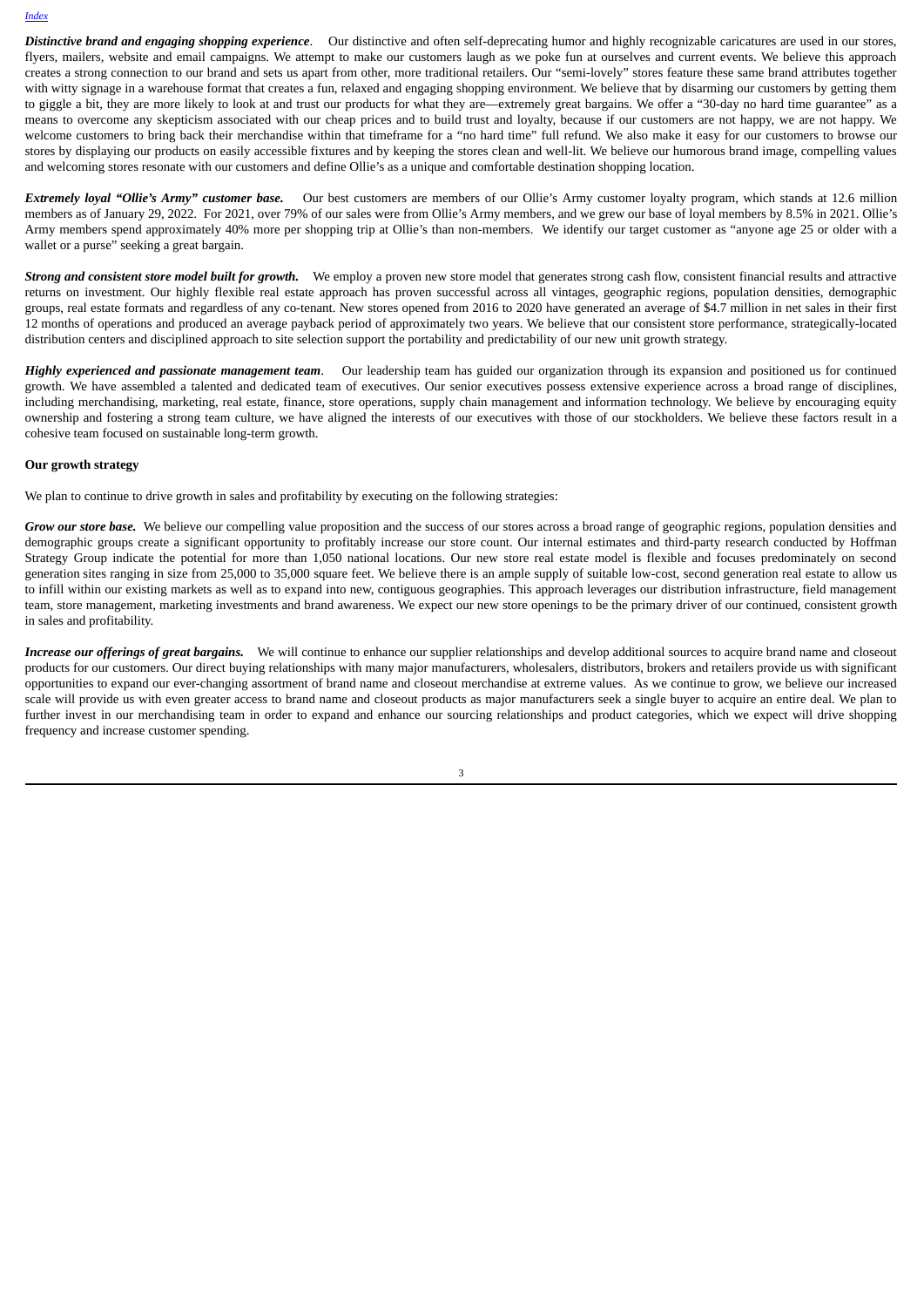*Leverage and expand Ollie's Army.* We intend to recruit new Ollie's Army members and increase their frequency of store visits and spending by enhancing our distinctive, fun and recognizable marketing programs, building brand awareness, further rewarding member loyalty and utilizing more sophisticated data-driven targeted marketing. We believe these strategies, coupled with a larger store base, will enable us to increase the amount of sales driven by loyal Ollie's Army customers seeking the next great deal.

#### **Segments**

We operate in one reporting segment. See Note 11, "Segment Reporting," to our audited consolidated financial statements included elsewhere in this Annual Report on Form 10-K.

## **Our merchandise**

## *Strategy*

We offer a highly differentiated, constantly evolving assortment of brand name merchandise across a broad range of categories at drastically reduced prices. Our everchanging assortment of "Good Stuff Cheap" includes brand name and closeout merchandise from leading manufacturers. We augment our brand name merchandise with opportunistic purchases of unbranded goods and our own domestic and direct-import private label brands in underpenetrated categories to further enhance the assortment of products that we offer. Brand name and closeout merchandise represented approximately 65% and non-closeout goods and private label products collectively represented approximately 35% of the retail value of our 2021 merchandise purchases. The percentage of non-closeout goods and private label products is higher than our historical average, reflecting higher average unit retail pricing of non-closeout direct import purchases driven by higher freight costs due to global supply chain disruptions. We believe our compelling value proposition and the unique nature of our merchandise offerings have fostered our customer appeal across a variety of demographics and socioeconomic profiles.

Our warehouse format stores feature a broad number of categories including housewares, bed and bath, food, floor coverings, health and beauty aids, books and stationery, toys and electronics as well as other products including hardware, candy, clothing, sporting goods, pet and lawn and garden products. We focus on buying cheap to sell cheap and source products as unique buying opportunities present themselves. Our merchandise mix is designed to combine unique and brand name bargains at extremely attractive price points. This approach results in frequently changing product assortments and localized offerings which encourage shopper frequency and a "shop now" sense of urgency as customers hunt to discover the next deal.

The common element of our dynamic merchandise selection is the consistent delivery of great deals to our customers, with products offered at prices up to 70% below department stores and fancy stores and up to 20-50% below mass market retailers. Our product price tags allow customers to compare our competitor's price against Ollie's price to further highlight the savings they can realize by shopping at our stores.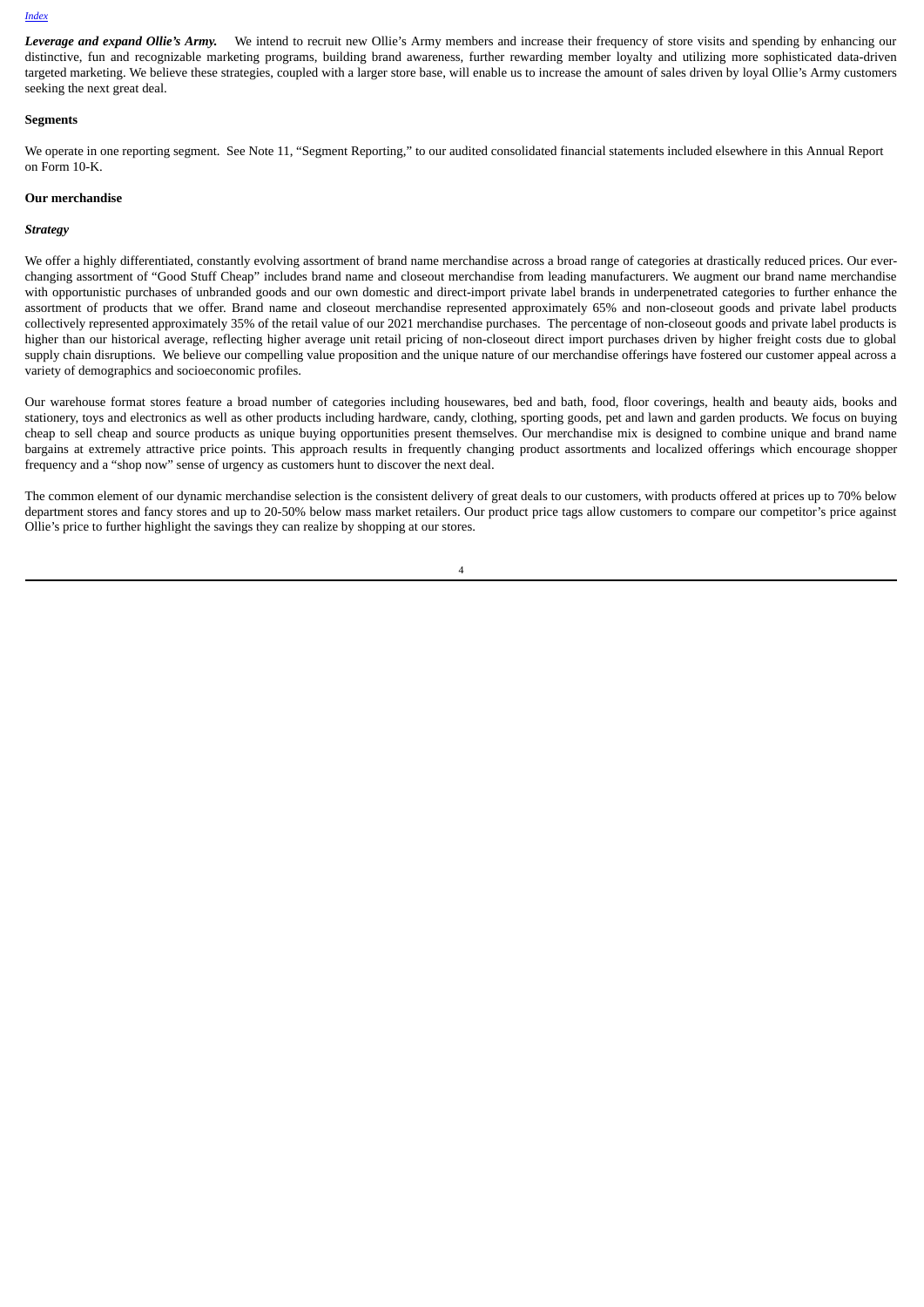# *Product mix*

Examples of our product offerings include:

- *Housewares:* cooking utensils, dishes, appliances, plastic containers, cutlery, storage and garbage bags, detergents and cleaning supplies, cookware and glassware, fans and space heaters, candles, frames and giftware;
- *Bed and bath:* household goods including bedding, towels, curtains and associated hardware;
- *Food:* packaged food including coffee, bottled non-carbonated beverages, salty snacks, condiments, sauces, spices, dry pasta, canned goods, cereal and cookies;
- *Floor coverings:* laminate flooring, commercial and residential carpeting, area rugs and floor mats;
- *Books and stationery:* novels, children's, how-to, business, cooking, inspirational and coffee table books, greeting cards and various office supplies and party goods;
- *Electronics:* air conditioners, home electronics, cellular accessories and as seen on television;
- *Toys:* dolls, action figures, puzzles, educational toys, board games and other related items;
- *Health and beauty aids:* personal care, hair care, oral care, health and wellness, including PPE related to the COVID-19 pandemic, over-the-counter medicine, first aid, sun care, and personal grooming; and
- *Other:* hardware, candy, clothing, sporting goods, pet products, luggage, automotive, seasonal, furniture, summer furniture and lawn & garden.

The following chart shows the breakdown of our 2021 net sales by merchandise category:

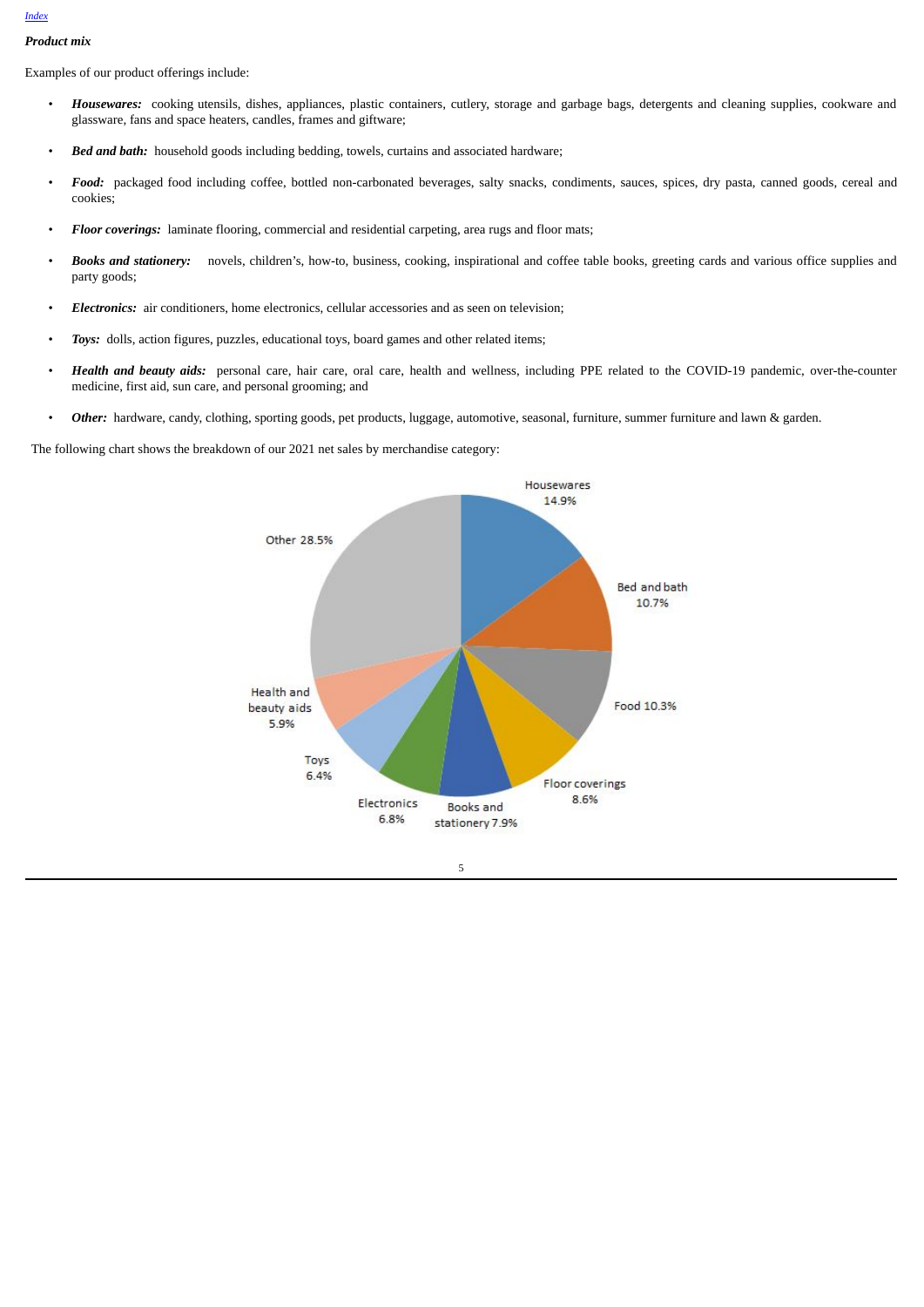# *Product categories*

We maintain consistent average margins across our primary product categories described below.

#### *Brand name and closeout merchandise*

Brand name and closeout merchandise represented approximately 65% of the retail value of our 2021 merchandise purchases, which is lower than our historical average, reflecting higher average unit retail pricing of non-closeout direct import purchases driven by higher freight costs due to global supply chain disruptions. Our focus is to provide huge savings to our customers primarily through brand name products across a broad range of merchandise. Our experienced merchant team purchases deeply discounted, branded or closeout merchandise primarily from manufacturers, retailers, distributors and brokers. This merchandise includes overstocks, discontinued merchandise, package changes, cancelled orders, excess inventory and buybacks from retailers and major manufacturers.

#### *Non-closeout goods/private label*

Non-closeout and private label products collectively represented approximately 35% of the retail value of our 2021 merchandise purchases, which is higher than our historical average, reflecting higher average unit retail pricing of non-closeout direct import purchases driven by higher freight costs due to global supply chain disruptions. We augment the breadth of our brand name merchandise with non-closeout and private label merchandise. In categories where the consumer is not as brand conscious, such as food, home textiles, and furniture, or when we may not be offering a current brand name merchandise deal, we will buy deeply discounted unbranded merchandise. These extreme value offerings are mixed in the stores with our brand name merchandise. We also have a variety of domestic and directimport private label merchandise and exclusive products sold under numerous brands. These high quality products are developed in key categories such as housewares and are designed to create brand-like excitement and complement our brand name merchandise. We also have licenses for private label products that use recognizable celebrity names or brand names. We routinely evaluate the quality and condition of these private label goods to ensure that we are delivering our customer a high quality product at a great price.

#### **Merchandise procurement and distribution**

Our disciplined buying strategy and strict adherence to purchasing margins support our merchandising strategy of buying cheap to sell cheap.

#### *Merchandising team*

Our 22-member merchant team maintains strong, long-standing relationships with a diverse group of suppliers, allowing us to procure branded merchandise at compelling values for our customers. Our merchants specialize by department in order to build category expertise, in-depth knowledge and sourcing relationships. We believe our buying approach, coupled with long-standing and newly formed relationships, enable us to find the best deals from major manufacturers and pass drastically reduced prices along to our customers. We plan to further invest in and grow our merchandising team in order to expand and enhance our sourcing relationships and product categories, which we expect will drive shopping frequency and increase customer spending.

## *Merchandise procurement*

We believe that our strong sourcing capabilities are the result of our tenured merchant team's ability to leverage deep, long-standing relationships with hundreds of manufacturers, wholesalers, brokers, retailers and other suppliers. Our merchants maintain direct relationships with brand manufacturers, regularly attend major tradeshows and travel the world to source extreme value offerings across a broad assortment of product categories. We are an ideal partner to major manufacturers because our merchants are experienced and empowered to make quick decisions. Each opportunity is unique and our merchants negotiate directly with the supplier to lock in a particular deal. Our ability to select the most attractive opportunistic purchases from a growing number of available deals enables us to provide a wide assortment of goods to our customers at great bargain prices.

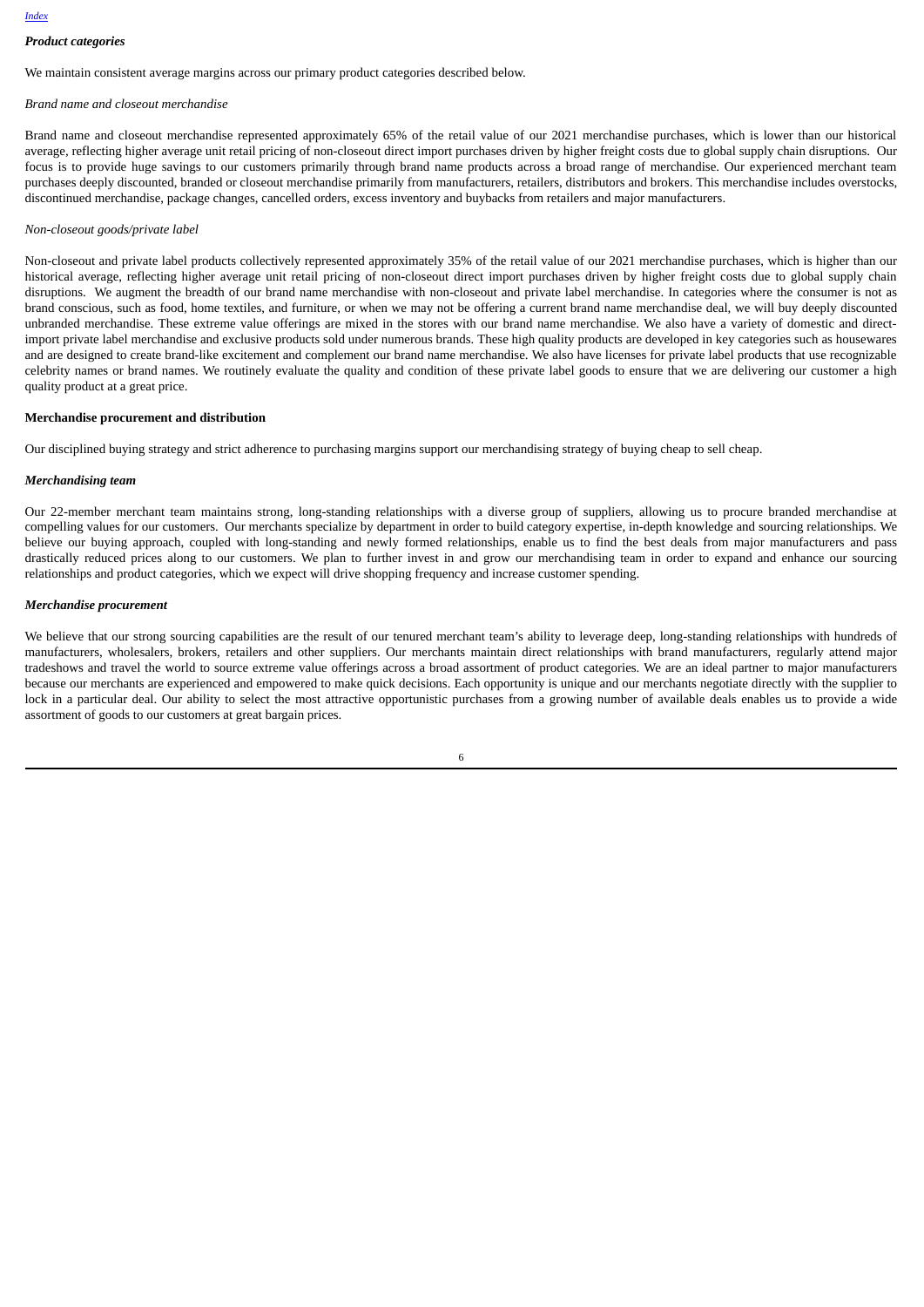We source from over 1,100 suppliers, and no supplier accounted for more than 5% of our purchases during 2021. Our dedication to building strong relationships with suppliers is evidenced by a 17-year average relationship with our top 15 suppliers. As we continue to grow, we believe our increased scale will provide us with even greater access to brand name products since many major manufacturers seek a single buyer to acquire the entire deal.

## *Distribution and logistics*

We have made significant investments in our distribution network and personnel to support our store growth plan. Currently, we distribute approximately 95% of our merchandise from our distribution centers in York, PA (603,000 square feet), Commerce, GA (962,000 square feet), and Lancaster, TX (615,000 square feet). In order to minimize the amount of time our retail stores devote to inventory management, our merchandise is seeded with price tickets and labeled with a bar code for shipping.

Our stores generally receive shipments from our distribution centers one to two times a week, depending on the season and specific store size and sales volume. We utilize independent third party freight carriers and, on average, load and ship between 85 and 95 trucks per day.

We believe our current distribution capabilities can support a range of 500 to 600 stores over the next several years.

## **Our stores**

As of January 29, 2022, we operated 431 stores, averaging approximately 33,000 square feet, across 29 contiguous states in the eastern half of the United States. Our highly flexible real estate approach has proven successful across all vintages, geographic regions, population densities, demographic groups, real estate formats and regardless of any co-tenant. Our business model has resulted in positive financial performance during strong and weak economic cycles. We have successfully opened stores in nine new states since 2017, highlighting the portability of our new store model. The following map shows the number of stores in each of the states in which we operated as of January 29, 2022:

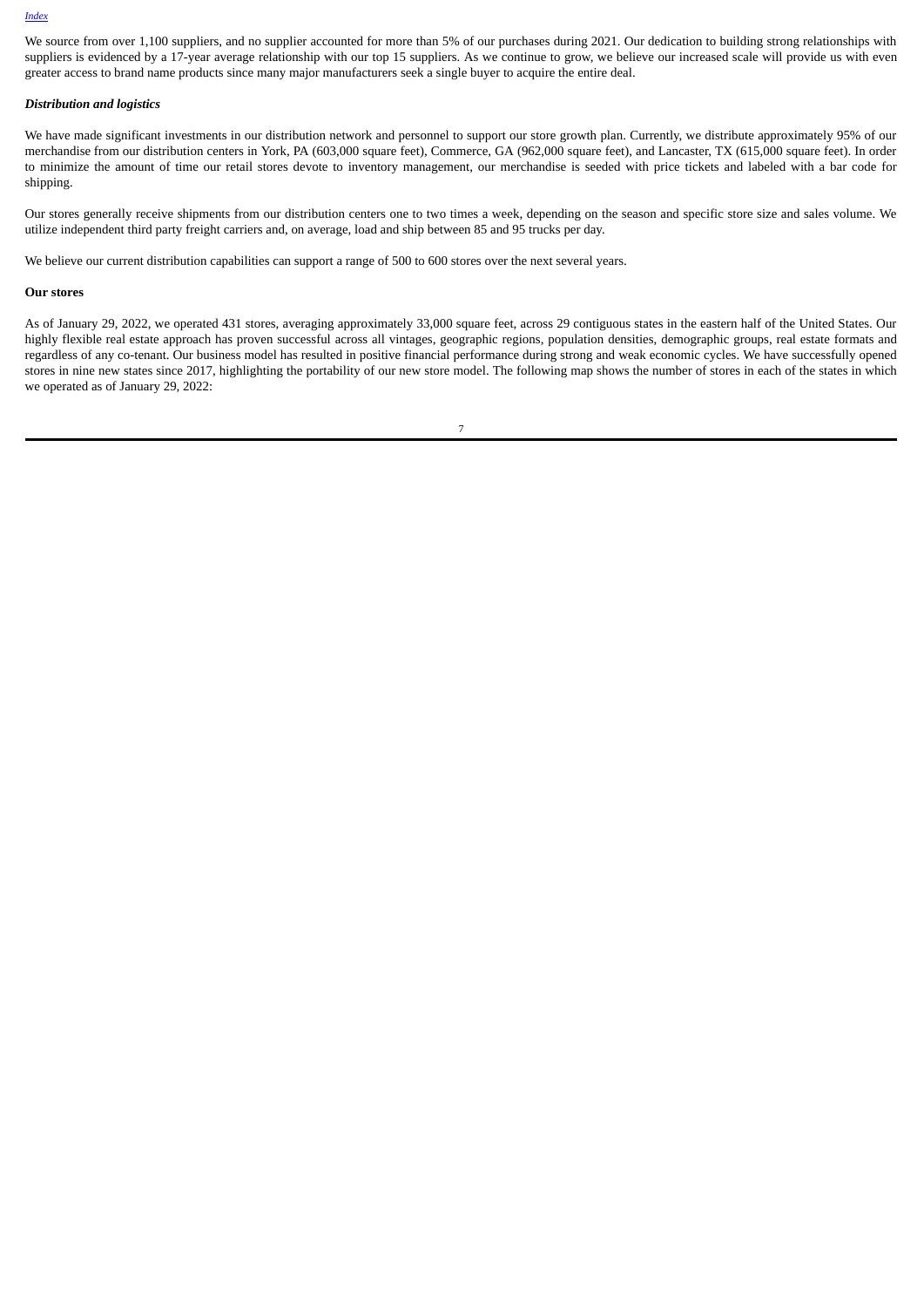

## *Store design and layout*

All of our warehouse format stores incorporate the same philosophy: no-frills, bright, "semi-lovely" stores and a fun, treasure hunt shopping experience. We present our stores as "semi-lovely" to differentiate our stores from other traditional retailers, and to minimize operating and build-out costs. Our stores also welcome our customers with vibrant and colorful caricatures together with witty signage. We attempt to make our customers laugh as we poke fun at ourselves and current events. We believe that by disarming our customers by getting them to giggle a bit, they are able to look at and trust our products for what they are—extremely great bargains.

We believe the store layout and merchandising strategy help to encourage a "shop now" sense of urgency and increase frequency of customer visits as customers never know what they might come across in our stores. We make it easy for our customers to browse our stores by displaying our frequently changing assortment of products on rolling tables, pallets and other display fixtures. Our store team leaders are responsible for maintaining our treasure hunt shopping experience, keeping the stores clean and well-lit and ensuring our customers are engaged. We believe our humorous brand image, compelling values and welcoming stores resonate with our customers and define Ollie's as a unique and comfortable destination shopping location.

## *Expansion opportunities and site selection*

We believe we can profitably expand our store count on a national scale to more than 1,050 locations based on internal estimates and third party research conducted by Hoffman Strategy Group. Our disciplined real estate strategy focuses on infilling existing geographies as well as expanding into contiguous markets in order to leverage our distribution infrastructure, field management team, store management, marketing investments and brand awareness.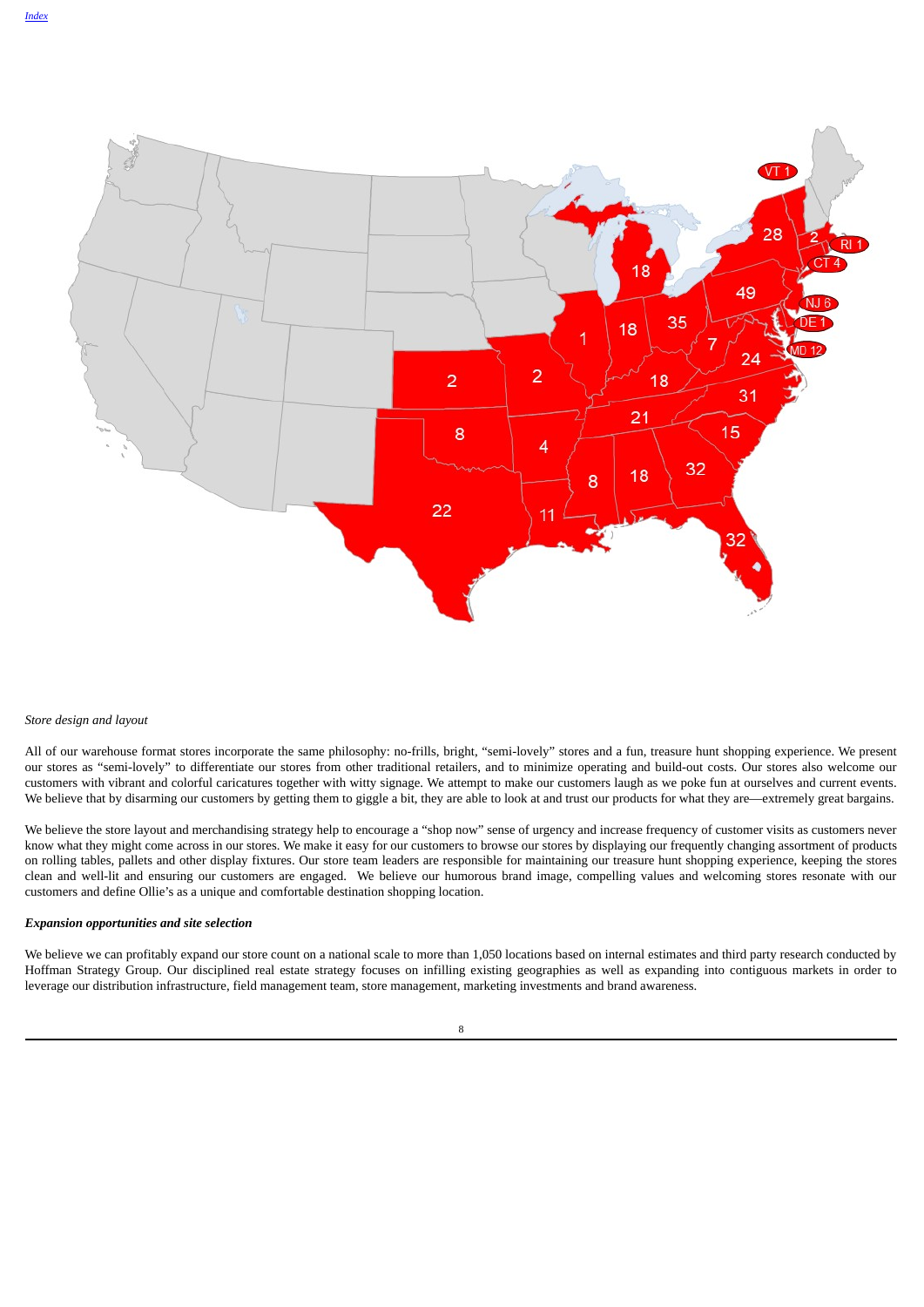We maintain a pipeline of real estate sites that have been approved by our real estate committee. Our recent store growth is summarized in the following table:

|                                  | 2021                     | 2020 | 2019 |
|----------------------------------|--------------------------|------|------|
| Stores open at beginning of year | 388                      | 345  | 303  |
| Stores opened                    | 46                       | 46   | 42   |
| Stores closed                    | (3)                      | (4)  |      |
| Stores re-opened                 | $\overline{\phantom{0}}$ |      | -    |
| Stores open at end of year       | 431                      | 388  | 345  |

We utilize a rigorous site selection and real estate approval process in order to leverage our infrastructure, marketing investments and brand awareness. Members of our real estate team spend considerable time evaluating prospective sites before bringing a new lease proposal to our real estate committee, which is comprised of senior management and executive officers. Our flexible store layout allows us to quickly take over a variety of low-cost, second-generation sites, including former big box retail and grocery stores.

We believe there is an ample supply of suitable low-cost, second-generation real estate allowing us to infill within our existing markets as well as to expand into new, contiguous geographies. By focusing on key characteristics such as proximity to the nearest Ollie's store, ability to leverage distribution infrastructure, visibility, traffic counts, population densities of at least 50,000 people within ten miles and low rent per square foot, we have developed a new store real estate model that has consistently delivered attractive returns on invested capital.

Our strong unit growth is supported by our predictable and compelling new store model. We target a store size between 25,000 to 35,000 square feet and an average initial cash investment of approximately \$1.0 million, which includes store fixtures and equipment, store-level and distribution center inventory (net of payables) and pre-opening expenses. With our relatively low investment costs and strong new store opening performance, we target first-year annual new store sales of approximately \$4.0 million. New stores opened from 2016 to 2020 have generated an average of \$4.7 million in net sales in their first full year of operations and produced an average payback period of approximately two years. We believe that our consistent store performance, corporate infrastructure, including our distribution centers, and disciplined approach to site selection support the portability and predictability of our new unit growth strategy.

## *Store-level management and training*

Our Vice President of Store Operations oversees all store activities. Our stores are grouped into four regions, divided generally along geographic lines. We employ four regional directors, who have responsibility for the day-to-day operations of the stores in their region. Reporting to the regional directors are 45 district team leaders who each manage a group of stores in their markets. At the store level, the leadership team consists of a store team leader (manager), co-team leader (first level assistant manager) and assistant team leader (second level assistant manager). Supervisors oversee specific areas within each store.

Each store team leader is responsible for the daily operations of the store, including the processing of merchandise to the sales floor and the presentation of goods throughout the store. Store team leaders are trained to maintain a clean and appealing store environment for our customers. Store team leaders and co-team leaders are also responsible for the hiring, training and development of associates.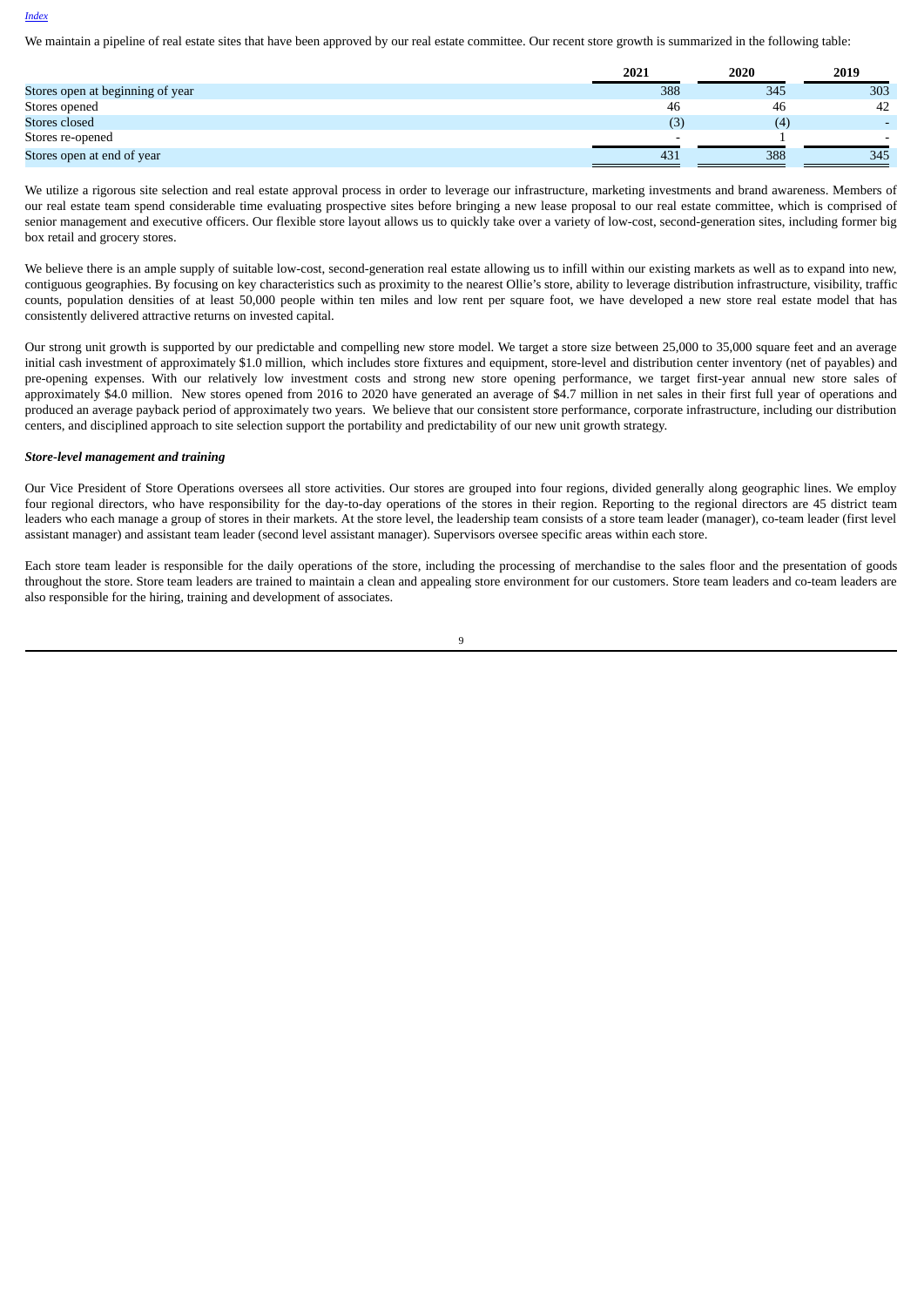We work tirelessly to hire talented people, to improve our ability to assess talent during the interview process and to regularly train those individuals at Ollie's who are responsible for interviewing candidates. We also devote substantial resources to training our new managers through our Team Leader Training Program. This program operates at 44 designated training stores located across our footprint. It provides an in-depth review of our operations, including merchandising, policies and procedures, asset protection and safety, and human resources. Part-time associates receive structured training as part of their onboarding throughout their first five scheduled shifts.

For additional information on store-level management training and initiatives by the Company, see the discussion of Human Capital below.

## **Marketing and advertising**

Our marketing and advertising campaigns feature colorful caricatures and witty sayings in order to make our customers laugh. We believe that by disarming our customers by getting them to giggle a bit, they are able to look at and trust our products for what they are—extremely great bargains. Our distinctive and often selfdeprecating humor and highly recognizable caricatures are used in all of our stores, flyers and advertising campaigns.

We tailor our marketing mix and strategy for each market, deal or promotion. We primarily use the following forms of marketing and advertising:

- *Print and direct mail*: During 2021, we distributed over 677 million highly recognizable flyers. Our flyers are distributed 22 times per year and serve as the foundation of our marketing strategy. They highlight current deals to create shopping urgency and drive traffic and increase frequency of store visits;
- *Television and radio*: We selectively utilize creative television and radio advertising campaigns in targeted markets at certain times of the year, particularly during the holiday sales season, to create brand awareness and support new store openings;
- *Charity and community events*: We are dedicated to maintaining a visible presence in the communities in which our stores are located through the sponsorship of charitable organizations such as Feeding America, Toys for Tots, Children's Miracle Network, Cal Ripken, Sr. Foundation and the Kevin Harvick Foundation. We believe supporting these organizations promotes our brand, underscores our values and builds a sense of community; and
- *Digital marketing and social media*: We maintain an active online presence and promote our brand through our website, our mobile app and social media channels. We also utilize targeted email marketing to highlight our latest brand name offerings and drive traffic to our stores. In addition, we invest in digital marketing where we target both our current and prospective customers.

We have entered into an agreement with Valassis Communications, Inc. ("Valassis") for marketing services. This agreement has a guaranteed spend commitment of \$23.0 million over a two-year period ending May 28, 2022. As of January 29, 2022, the Company has met its guaranteed spend commitment with Valassis.

## **Ollie's Army**

Our customer loyalty program, Ollie's Army, stands at 12.6 million members as of January 29, 2022, an increase of 8.5% from 2020. In 2021, Ollie's Army members accounted for over 79% of net sales and spent approximately 40% more per shopping trip, on average, than non-members. Consistent with our marketing strategy, we engage new and existing Ollie's Army members through the use of witty phrases and signage; examples include "Enlist in Ollie's Army today," "become one of the few, the cheap, the proud" and "Ollie's Army Boot Camp…all enlistees will receive 15% off their next purchase." Throughout the year, for every \$250 Ollie's Army members spend, they receive a coupon for 10% off their next entire purchase. Ollie's Army 'ranks' are another savings opportunity for members. For the first \$250 and \$500 members spend in a calendar year, they receive a coupon for 20% and 30% off of one item, respectively. Historically, Ollie's Army members have demonstrated high redemption rates for promotional activities exclusive to Ollie's Army members, such as our Valentine's, Boot Camp and 15% off holiday mailers. In addition, Ollie's Army members have historically enthusiastically responded to Ollie's Army Night, an annual one-day after-hours sale in December exclusively for members. We expect to continue leveraging the data gathered from our proprietary database of Ollie's Army members to better segment and target our marketing initiatives and increase shopping frequency.

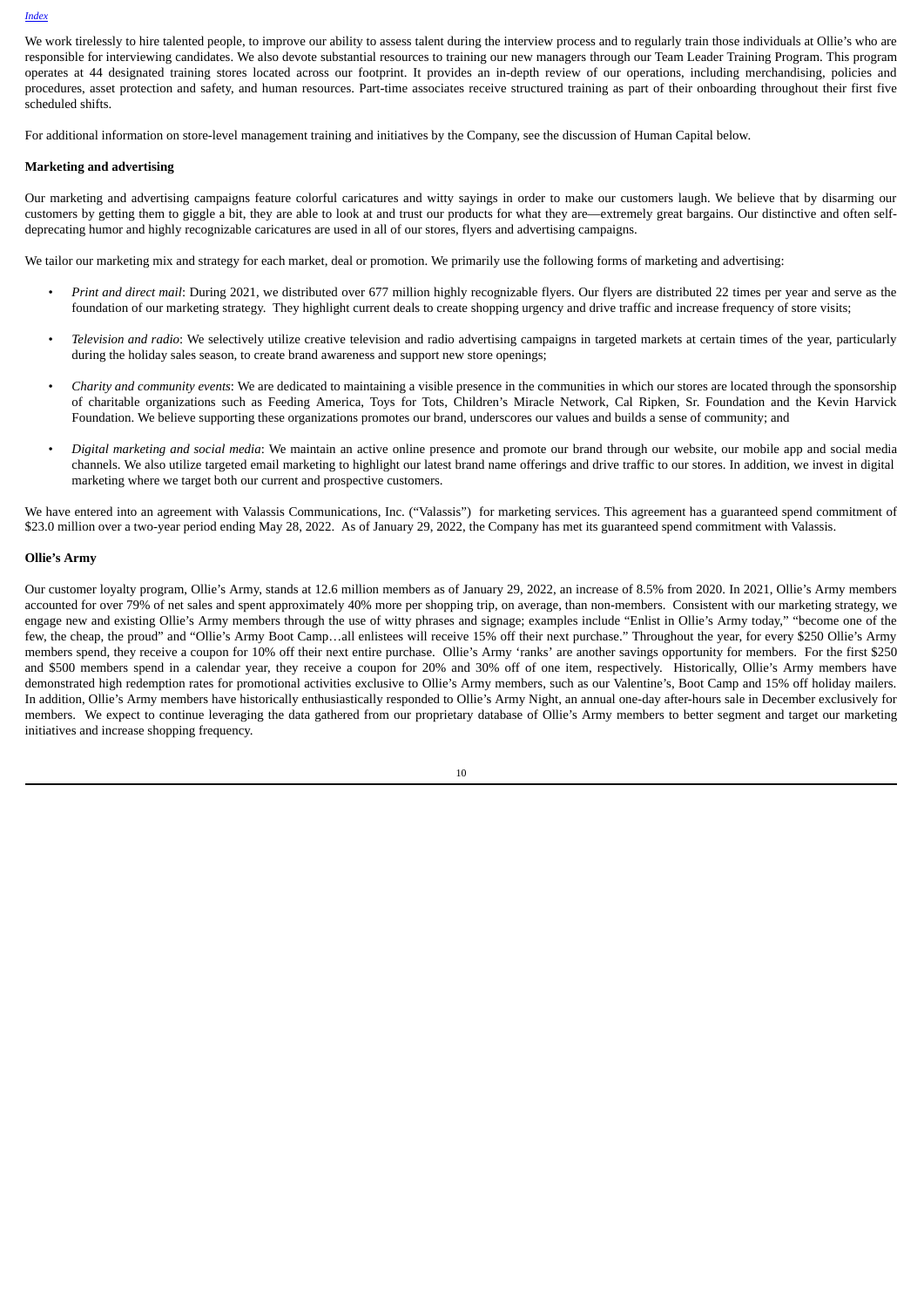## **Competition**

We compete with a diverse group of retailers, including discount, closeout, mass merchant, department, grocery, drug, convenience, hardware, variety, online and other specialty stores.

The principal basis on which we compete against other retailers is by offering an ever-changing selection of brand name products at compelling price points in an exciting shopping environment. Accordingly, we compete against a fragmented group of retailers, wholesalers and jobbers to acquire merchandise for sale in our stores.

Our established relationships with our suppliers, coupled with our scale, associated buying power, financial credibility and responsiveness, often makes Ollie's the first call for available deals. Our direct relationships with suppliers have increased as we have grown, and we continuously strive to broaden our supplier network.

#### **Trademarks and other intellectual property**

We own multiple state and federally registered trademarks related to our brand, including "Ollie's," "Ollie's Bargain Outlet," "Good Stuff Cheap," "Ollie's Army," "Real Brands Real Cheap!" and "Real Brands! Real Bargains!," among others. In addition, we maintain a federal trademark for the image of Ollie, the face of our company. We also own registered trademarks for many of our private labels such as "Sarasota Breeze," "Steelton Tools," "American Way" and "Middleton Home," among others. We routinely prosecute trademarks where appropriate, both for private label goods and to further identify our goods and services. We enter into trademark license agreements as necessary, which may include our private label offerings, such as the Magnavox products available in our stores. Our trademark registrations have various expiration dates; however, assuming that the trademark registrations are properly renewed, they have a perpetual duration. We also own several domain names, including www.ollies.us, www.ollies.com, www.olliesbargainoutlet.com, www.olliesarmy.com, www.ollies.cheap, www.sarasotabreeze.com and www.olliesmail.com, and unregistered copyrights in our website content. We attempt to obtain registration of our trademarks and other intellectual property as practical and pursue infringement of those marks when appropriate.

## **Technology**

Our management information systems provide a full range of business process assistance and timely information to support our merchandising team and strategy, management of multiple distribution centers, stores and operations, and financial reporting. We believe our current systems provide us with operational efficiencies, scalability, management control and timely reporting that allow us to identify and respond to merchandising and operating trends in our business. We use a combination of internal and external resources to support store point-of-sale, merchandise acquisition and distribution, inventory management, financial reporting, real estate and administrative functions. We continuously assess ways to maximize productivity and efficiency, as well as evaluate opportunities to further enhance our existing systems. Our existing systems are scalable to support future growth.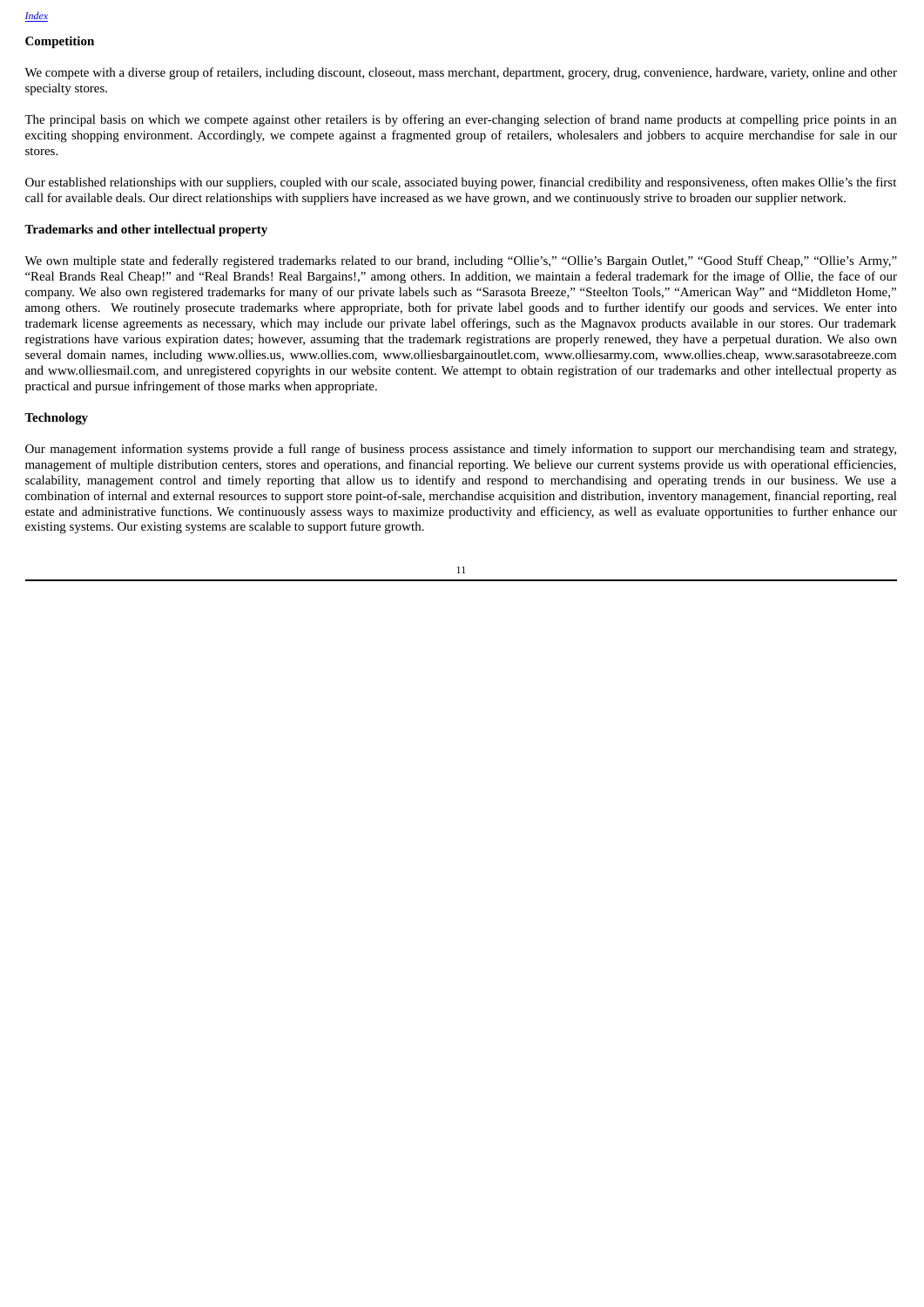## **Government regulation**

We are subject to state and federal laws including labor and employment laws, including minimum wage requirements and wage and hour laws, laws governing advertising, privacy laws, safety regulations, environmental laws and regulations, and other laws, including consumer protection regulations that regulate retailers and/or govern product standards, the promotion and sale of merchandise and the operation of stores and warehouse facilities. We monitor changes in these laws and believe that we are in material compliance with all applicable laws.

We source a portion of our products from outside the United States. The U.S. Foreign Corrupt Practices Act and other similar anti-bribery and anti-kickback laws and regulations generally prohibit companies and their intermediaries from making improper payments to non-U.S. officials for the purpose of obtaining or retaining business. Our policies and our vendor code of conduct mandate compliance with applicable law, including these laws and regulations.

## **Insurance**

We maintain third-party insurance for a number of risk management activities, including workers' compensation, general liability, commercial property, ocean marine, cyber, director and officer and employee benefit related insurance policies. We evaluate our insurance requirements on an ongoing basis to ensure we maintain adequate levels of coverage.

#### **Human Capital**

Attracting, developing, and retaining quality talent is key to our growth, and our success depends on cultivating an engaged and motivated workforce. We work hard to create an environment where Ollie's team members can build fulfilling careers and we take pride in providing opportunities for growth and development.

We seek to build a diverse and inclusive workplace where we can leverage our collective talents, striving to ensure that all associates are treated with dignity and respect. We believe that a workforce with a diversity of viewpoints, background, experience and industry knowledge, as well as more traditional characteristics of diversity, such as race and gender, are key to our culture and long-term success. We are committed to providing equal employment opportunities and advancement consideration to all individuals based on job-related qualifications and ability to perform the job as well as maintaining an environment that is free of intimidation or harassment. We value the talents and contributions of our associates and by focusing on our team members we know that the entire Ollie's community will be well served.

## *Oversight and Management*

Our Human Resources department manages all associate matters, including recruiting, hiring, compensation and benefits, performance management and associate training. In addition, our management team works closely with the Human Resources department to evaluate associate management issues such as retention and workplace safety. As we strive to retain and engage talent at all levels of our business, our Human Resources department also reviews our retention and turnover rates and administers our talent and training programs and review process to support the development of our talent pipeline.

#### *Associates*

As of January 29, 2022, we employed over 9,900 associates, approximately 4,700 of whom were full-time and approximately 5,200 of whom were part-time. Of our total associate base, approximately 180 were based at our store support center, approximately 800 were employed at our distribution centers, and the remaining were store and field associates. The number of associates in a fiscal year fluctuates depending on the business needs at different times of the year. In 2021, we employed approximately 2,600 additional seasonal associates during our peak holiday sales season. As of January 29, 2022, approximately 60% of our workforce is selfidentified female and approximately 40% is self-identified male. Over 35% of our workforce has self-identified as having a racial or ethnic minority background. None of our associates belong to a union or are party to any collective bargaining or similar agreement.

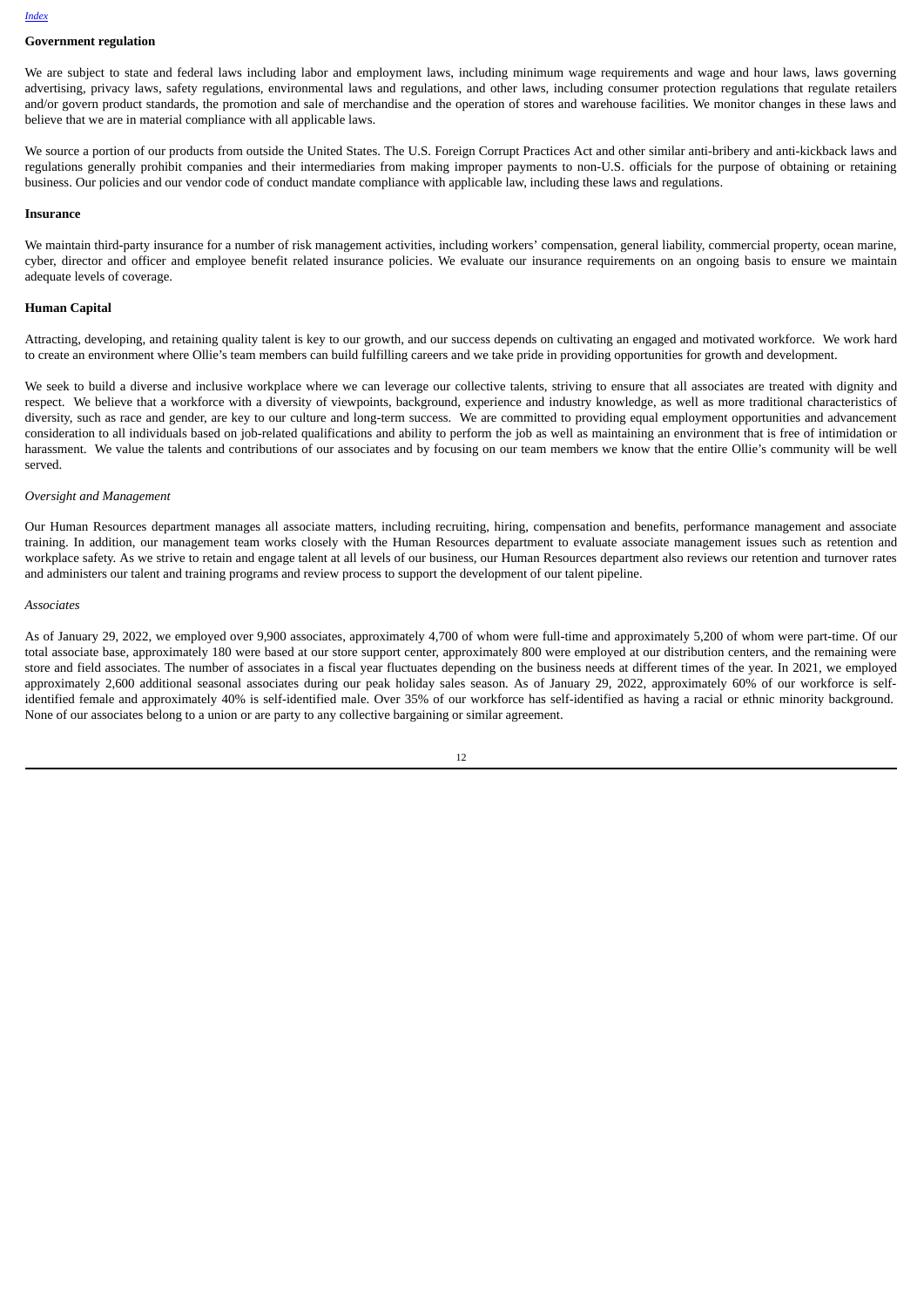## *Associate Training and Development Programs*

We offer a compelling work environment with meaningful growth and career-development opportunities. This starts with the opportunity to do challenging work and learn on the job and is supplemented by programs and continuous learning that help our team build skills to advance. We encourage a promote-from-within environment when internal resources permit. We also provide internal leadership development programs designed to prepare our high-potential team members for greater responsibility. Our current team of district managers and store managers have an average tenure of approximately six and four years, respectively. We believe internal promotions, coupled with the hiring of individuals with previous retail experience, will provide the management structure necessary to support our long-term strategic growth initiatives.

Our Ollie's Leadership Institute ("OLI") is a program that is used to equip field associates with the ability to advance their career. Each OLI participant receives an individual development plan, designed to prepare them for their next level position. Reflecting our belief in our "home grown" talent, OLI is our preferred source for new supervisors and team leaders. In 2021, over 45% of our current district team leaders were internally promoted to their position. Company-wide, over 65% of our field positions were filled by internal promotions. We believe our training and development programs help create a positive work environment and result in stores that operate at a high level.

## *Compensation and Benefits*

We are committed to providing market-competitive compensation for all positions. Eligible team members participate in one of our various bonus incentive programs, which provide the opportunity to receive additional compensation based upon store and/or Company performance. In addition, we provide our eligible team members the opportunity to participate in a 401(k) retirement savings plan with a Company-sponsored match. We also share in the cost of health insurance provided to eligible team members, and team members receive a discount on merchandise purchased from the Company. We additionally provide our team members with paid time off.

## *Workplace Health and Safety*

Maintaining a safe and secure work environment is very important to us and we conduct our business in an environmentally sound manner based on customer needs and local requirements. To that end, we have introduced safety protocols in response to the COVID-19 pandemic to ensure our stores, distribution centers and support center facilities are safe for both our customers and team members (see below). To further promote a safe work environment, we have established safety training programs. This includes administering an occupational injury- and illness-prevention program, together with an employee assistance program for team members.

## *COVID-19 Response*

The COVID-19 pandemic has significantly impacted the U.S. and global economies, resulting in, among other things, changes in the mindset and availability of the labor force. We are experiencing labor pressures at both our stores and distribution centers, higher import and trucking costs, and supply chain disruptions due to the impacts of COVID-19 and related measures. We are increasing our hiring efforts in certain impacted markets and working closely with our suppliers and transportation partners to mitigate the impact of the supply chain challenges. We continue to monitor the impact of the pandemic on our business, including on our associates, customers, business partners and supply chain.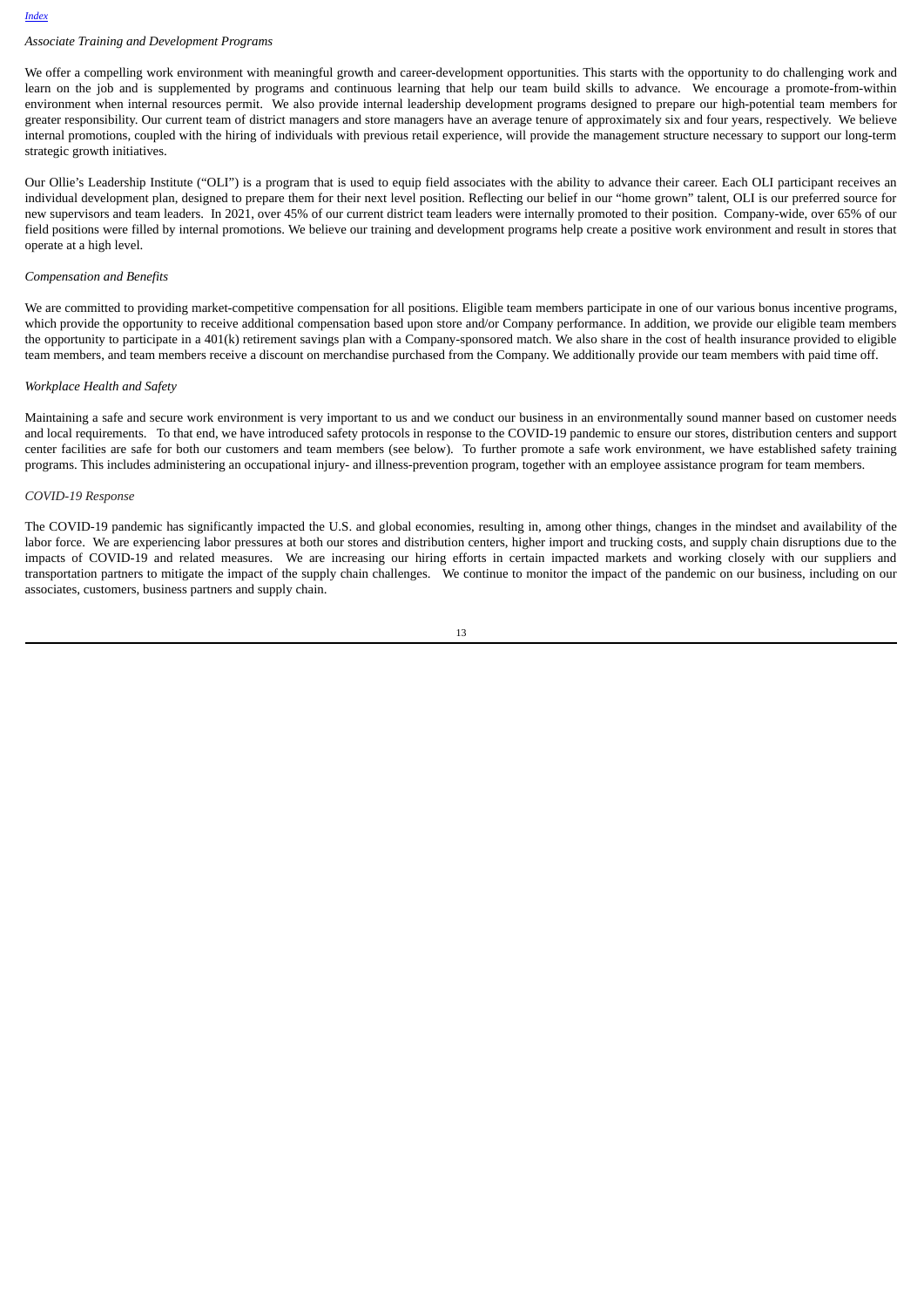Our top priorities in responding to the pandemic have been and continue to be the safety and well-being of our associates and customers. We are committed to maintaining a safe work and shopping environment. In response to COVID-19, we have taken several actions, including the following:

- implemented procedures for social distancing, cleaning, sanitation, and use of personal protective equipment in our stores, distribution centers, and store support center to adhere to the appropriate CDC and local guidelines;
- supported our team members with COVID-19 paid medical leave and 100% coverage of COVID-19 testing and treatment under our medical plan; and
- supported our communities by raising money to provide much needed funding to local food banks through a partnership with Feeding America.

#### **Seasonality**

Our business is seasonal in nature and demand is generally the highest in our fourth fiscal quarter due to the holiday sales season. To prepare for the holiday sales season, we must order and keep in stock more merchandise than we carry during other times of the year and generally engage in additional marketing efforts. We expect inventory levels, along with accounts payable and accrued expenses, to reach their highest levels in our third and fourth fiscal quarters in anticipation of increased net sales during the holiday sales season. As a result of this seasonality, and generally because of variation in consumer spending habits, we experience fluctuations in net sales and working capital requirements during the year. Because we offer a broad selection of merchandise at extreme values, we believe we are generally less impacted than other retailers by economic cycles which correspond with declines in general consumer spending habits and we believe we still benefit from periods of increased consumer spending.

## **Available Information**

Our annual reports on Form 10-K, quarterly reports on Form 10-Q, current reports on Form 8-K and amendments to those reports filed or furnished pursuant to Section 13(a) or 15(d) of the Securities and Exchange Act are available free of charge on our website, www.ollies.us, as soon as reasonably practicable after the electronic filing of such reports with the Securities and Exchange Commission ("SEC"). The SEC maintains a website (www.sec.gov) that contains reports, proxy and information statements and other information regarding issuers that file electronically with the SEC.

## <span id="page-17-0"></span>**ITEM 1A.RISK FACTORS**

Investing in our common stock involves a high degree of risk. You should carefully consider the following risk factors, as well as other information in this Annual Report on Form 10-K, before deciding whether to invest in the shares of our common stock. The occurrence of any of the events described below could have a material adverse effect on our business, financial condition or results of operations. In the case of such an event, the trading price of our common stock may decline and you *may lose all or part of your investment.*

## **RISK FACTOR SUMMARY**

We are providing the following summary of the risk factors contained in our Form 10-K to enhance the readability and accessibility of our risk factor disclosures. We encourage our stockholders to carefully review the full risk factors contained in this Form 10-K in their entirety for additional information regarding the risks and uncertainties that could cause our actual results to vary materially from recent results or from our anticipated future results.

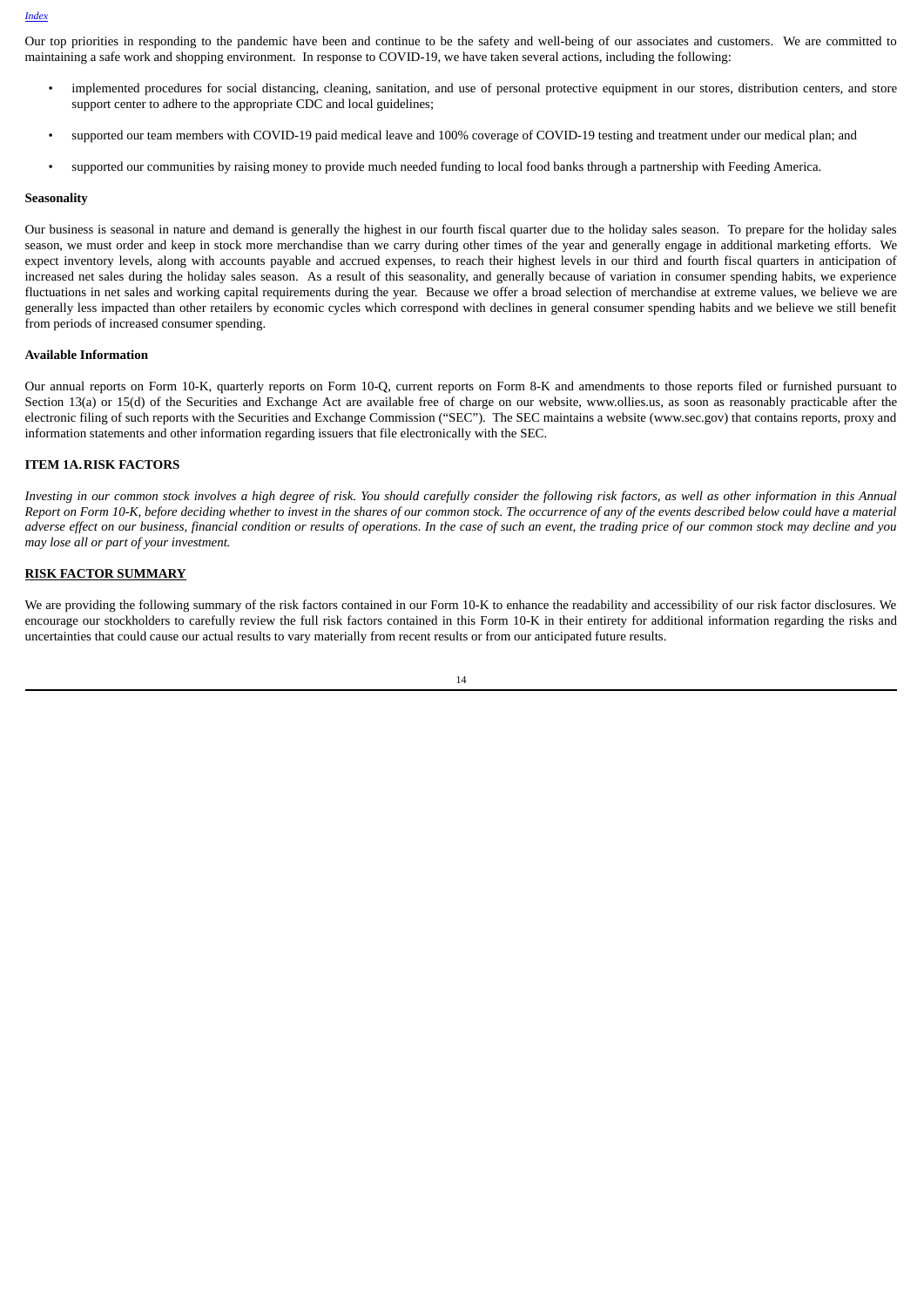# **Risks Related to Business and Operations**

- The impact of COVID-19 on our business, operating results, cash flows, year-over-year performance and/or financial condition is significant and uncertain, and the impact could be material and adverse;
- Vaccine mandates and other governmental regulations relating to the ongoing COVID-19 pandemic could have a material adverse impact on our business, financial conditions, results of operations, and prospects;
- The impact of COVID-19 and the related testing and vaccination may result in us not being able to accurately forecast health care and other benefit costs, and we are uncertain whether future health care and other benefit costs could exceed our projections;
- We may not be able to execute our opportunistic buying strategy;
- Consumer confidence and spending may be reduced in light of factors beyond our control and our financial results may suffer;
- Competition may increase in our segment of the retail market, which could put negative pressure on our results of operations and financial condition;
- Identification of potential store locations and lease negotiations may not keep pace with our growth strategy;
- We are a "brick and mortar only" retailer. Our lack of an online shopping option may mean that we face challenges to grow and retain customers. Our customers, including our loyalty program members, may determine to shop at other stores or through web-enabled services and therefore not be as likely to shop at our stores;
- We may not be able to develop and operate our multiple distribution centers in an efficient or effective manner and that could mean that we do not have sufficient inventory in our store locations. The loss or disruption of one or more of our distribution centers or disruption of our supply chain or third-party shipping carriers could also make it difficult for us to timely receive or distribute goods to our stores;
- External economic pressures over which we have no or limited control, including inflation, occupancy costs, and transportation costs may reduce our profitability;
- Inventory management and/or shrinkage or the loss or theft of inventory can result in material negative impacts on our results of operations;
- We need to be able to hire and retain the right people to run our stores and our distribution centers. We also need to hire and retain managerial personnel, a merchant team and executive officers. If we are not effective in these areas, our results may suffer; and
- Comparable store sales and results of operations have fluctuated in the past and may do so again in the future.

# **Risks Related to Legal and Regulatory Issues**

- We are subject to governmental regulations, procedures and requirements that can lead to substantial penalties if we fail to achieve compliance;
- We are subject to risks associated with laws and regulations generally applicable to retailers;
- From time to time we are involved in legal proceedings from customers, suppliers, employees, governments or competitors; and
- From time to time we are involved in legal proceedings from stockholders.

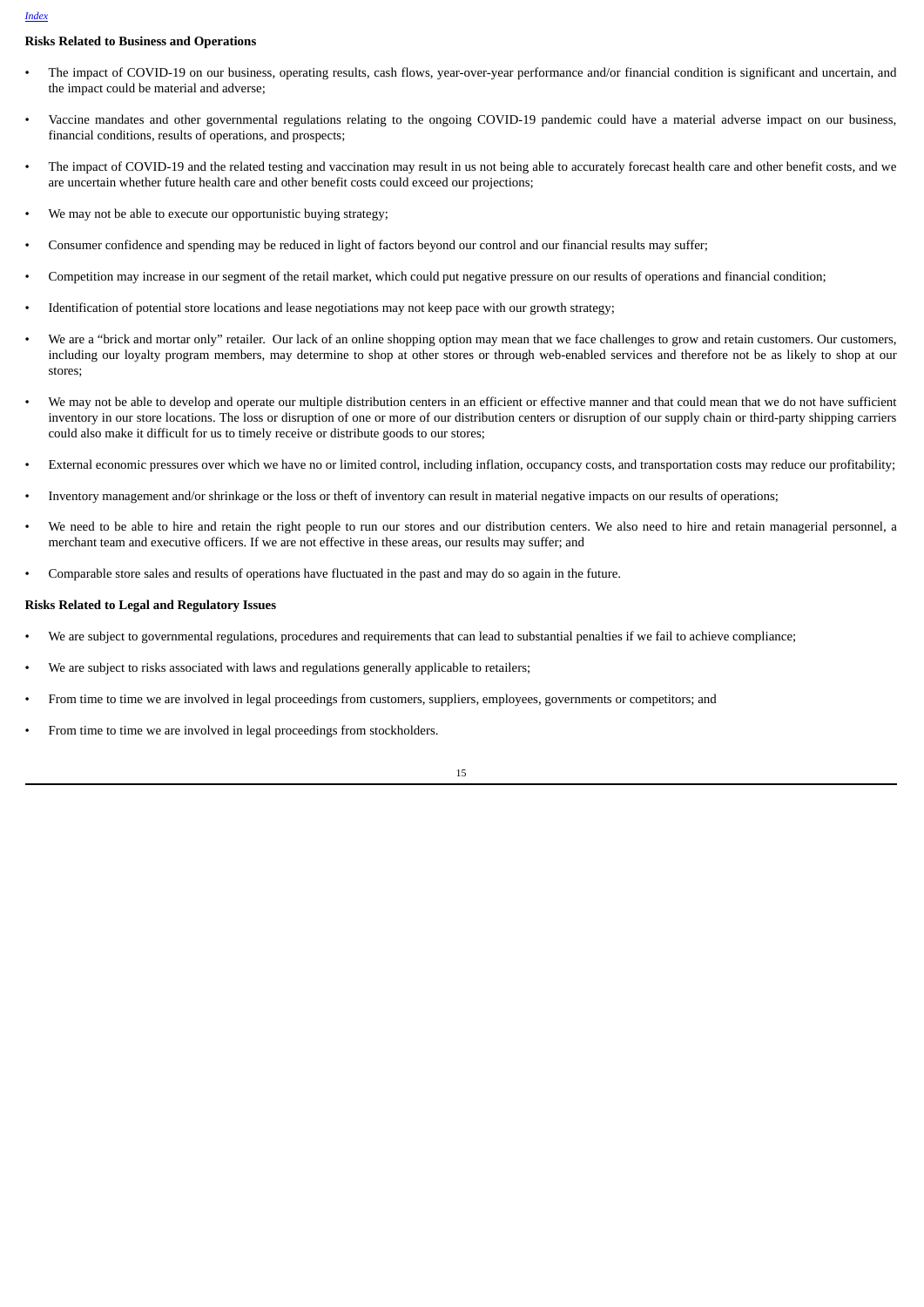# **Risks Related to Technology and Cybersecurity**

- We may fail to maintain the security of information we hold relating to personal information or payment card data of our customers, employees and suppliers;
- We may not adequately prepare for or respond to existing and future privacy legislation; and
- We may not be able to timely or adequately maintain or upgrade our technology systems needed for operations.

## **Risks Related to Accounting and Financial Matters**

- If our estimates or judgments relating to significant accounting policies prove to be incorrect, we could suffer negative financial results; and
- Changes to the accounting rules or regulations could have material adverse effects on our results of operations.

## **Risks Related to Ownership of Our Common Stock and Corporate Governance**

- There is risk associated with our fluctuating quarterly operating results and we may fall short of prior periods, our projections or the expectations of securities analysts or investors;
- We may not declare dividends on our common stock in the foreseeable future; and
- There are provisions in our organizational documents that could delay or prevent a change of control.

## **Risks Related to Our Indebtedness and Capitalization**

- Our credit facility can limit our ability to find other sources of financing;
- There are covenants contained in our credit facility that we must meet in order to be able to use it;
- If we are unable to generate sufficient cash flow to meet debt service it could negatively impact our liquidity; and
- We cannot guarantee that our share repurchase program will be fully consummated or that it will enhance long-term stockholder value.

For a more complete discussion of the material risks facing our business, see below.

## **BUSINESS AND OPERATIONS**

## The COVID-19 pandemic has disrupted and is expected to continue to disrupt our business, which could have a material adverse impact on our business, results *of operations, liquidity and financial condition for an extended period of time.*

During March 2020, the World Health Organization declared the COVID-19 outbreak to be a global pandemic. The COVID-19 pandemic has significantly impacted health and economic conditions throughout the United States, as public concern about becoming ill with the virus has led to the issuance of recommendations and/or mandates from federal, state and local authorities to practice social distancing or self-quarantine. Over the course of 2021, we continued to operate our stores as we qualified under definitions of an "essential" business. In response to the challenges of COVID-19, at times we have had to implement reduced store hours, limit the number of customers in our stores at any one time and implement social-distancing guidelines throughout our store operating space.

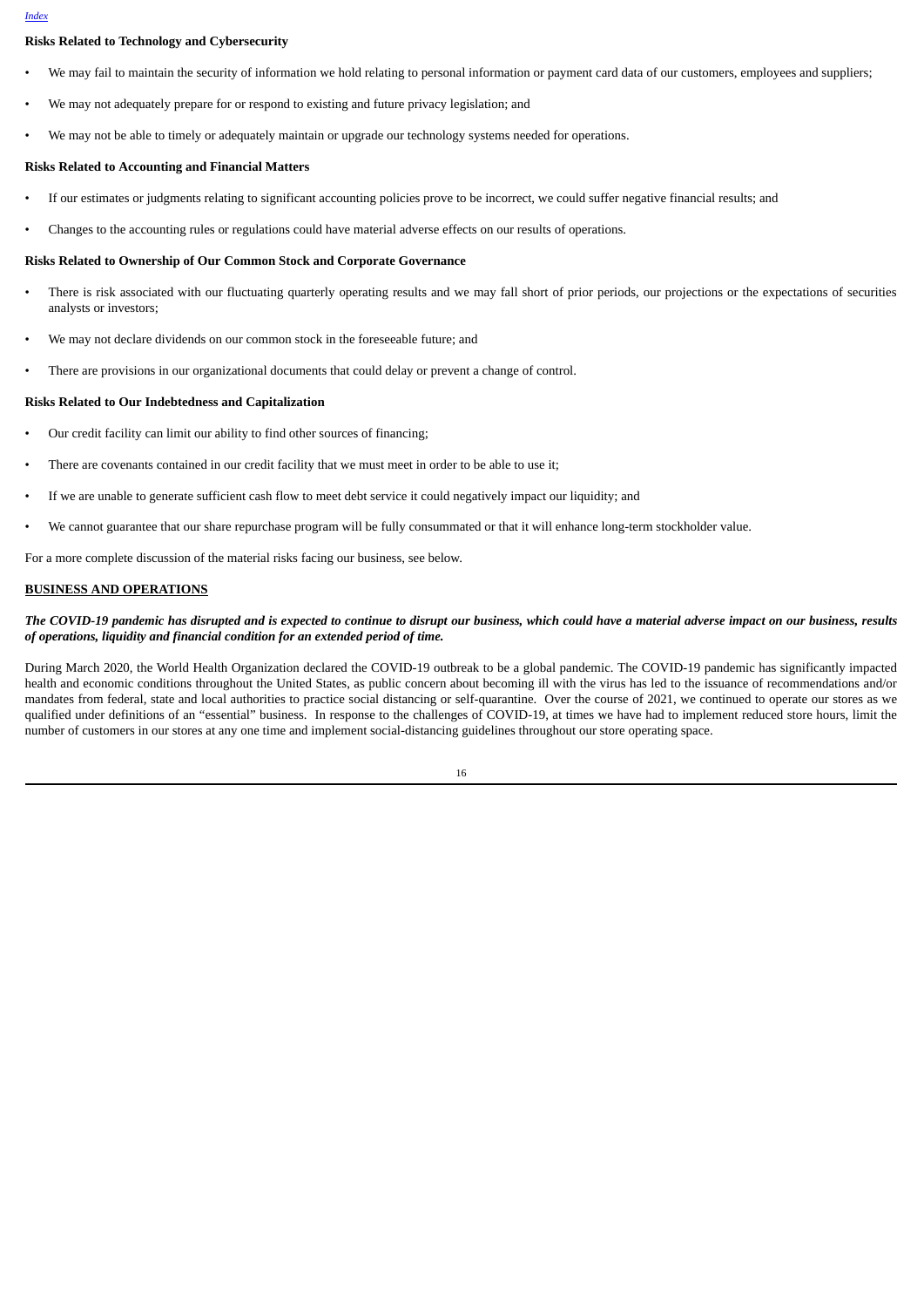If the classification of what is an "essential" business changes in jurisdictions where our stores are located, or the restrictions on retail operations in our markets are reinstituted, or other government regulations are adopted pertaining to how we may operate our stores, we may be required to temporarily close or restrict operations at one or more, if not all, of our stores, which would significantly impact our sales and results of operations. Also, if we do not respond appropriately to the pandemic, or if customers do not perceive our response to be adequate for a particular region or our company as a whole, we could suffer damage to our reputation and our brand, which could adversely affect our business in the future, and subject us to costly litigation, enforcement actions and penalties.

COVID-19 has also impacted our supply chain for products we sell, particularly those products that are sourced internationally. To the extent one or more of our vendors is negatively impacted by COVID-19, including due to the closure of its distribution centers or manufacturing facilities, we may be unable to maintain delivery schedules or adequate inventory in our stores.

The impacts of the uncertainties surrounding the outbreak of COVID-19 also make it more challenging for us to estimate future performance of the business, predict customer acceptance of new products and offerings, and to develop growth strategies for the future. We are continuing to monitor the spread of COVID-19 and the related risks to our business and operations. The magnitude and duration of the pandemic and its impact on our business, results of operations, cash flows, financial position, employees, and customers are uncertain as this situation continues to evolve globally.

The extent to which the COVID-19 outbreak impacts our business, results of operations, and financial condition will depend on future developments, which are highly uncertain and cannot be predicted, including, but not limited to the duration, spread, severity and impact of the COVID-19 outbreak, the effects of the outbreak on our customers, employees and vendors, the regulatory response and impact of stimulus measures adopted by local, state and federal governments, and to what extent normal economic and operating conditions can resume. Even after the COVID-19 outbreak has subsided, we could experience materially adverse impacts to our business as a result of any economic disruption that has occurred or may occur in the future due to a continued erosion in consumer sentiment or the effect of unemployment on our consumer base. Additionally, the consumer preferences for certain product categories that have driven positive sales during the height of the COVID-19 outbreak may not continue after the outbreak has subsided, and any change in consumer preferences could negatively impact our results of operations. Furthermore, the financial condition of our customers and vendors may be adversely impacted by the pandemic, which may result in a decrease in discretionary consumer spending and our store traffic and sales, and an increase in bankruptcies or insolvencies with respect to our vendors. These events may, in turn, have a material adverse impact on our business, results of operations, liquidity and financial condition. In the event of a prolonged material economic downturn, including circumstances that require us to close a large portion of our stores or cause us to experience a further reduction in store traffic, we may not be able to comply with the financial covenants in our credit facility, which could negatively impact our ability to borrow under that facility or with other lenders and negatively impact our liquidity position.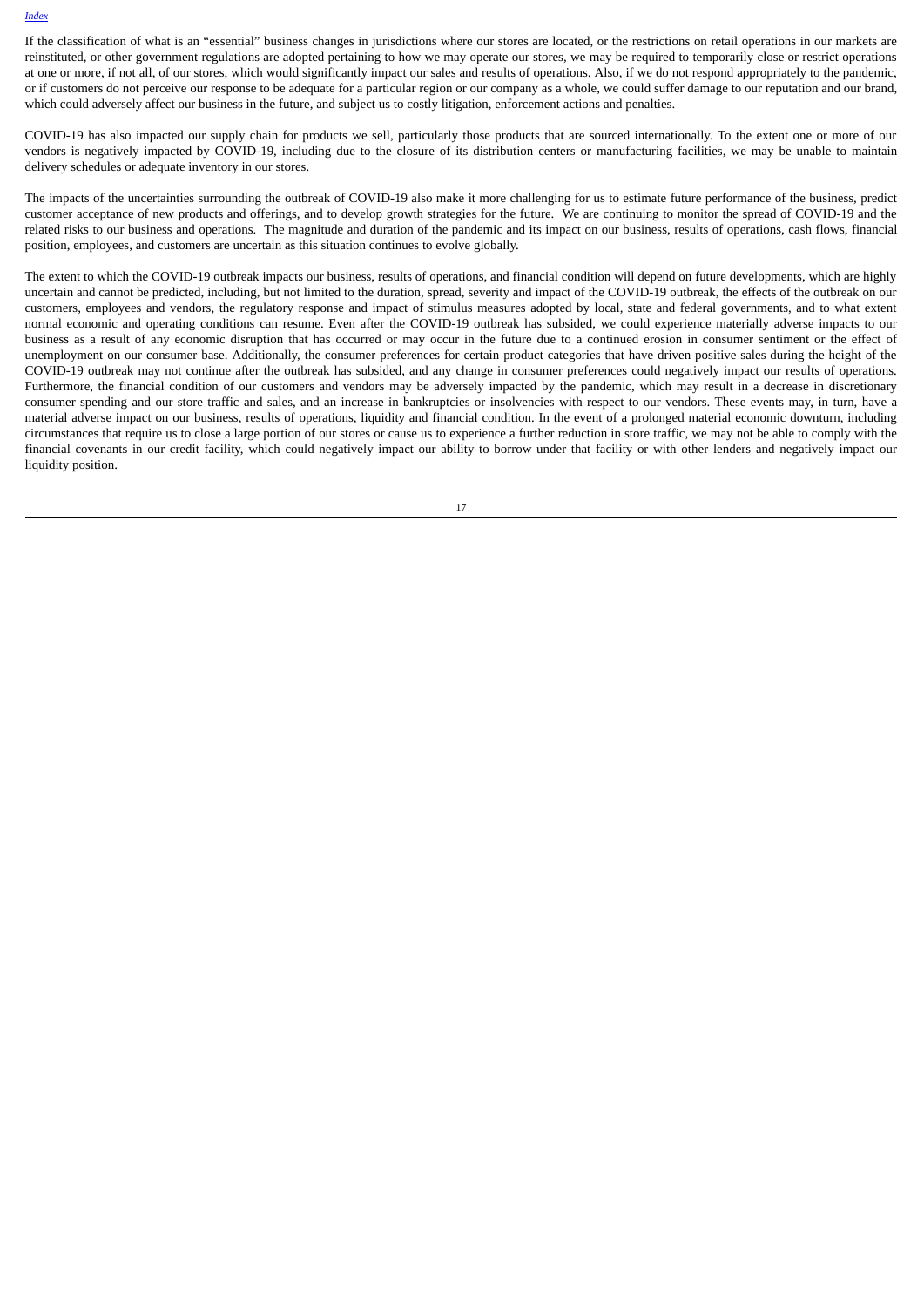## We may not be able to execute our opportunistic buying strategy, adequately manage our supply of inventory or anticipate customer demand, which could have a *material adverse effect on our business, financial condition and results of operations.*

Our business is dependent on our ability to strategically source a sufficient volume and variety of brand name merchandise at opportunistic pricing. We do not have significant control over the supply, design, function, cost or availability of many of the products that we offer for sale in our stores. Additionally, because a substantial amount of our store products are sourced by us from suppliers on a closeout basis or with significantly reduced prices for specific reasons, we are not always able to purchase specific merchandise on a recurring basis. We do not have long-term contracts with our suppliers and, therefore, we have no contractual assurances of pricing or access to products and any supplier could discontinue sales to us at any time or offer us less favorable terms on future transactions. We generally make individual purchase decisions for products that become available, and these purchases may be for large quantities that we may not be able to sell on a timely or cost-effective basis. To the extent that certain of our suppliers are better able to manage their inventory levels and reduce the amount of their excess inventory, the amount of discount or closeout merchandise available to us could also be materially reduced, potentially compromising profit margin goals for procured merchandise. Due to economic uncertainties, governmental orders, or other challenges relating to the ongoing COVID-19 pandemic, one or more of our suppliers could become unable to continue supplying discounted or closeout merchandise on terms or in quantities acceptable or desirable to us. We also compete with other retailers, wholesalers and jobbers for discounted or closeout merchandise to sell in our stores. Those businesses may be better able to anticipate customer demand or procure desirable goods. Shortages or disruptions in the availability of brand name or unbranded products of a quality acceptable to our customers and us could have a material adverse effect on our business, financial condition and results of operations and also may result in customer dissatisfaction. In addition, we may significantly overstock products that prove to be undesirable and be forced to take significant markdowns. We cannot ensure that our merchant team will continue to identify the appropriate customer demand and take advantage of appropriate buying opportunities, which could have a material adverse effect on our business, financial condition and results of operations.

## *Risks associated with or faced by our suppliers could adversely affect our financial performance.*

We source our merchandise from a variety of suppliers, and we depend on them to supply merchandise in a timely and efficient manner. If one or more of our current suppliers became unable to supply goods, we believe we generally would be able to obtain alternative sources, but it could increase our merchandise costs and supply chain lead time, potentially resulting in temporary reduction in store inventory levels, and reduce the selection and quality of our merchandise. An inability to obtain alternative sources could materially decrease our sales. Additionally, if a supplier fails to deliver on its commitments, we could experience merchandise out-of-stocks that could lead to lost sales and reputational harm. Further, failure of suppliers to meet our compliance protocols could prolong our procurement lead time, resulting in lost sales and adverse margin impact. Changes to the prices and flow of certain goods are, at times, for reasons beyond our control, such as political or civil unrest, acts of war, currency fluctuations, disruptions in maritime lanes, port labor disputes, economic conditions and instability in countries in which foreign suppliers are located, the financial instability of suppliers, failure to meet our terms and conditions or our standards, issues with our suppliers' labor practices or labor disruptions they may experience (such as strikes, stoppages or slowdowns, which could also increase labor costs during and following the disruption), the availability and cost of raw materials, pandemic outbreaks, merchandise quality or safety issues, transport availability and cost, increases in wage rates and taxes, transport security, inflation, and other factors relating to suppliers. Such changes could adversely affect our operations and profitability.

## We rely on third parties to move goods through ports and transport them from ports to our centralized distribution centers.

Our ability to timely and effectively deliver goods to our stores relies in part on shipping and transportation partners to timely and safely move our goods from manufacturing facilities to ports and then onto oceangoing carriers. The demand for space onboard oceangoing vessels can vary and costs to secure space can vary greatly. We may be subject to higher transportation costs or be unable to secure space for containers on economically reasonable terms. In addition, there may be labor or other disputes at either ports of departure or at ports of entry that may delay or otherwise hinder the flow of goods. Additional factors, such as customs or border control policies, may further delay or hinder transportation of goods or the costs to obtain them. There are multiple factors in the transportation of goods from the manufacturer that are both outside of our control and which may negatively impact the cost of the goods or the timeframes in which we receive them.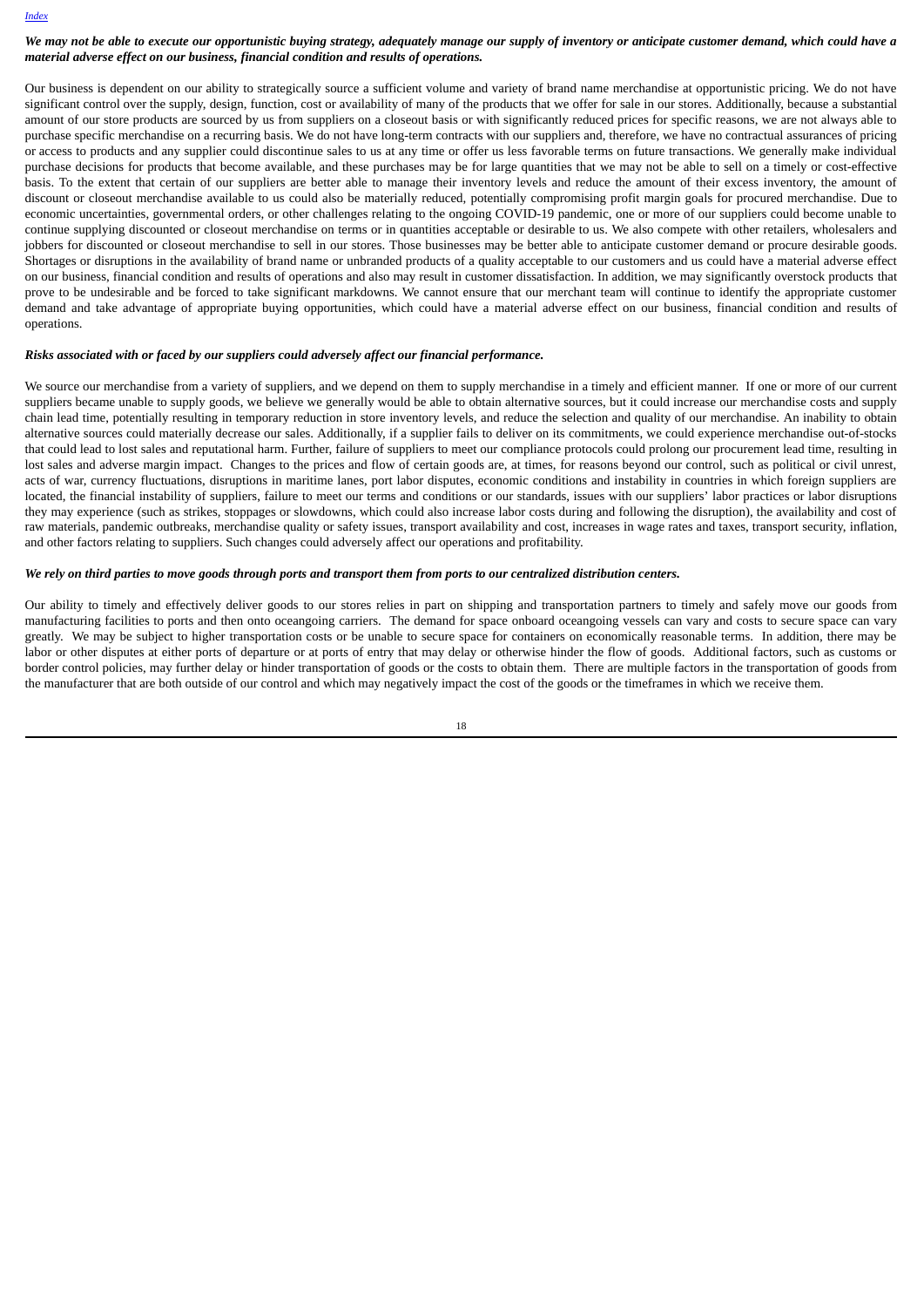#### In addition to the many and varied costs that are associated with COVID-19, our ability to predict healthcare and other benefit costs may be limited.

COVID-19 and the related testing and vaccination costs are inherently uncertain and therefore very difficult to predict. These costs, and the costs associated with other healthcare impacts of COVID-19, may significantly impair our ability to timely and accurately forecast health care and other benefit costs for this or further periods. As a result, we may have difficulty establishing accurate budgetary reserves or estimates for these and other costs, which could in turn, negatively impact our results of operations and expenses.

## Factors such as inflation, cost increases and energy prices could have a material adverse effect on our business, financial condition and results of operations.

Future increases in costs, such as the cost of merchandise, shipping rates, freight costs (including import costs) and store occupancy costs, may reduce our profitability, given our pricing model. These cost increases may be the result of inflationary pressures, geopolitical factors or public policies, which could further reduce our sales or profitability. Increases in other operating costs, including changes in energy prices, wage rates and lease and utility costs, may increase our cost of goods sold or selling, general and administrative expenses. Our low-price model and competitive pressures in our industry may have the effect of inhibiting our ability to reflect these increased costs in the prices of our products and, therefore, reduce our profitability and have a material adverse effect on our business, financial condition and results of operations.

## Vaccine mandates and other governmental regulations relating to the ongoing COVID-19 pandemic could have a material adverse impact on our business, *financial conditions, results of operations, and prospects.*

On November 4, 2021, the U.S. Department of Labor's Occupational Safety and Health Administration ("OSHA") issued an emergency temporary standard ("ETS") regulation requiring all employers with at least 100 employees have their employees be vaccinated or tested weekly. On January 13, 2022, the United States Supreme Court ("Court") granted emergency relief and stayed implementation of the ETS. The Court held that the challengers were likely to succeed on their argument that OSHA lacked the authority to promulgate the ETS and enforcement of the ETS should be stayed pending further review. On January 26, 2022, OSHA withdrew the ETS as an enforceable emergency temporary standard but stated that the ETS will continue to serve as a proposed rule for a permanent standard under the Occupational Safety and Health Act of 1970.

As a company with about 10,000 employees, it is anticipated that, should the ETS or similar regulations go into effect, we could be subject to COVID-19 vaccination and/or testing mandates. Should the mandates apply to us, we may be required to implement a requirement that all of our employees get vaccinated or be frequently tested, subject to limited exceptions. At this time, it is not possible to predict the impact that a vaccine and testing mandate, or a vaccine requirement should we adopt one, will have on us or on our workforce. Any vaccine requirement or vaccine mandate, if implemented, may result in disruptions to our retail store operations, distribution operations, employee attrition and increased labor costs, which could materially and adversely affect our business and results of operations.

## Our ability to generate revenues is dependent on consumer confidence and spending, which may be subject to factors beyond our control, including changes in *economic and political conditions, and health concerns.*

The success of our business depends, to a significant extent, on the level of consumer confidence and spending. A number of factors beyond our control affect the level of customer confidence and spending on merchandise that we offer, including, among other things:

- energy and gasoline prices;
- disposable income of our customers, which may be impacted by unemployment levels, personal debt levels and minimum wages;
- discounts, promotions and merchandise offered by our competitors;
- negative reports and publicity about the discount retail industry;

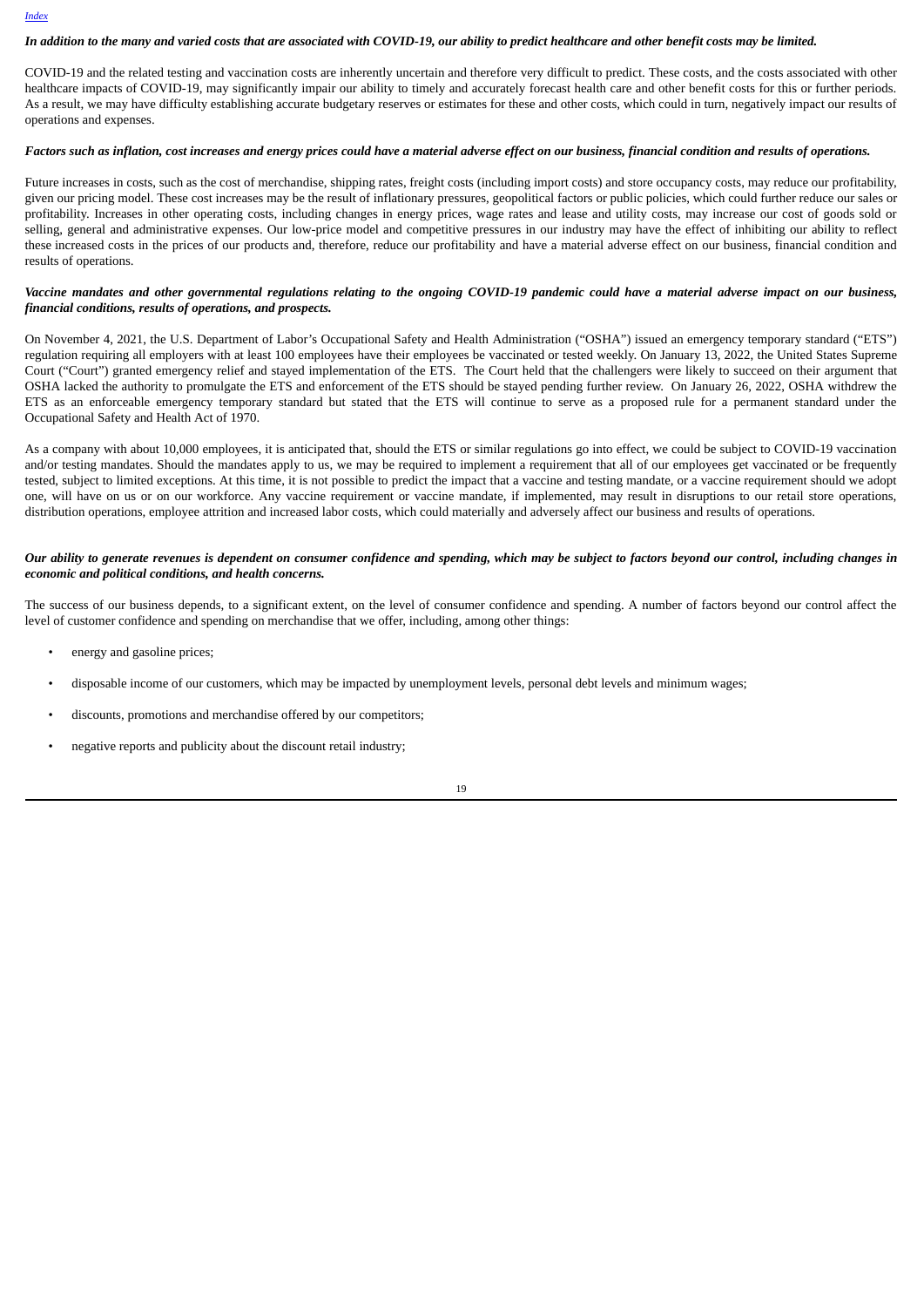- outbreak of viruses or widespread illness, including COVID-19, and behavioral changes from a fear of contracting such viruses or illness;
- general economic and industry conditions;
- food prices;
- interest rates and inflation:
- the state of the housing market;
- customer confidence in future economic conditions;
- fluctuations in the financial markets;
- tax rates and policies; and
- natural disasters, war, terrorism and other hostilities.

Reduced customer confidence and spending cutbacks may result in reduced demand for our merchandise, including discretionary items, and may force us to take inventory markdowns. Reduced demand also may require increased selling and promotional expenses. Adverse economic conditions and any related decrease in customer demand for our merchandise could have a material adverse effect on our business, financial condition and results of operations. For example, recent fears of contagion or disease related to the widespread outbreak of COVID-19 may cause customers to avoid shopping at brick and mortar retailers or reduce the number of trips they will make to our stores. Similarly, negative economic conditions related to this outbreak may limit the amount of disposable income available to our customers, which may limit our consumer demand.

Many of the factors identified above also affect commodity rates, transportation costs, costs of labor, insurance and healthcare, the strength of the U.S. dollar, lease costs, measures that create barriers to or increase the costs associated with international trade, changes in other laws and regulations and other economic factors, all of which may impact our cost of goods sold and our selling, general and administrative expenses, which could have a material adverse effect on our business, financial condition and results of operations.

## We do not compete in the growing online retail marketplace, which could have a material adverse effect on our business, financial condition and results of *operations.*

Our long-term business strategy does not presently include the development of online retailing capabilities. To the extent that we implement online operations, we would incur substantial expenses related to such activities and would be exposed to additional cybersecurity risks. Furthermore, any development of an online retail marketplace is a complex undertaking, and there is no guarantee that any resources we apply to this effort will result in increased revenues or operating performance. However, with the growing acceptance of online shopping, which may have accelerated as a result of the COVID-19 pandemic, both among consumers who previously shopped online and consumers who did not previously do so, or did not do so as frequently, we may continue to face challenges related to customers shopping in brick and mortar stores. In addition, the increased proliferation of mobile devices, enhanced and robust connections to mobile networks, competition from other retailers in the online retail marketplace is expected to continue to increase and may negatively impact our results of operations. Certain of our competitors and a number of pure online retailers have established robust online operations. Increased competition from online retailers and our lack of an online retail presence may reduce our customers' desire to purchase goods from us and could have a material adverse effect on our business, financial condition and results of operations. If consumers determine to shop more online due to cultural or health concerns, they may be less likely to return to brick and mortar retailers in the future.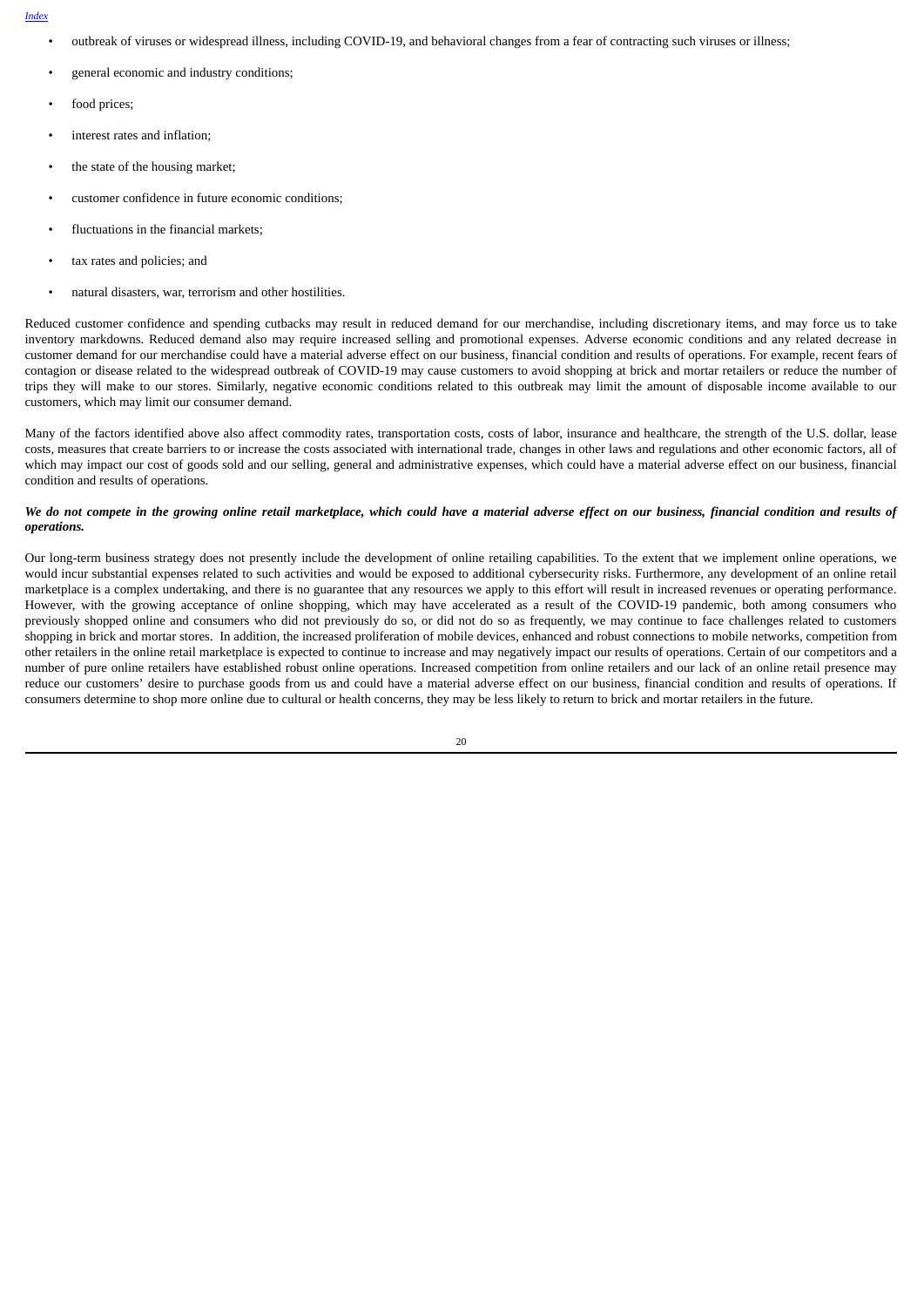#### Labor shortages and increased turnover or increases in employee and employee-related costs could have adverse effects on our profitability.

We have recently experienced increased labor shortages at some of our locations. While we have historically experienced some level of ordinary course turnover of employees, the COVID-19 pandemic and resulting actions and impacts have exacerbated labor shortages and increased turnover. A number of factors have had and may continue to have adverse effects on the labor force available to us, including reduced employment pools, federal unemployment subsidies, including unemployment benefits offered in response to the COVID-19 pandemic, and other government regulations, which include laws and regulations related to workers' health and safety, wage and hour practices and immigration. Labor shortages and increased turnover rates within our team members have led to and could in the future lead to increased costs, such as increased overtime to meet demand and increased wage rates to attract and retain employees and could negatively affect our ability to efficiently operate our production facilities or otherwise operate at full capacity. An overall or prolonged labor shortage, lack of skilled labor, increased turnover or labor inflation could have a material adverse impact on our operations, results of operations, liquidity or cash flows.

## We face intense competition, which could limit our growth opportunities and adversely impact our financial performance.

We compete with a highly fragmented group of competitors, including discount, closeout, mass merchant, department, grocery, drug, convenience, hardware, variety, online and other specialty stores. We compete with these retailers with respect to product price, store location, supply and quality of merchandise, assortment and presentation and customer service. This competitive environment subjects us to the risk of an adverse impact to our financial performance because of the lower prices, and thus the lower margins, that are required to maintain our competitive position. A number of different competitive factors outside of our control could impact our ability to compete effectively, including:

- entry of new competitors in our markets;
- increased operational efficiencies of competitors;
- online retail capabilities of our competitors;
- competitive pricing strategies, including deep discount pricing by a broad range of retailers during periods of poor customer confidence, low discretionary income or economic uncertainty;
- continued and prolonged promotional activity by our competitors;
- liquidation sales by our competitors that have filed or may file in the future for bankruptcy;
- geographic expansion by competitors into markets in which we currently operate; and
- adoption by existing competitors of innovative store formats or retail sales methods, including online.

A number of our competitors also have greater financial and operational resources, greater brand recognition, longer operating histories and a broader geographic presence than us. We remain vulnerable to the marketing power and high level of customer recognition of these larger competitors and to the risk that these or other competitors could attract our customer base, including, but not limited to, the members of Ollie's Army.

In addition, if any of our competitors were to consolidate their operations, such consolidation may result in competitors with greatly improved financial resources, improved access to merchandise, greater market penetration and other improvements in their competitive positions, as well as result in the provision of a wider variety of products and services at competitive prices by these consolidated companies, which could adversely affect our financial performance.

We cannot guarantee that we will continue to be able to successfully compete against either existing or future competitors. Our inability to respond effectively to competitive pressures, improved performance by our competitors and changes in the retail markets could result in lost market share and have a material adverse effect on our business, financial condition and results of operations.

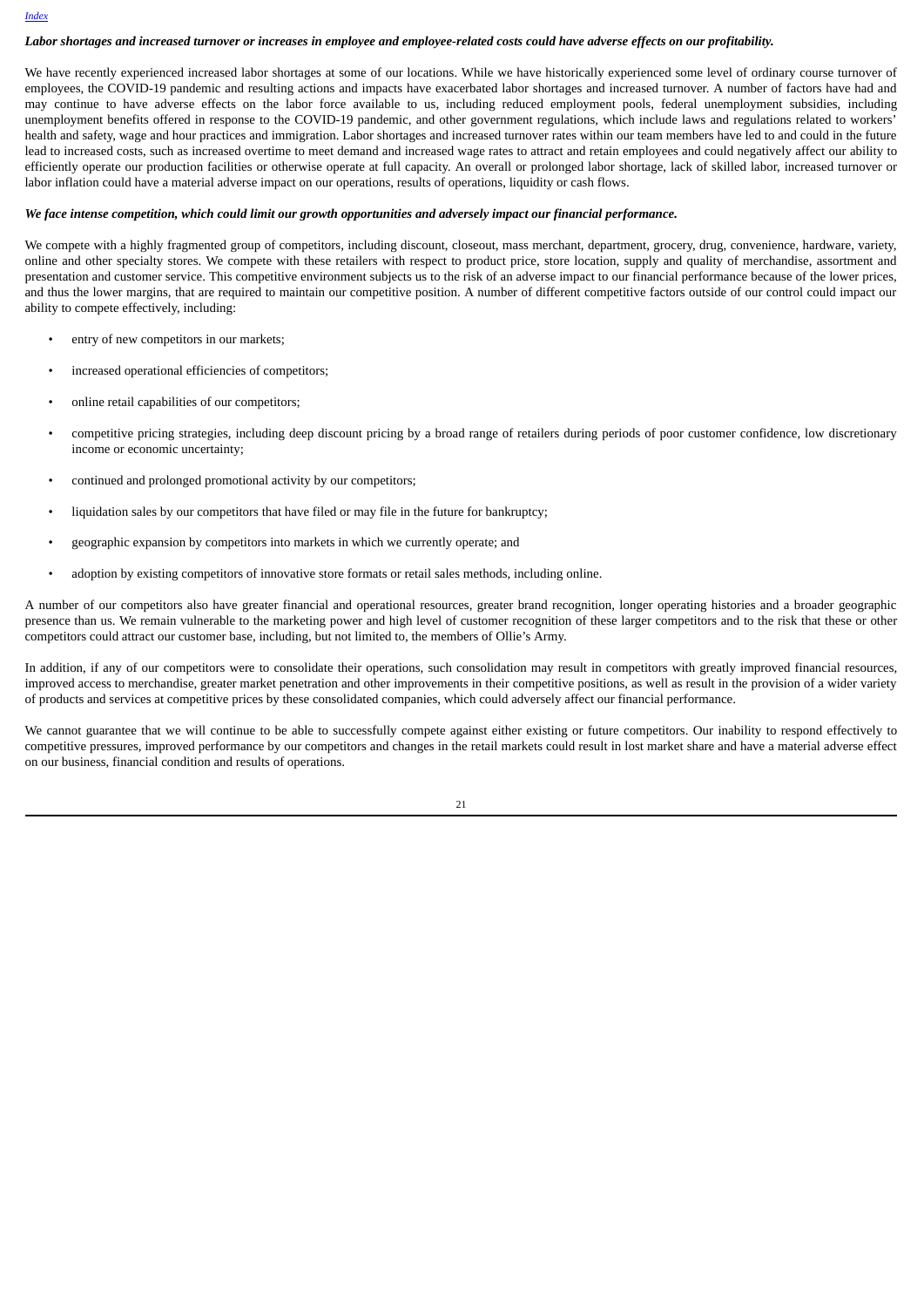## If we fail to open new profitable stores on a timely basis, successfully enter new markets or implement other elements of our long-term growth strategy, our *financial performance could be materially adversely affected.*

Our primary growth strategy is to open new profitable stores and expand our operations into new geographic regions. We opened 46 new stores in each of 2021 and 2020 as we continue to backfill in existing markets and expand into contiguous geographies. Our ability to timely open new stores depends in part on several factors, including the availability of attractive rents and store locations; the absence of occupancy delays; the ability to negotiate and enter into leases with acceptable terms; our ability to obtain and retain permits and licenses; our ability to hire and train new personnel, especially store managers, in a cost effective manner; our ability to adapt and grow our distribution and other operational and management systems to a changing network of stores; the availability of capital funding for expansion; our ability to respond to demographic shifts in areas where our stores are located and general economic conditions.

We may not anticipate all of the challenges imposed by the expansion of our operations into new geographic markets. Some new stores may be located in areas with different competitive and market conditions, customer tastes and discretionary spending patterns than our existing markets. We may face a higher cost of entry, difficulties attracting labor, alternative customer demands, reduced brand recognition and minimal operating experience in these areas. Although we are extremely sensitive to cannibalizing existing stores, opening new stores in our established markets may also result in inadvertent oversaturation, sales volume transfer from existing stores to new stores and reduced comparable store sales, thus adversely affecting our overall financial performance. We may not manage our expansion effectively, and our failure to achieve or properly execute our expansion plans could limit our growth or have a material adverse effect on our business, financial condition and results of operations.

## We may not be able to retain the loyalty of our customers, particularly Ollie's Army members, which could have a material adverse effect on our business, *financial condition and results of operations.*

We depend on our loyal customer base, particularly members of Ollie's Army, for our consistent sales and sales growth. Competition for customers has intensified as competitors have moved into, or increased their presence in, our geographic markets and from the use of mobile and web-based technology that facilitates online shopping and real-time product and price comparisons. We expect this competition to continue to increase. Our competitors may be able to offer consumers promotions or loyalty program incentives that could attract Ollie's Army members or divide their loyalty among several retailers. If we are unable to retain the loyalty of our customers, our net sales could decrease and we may not be able to grow our store base as planned, which could have a material adverse effect on our business, financial condition and results of operations.

## The failure to timely acquire, develop, open and operate, or the loss of, disruption or interruption in the operations of, our centralized distribution centers could *materially adversely affect our business and operations.*

With few exceptions, inventory is shipped directly from suppliers to our distribution centers in York, PA, Commerce, GA, and Lancaster, TX, where the inventory is then processed, sorted and shipped to our stores. We depend in large part on the orderly operation of this receiving and distribution process, which depends, in turn, on adherence to shipping schedules and effective management of our distribution centers. Increases in transportation costs (including increases in fuel costs), supplierside delays, reductions in the capacity of carriers, changes in shipping companies, the impact of COVID-19 on our workforce, labor strikes or shortages in the transportation industry and unexpected delivery interruptions also have the potential to derail our orderly distribution process. We also may not anticipate changing demands on our distribution system or timely develop and open any necessary additional facilities. In addition, events beyond our control, such as disruptions in operations due to fire or other catastrophic events or labor disagreements, may result in delays in the delivery of merchandise to our stores. While we maintain business interruption insurance, in the event our distribution centers are shut down for any reason, such insurance may not be sufficient, and any related insurance proceeds may not be timely paid to us. In addition, our new store locations receiving shipments may be further away from our distribution centers, which may increase transportation costs and may create transportation scheduling strains. Any repeated, intermittent, or long-term disruption in the operations of our distribution centers would hinder our ability to provide merchandise to our stores and could have a material adverse effect on our business, financial condition and results of operations.

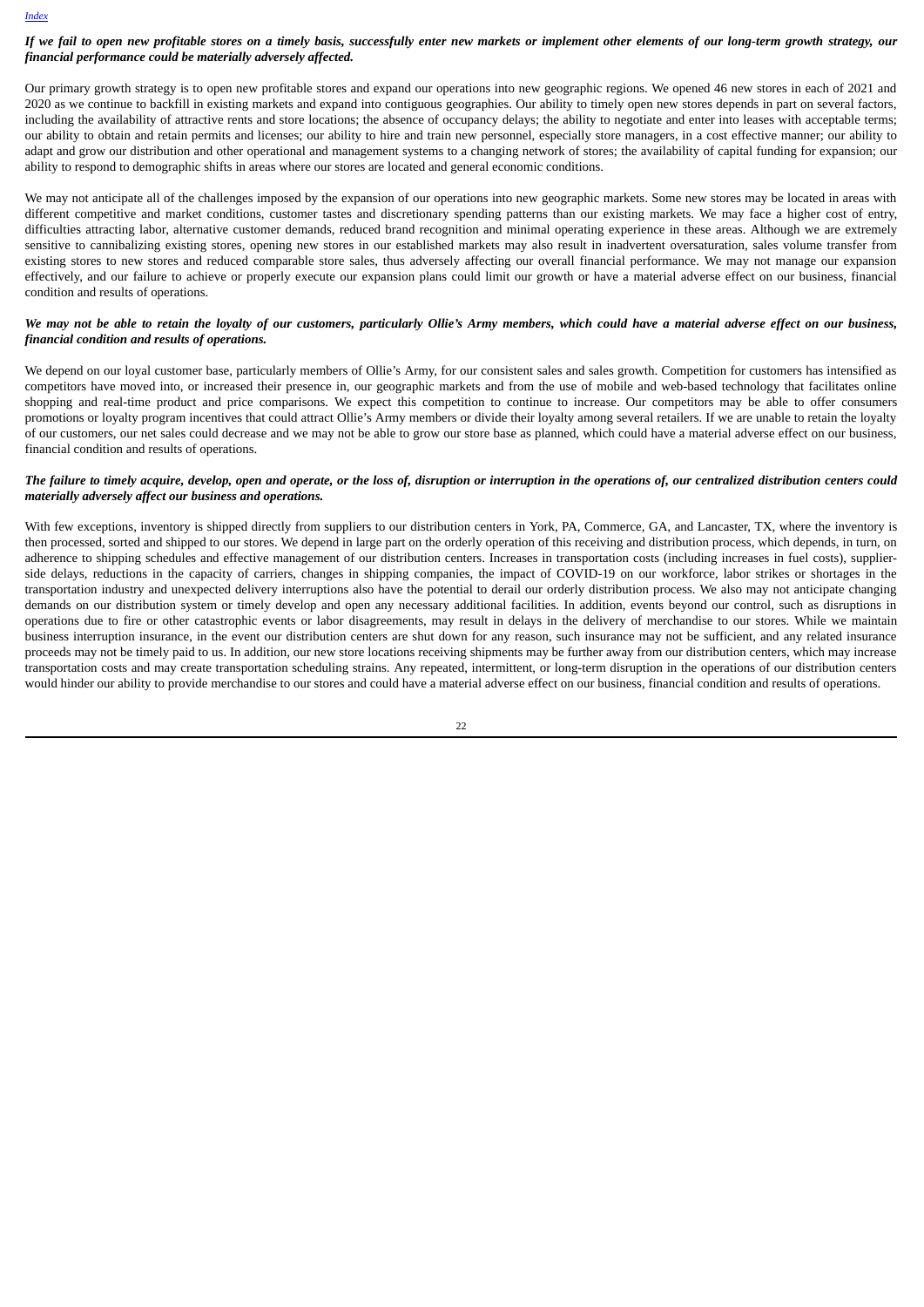## Our new store growth is dependent on our ability to successfully expand our distribution network capacity, and failure to achieve or sustain these plans could *adversely affect our performance.*

We maintain distribution centers in York, PA, Commerce, GA and Lancaster, TX to support our existing stores and our growth objectives. We continuously assess ways to maximize the productivity and efficiency of our existing distribution facilities and evaluate opportunities for additional distribution centers. Processing delays or difficulties in operations at our existing distribution centers or any future new distribution centers could adversely affect our current operations by causing existing stores to have insufficient inventory, and affect future operations by slowing store growth, which could, in turn, reduce sales growth. In addition, any distributionrelated construction or expansion projects entail risks which could cause delays and cost overruns, such as shortages of materials, shortages of skilled labor or work stoppages, unforeseen construction, scheduling, engineering, environmental or geological problems, COVID-19 or other strains or types of contagion, weather interference, fires or other casualty losses and unanticipated cost increases. The completion date and ultimate cost of future projects could differ significantly from initial expectations due to construction-related or other reasons. We cannot guarantee that any project will be completed on time or within established budgets.

## If we are not successful in managing our inventory balances, it could have a material adverse effect on our business, financial condition and results of operations.

Our inventory balance represented 53.3% of our total assets exclusive of operating lease right-of-use assets, goodwill and trade name as of January 29, 2022. Efficient inventory management is a key component of our profitability and ability to generate revenue. To be successful, we must maintain sufficient inventory levels and an appropriate product mix to meet our customers' demands without allowing those levels to increase to such an extent that the costs to store and hold the goods adversely impact our results of operations. If our buying decisions do not accurately correspond to customer preferences, if we inappropriately price products or if our expectations about customer spending levels are inaccurate, we may have to take unanticipated markdowns to dispose of any excess inventory, which could have a material adverse effect on our business, financial condition and results of operations. We continue to focus on ways to reduce these risks, but we cannot ensure that we will be successful in our inventory management. If we are not successful in managing our inventory balances, it could have a material adverse effect on our business, financial condition and results of operations.

# Inventory shrinkage could have a material adverse effect on our business, financial condition and results of operations.

We are subject to the risk of inventory loss and theft. We cannot ensure that actual rates of inventory loss and theft in the future will be within our estimates or that the measures we are taking will effectively reduce the problem of inventory shrinkage. Although some level of inventory shrinkage is an unavoidable cost of doing business, if we were to experience higher rates of inventory shrinkage or incur increased security costs and other costs to combat inventory theft, it could have a material adverse effect on our business, financial condition and results of operations.

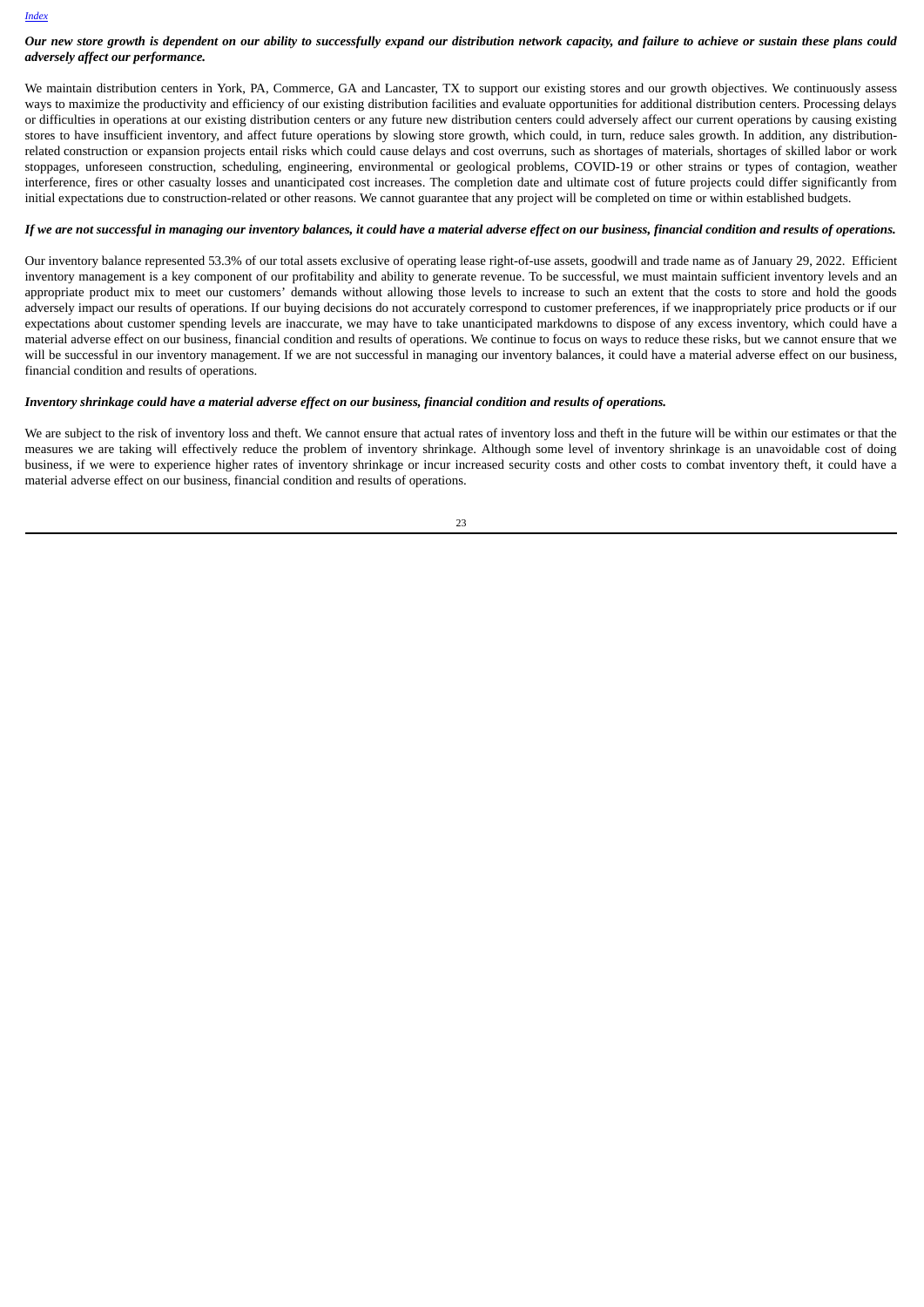## Epidemic or pandemic outbreaks such as COVID-19, natural disasters, whether or not caused by climate change, unusual weather conditions, terrorist acts and political events could disrupt business and result in lower sales and otherwise adversely affect our financial performance.

The occurrence of one or more natural disasters, such as tornadoes, hurricanes, fires, floods and earthquakes, unusual weather conditions, epidemic outbreaks, terrorist attacks or disruptive political events in certain regions where our stores are located could adversely affect our business and result in lower sales. Epidemic or pandemic outbreaks, such as COVID-19, could impact our management and sales associates, our inventory supply, delivery schedules, our ability to keep our stores open due to mandatory governmental restrictions or may cause our customers to avoid shopping at brick and mortar retailers or reduce the number of trips they will make to our stores. To the extent these events also impact one or more of our key suppliers or result in the closure of one or more of our centralized distribution centers or our corporate headquarters, we may be unable to maintain delivery schedules or provide other support functions to our stores. This could have a sustained material adverse effect on our business, financial condition and results of operations.

In addition, severe weather, such as heavy snowfall or extreme temperatures, may discourage or restrict customers in a particular region from traveling to our stores, thereby reducing our sales and profitability. If severe weather conditions occur during the second or fourth quarter of our fiscal year, the adverse impact to our sales and profitability could be even greater than at other times during the year because we generate a larger portion of our sales and profits during these periods. Natural disasters, which may include tornadoes, hurricanes, floods and earthquakes, may impact our store locations or other operations. In addition, climate change may have an impact on the frequency and/or severity of such natural disasters. We have a growing number of store locations in areas that may be impacted by weather events and natural disasters such as the types listed above. To the extent that such weather events or natural disasters may damage our stores or other operations, we may be unable to operate stores or other facilitates and our consolidated financial results may be materially adversely affected.

## Fluctuations in comparable store sales and results of operations, including fluctuations on a quarterly basis, could cause our business performance to decline *substantially.*

Our results of operations have fluctuated in the past, including on a quarterly basis, and can be expected to continue to fluctuate in the future.

Our comparable store sales and results of operations are affected by a variety of factors, including:

- national and regional economic trends in the United States;
- challenges and the impact of COVID-19 and related regulations;
- changes in gasoline prices;
- changes in our merchandise mix;
- the weather;
- changes in pricing;
- changes in the timing of promotional and advertising efforts; and
- holidays or seasonal periods.

If our future comparable store sales fail to meet expectations, then our cash flow and profitability could decline substantially, which could have a material adverse effect on our business, financial condition and results of operations.

## Our success depends on our executive officers, our merchant team and other key personnel. If we lose key personnel or are unable to hire additional qualified personnel, it could have a material adverse effect on our business, financial condition and results of operations.

Our future success depends to a significant degree on the skills, experience and efforts of our executive officers, our merchant team and other key personnel. The unexpected loss of services of any of our executive officers or senior members of our merchant team could materially adversely affect our business and operations. Competition for skilled and experienced management in the retail industry is intense, and our future success will also depend on our ability to attract and retain qualified personnel, including our merchant team, which is responsible for purchasing and negotiating the terms of our merchandise. Failure to attract and retain new qualified personnel could have a material adverse effect on our business, financial condition and results of operations.

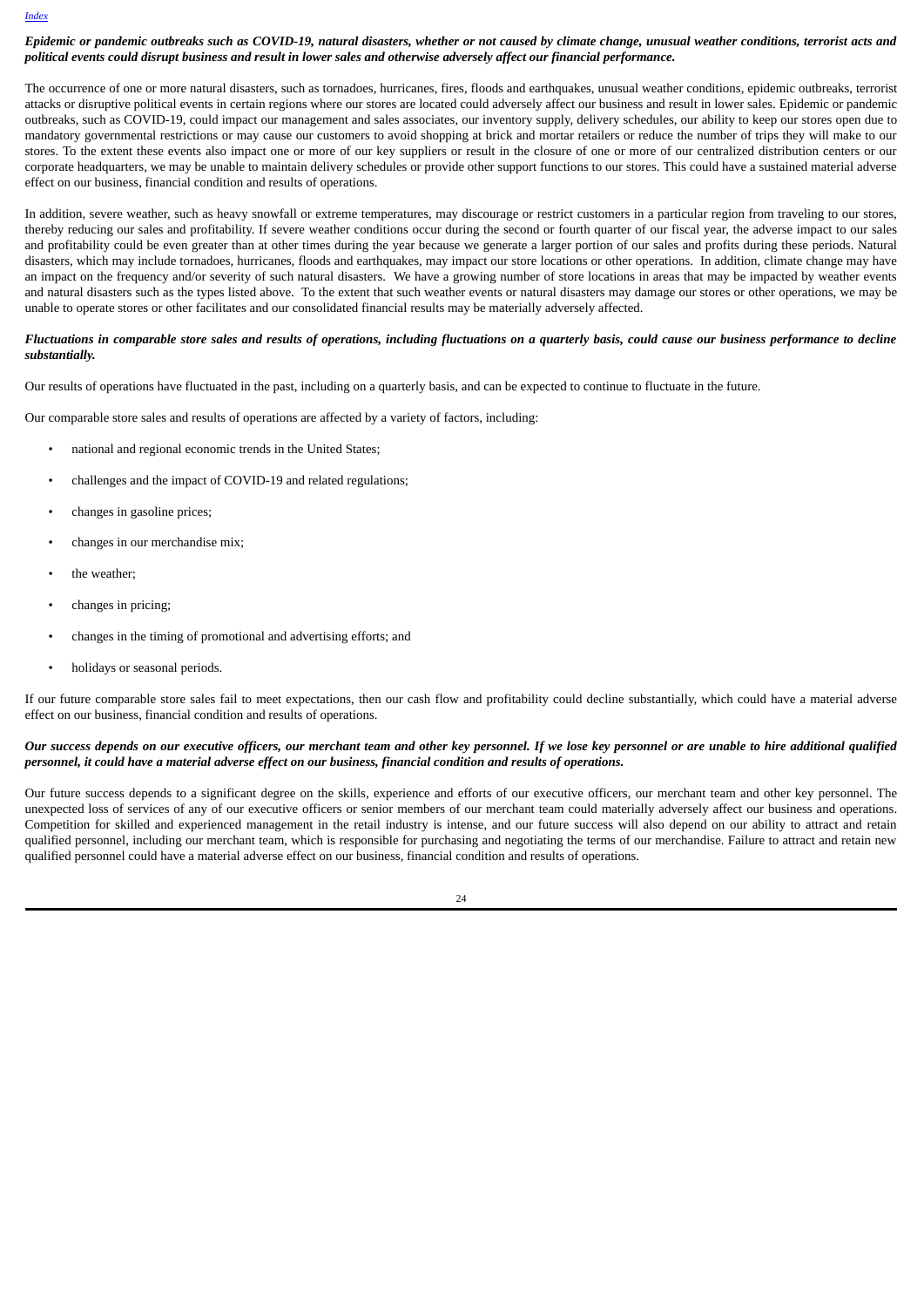## If we are unable to attract, train and retain highly qualified managerial personnel and sales associates in our stores and our distribution centers, our sales, *financial performance and business operations may be materially adversely affected.*

We focus on providing our customers with a memorable and engaging shopping experience. To grow our operations and meet the needs and expectations of our customers, we must attract, train and retain a large number of highly qualified store management personnel and sales associates, while controlling labor costs. Our ability to control labor costs is subject to numerous external factors and compliance with regulatory structures, including competition for and availability of qualified personnel in a given market, unemployment levels within those markets, governmental regulatory bodies such as the Equal Employment Opportunity Commission and the National Labor Relations Board, prevailing wage rates and wage and hour laws, minimum wage laws, the impact of legislation governing labor and employee relations or benefits, such as the Affordable Care Act, health insurance costs and our ability to maintain good relations with our associates. We compete with other retail businesses for many of our store management personnel and sales associates in hourly and part-time positions. These positions have had historically high turnover rates, which can lead to increased training and retention costs. We also rely on associates in our distribution centers to ensure the efficient processing and delivery of products from our suppliers to our stores. If we are unable to attract and retain quality associates, and other management personnel, or fail to comply with the regulations and laws impacting personnel, it could have a material adverse effect on our business, financial condition and results of operations.

## Our success depends on our marketing, advertising and promotional efforts. If we are unable to implement them successfully, or if our competitors are more effective than we are, it could have a material adverse effect on our business, financial condition and results of operations.

We use marketing and promotional programs to attract customers to our stores and to encourage purchases by our customers. Although we use various media for our promotional efforts, including regular and Ollie's Army mailers, email campaigns, radio and television advertisements and sports marketing, we primarily advertise our in-store offerings through printed flyers. In 2021, approximately 63% of our advertising spend was for the printing and distribution of flyers. If the efficacy of printed flyers as an advertising medium declines, or if we fail to successfully develop and implement new marketing, advertising and promotional strategies, such as an effective social media strategy, our competitors may be able to attract the interest of our customers, which could reduce customer traffic in our stores. Changes in the amount and degree of promotional intensity or merchandising strategy by our competitors could cause us to have difficulties in retaining existing customers and attracting new customers. If the efficacy of our marketing or promotional activities declines or if such activities of our competitors are more effective than ours, or if for any other reason we lose the loyalty of our customers, including our Ollie's Army members, it could have a material adverse effect on our business, financial condition and results of operations.

## Because our business is seasonal, with the highest volume of net sales during the holiday season, adverse events during our fourth fiscal quarter could materially *adversely affect our business, operations, cash flows and financial condition.*

We generally recognize our highest volume of net sales in connection with the holiday sales season, which occurs in the fourth quarter of our fiscal year. In anticipation of the holiday sales season, we purchase substantial amounts of seasonal inventory and hire many part-time associates. Because a significant percentage of our net sales and operating income are generated in our fourth fiscal quarter, we have limited ability to compensate for shortfalls in our fourth fiscal quarter sales or earnings by changing our operations or strategies in other fiscal quarters. Adverse events, such as deteriorating economic conditions, higher unemployment, higher gas prices, public transportation disruptions, errors in anticipating consumer demand for our products, or unanticipated adverse or unseasonable weather conditions could result in lower than planned sales during the holiday sales season. If our fourth fiscal quarter sales results were substantially below expectations, we would realize less cash flows from operations, and may be forced to mark down our merchandise, especially our seasonal merchandise, which could have a material adverse effect on our business, financial condition and results of operations.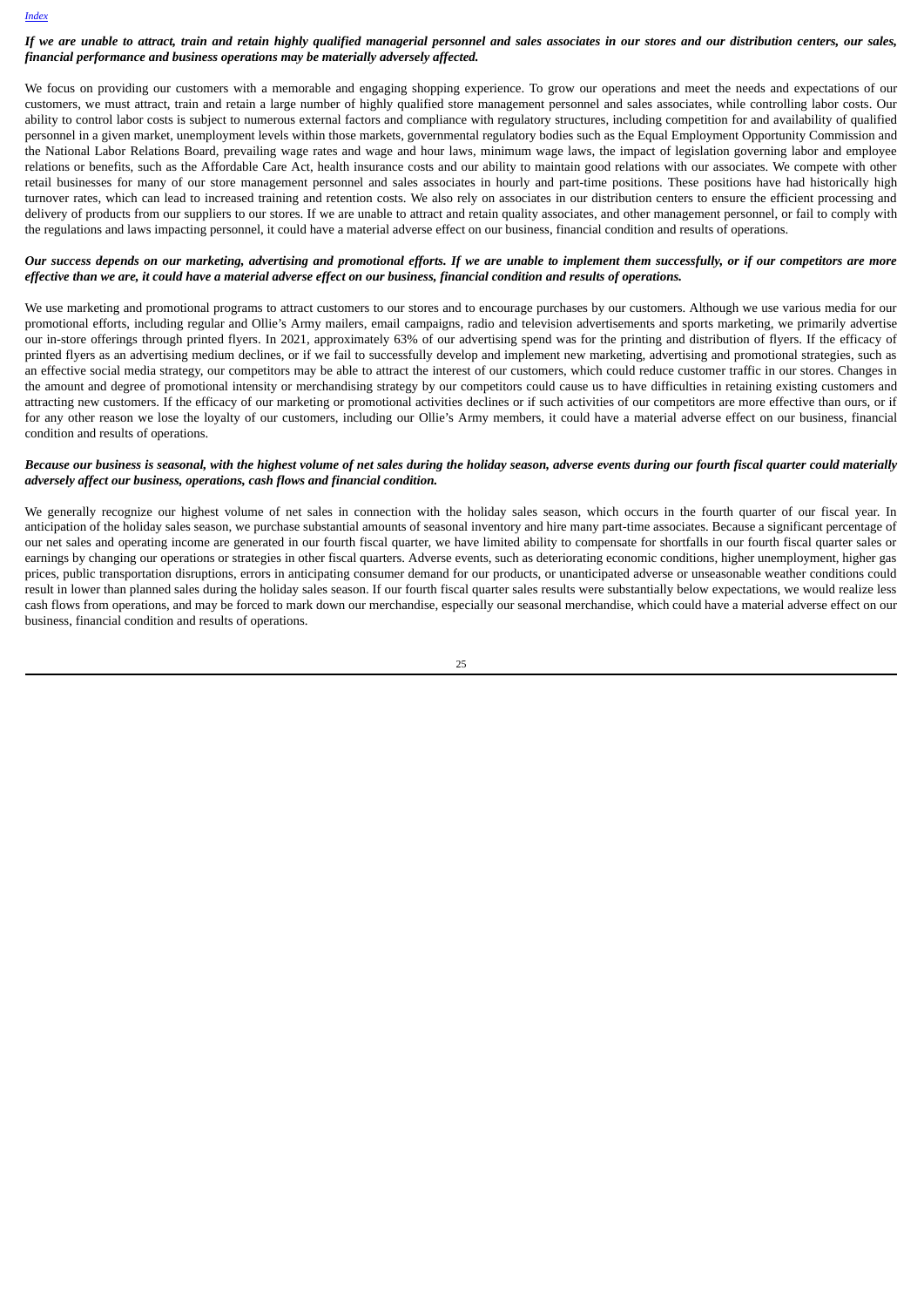## Our business requires that we lease substantial amounts of space and there can be no assurance that we will be able to continue to lease space on terms as *favorable as the leases negotiated in the past.*

We lease the majority of our store locations, our corporate headquarters and our distribution facilities in York, PA and Commerce, GA. Our stores are leased from third parties, with typical initial lease terms of approximately seven years with options to renew for three to five successive five-year periods. We believe that we have been able to negotiate favorable rental rates over the last few years due in large part to the general state of the economy, the increased availability of vacant big box retail sites and our careful identification of favorable lease opportunities. While we will continue to seek out advantageous lease opportunities, there is no guarantee that we will continue to be able to find low-cost second generation sites or obtain favorable lease terms. Many of our lease agreements have defined escalating rent provisions over the initial term and any extensions. Increases in our occupancy costs and difficulty in identifying economically suitable new store locations could have significant negative consequences, which include:

- requiring that a greater portion of our available cash be applied to pay our rental obligations, thus reducing cash available for other purposes and reducing profitability;
- increasing our vulnerability to general adverse economic and industry conditions; and
- limiting our flexibility in planning for, or reacting to changes in, our business or in the industry in which we compete.

We depend on cash flows from operations to pay our lease expenses and to fulfill our other cash needs. If our business does not generate sufficient cash flows from operating activities to fund these expenses and needs and sufficient funds are not otherwise available to us, we may not be able to service our lease expenses, grow our business, respond to competitive challenges or fund our other liquidity and capital needs, which could harm our business. Additional sites that we lease may be subject to long-term non-cancelable leases if we are unable to negotiate our current standard lease terms. If an existing or future store is not profitable, and we decide to close it, we may nonetheless be committed to perform our obligations under the applicable lease including, among other things, paying the base rent for the balance of the lease term. Moreover, even if a lease has an early cancellation clause, we may not satisfy the contractual requirements for early cancellation under that lease. In addition, if we are not able to enter into new leases or renew existing leases on terms acceptable to us, this could have a material adverse effect on our business, financial condition and results of operations.

## Risks associated with the current geopolitical climate could adversely affect our business, financial condition, and results of operations.

Our business, financial condition and results of operations may differ materially as we cannot predict the impact of the Russian invasion of Ukraine that has occurred and any heightened geopolitical instability or results that may follow. Risks associated with heightened geopolitical instability as a result of the Russia/Ukraine conflict include, among others, reductions in consumer confidence, heightened inflation, production disruptions, cyber disruptions or attacks, higher natural gas costs, higher manufacturing costs and higher supply chain costs.

## *Climate change may have a long-term impact on our business.*

There are inherent climate-related risks wherever our business is conducted. Changes in market dynamics, shareholder expectations, local, national and international climate change policies, and the frequency and intensity of extreme weather events on critical infrastructure in the United States and abroad, all have the potential to disrupt our business and operations. Global climate change is resulting, and may continue to result, in certain natural disasters and adverse weather, such as drought, wildfires, storms, sea-level rise, and flooding, occurring more frequently or with greater intensity. These events and their impacts could otherwise disrupt and adversely affect our business and could materially affect our financial condition and results of operations.

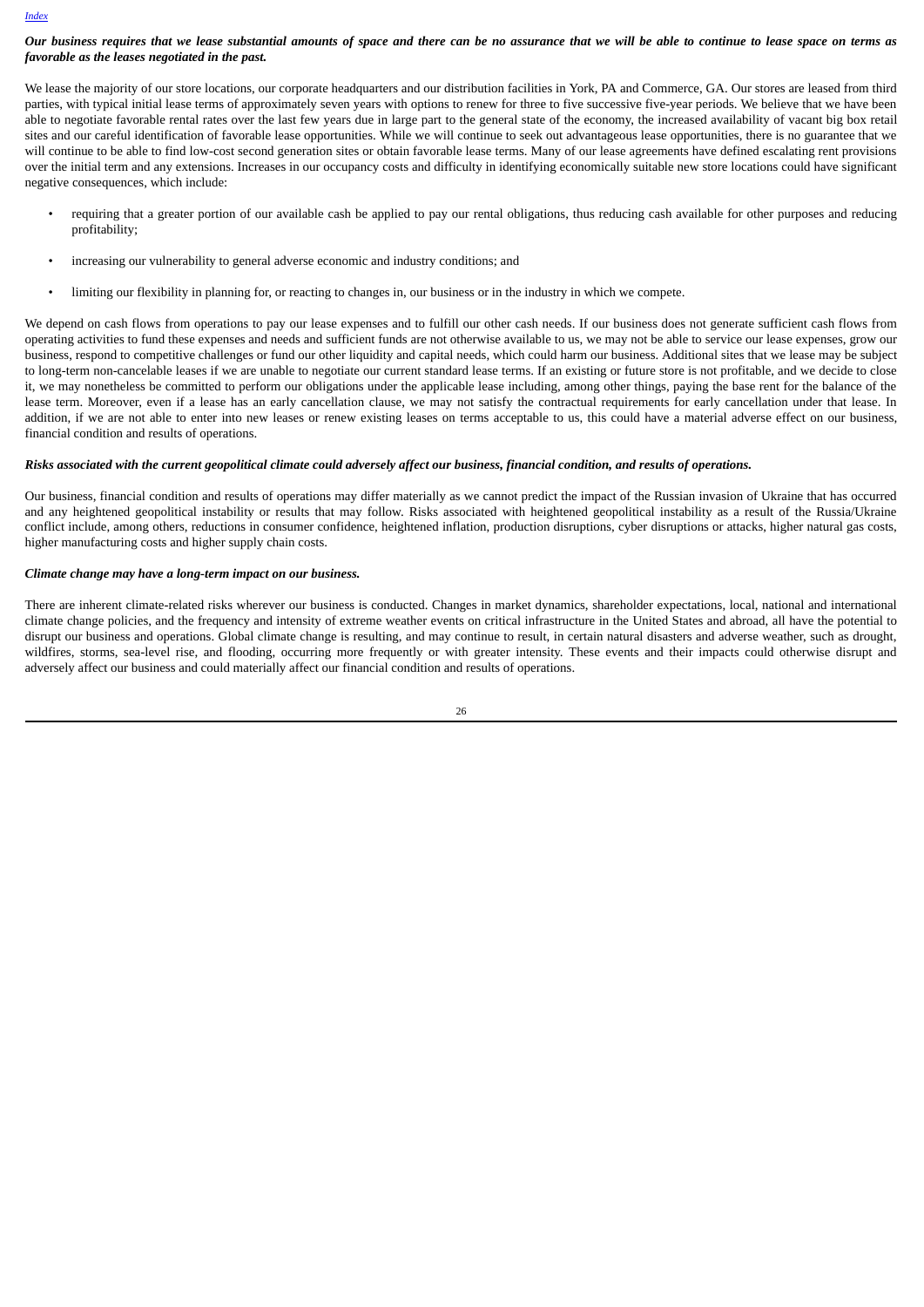## **LEGAL AND REGULATORY**

## We are subject to governmental regulations, procedures and requirements. A significant change in, or noncompliance with, these regulations could have a *material adverse effect on our business, financial condition and results of operations.*

We routinely incur significant costs in complying with federal, state and local laws and regulations. The complexity of the regulatory environment in which we operate, and the related cost of compliance are increasing due to expanding and additional legal and regulatory requirements and increased enforcement efforts. New laws or regulations, including those dealing with healthcare reform, product safety, consumer credit, privacy and information security and labor and employment, among others, or changes in existing federal, state and local laws and regulations, particularly those governing the sale of products and food safety and quality (including changes in labeling or disclosure requirements), federal or state wage requirements, employee rights, health care, social welfare or entitlement programs such as health insurance, paid leave programs, other changes in workplace regulation, and compliance with laws regarding public access to our stores, may result in significant added expenses or may require extensive system and operating changes that may be difficult to implement and/or could materially increase our cost of doing business. Untimely compliance or noncompliance with applicable laws or regulations or untimely or incomplete execution of a required product recall can result in the imposition of penalties, including loss of licenses or significant fines or monetary penalties, class action litigation or other litigation, in addition to reputational damage. Additionally, changes in tax laws, the interpretation of existing laws, or our failure to sustain our reporting positions on examination could materially adversely affect our effective tax rate and could have a material adverse effect on our business, financial condition and results of operations.

## If we fail to protect our brand names, competitors may adopt trade names that dilute the value of these assets.

We may be unable or unwilling to strictly enforce our trademarks in each jurisdiction in which we do business. Also, we may not always be able to successfully enforce our trademarks against competitors or against challenges by others. Our failure to successfully protect our trademarks could diminish the value and efficacy of our brand recognition and could cause customer confusion, which could have a material adverse effect on our business, financial condition and results of operations.

## We rely on manufacturers in foreign countries for merchandise and a significant amount of our domestically-purchased merchandise is manufactured abroad. *Our business may be materially adversely affected by risks associated with international trade.*

We purchase merchandise directly from suppliers outside of the United States. In 2021, substantially all of our private label inventory purchases were direct imports. Additionally, a significant amount of our domestically-purchased merchandise is manufactured abroad. Our ability to identify qualified suppliers and to access products in a timely and efficient manner is a significant challenge, especially with respect to goods sourced outside of North America. Global sourcing and foreign trade involve numerous factors and uncertainties beyond our control, including possible changes to U.S. trade policy, including potential changes in response to the widespread outbreak of COVID-19 (coronavirus), increased shipping costs, the timing of shipments, increased import duties, more restrictive quotas, loss of most favored nation trading status, currency, work stoppages, transportation delays, port of entry issues, economic uncertainties such as inflation, foreign government regulations, political unrest, natural disasters, war, terrorism, trade restrictions, political instability, the financial stability of vendors, merchandise quality issues, unexpected contagion, existing viruses or illnesses, and tariffs. Moreover, negative press or reports about internationally manufactured products may sway public opinion, and thus customer confidence, away from the products sold in our stores. These and other issues affecting our international vendors could have a material adverse effect on our business, financial condition and results of operations.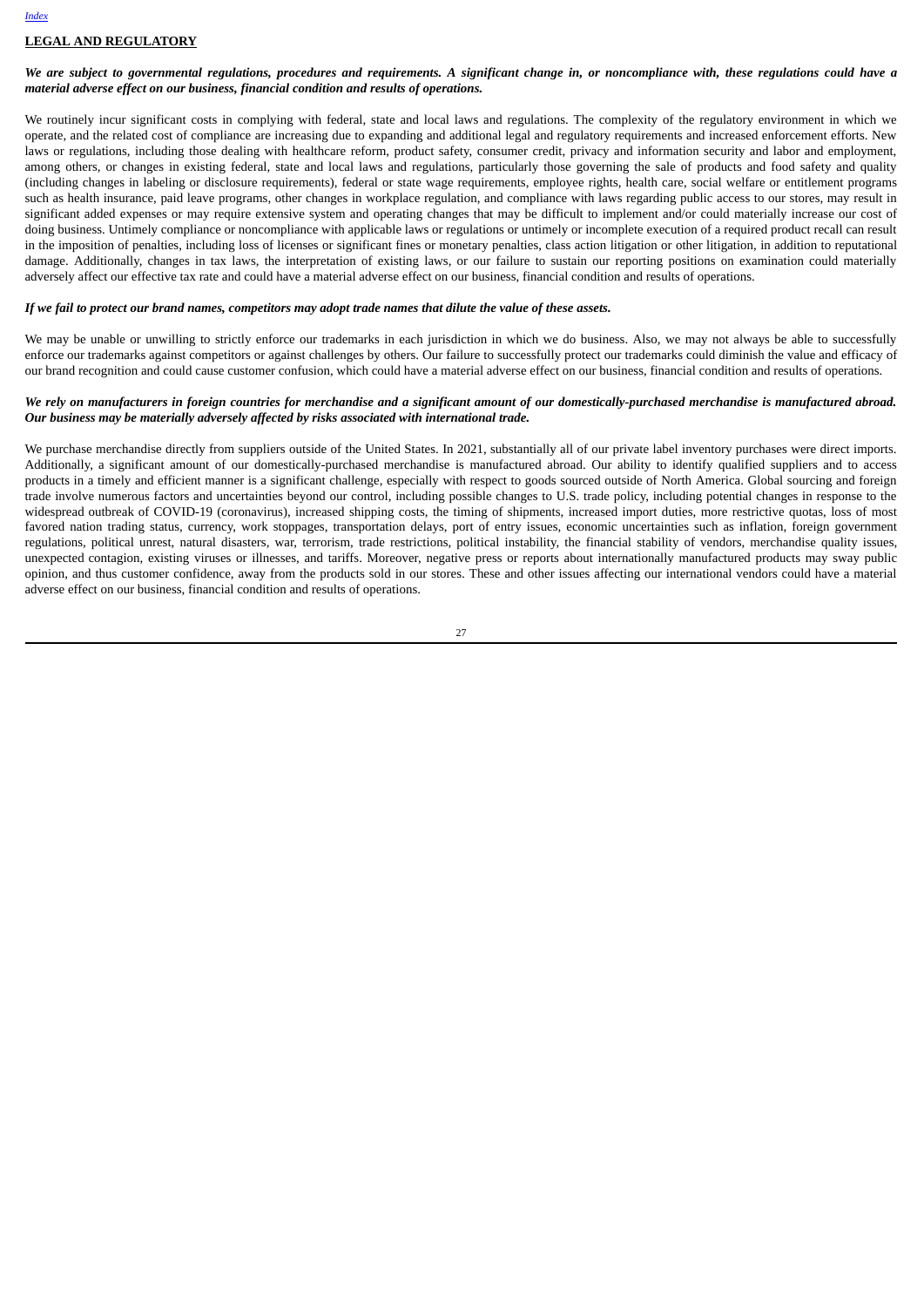## The cost of compliance with product safety regulations and risks related to product liability claims and product recalls could damage our reputation, increase our cost of doing business and could have a material adverse effect on our business, financial condition and results of operations.

New federal or state legislation, including new product safety laws and regulations, may negatively impact our operations. Future changes in product safety legislation or regulations may lead to product recalls and the disposal or write-off of merchandise. While we work to comply in all material respects with applicable legislation and regulations, and to execute product recalls in a timely manner, if our merchandise, including food and consumable products and flooring, does not meet applicable governmental safety standards or our customers' expectations regarding quality or safety, we could experience lost sales and increased costs, be exposed to legal and reputational risk and face fines or penalties which could materially adversely affect our financial results. We also purchase a material portion of our products on a closeout basis. Some of these products are obtained through brokers or intermediaries rather than through manufacturers. The closeout nature of a portion of our products sometimes makes it more difficult for us to investigate all aspects of these products. Furthermore, customers have asserted claims, and may in the future assert claims, that they have sustained injuries from merchandise offered by us, and we may be subject to lawsuits relating to these claims. There is a risk that these claims may exceed, or fall outside the scope of, our insurance coverage. Even with adequate insurance and indemnification from third-party suppliers, such claims, even if unsuccessful or not fully pursued, could significantly damage our reputation and customer confidence in our products. If this occurs, it may be difficult for us to regain lost sales, which could have a material adverse effect on our business, financial condition and results of operations.

#### *Our current insurance program may expose us to unexpected costs and negatively affect our financial performance.*

Our insurance coverage reflects deductibles, self-insured retentions, limits of liability and similar provisions that we believe are prudent based on the nature of our operations. However, there are types of losses we may incur but against which we cannot be insured or which we believe are not economically reasonable to insure, such as losses due to acts of war, employee and certain other crime, wage and hour, and certain other employment-related claims, public accommodation claims, class actions, and some natural disasters. If we incur these losses and they are material, our business could suffer. Certain material events may result in sizable losses for the insurance industry and adversely impact the availability of adequate insurance coverage or result in excessive premium increases. To offset negative insurance market trends, we may elect to self-insure, accept higher deductibles or reduce the amount of coverage in response to these market changes. In addition, we self-insure a significant portion of expected losses under our workers' compensation, general liability and group health insurance programs. Unanticipated changes in any applicable actuarial assumptions and management estimates underlying our recorded liabilities for these losses, including expected increases in medical and indemnity costs, could result in materially different expenses than expected under these programs, which could have a material adverse effect on our results of operations and financial condition. We continue to maintain property insurance for catastrophic events at our store support center, distribution centers, and stores. In addition, because of ongoing changes in healthcare law, among other things, we may experience an increase in participation in our group health insurance programs, which may lead to a greater number of medical and related claims. While we have coverage for some cyber-related incidents, the nature and scope of any potential attack or breach may result in substantial costs that would exceed the scope of coverage or limits of coverage. If we experience a greater number of these losses than we anticipate, it could have a material adverse effect on our business, financial condition and results of operations.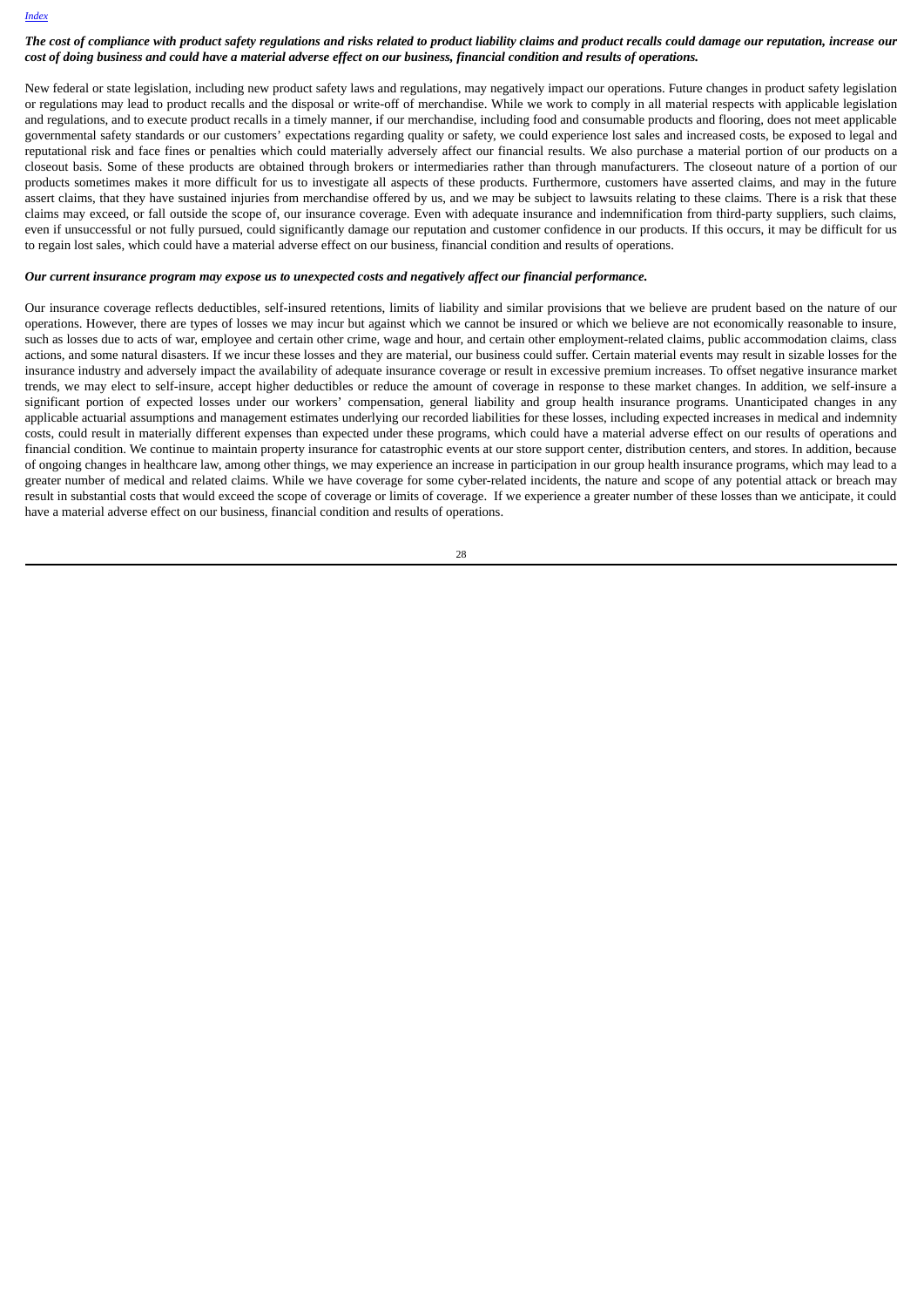#### We face litigation risks from customers, associates, suppliers, stockholders and other third parties in the ordinary course of business.

Our business is subject to the risk of litigation by customers, current and former associates, suppliers, stockholders, intellectual property rights holders, government agencies and others through private actions, class actions, collective actions, administrative proceedings, regulatory actions, or other litigation. From time to time, such lawsuits are filed against us and the outcome of any litigation, particularly class or collective action lawsuits and regulatory actions, is difficult to assess or quantify. Plaintiffs in these types of lawsuits may seek recovery of very large or indeterminate amounts, and the magnitude of the potential loss relating to such lawsuits may remain unknown for substantial periods of time. The cost to defend any such lawsuits may be significant and may negatively affect our operating results if changes to our business operations are required. There may also be negative publicity associated with litigation that could decrease customer acceptance of merchandise offerings, regardless of whether the allegations are valid or whether we are ultimately found liable. As a result, litigation may adversely affect our business, financial condition, results of operations or liquidity.

## **TECHNOLOGY AND CYBERSECURITY**

## Any disruptions to our information technology systems or breaches of our network security could disrupt or interrupt our operations, compromise our reputation, expose us to litigation, government enforcement actions and costly response measures and could have a material adverse effect on our business, financial *condition and results of operations.*

We rely on the integrity, security and successful functioning of our information technology systems and network infrastructure across our operations, including pointof-sale processing at our stores. In connection with sales, we transmit encrypted confidential credit and debit card information.

As of the end of 2021, we are compliant with the Payment Card Industry Data Security Standard ("PCI") issued by the Payment Card Industry Security Standards Council. However, there can be no assurance that in the future we will be able to operate our facilities and our customer service and sales operations in accordance with PCI or other industry recommended or contractually required practices. We expect to incur additional expenses, and the time and effort of our information technology staff, to maintain PCI compliance. Even though we are compliant with such standards, we still may not be able to prevent or timely detect security breaches.

An increasingly significant portion of our sales depends on the continuing operation of our information technology and communications systems, including, but not limited to, our point-of-sale system and our credit card processing systems. Our information technology, communications systems and electronic data may be vulnerable to damage or interruption from computer viruses, ransomware attacks, loss of data, unauthorized data breaches, usage errors by our associates or our contractors or other attempts to harm our systems, including cyber-security attacks or other breaches of cardholder data, earthquakes, acts of war or terrorist attacks, floods, fires, tornadoes, hurricanes, power loss and outages, computer and telecommunications failures. Some of our systems are not fully redundant, and our disaster recovery planning cannot account for all eventualities. The occurrence of intentional sabotage, unauthorized access, natural disaster, or other unanticipated problems could result in lengthy interruptions in our service. Any errors or vulnerabilities in our systems, or damage to or failure of our systems, could result in interruptions in our services, non-compliance with certain regulations, substantial remediation costs, and liability for lost or stolen information, any of which could have a material adverse effect on our business, financial condition and results of operations.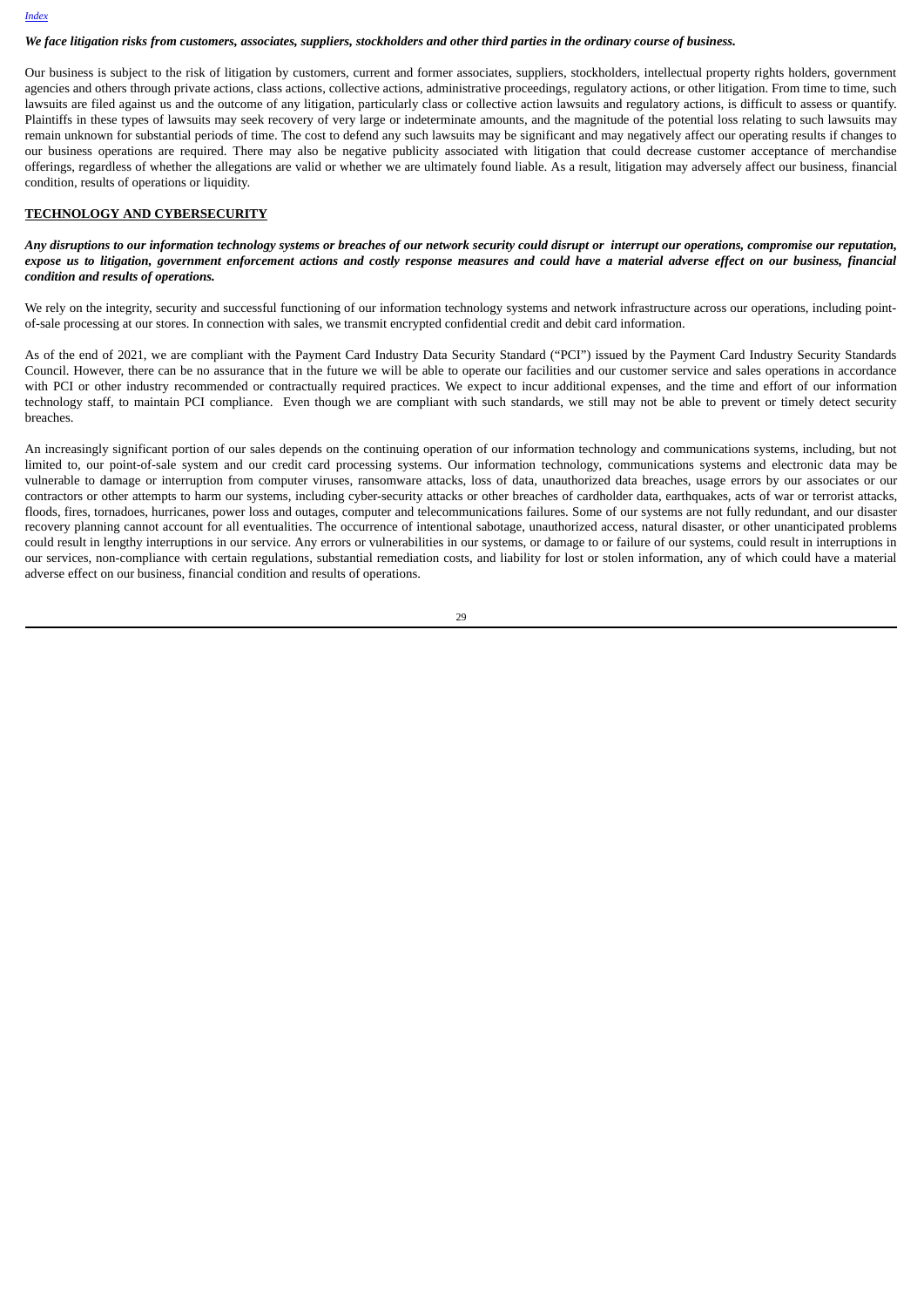#### Data protection requirements increase our operating costs and a breach in information privacy or other related risks could negatively impact our operations.

We have access to, collect or maintain private or confidential information regarding our customers, associates and suppliers, as well as our business. The protection of our customer, associate, supplier and company data is critical to us. In recent years, there has been increasing regulation, enforcement and litigation activity in the area of privacy, data protection and information security in the United States and in various other countries, with the frequent imposition of new and changing requirements across the many states in which we conduct our business. For example, the European Union's General Data Protection Regulation ("GDPR") expands the scope of EU data protection law to all foreign companies processing personal data of EU residents and imposes a strict data protection compliance regime with significant monetary penalties. The state of California passed the California Consumer Privacy Act of 2018 ("CCPA"), which went into effect on January 1, 2020. The CCPA and other state privacy acts have imposed and likely will impose additional data protection obligations on companies considered to be doing business in California and provides for substantial fines for non-compliance and, in some cases, a private right of action to consumers who are victims of data breaches. Complying with the GDPR, the CCPA and similar emerging and changing privacy, data protection and information security requirements may cause us to incur substantial costs or compliance risks due to, among other things, system changes and the development of new processes and business initiatives. Our failure to comply with privacy, data protection and information security laws could result in potentially significant regulatory and/or governmental investigations and/or actions, litigation, fines, sanctions, ongoing regulatory monitoring and customer attrition.

In addition, our customers have a high expectation that we will adequately protect their personal information from cyber-attack or other security breaches. We have procedures in place to evaluate the integrity of our systems, and to safeguard such data and information. However, the landscape is evolving at a rapid pace, and we may be unable to effectively anticipate or respond to attacks to or breaches of our security systems or implement adequate preventative measures. A breach of customer, employee, supplier, or company data could attract a substantial amount of negative media attention, damage our customer and supplier relationships and our reputation, and result in lost sales, costly fines, other expenses and/or lawsuits, any of which could have a material adverse effect on our business, financial condition and results of operations.

## If we are unable to maintain or upgrade our information technology systems or if we are unable to convert to alternate systems in an efficient and timely manner, *our operations may be disrupted or become less efficient.*

We depend on a variety of information technology systems for the efficient functioning of our business. We rely on certain hardware, telecommunications and software vendors to maintain and periodically upgrade many of these systems so that we can continue to support our business. Various components of our information technology systems, including hardware, networks and software, are licensed to us by third party vendors. We rely extensively on our information technology systems to process transactions, summarize results and manage our business. We are in compliance with PCI as of the end of 2021, and compliance with PCI and implementing related procedures, technology and information security measures requires significant resources and ongoing attention. Costs and potential problems and interruptions associated with the implementation of new or upgraded systems and technology such as those necessary to achieve compliance with PCI or with maintenance or adequate support of existing systems could also disrupt or reduce the efficiency of our operations. Any material interruptions or failures in our payment-related systems could have a material adverse effect on our business, financial condition and results of operations.

If our information technology systems are damaged or cease to function properly, we may have to make a significant investment to fix or replace them. If there are amendments to PCI, the cost of re-compliance could also be substantial and we may suffer loss of critical data and interruptions or delays in our operations as a result. In addition, we may have to upgrade our existing information technology systems from time to time in order for such systems to withstand the increasing needs of our expanding business. Any material interruption experienced by our information technology systems could have a material adverse effect on our business, financial condition and results of operations. Costs and potential interruptions associated with the implementation of new or upgraded systems and technology or with maintenance or adequate support of our existing systems could disrupt or reduce the efficiency of our business.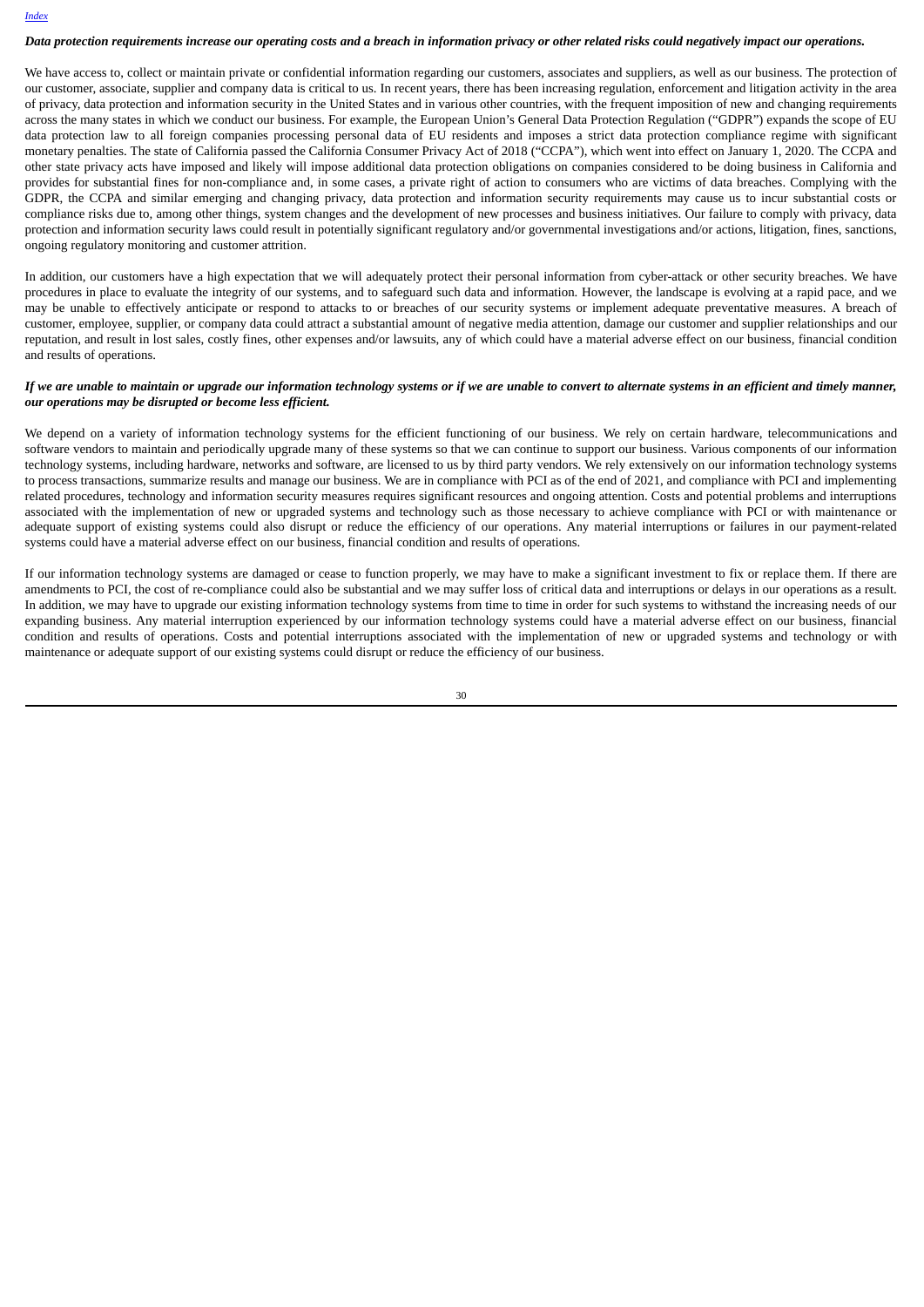# **ACCOUNTING AND FINANCIAL**

#### If our estimates or judgments relating to our significant accounting policies prove to be incorrect, our operating results could be adversely affected.

The preparation of financial statements in conformity with U.S. Generally Accepted Accounting Principles ("GAAP") requires management to make estimates and assumptions that affect the amounts reported in the accompanying consolidated financial statements and notes. We base our estimates on historical experience and on various other assumptions that we believe to be reasonable under the circumstances. The results of these estimates form the basis for making judgments about the carrying values of assets, liabilities and equity, and the amount of revenue and expenses that are not readily apparent from other sources. Our operating results may be adversely affected if our assumptions change or if actual circumstances differ from those in our assumptions, which could cause our operating results to fall below the expectations of securities analysts and investors, resulting in a decline in our stock price.

## Changes to accounting rules or regulations could have a material adverse effect on our business, financial condition and results of operations.

Changes to existing accounting rules or regulations may impact our future results of operations or cause the perception that we are more highly leveraged. Other new accounting rules or regulations and varying interpretations of existing accounting rules or regulations have occurred and may occur in the future. Future changes to accounting rules or regulations could have a material adverse effect on our business, financial condition and results of operations.

## **RISKS RELATED TO COMMON STOCK AND CORPORATE GOVERNANCE**

#### *As a public company, our management is required to devote substantial time to compliance initiatives.*

The Sarbanes-Oxley Act and rules implemented by the SEC and the NASDAQ Stock Market LLC ("NASDAQ") have imposed various requirements on public companies, including establishment and maintenance of effective disclosure and financial controls and corporate governance practices. Implementing and maintaining internal controls is time consuming and costly. If we fail to maintain an effective internal control environment or to comply with the numerous legal and regulatory requirements imposed on public companies, we could make material errors in, and be required to restate, our financial statements. Any such restatement could result in a loss of public confidence in the reliability of our financial statements and sanctions imposed on us by the SEC. If we are unable to satisfy our obligations as a public company, we could be subject to delisting of our common stock, fines, sanctions and other regulatory action and potentially civil litigation.

## Anti-takeover provisions in our third amended and restated certificate of incorporation and fourth amended and restated bylaws and under Delaware law could make an acquisition of us more difficult, limit attempts by our stockholders to replace or remove our current management and limit the market price of our *common stock.*

Provisions in our third amended and restated certificate of incorporation and fourth amended and restated bylaws may have the effect of delaying or preventing a change of control or changes in our management. Our third amended and restated certificate of incorporation and fourth amended and restated bylaws include provisions that:

- authorize our Board to issue, without further action by the stockholders, up to 50,000,000 shares of undesignated preferred stock;
- subject to certain exceptions, require that any action to be taken by our stockholders be effected at a duly called annual or special meeting and not by written consent;

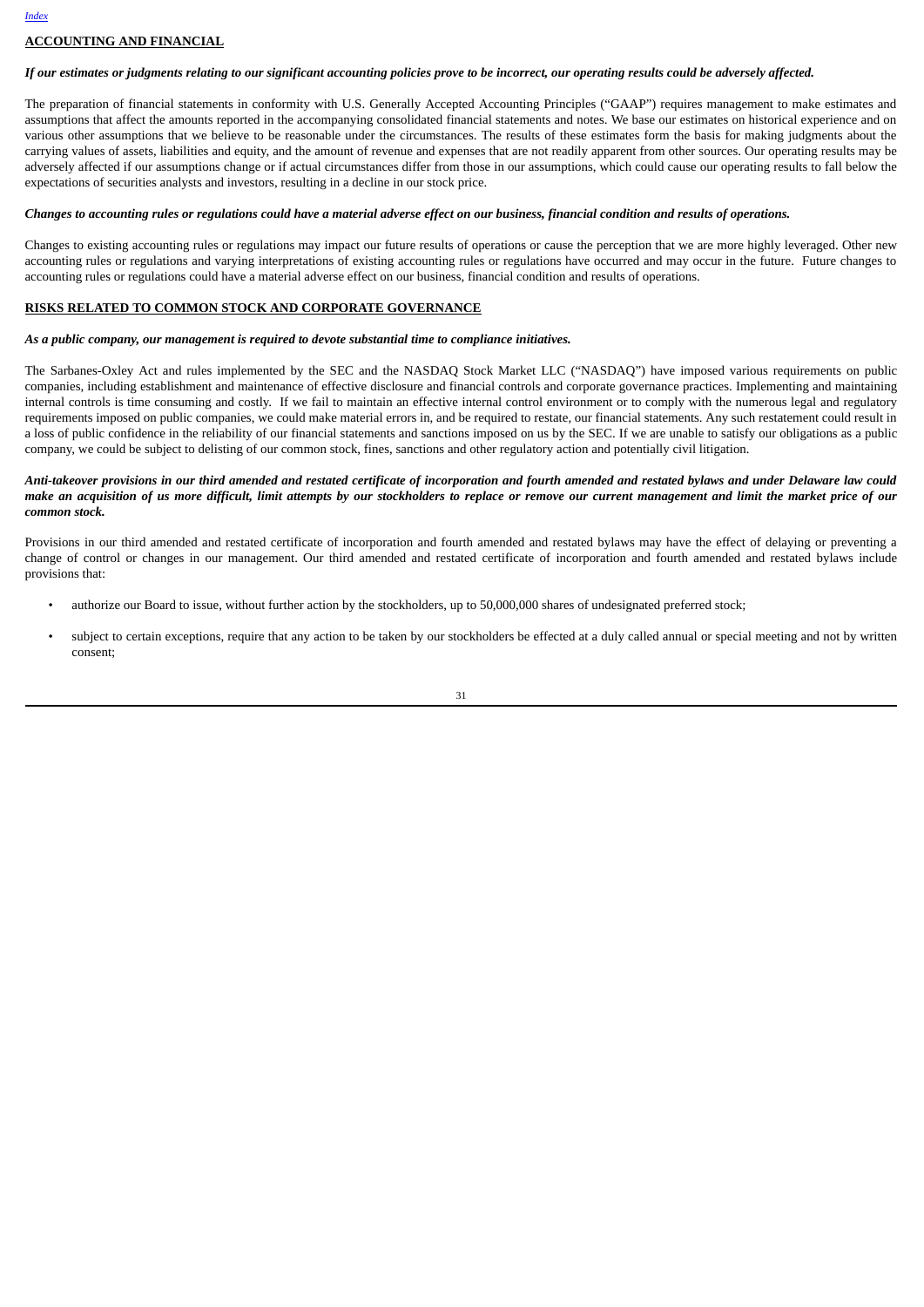- *[Index](#page-2-0)*
- specify that special meetings of our stockholders can be called only by a majority of our Board or upon the request of the Chairperson of the Board or the Chief Executive Officer;
- establish an advance notice procedure for stockholder proposals to be brought before an annual meeting, including proposed nominations of persons for election to our Board;
- establish that our Board is divided into three classes until the annual meeting of the stockholders to be held in 2022, with each director serving a one-year term;
- prohibit cumulative voting in the election of directors; and
- provide that vacancies on our Board may be filled only by a majority of directors then in office, even though less than a quorum.

These provisions may frustrate or prevent any attempts by our stockholders to replace or remove our current management by making it more difficult for stockholders to replace members of our Board, which is responsible for appointing the members of our management.

Our third amended and restated certificate of incorporation designates the Court of Chancery of the State of Delaware as the exclusive forum for certain litigation that may be initiated by our stockholders, which could increase costs of bringing a claim, discourage claims, or limit our stockholders' ability to obtain a favorable *judicial forum for disputes with us or our directors, officers, or employees.*

Specifically, the certificate of incorporation provides that, unless we consent in writing in advance to the selection of an alternative forum, the Court of Chancery of the State of Delaware is the sole and exclusive forum, to the fullest extent provided by law, for the following types of actions or proceedings:

- any derivative action or proceeding brought on behalf of the Company;
- any action asserting a claim of breach of a fiduciary duty owed by, or any wrongdoing by, any director, officer or employee of the Company to the Company or the Company's stockholders;
- any action asserting a claim arising pursuant to any provision of the Delaware General Corporate Law, the certification of incorporation (including as it may be amended from time to time), or the fourth amended and restated bylaws;
- any action to interpret, apply, enforce or determine the validity of our certificate of incorporation or the fourth amended and restated bylaws; or
- any action asserting a claim governed by the internal affairs doctrine.

Application of the choice of forum provision may be limited in some instances by law. Section 27 of the Securities Exchange Act of 1934 ("Exchange Act") provides for exclusive federal court jurisdiction over Exchange Act claims. Accordingly, to the extent the exclusive forum provision is held to cover a shareholder derivative action asserting claims under the Exchange Act, such claims could not be brought in the Delaware Court of Chancery and would instead be within the jurisdiction of the federal district court for the District of Delaware. Section 22 of the Securities Act of 1933 ("Securities Act") creates concurrent jurisdiction for federal and state courts over all suits brought to enforce any duty or liability created by the Securities Act or the rules and regulations thereunder. Moreover, our stockholders will not be deemed by operation of our choice of forum provision to have waived our compliance with the federal securities laws and the regulations promulgated thereunder. It is also possible that, notwithstanding the forum selection clause, a court could rule that such a provision is inapplicable or unenforceable, which could adversely impact our results of operations, financial position and cash flows.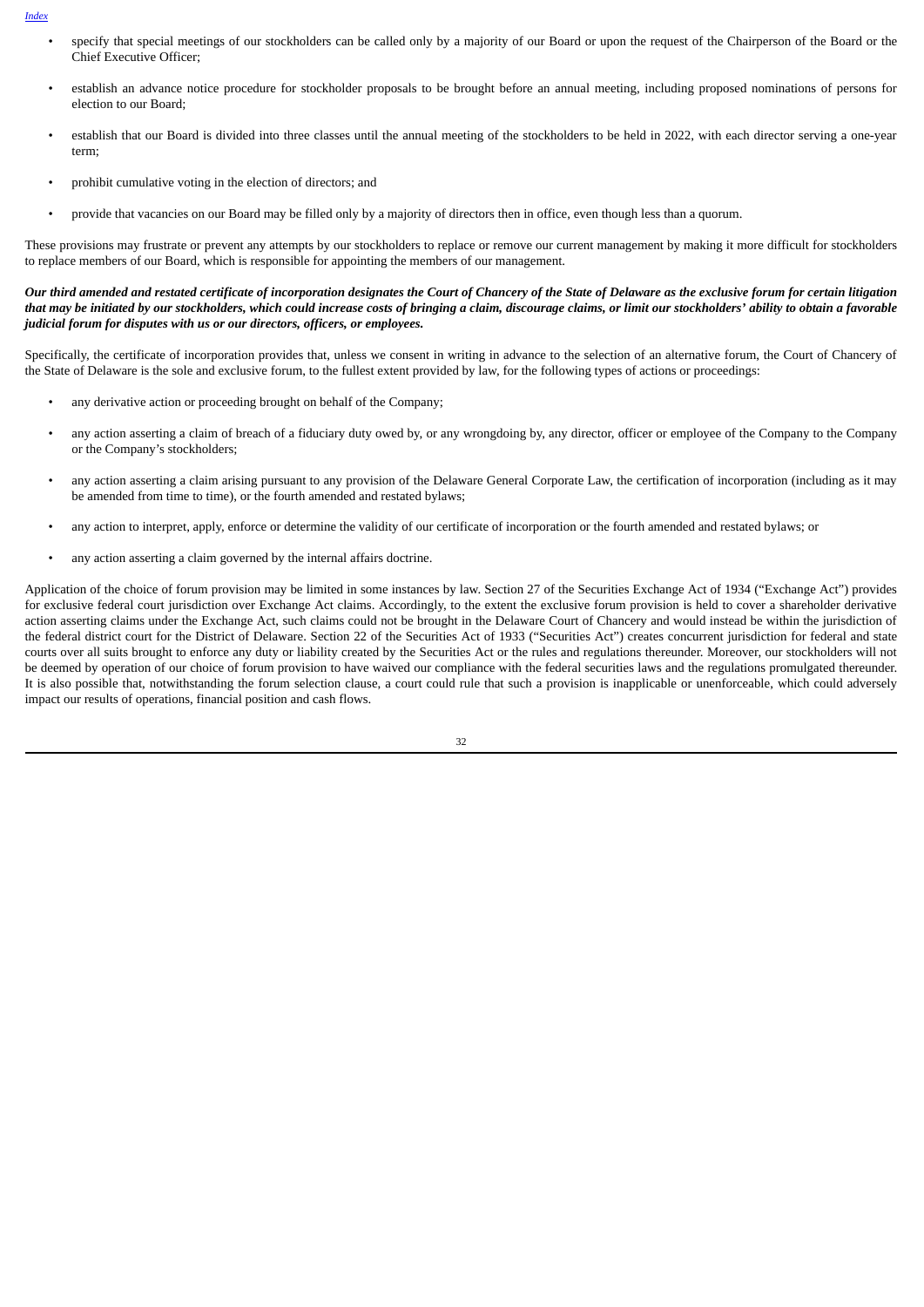### If securities analysts or industry analysts downgrade our shares, publish negative research or reports or do not publish reports about our business, our share price *and trading volume could decline.*

The trading market for our common stock is to some extent influenced by the research and reports that industry or securities analysts publish about us, our business and our industry. If no or few analysts commence coverage of us, the trading price of our stock could decrease. Even if we do obtain analyst coverage, if one or more analysts adversely change their recommendation regarding our shares or our competitors' stock, our share price might decline. If one or more analysts cease coverage of us or fail to regularly publish reports on us, we might lose visibility in the financial markets, which, in turn, could cause our share price or trading volume to decline.

### Future sales of our common stock in the public market could cause the market price of our common stock to decrease significantly.

Sales of substantial amounts of our common stock in the public market by our existing stockholders or upon the exercise of outstanding stock options or grant of stock options or restricted stock units in the future may cause the market price of our common stock to decrease significantly. As of January 29, 2022, we have an aggregate of 1,234,798 shares of common stock issuable upon exercise of outstanding options and the vesting of restricted stock units under the 2015 Equity Incentive Plan (the "2015 Plan" and together with the 2012 Equity Incentive Plan, the "Equity Plans") (400,996 of which are fully vested).

The perception that such sales could occur could also depress the market price of our common stock. Any such sales could also create public perception of difficulties or problems with our business and might also make it more difficult for us to raise capital through the sale of equity securities in the future at a time and price that we deem appropriate.

## Ollie's Bargain Outlet Holdings, Inc. ("Holdings") is a holding company and relies on dividends and other payments, advances and transfers of funds from its *subsidiaries to meet its obligations and pay any dividends.*

Holdings has no direct operations and no significant assets other than ownership of 100% of the capital stock of its subsidiaries. Because Holdings conducts operations through subsidiaries, it depends on those entities for dividends and other payments to generate the funds necessary to meet financial obligations and to pay any dividends with respect to its common stock. Legal and contractual restrictions in the Credit Facility (defined below) and other agreements which may govern future indebtedness of subsidiaries, as well as the financial condition and operating requirements of subsidiaries, may limit its ability to obtain cash from subsidiaries. The earnings from, or other available assets of, subsidiaries might not be sufficient to pay dividends or make distributions or loans to enable Holdings to pay any dividends on its common stock or other obligations. Any of the foregoing could materially and adversely affect our business, financial condition, results of operations and cash flows.

## *We do not expect to pay any cash dividends for the foreseeable future.*

The continued operation and expansion of our business will require substantial funding. We do not anticipate that we will pay any dividends to holders of our common stock for the foreseeable future. Any payment of cash dividends will be at the discretion of our Board and will depend on our financial condition, capital requirements, legal requirements, earnings and other factors. Our ability to pay dividends is restricted by the terms of our Credit Facility and might be restricted by the terms of any indebtedness that we incur in the future. Accordingly, realization of any gain on our common stock will depend on the appreciation of the price of the shares of our common stock, which may never occur.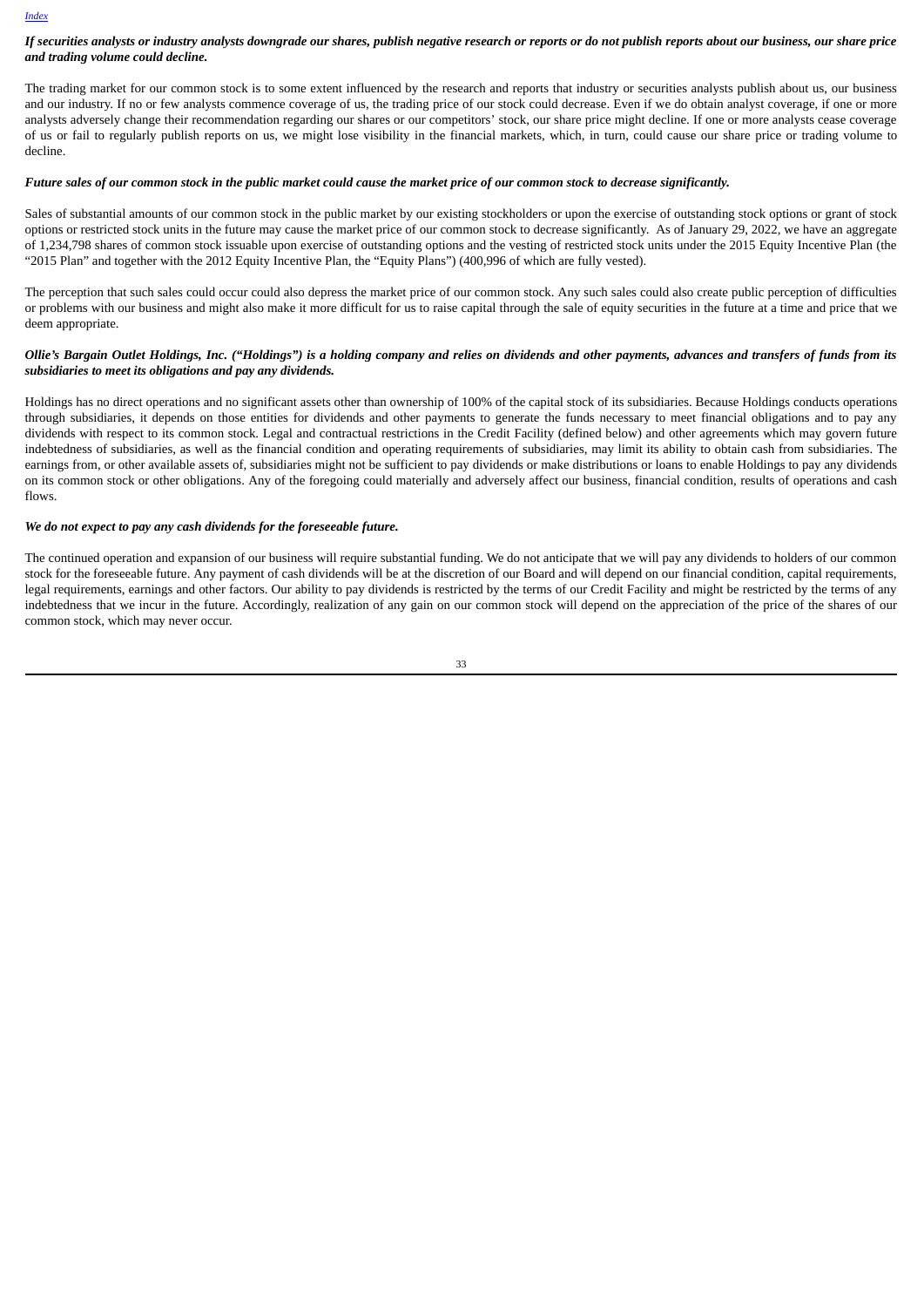# **INDEBTEDNESS AND CAPITALIZATION**

## Indebtedness may limit our ability to invest in the ongoing needs of our business and if we are unable to comply with our financial covenants, it could have a *material adverse effect on our liquidity and our business, financial condition and results of operations.*

On May 22, 2019, the Company completed a transaction in which it refinanced its credit facility (the "Credit Facility") which includes a revolving credit facility (the "Revolving Credit Facility"). As of January 29, 2022, we had no outstanding borrowings on the Revolving Credit Facility, with \$84.7 million of borrowing availability. We may, from time to time, incur additional indebtedness.

The agreements governing our Credit Facility place certain conditions on us, including that they:

- increase our vulnerability to adverse general economic or industry conditions;
- limit our flexibility in planning for, or reacting to, changes in our business or the industries in which we operate;
- make us more vulnerable to increases in interest rates, as borrowings under our Credit Facility are at variable rates;
- limit our ability to obtain additional financing in the future for working capital or other purposes;
- require us to utilize our cash flows from operations to make payments on indebtedness, reducing the availability of our cash flows to fund working capital, capital expenditures, development activity and other general corporate purposes; and
- place us at a competitive disadvantage compared to our competitors that have less indebtedness.

Our Credit Facility places certain limitations on our ability to incur additional indebtedness. However, subject to the qualifications and exceptions in our Credit Facility, we may be permitted to incur substantial additional indebtedness and may incur obligations that do not constitute indebtedness under the terms of the Credit Facility. Our Credit Facility also places certain limitations on, among other things, our ability to enter into certain types of transactions, financing arrangements and investments, to make certain changes to our capital structure and to guarantee certain indebtedness. Our Credit Facility also places certain restrictions on the payment of dividends and distributions and certain management fees. These restrictions limit or prohibit, among other things, our ability to:

- pay dividends on, redeem or repurchase our stock or make other distributions;
- incur or guarantee additional indebtedness;
- sell stock in our subsidiaries;
- create or incur liens;
- make acquisitions or investments;
- transfer or sell certain assets or merge or consolidate with or into other companies;
- make certain payments or prepayments of indebtedness subordinated to our obligations under our Credit Facility; and
- enter into certain transactions with our affiliates.

Failure to comply with certain covenants or the occurrence of a change of control under our Credit Facility could result in the acceleration of our obligations under the Credit Facility, which would materially adversely affect our liquidity, capital resources and results of operations.

Under certain circumstances, our Credit Facility requires us to comply with certain financial covenants regarding our fixed charge coverage ratio. Failure to comply could result in a default and an acceleration of our obligations under the Credit Facility, which could have a material adverse effect on our liquidity and our business, financial condition and results of operations. See "Item 7. Management's Discussion and Analysis of Financial Condition and Results of Operations – Liquidity and Capital Resources – Credit Facilities."

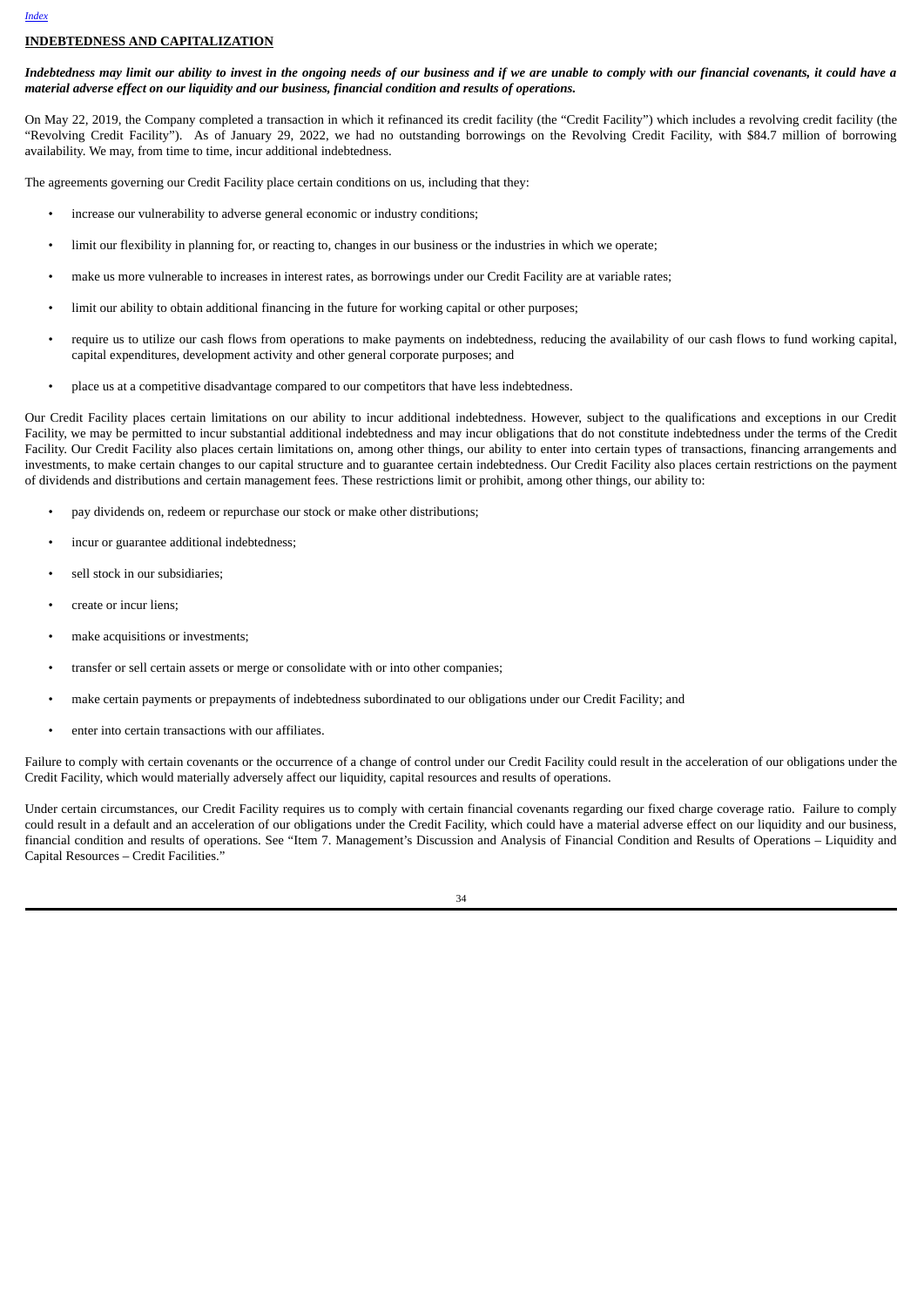## We may be unable to generate sufficient cash flows to satisfy debt service obligations, which could have a material adverse effect on our business, financial *condition and results of operations.*

Our ability to make principal and interest payments on and to refinance indebtedness will depend on our ability to generate cash in the future and is subject to general economic, financial, competitive, legislative, regulatory and other factors that are beyond our control. If our business does not generate sufficient cash flows from operations, in the amounts projected or at all, or if future borrowings are not available to us in amounts sufficient to fund our other liquidity needs, our business, financial condition and results of operations could be materially adversely affected. If we cannot generate sufficient cash flows from operations to make scheduled principal and interest payments in the future, we may need to refinance all or a portion of indebtedness on or before maturity, sell assets, delay capital expenditures or seek additional equity. The terms of future debt agreements, including our Credit Facility, may also restrict us from affecting any of these alternatives. Further, changes in the credit and capital markets, including market disruptions and interest rate fluctuations, may increase the cost of financing, make it more difficult to obtain favorable terms, or restrict our access to these sources of future liquidity. If we are unable to refinance indebtedness on commercially reasonable terms or at all or to effect any other action relating to indebtedness on satisfactory terms or at all, it could have a material adverse effect on our business, financial condition and results of operations.

# We cannot guarantee that our share repurchase program will be fully consummated or that it will enhance long-term stockholder value.

We have adopted a share repurchase program under which we are currently authorized to repurchase up to \$200.0 million of shares of our common stock through December 2023. While the authorization of the repurchase program has an expiration date, the authorizations are subject to extension or earlier termination by the Board of Directors at any time and we are not obligated to repurchase a specified number or dollar value of shares under our share repurchase program. Even if our share repurchase program is fully implemented, it may not enhance long-term stockholder value. Also, the amount, timing, and execution of our share repurchase program may fluctuate based on our priorities for the use of cash for other purposes and because of changes in cash flows, tax laws, and the market price of our common stock

# **Item 1B. Unresolved Staff Comments**

None.

## **Item 2. Properties**

We lease the majority of our retail stores, often in second generation sites ranging in size from 23,000 to 50,000 square feet. Our corporate headquarters, located in Harrisburg, PA, is 58,200 square feet and is leased under an agreement that expires in February 2033, with options to renew for three successive five-year periods. Our corporate data center and additional office space is 19,800 square feet. We exercised our purchase option and acquired the space on August 31, 2021 for \$1.2 million. Our 603,000 square foot distribution center located in York, PA is leased under an agreement that expires in March 2028 with options to renew for two successive five-year periods. Our 962,000 square foot distribution center in Commerce, GA is leased under an agreement that expires in April 2024 with options to renew for three successive five-year periods. In 2019, we constructed our 615,000 square foot distribution center in Lancaster, TX. The distribution center became fully operational during the first quarter of 2020. As of January 29, 2022, there were 431 Ollie's Bargain Outlet locations across 29 contiguous states in the eastern half of the United States.

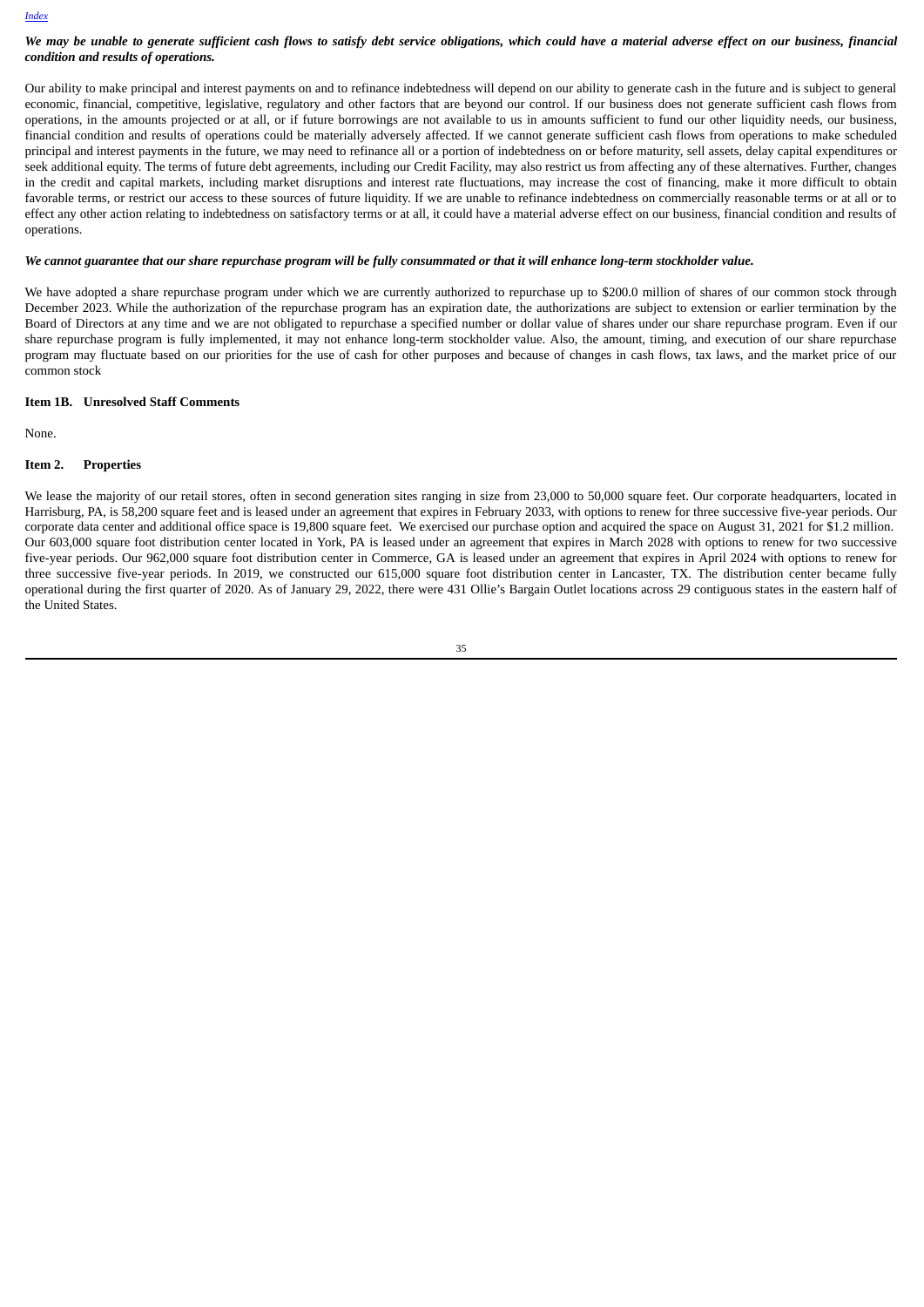We maintain a focused and disciplined approach to entering into lease arrangements. All leases are approved by our real estate committee, which is comprised of senior management and executive officers. Our leases generally have an initial term of approximately seven years with options to renew for three to five successive five-year periods and generally require us to pay a proportionate share of real estate taxes, insurance and common area or other charges.

# **Item 3. Legal Proceedings**

From time to time we are involved in claims and legal actions that arise in the ordinary course of our business. We cannot predict the outcome of any litigation or suit to which we are a party. However, we do not believe that an unfavorable decision of any of the current claims or legal actions against us, individually or in the aggregate, will have a material adverse effect on our financial position, results of operations, liquidity or capital resources.

# **Item 4. Mine Safety Disclosures**

Not applicable.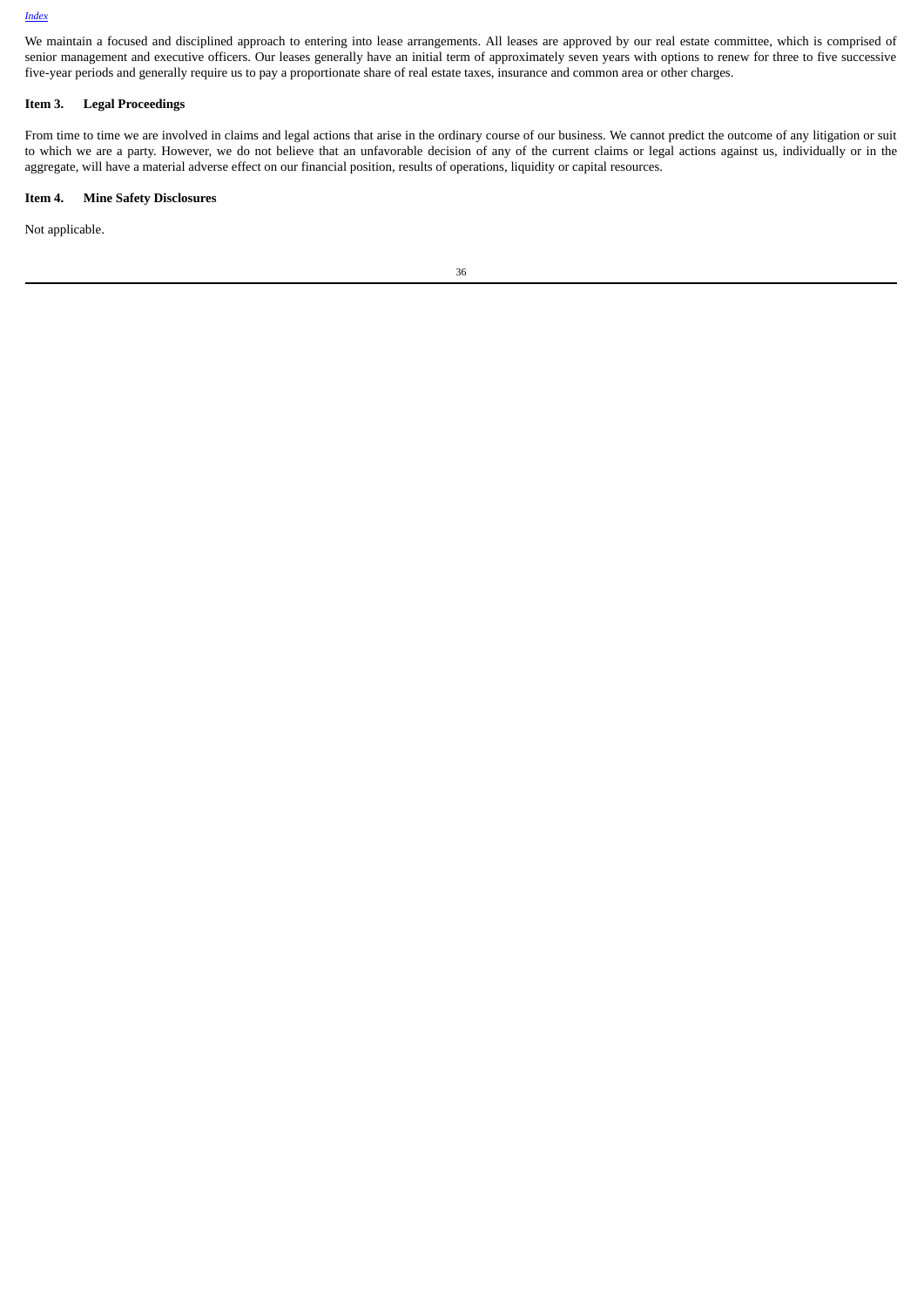# **PART II**

## Item 5. Market for Registrant's Common Equity, Related Stockholder Matters and Issuer Purchases of Equity Securities

Our common stock is traded on NASDAQ under the symbol "OLLI." The following tables set forth for the periods indicated the high and low sales prices of our common stock on NASDAQ.

|                                        |    | 2021        |      |       |  |
|----------------------------------------|----|-------------|------|-------|--|
|                                        |    | High        |      | Low   |  |
| <b>First Quarter</b>                   | .D | 98.58       | Ъ    | 80.64 |  |
| Second Quarter                         | D  | 95.43       | S    | 75.75 |  |
| <b>Third Quarter</b>                   | \$ | 94.68       | \$   | 57.86 |  |
| Fourth Quarter                         | \$ | 75.27       | S    | 42.40 |  |
|                                        |    |             |      |       |  |
|                                        |    |             | 2020 |       |  |
|                                        |    | <b>High</b> |      | Low   |  |
| <b>First Quarter</b>                   | J. | 72.77       | S    | 28.83 |  |
| Second Quarter                         | \$ | 110.17      | S    | 64.55 |  |
| <b>Third Quarter</b><br>Fourth Quarter | \$ | 112.58      | \$   | 83.08 |  |

As of January 29, 2022, we had approximately 400 stockholders of record.

# **Stock Performance Graph**

The graph set forth below compares the cumulative stockholder return on our common stock between January 28, 2017 and January 29, 2022 to the cumulative return of (i) the NASDAQ Composite Total Return index and (ii) the NASDAQ US Benchmark Retail Index over the same period. This graph assumes an initial investment of \$100 on January 28, 2017 in our common stock, the NASDAQ Composite Total Return index and the NASDAQ US Benchmark Retail Index and assumes the reinvestment of dividends, if any. Such returns are based on historical results and are not intended to suggest future performance.

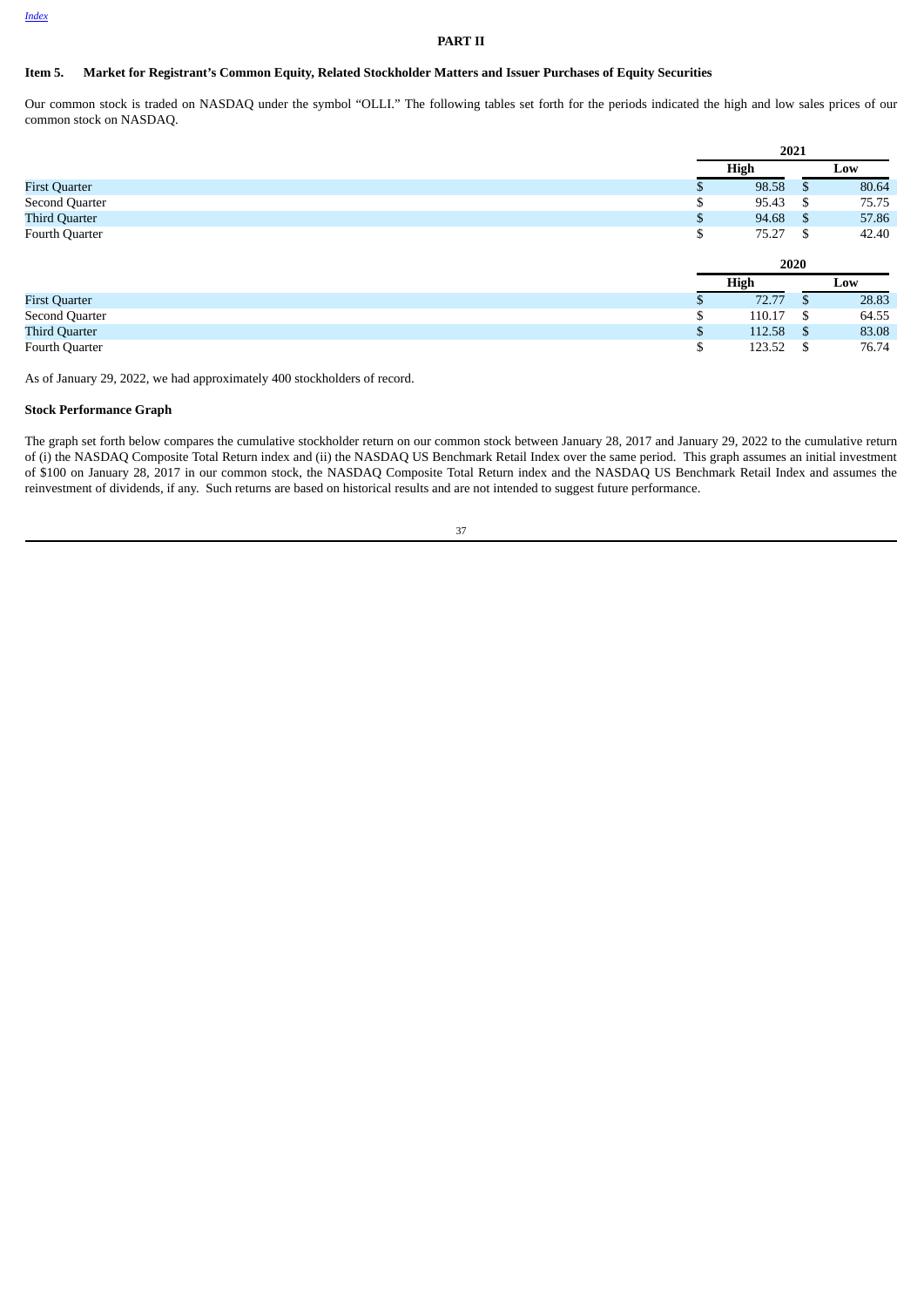# **Comparison of Cumulative Total Return**



|                                       | /28/17 | 2/3/18 | 2/2/19 | 2/1/20 | /30/21 | 1/29/22 |
|---------------------------------------|--------|--------|--------|--------|--------|---------|
| Ollie's Bargain Outlet Holdings, Inc. | 100.00 | 183.13 | 270.36 | 180.72 | 322.76 | 153.08  |
| NASDAQ Composite Total Return Index   | 100.00 | 28.66  | 135.26 | 161.67 | 283.88 | 71.84   |
| NASDAO US Benchmark Retail Index      | 100.00 | .33.02 | .37.90 | 162.10 | 222.50 | 231.26  |

## **Dividends**

Our common stock began trading on July 16, 2015. Since then, we have not declared any cash dividends nor do we expect to in the foreseeable future as we intend to retain our earnings to finance the development and growth of our business and operations.

The Credit Facility contains a number of restrictive covenants that, among other things and subject to certain exceptions, restrict Ollie's Bargain Outlet, Inc.'s and Ollie's Holdings, Inc.'s (together the "Borrowers") ability and the ability of their subsidiaries to pay dividends on our capital stock or redeem, repurchase or retire our capital stock.

# **Securities Authorized for Issuance under Equity Compensation Plans**

The information required by this Item will be set forth in the Proxy Statement and is incorporated herein by reference.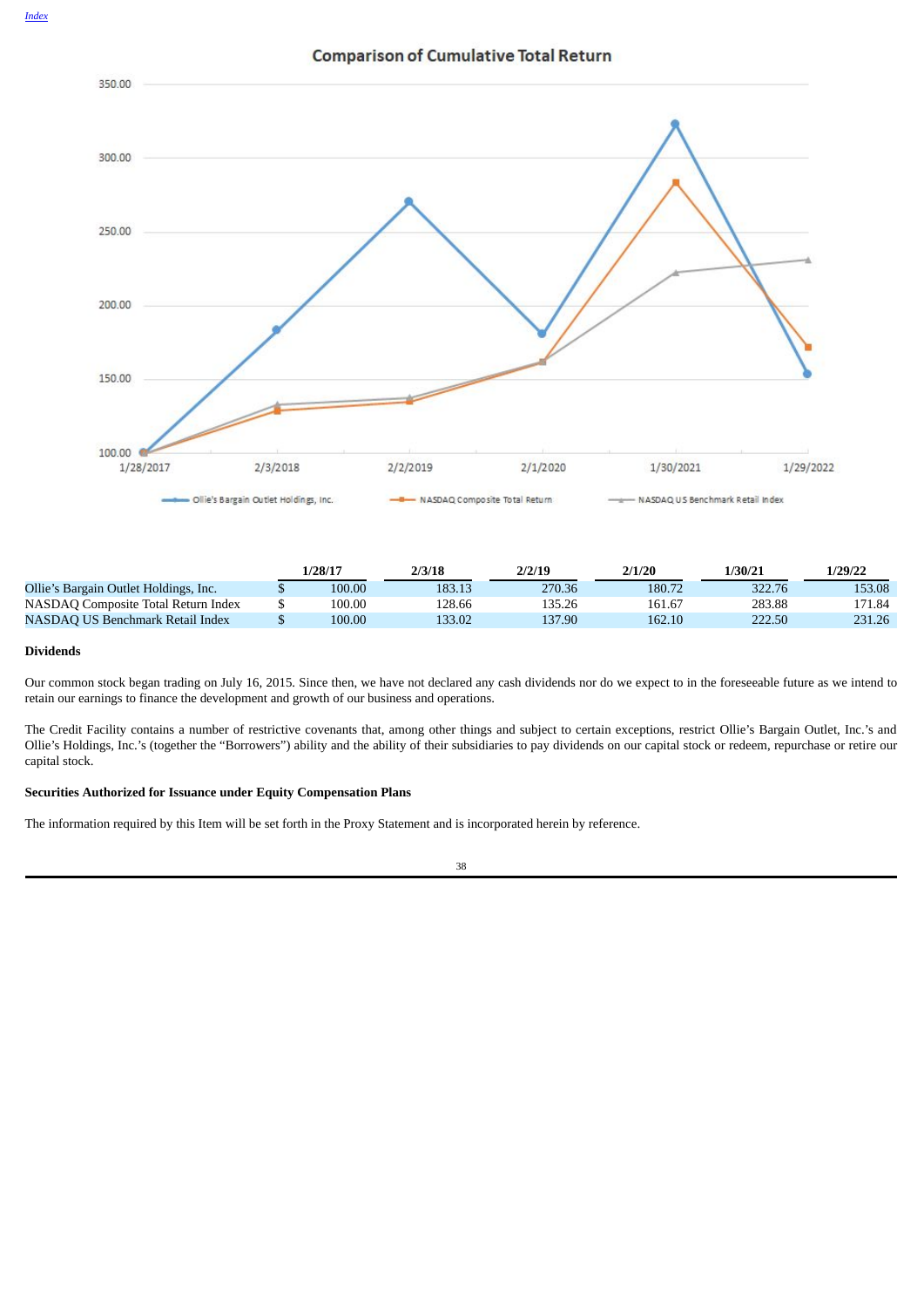# **Information on Share Repurchases**

Information regarding shares of common stock the Company repurchased during the thirteen weeks ended January 29, 2022 is as follows:

| Period                                     | <b>Total number</b><br>of shares<br>repurchased (1) | Average<br>price paid<br>per share $(2)$ | <b>Total number of</b><br>shares purchased<br>as part of publicly<br>announced plans or<br>programs (3) | Approximate dollar<br>value of shares that may<br>vet be purchased under<br>the plans or programs $(3)$ |
|--------------------------------------------|-----------------------------------------------------|------------------------------------------|---------------------------------------------------------------------------------------------------------|---------------------------------------------------------------------------------------------------------|
| October 31, 2021 through November 27, 2021 |                                                     |                                          | $-$                                                                                                     | 32,562                                                                                                  |
| November 28, 2021 through January 1, 2022  |                                                     |                                          | $\hspace{0.05cm}$                                                                                       | 200,032,562<br>- \$                                                                                     |
| January 2, 2022 through January 29, 2022   | 434,474                                             | 46.04                                    | 434,474                                                                                                 | 180,028,248                                                                                             |
| Total                                      | 434,474                                             |                                          | 434,474                                                                                                 |                                                                                                         |

(1) Consists of shares repurchased under the publicly announced share repurchase program.

(2) Includes commissions for the shares repurchased under the share repurchase program.

(3) On March 26, 2019, the Board of Directors of the Company authorized the repurchase of up to \$100.0 million of shares of the Company's common stock. This initial tranche expired on March 26, 2021. The Board authorized the repurchase of another \$100.0 million of the Company's common stock on December 15, 2020 and a \$100.0 million increase on March 16, 2021, resulting in \$200.0 million approved for share repurchases through January 13, 2023. On November 30, 2021, the Board authorized an additional \$200.0 million to repurchase stock pursuant to the Company's share repurchase program, expiring on December 15, 2023. Shares to be repurchased are subject to the same considerations regarding timing and amount of repurchases as the initial authorization. As of January 29, 2022, the Company had approximately \$180.0 million remaining under its share repurchase program. For further discussion on the share repurchase program, see "Part II, Item 7. Management's Discussion and Analysis of Financial Condition and Results of Operations, Liquidity and Capital Resources, Share Repurchase Program."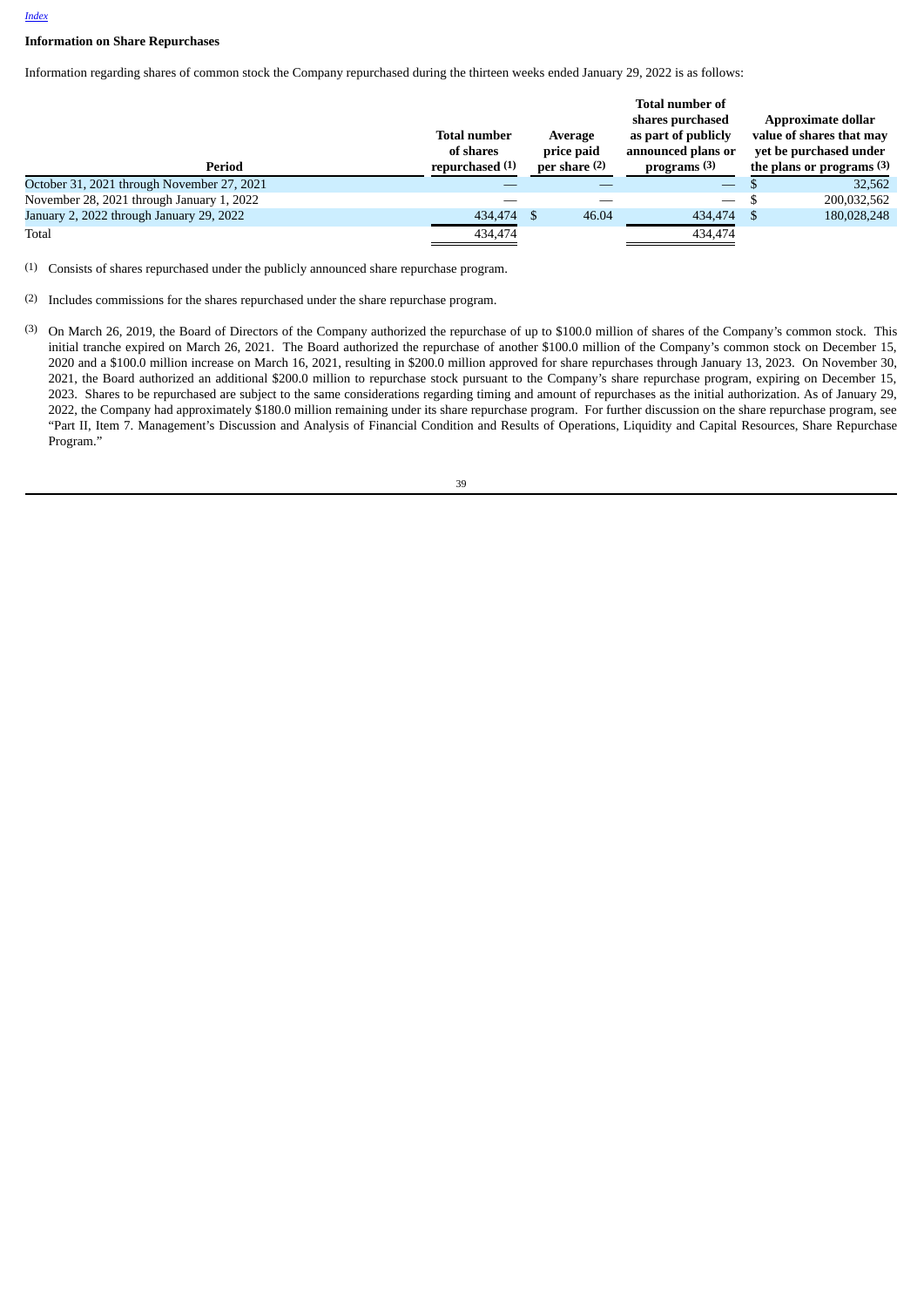## **Item 6. [Reserved]**

## **Item 7. Management's Discussion and Analysis of Financial Condition and Results of Operations**

You should read the following discussion together with the financial statements and related notes included elsewhere in this Annual Report on Form 10-K. The statements in this discussion regarding expectations of our future performance, liquidity and capital resources and other non-historical statements are forward-looking statements. These forward-looking statements are subject to numerous risks and uncertainties, including, but not limited to, the risks and uncertainties described in "Item 1A, Risk Factors" and "Cautionary note regarding forward-looking statements." Our actual results may differ materially from those contained in or implied by *any forward-looking statements.*

We operate on a fiscal calendar widely used by the retail industry that results in a given fiscal year consisting of a 52- or 53-week period ending on the Saturday nearer January 31 of the following year. References to "2021" refer to the fiscal year ended January 29, 2022 and references to "2020" refer to the fiscal year ended January 30, 2021. 2021 and 2020 each consisted of 52 weeks. References to "2022" refer to the 52-week fiscal year ending January 28, 2023.

### **Overview**

Ollie's is a highly differentiated and fast-growing, extreme value retailer of brand name merchandise at drastically reduced prices. Known for our assortment of "Good Stuff Cheap®," we offer customers a broad selection of brand name products, including housewares, bed and bath, food, floor coverings, health and beauty aids, books and stationery, toys and electronics. Our differentiated go-to market strategy is characterized by a unique, fun and engaging treasure hunt shopping experience, compelling customer value proposition and witty, humorous in-store signage and advertising campaigns. These attributes have driven our rapid growth and strong store performance as evidenced by our store base expansion from 268 stores to 431 stores and net sales growth from \$1.077 billion to \$1.753 billion from 2017 to 2021 and average annual net sales per store of \$4.4 million for the five-year period.

# **COVID-19 Update**

The COVID-19 pandemic has significantly impacted the U.S. and global economies, resulting in business slowdowns or shutdowns, reduced economic activity, changes in consumer behavior, and changes in the mindset and availability of the labor force. We continue to monitor the impact of the pandemic on our business, including on our associates, customers, business partners and supply chain.

We continue to take measures to protect the health and safety of our associates and customers, a primary concern of our management team. We have also taken measures to support the communities that we serve to address the challenges posed by the pandemic.

Following the onset of the pandemic through the first quarter of 2021, our net sales benefited from increased consumer spending associated with federal stimulus funds for said pandemic. At this point, there is uncertainty with regard to any additional stimulus measures and, as a result, there may be potential changes in consumer spending behavior or demand. In addition, we are experiencing labor pressures at both our stores and distribution centers, higher import and trucking costs, and supply chain disruptions due to the impacts of COVID-19 and related measures. We are increasing our hiring efforts in certain impacted markets and working closely with our suppliers and transportation partners to mitigate the impact of the supply chain challenges. The potential significance and duration of these elevated costs is uncertain, and we will continue to assess and respond to current and evolving conditions.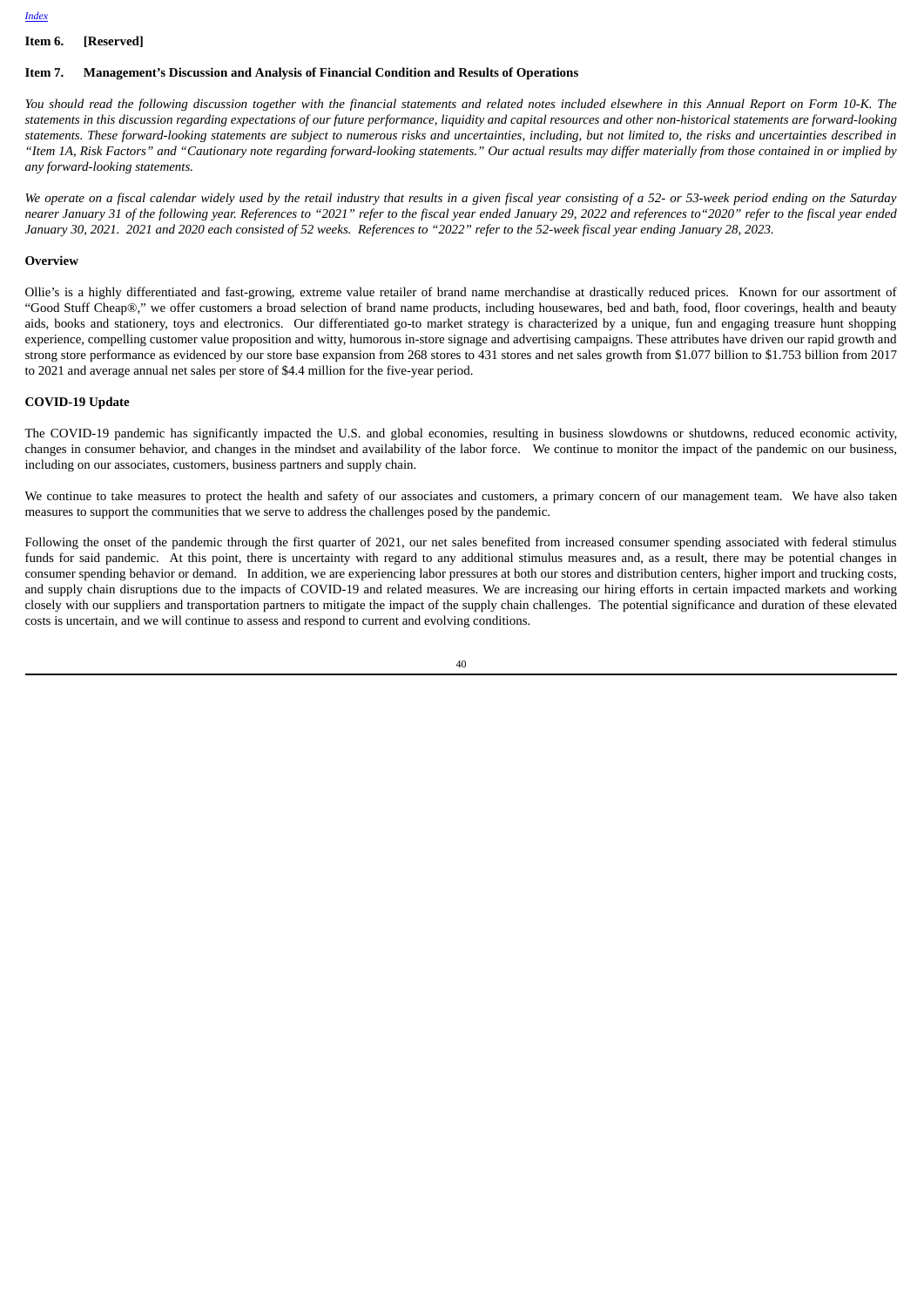As we continue to monitor the COVID-19 pandemic and potentially take actions based on the requirements and recommendations of federal, state and local authorities, we intend to focus on managing the business for future, long-term growth. In certain circumstances, there may be developments outside our control, including resurgences of COVID-19 and, in particular, new and more contagious or vaccine resistant variants, requiring us to refine our operations. As such, given the evolving nature of the pandemic, we cannot reasonably estimate its impact on our financial condition, results of operations or cash flows in the future.

For further discussion of the risks and uncertainties associated with the COVID-19 pandemic, see "Part 1. Item 1A. Risk Factors."

## **Our Growth Strategy**

Since the founding of Ollie's in 1982, we have grown organically by backfilling existing markets and leveraging our brand awareness, marketing and infrastructure to expand into new markets in contiguous states. We have expanded to 431 stores located in 29 states as of January 29, 2022.

Our stores are supported by three distribution centers, one each in York, PA, Commerce, GA, and Lancaster, TX. We believe our current distribution capabilities can support a range of 500 to 600 stores over the next several years.

We have invested in our associates, infrastructure, distribution network and information systems to allow us to continue to rapidly grow our store footprint, including:

- growing our merchant buying team to increase our access to brand name/closeout merchandise;
- adding members to our senior management team;
- expanding the capacity of our distribution centers to their current 2.2 million square feet; and
- investing in information technology, accounting and warehouse management systems.

Our business model has produced consistent and predictable store growth over the past several years, during both strong and weaker economic cycles. We plan to continue to enhance our competitive positioning and drive growth in sales and profitability by executing on the following strategies:

- growing our store base;
- increasing our offerings of great bargains; and
- leveraging and expanding Ollie's Army.

We have a proven portable, flexible, and highly profitable store model that has produced consistent financial results and returns. Our new store model targets a store size between 25,000 to 35,000 square feet and an average initial cash investment of approximately \$1.0 million, which includes store fixtures and equipment, storelevel and distribution center inventory (net of payables) and pre-opening expenses. We target new store sales of approximately \$4.0 million in their first full year of operations.

While we are focused on driving comparable store sales and managing our expenses, our revenue and profitability growth will primarily come from opening new stores. The core elements of our business model are procuring great deals, offering extreme values to our customers and creating consistent, predictable store growth and margins. In addition, our new stores generally open strong, contributing to the growth in net sales and profitability of our business. From 2017 to 2021, net sales grew at a CAGR of 13.0%. We plan to achieve continued net sales growth, including comparable stores sales, by adding stores to our store base and by continuing to provide quality merchandise at a value for our customers as we scale and gain more access to purchase directly from major manufacturers. We also plan to leverage and expand our Ollie's Army database marketing strategies. In addition, we plan to continue to manage our selling, general and administrative expenses ("SG&A") by continuing to make process improvements and by maintaining our standard policy of reviewing our operating costs.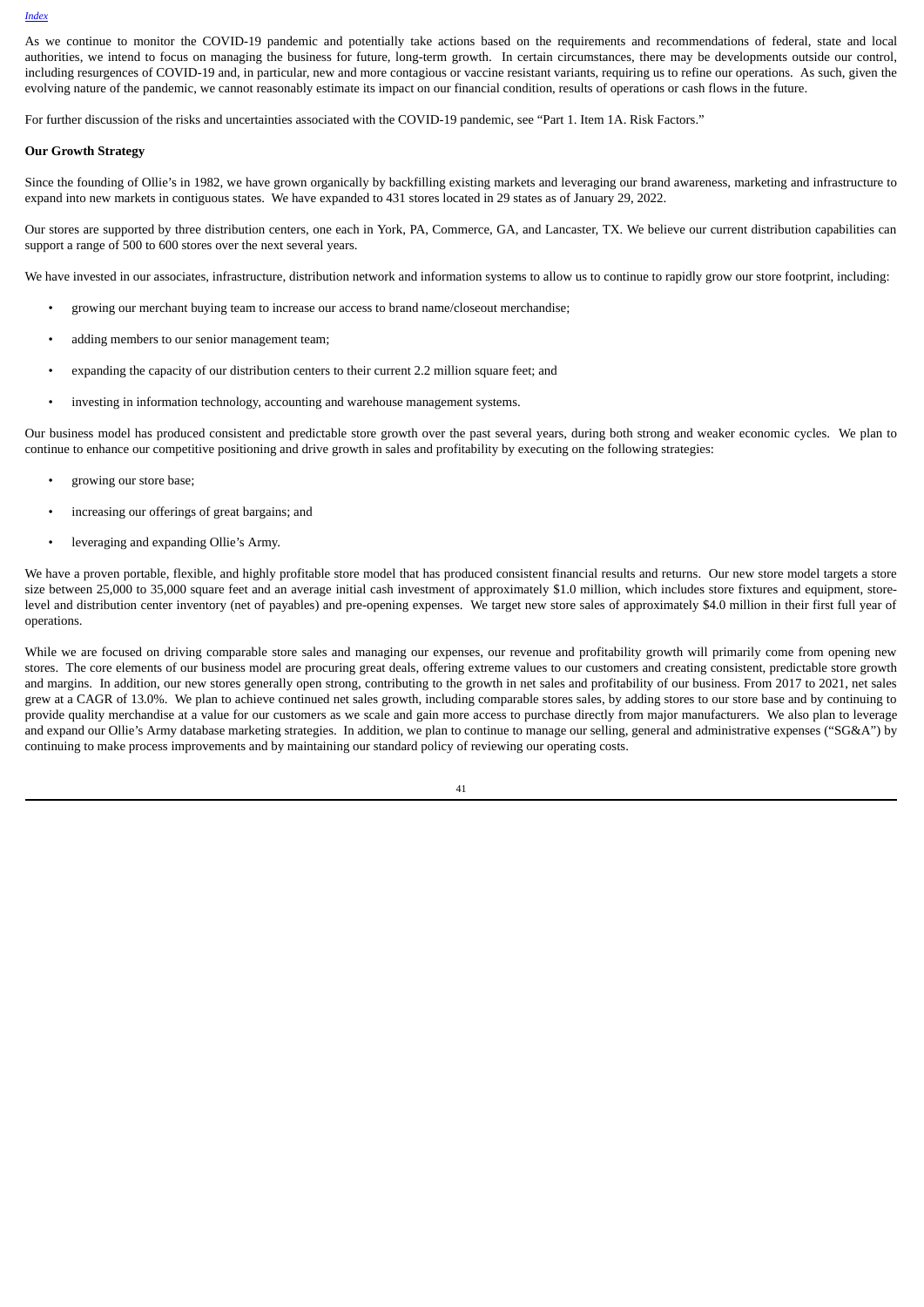Our ability to grow and our results of operations may be impacted by additional factors and uncertainties, such as consumer spending habits, which are subject to macroeconomic conditions and changes in discretionary income. Our customers' discretionary income is primarily impacted by gas prices, wages and consumer trends and preferences, which fluctuate depending on the environment. The potential consolidation of our competitors or other changes in our competitive landscape could also impact our results of operations or our ability to grow, even though we compete with a broad range of retailers.

Our key competitive advantage is our direct buying relationships with many major manufacturers, wholesalers, distributors, brokers and retailers for our brand name and closeout products and unbranded goods. We also augment our product mix with private label brands. As we continue to grow, we believe our increased scale will provide us with even greater access to brand name and closeout products as major manufacturers seek a single buyer to acquire an entire deal.

### **How We Assess the Performance of Our Business and Key Line Items**

We consider a variety of financial and operating measures in assessing the performance of our business. The key measures we use are number of new stores, net sales, comparable store sales, gross profit and gross margin, SG&A, pre-opening expenses, operating income, EBITDA and Adjusted EBITDA.

### *Number of New Stores*

The number of new stores reflects the number of stores opened during a particular reporting period. Before we open new stores, we incur pre-opening expenses described below under "Pre-Opening Expenses" and we make an initial investment in inventory. We also make initial capital investments in fixtures and equipment, which we amortize over time.

We opened 46 new stores in 2021. We expect new store growth to be the primary driver of our sales growth. Our initial lease terms are approximately seven years with options to renew for three to five successive five-year periods. Our portable and predictable real estate model focuses on backfilling existing markets and entering new markets in contiguous states. Our new stores often open with higher sales levels as a result of greater advertising and promotional spend in connection with grand opening events, but decline shortly thereafter to our new store model levels.

### *Net Sales*

We recognize retail sales in our stores when merchandise is sold and the customer takes possession of the merchandise. Also included in net sales is revenue allocated to certain redeemed discounts earned via the Ollie's Army loyalty program and gift card breakage. Net sales are presented net of returns and sales tax. Net sales consist of sales from comparable stores and non-comparable stores, described below under "Comparable Store Sales." Growth of our net sales is primarily driven by the expansion of our store base in existing and new markets. As we continue to grow, we believe we will have greater access to brand name and closeout merchandise and an increased deal selection, resulting in more potential offerings for our customers. Net sales are impacted by product mix, merchandise mix and availability, as well as promotional activities and the spending habits of our customers. Our broad selection of offerings across diverse product categories supports growth in net sales by attracting new customers, which results in higher spending levels and frequency of shopping visits from our customers, including Ollie's Army members.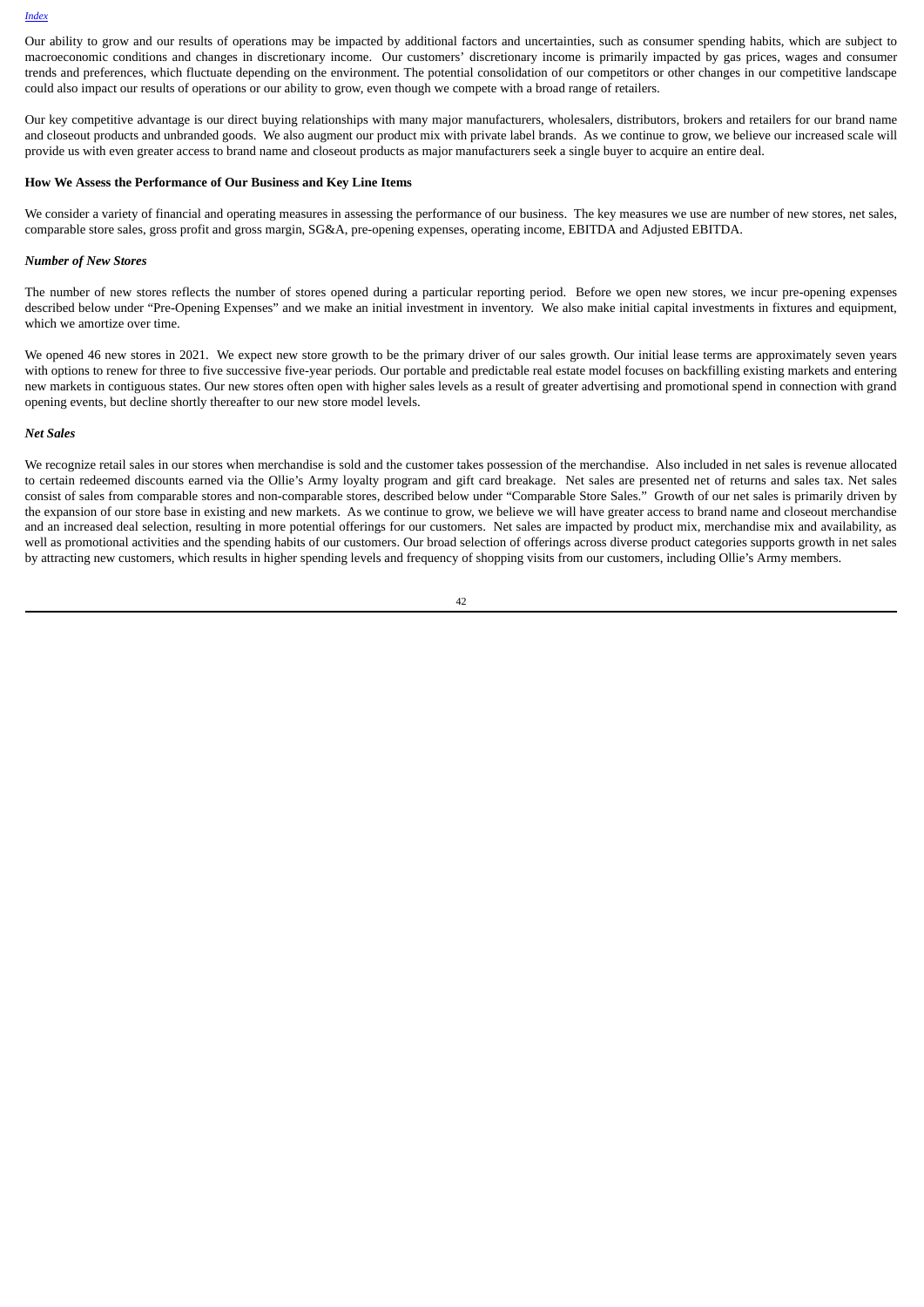The spending habits of our customers are subject to macroeconomic conditions and changes in discretionary income. Our customers' discretionary income is primarily impacted by gas prices, wages and consumer trends and preferences, which fluctuate depending on the environment. However, because we offer a broad selection of merchandise at extreme values, we believe we are generally less impacted than other retailers by economic cycles that correspond with declines in general consumer spending habits. We believe we also benefit from periods of increased consumer spending.

### *Comparable Store Sales*

Comparable store sales measure performance of a store during the current reporting period against the performance of the same store in the corresponding period of the previous year. Comparable store sales consist of net sales from our stores beginning on the first day of the sixteenth full fiscal month following the store's opening, which is when we believe comparability is achieved. Comparable store sales are impacted by the same factors that impact net sales.

We define comparable stores to be stores that:

- have been remodeled while remaining open;
- are closed for five or fewer days in any fiscal month;
- are closed temporarily and relocated within their respective trade areas; and
- have expanded, but are not significantly different in size, within their current locations.

Non-comparable store sales consist of new store sales and sales for stores not open for a full 15 months. Stores which are closed temporarily, but for more than five days in any fiscal month, are included in non-comparable store sales beginning in the fiscal month in which the temporary closure begins until the first full month of operation once the store re-opens, at which time they are included in comparable store sales.

Opening new stores is the primary component of our growth strategy and as we continue to execute on our growth strategy, we expect a significant portion of our sales growth will be attributable to non-comparable store sales. Accordingly, comparable store sales are only one measure we use to assess the success of our growth strategy.

## *Gross Profit and Gross Margin*

Gross profit is equal to our net sales less our cost of sales. Cost of sales includes merchandise costs, inventory markdowns, shrinkage and transportation, distribution and warehousing costs, including depreciation and amortization. Gross margin is gross profit as a percentage of our net sales. Gross margin is a measure used by management to indicate whether we are selling merchandise at an appropriate gross profit.

In addition, our gross margin is impacted by product mix, as some products generally provide higher gross margins, by our merchandise mix and availability, and by our merchandise cost, which can vary.

Our gross profit is variable in nature and generally follows changes in net sales. We regularly analyze the components of gross profit, as well as gross margin. Specifically, our product margin and merchandise mix is reviewed by our merchant team and senior management, ensuring strict adherence to internal margin goals. Our disciplined buying approach has produced consistent gross margins and we believe helps to mitigate adverse impacts on gross profit and results of operations.

The components of our cost of sales may not be comparable to the components of cost of sales or similar measures of our competitors and other retailers. As a result, our gross profit and gross margin may not be comparable to similar data made available by our competitors and other retailers.

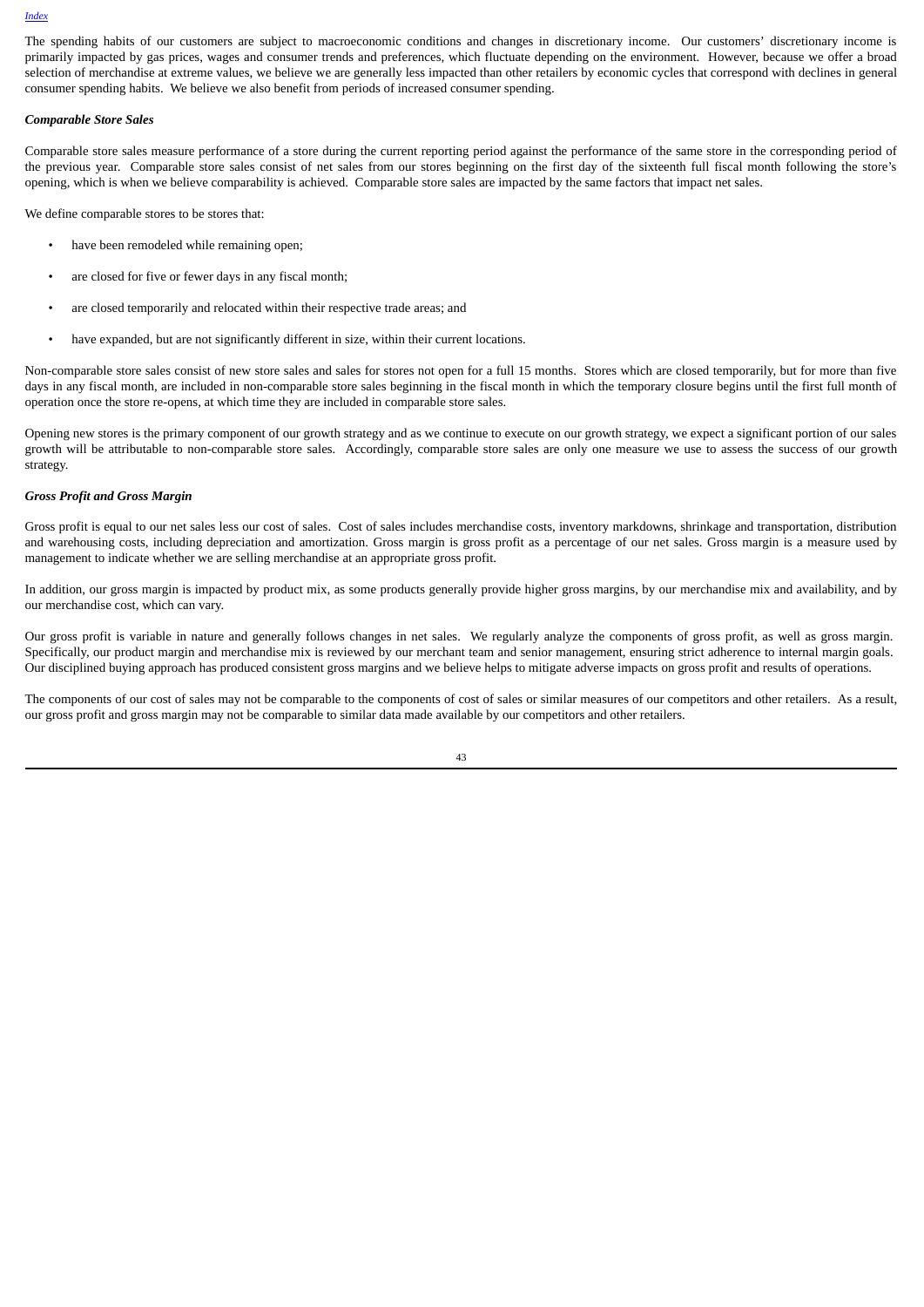## *Selling, General and Administrative Expenses*

SG&A are comprised of payroll and benefits for store, field support and support center associates. SG&A also include marketing and advertising expense, occupancy costs for stores and the store support center, insurance, corporate infrastructure and other general expenses. The components of our SG&A remain relatively consistent per store and for each new store opening. Consolidated SG&A generally increase as we grow our store base and as our net sales increase. A significant portion of our expenses is primarily fixed in nature, and we expect to continue to maintain strict discipline while carefully monitoring SG&A as a percentage of net sales. We expect that our SG&A will continue to increase in future periods with future growth.

The components of our SG&A may not be comparable to the components of SG&A or similar measures of our competitors and other retailers. As a result, our SG&A may not be comparable to similar data made available by our competitors and other retailers.

### *Depreciation and Amortization Expenses*

Property and equipment are stated at original cost less accumulated depreciation and amortization. Depreciation and amortization expenses are calculated over the estimated useful lives of the related assets, or in the case of leasehold improvements, the lesser of the useful lives or the remaining term of the lease. Expenditures for additions, renewals, and betterments are capitalized; expenditures for maintenance and repairs are charged to expense as incurred. Depreciation and amortization are computed on the straight-line method for financial reporting purposes. Depreciation and amortization as it relates to our distribution centers is included within cost of sales on the consolidated statements of income.

## *Pre-Opening Expenses*

Pre-opening expenses consist of expenses of opening new stores and distribution centers, as well as store closing costs. For opening new stores, pre-opening expenses include grand opening advertising costs, payroll expenses, travel expenses, employee training costs, rent expenses and store setup costs. Pre-opening expenses for new stores are expensed as they are incurred, which is typically within 30 to 45 days of opening a new store. For opening distribution centers, pre-opening expenses primarily include inventory transportation costs, employee travel expenses and occupancy costs. Store closing costs primarily consist of insurance deductibles, rent and store payroll.

### *Operating Income*

Operating income is gross profit less SG&A, depreciation and amortization and pre-opening expenses. Operating income excludes net interest expense or income and income tax expense. We use operating income as an indicator of the productivity of our business and our ability to manage expenses.

### *EBITDA and Adjusted EBITDA*

EBITDA and Adjusted EBITDA are key metrics used by management and our Board to assess our financial performance. EBITDA and Adjusted EBITDA are also frequently used by analysts, investors and other interested parties to evaluate companies in our industry. We use Adjusted EBITDA to supplement U.S. Generally Accepted Accounting Principles ("GAAP") measures of performance to evaluate the effectiveness of our business strategies, to make budgeting decisions, to evaluate our performance in connection with compensation decisions and to compare our performance against that of other peer companies using similar measures. Management believes it is useful to investors and analysts to evaluate these non-GAAP measures on the same basis as management uses to evaluate the Company's operating results. We believe that excluding items from operating income, net income and net income per diluted share that may not be indicative of, or are unrelated to, our core operating results, and that may vary in frequency or magnitude, enhances the comparability of our results and provides a better baseline for analyzing trends in our business.

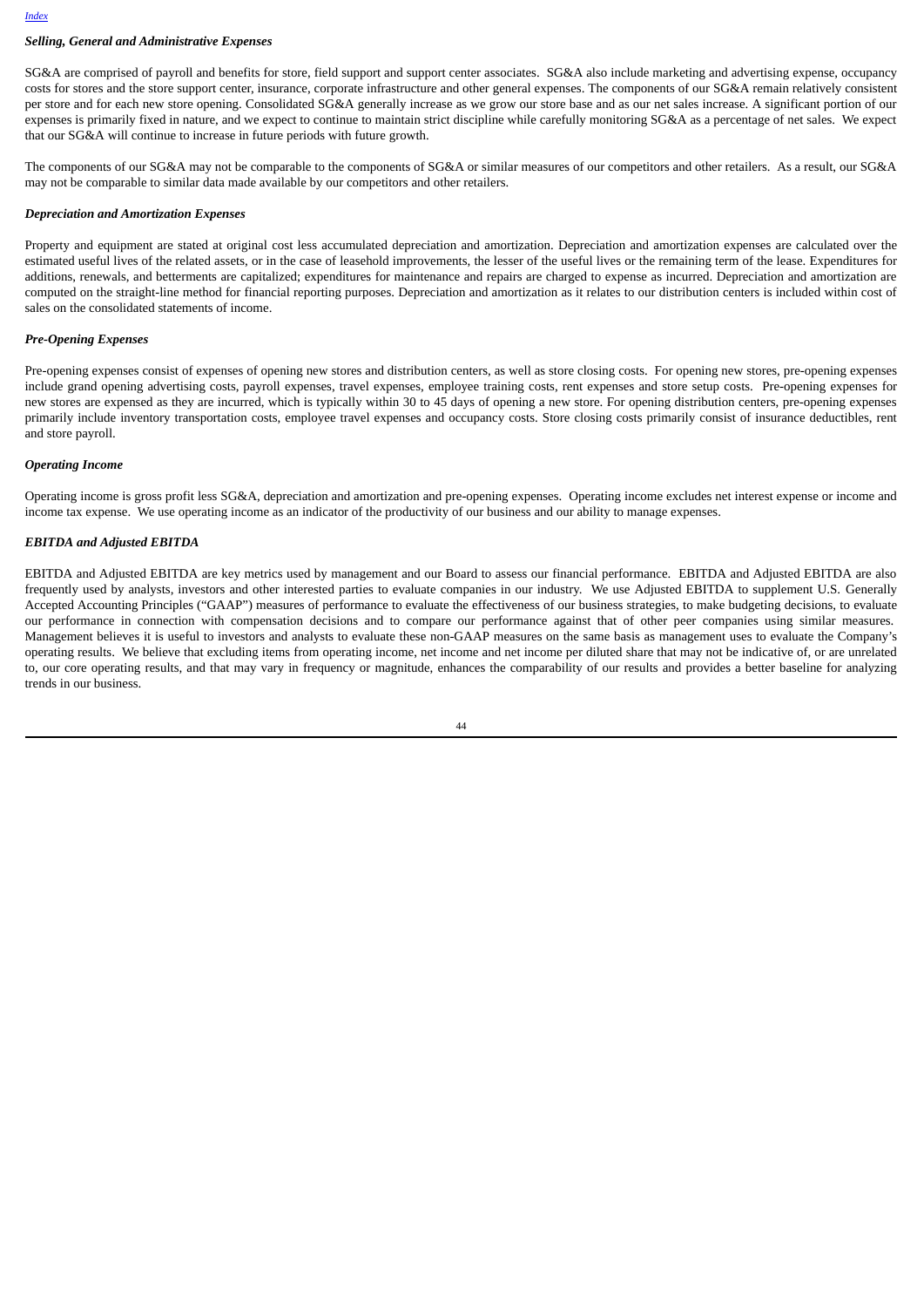We define EBITDA as net income before net interest expense or income, depreciation and amortization expenses and income taxes. Adjusted EBITDA represents EBITDA as further adjusted for non-cash stock-based compensation expense and gains on insurance settlements. EBITDA and Adjusted EBITDA are non-GAAP measures and may not be comparable to similar measures reported by other companies. EBITDA and Adjusted EBITDA have limitations as analytical tools, and you should not consider them in isolation or as a substitute for analysis of our results as reported under GAAP. In the future we may incur expenses or charges such as those added back to calculate Adjusted EBITDA. Our presentation of Adjusted EBITDA should not be construed as an inference that our future results will be unaffected by these items. For further discussion of EBITDA and Adjusted EBITDA and for reconciliations of net income, the most directly comparable GAAP measure, to EBITDA and Adjusted EBITDA, see "Results of Operations."

## **Results of Operations**

This section includes comparisons of certain 2021 financial information to the same information for 2020. Year-to-year comparisons of the 2020 financial information to the same information for fiscal 2019, the 52-week period ended February 1, 2020 ("2019"), are contained in Item 7 of our Form 10-K for 2020 filed with the SEC on March 24, 2021 and available through the SEC's website at https://www.sec.gov/edgar/searchedgar/companysearch.html.

The following tables summarize key components of our results of operations for 2021 and 2020, both in dollars and as a percentage of our net sales.

We derived the consolidated statements of income for 2021 and 2020 from our consolidated financial statements and related notes. Our historical results are not necessarily indicative of the results that may be expected in the future.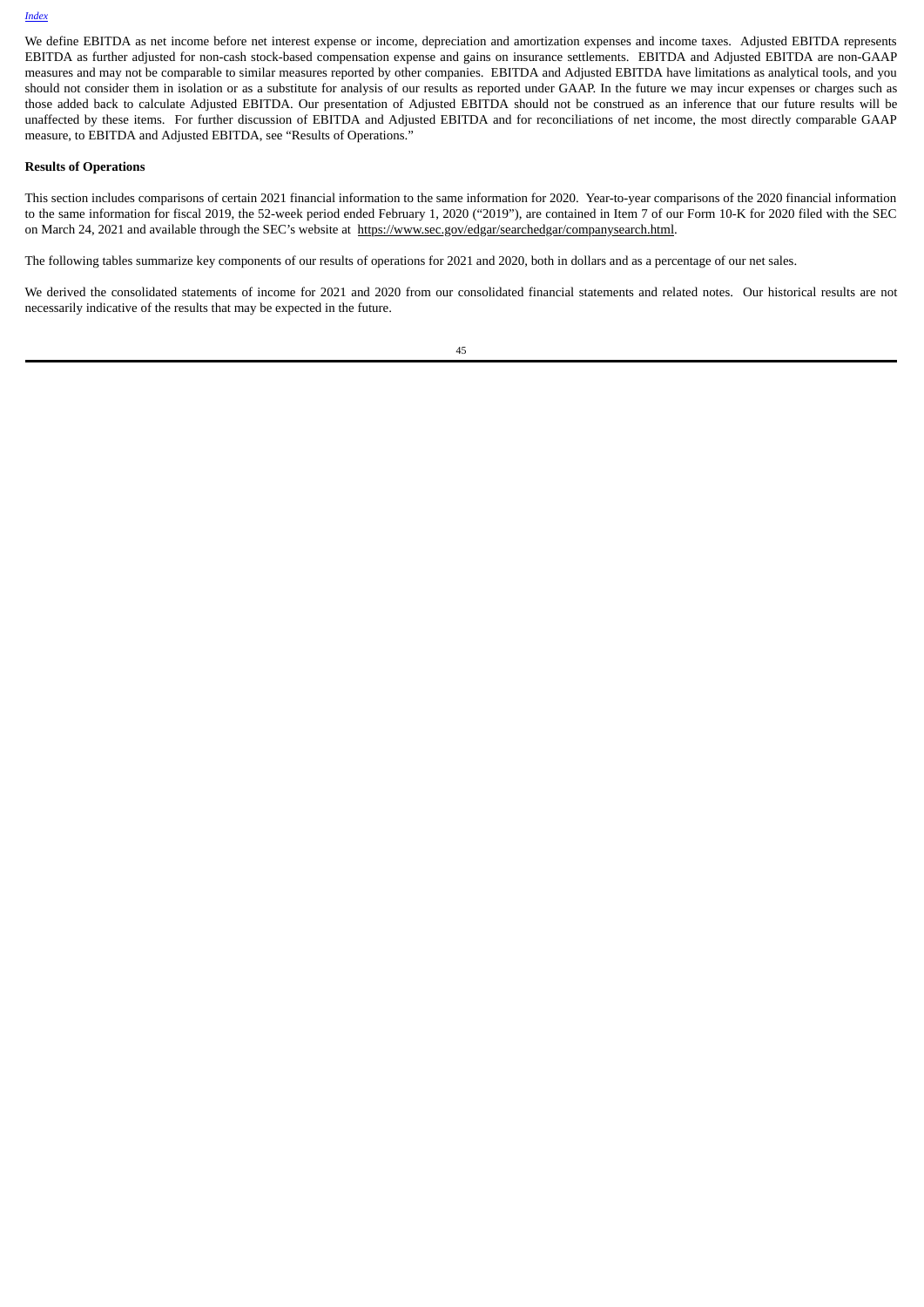|                                              | 2021                   | 2020            |  |
|----------------------------------------------|------------------------|-----------------|--|
|                                              | (dollars in thousands) |                 |  |
| Net sales                                    | \$<br>1,752,995        | \$<br>1,808,821 |  |
| Cost of sales                                | 1,071,749              | 1,085,455       |  |
| Gross profit                                 | 681,246                | 723,366         |  |
| Selling, general and administrative expenses | 447,615                | 418,889         |  |
| Depreciation and amortization expenses       | 19,364                 | 16,705          |  |
| Pre-opening expenses                         | 9,675                  | 10,272          |  |
| Operating income                             | 204,592                | 277,500         |  |
| Interest expense (income), net               | 209                    | (278)           |  |
| Income before income taxes                   | 204,383                | 277,778         |  |
| Income tax expense                           | 46,928                 | 35,082          |  |
| Net income                                   | \$<br>157,455          | 242,696<br>\$   |  |
| Percentage of net sales <sup>(1)</sup> :     |                        |                 |  |
| Net sales                                    | 100.0%                 | 100.0%          |  |
| Cost of sales                                | 61.1                   | 60.0            |  |
| Gross profit                                 | 38.9                   | 40.0            |  |
| Selling, general and administrative expenses | 25.5                   | 23.2            |  |
| Depreciation and amortization expenses       | 1.1                    | 0.9             |  |
| Pre-opening expenses                         | 0.6                    | 0.6             |  |
| Operating income                             | 11.7                   | 15.3            |  |
| Interest expense (income), net               | 0.0                    | (0.0)           |  |
| Income before income taxes                   | 11.7                   | 15.4            |  |
| Income tax expense                           | 2.7                    | 1.9             |  |
| Net income                                   | 9.0%                   | 13.4%           |  |
| <b>Select operating data:</b>                |                        |                 |  |
| Number of new stores                         | 46                     | 46              |  |
| Number of store closings                     | (3)                    | (4)             |  |
| Number of stores re-opened                   |                        |                 |  |
| Number of stores open at end of period       | 431                    | 388             |  |
| Average net sales per store (2)              | \$<br>4,254            | 4,866<br>\$     |  |
| Comparable stores sales change               | $(11.1)\%$             | 15.6%           |  |

(1) Components may not add to totals due to rounding.

(2) Average net sales per store represents the weighted average of total net weekly sales divided by the number of stores open at the end of each week for the respective periods presented.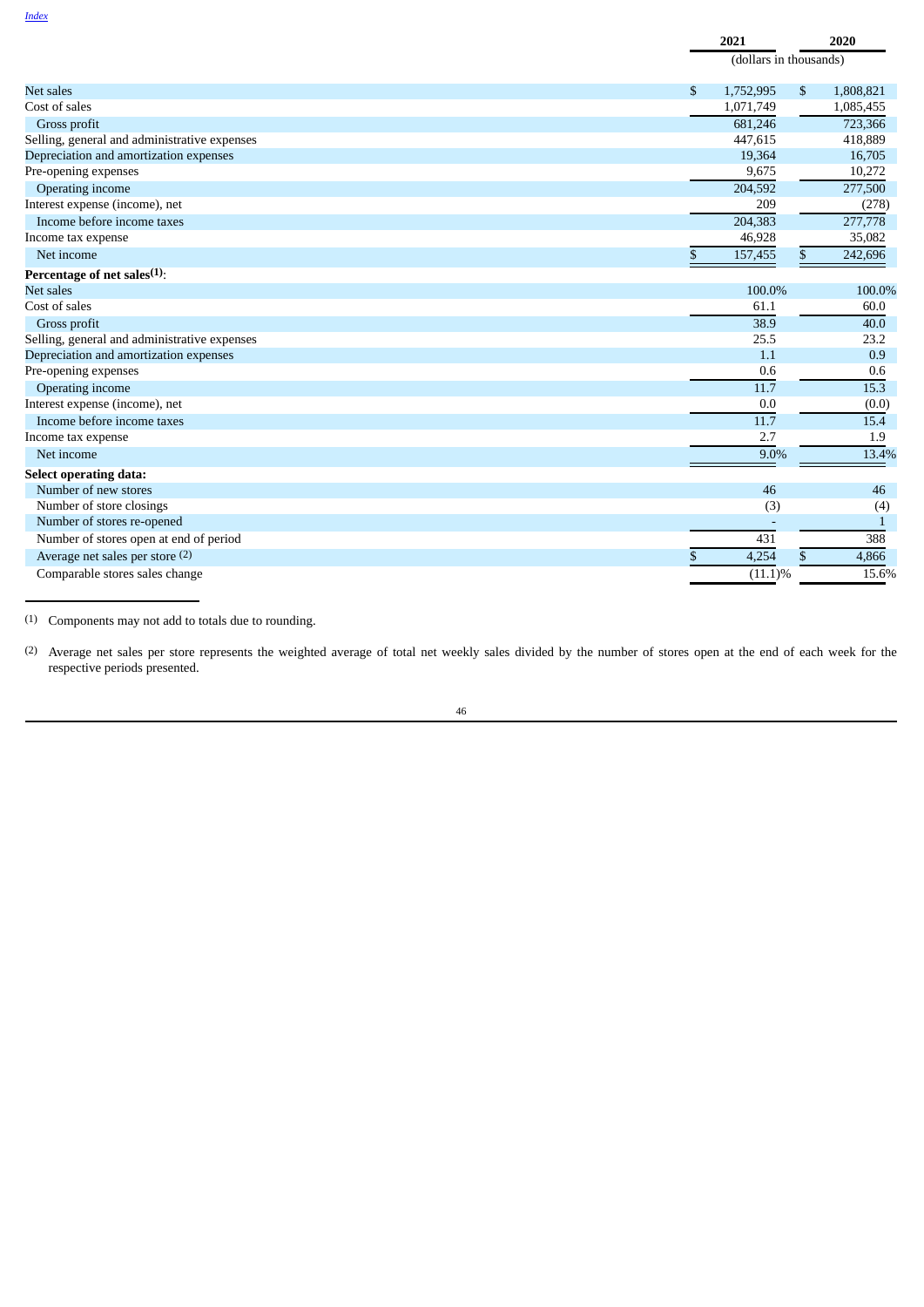The following table provides a reconciliation of our net income to Adjusted EBITDA for the periods presented:

|                                            |   | 2021                   | 2020    |
|--------------------------------------------|---|------------------------|---------|
|                                            |   | (dollars in thousands) |         |
| Net income                                 | D | 157,455                | 242,696 |
| Interest expense (income), net             |   | 209                    | (278)   |
| Depreciation and amortization expenses (1) |   | 25,114                 | 22,746  |
| Income tax expense                         |   | 46,928                 | 35,082  |
| <b>EBITDA</b>                              |   | 229,706                | 300,246 |
| Gains from insurance settlements           |   | (416)                  | (247)   |
| Non-cash stock-based compensation expense  |   | 8,042                  | 6,501   |
| Adjusted EBITDA                            |   | 237.332                | 306,500 |

(1) Includes depreciation and amortization relating to our distribution centers, which is included within cost of sales on our consolidated statements of income.

### **2021 Compared with 2020**

## *Net Sales*

Net sales decreased to \$1.753 billion in 2021 from \$1.809 billion in 2020, a decrease of \$55.8 million, or 3.1%. The decrease was the result of a comparable store sales decrease of \$189.3 million, partially offset by a non-comparable store sales increase of \$133.5 million. The increase in non-comparable store sales was driven by sales from new stores that have not been open for a full 15 months during 2021.

Comparable store sales decreased 11.1% in 2021 compared with a record increase of 15.6% in 2020. The decrease in comparable store sales consisted of a decrease in the number of transactions partially offset by an increase in average transaction size. Sales in our health and beauty aids, housewares and bed and bath departments significantly decreased in 2021 due to a prior-year surge of COVID-related personal protective equipment, cleaning supplies and home-related sales.

In 2020, we benefited from increased consumer spending associated with federal economic stimulus funds for the COVID-19 pandemic and having our stores open while other competitors were closed for a portion of the year.

### *Gross Profit and Gross Margin*

Gross profit decreased to \$681.2 million in 2021 from \$723.4 million in 2020, a decrease of \$42.1 million, or 5.8%. Gross margin decreased 110 basis points to 38.9% in 2021 from 40.0% in 2020. The decrease in gross margin in 2021 is due to increased supply chain costs, primarily the result of higher import, trucking and labor costs, partially offset by improvement in the merchandise margin.

## *Selling, General and Administrative Expenses*

SG&A increased to \$447.6 million in 2021 from \$418.9 million in 2020, an increase of \$28.7 million, or 6.9%. The dollar increase in SG&A was primarily driven by higher selling expenses associated with a net increase of 43 stores, partially offset by tight expense controls throughout the organization. As a percentage of net sales, SG&A increased 230 basis points to 25.5% in 2021 from 23.2% in 2020. The increase was primarily due to significant deleveraging as a result of the decrease in sales in 2021.

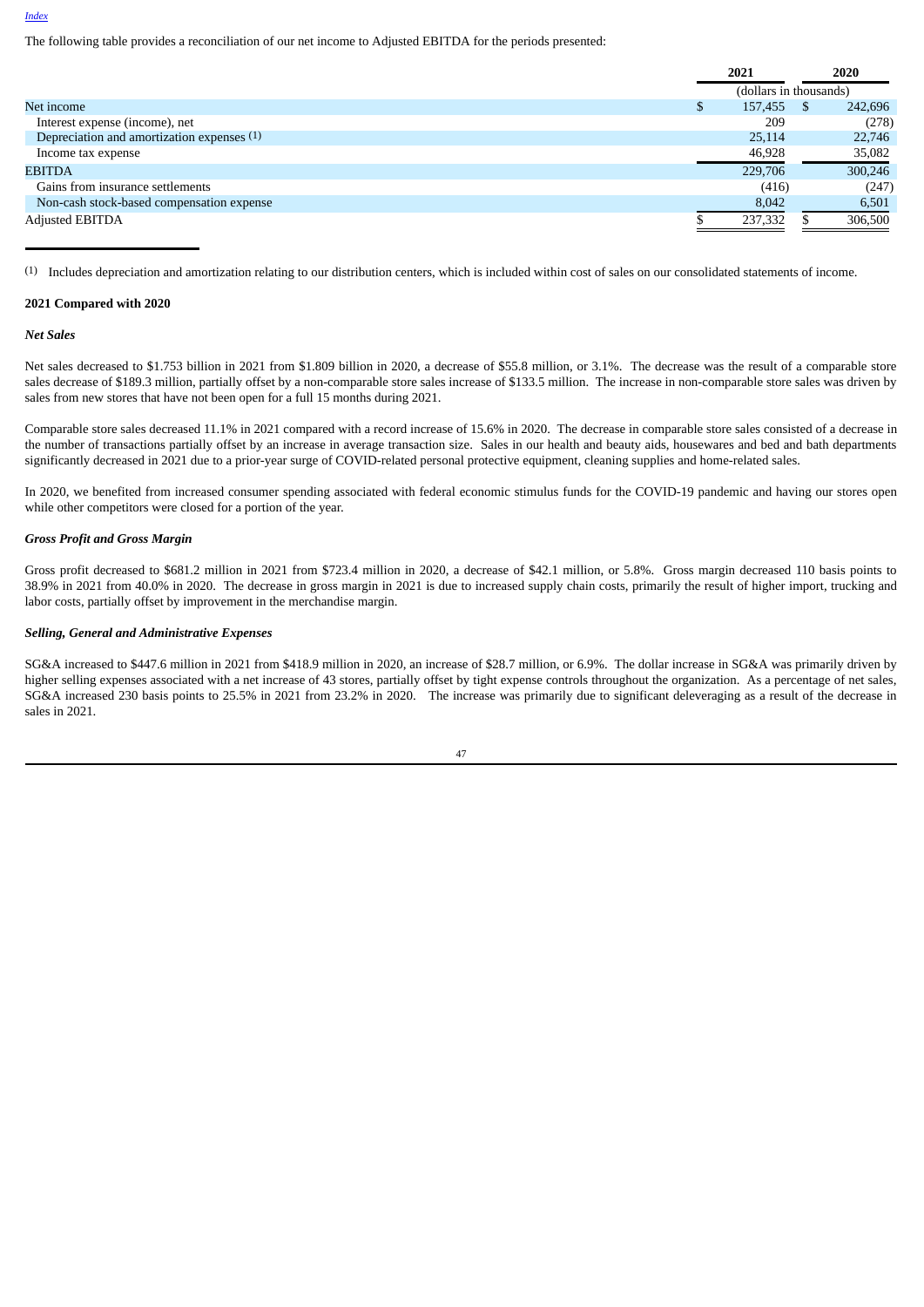Included in SG&A in 2021 and 2020 is \$0.4 million and \$0.2 million, respectively, of income related to gains from insurance settlements. Excluding the gains in both years, SG&A increased 240 basis points as a percentage of net sales in 2021.

### *Depreciation and Amortization Expenses*

Depreciation and amortization expenses increased to \$19.4 million in 2021 from \$16.7 million in 2020, an increase of \$2.7 million, or 15.9%, the result of the increased asset base due to new store growth.

## *Pre-Opening Expenses*

Pre-opening expenses decreased slightly to \$9.7 million in 2021 from \$10.3 million in 2020, a decrease of \$0.6 million, or 5.8%. The decrease is primarily due to the timing of store openings as the new store activity was very similar year to year. We opened 46 new stores and closed three stores in 2021 compared with 46 new store openings and net three store closures in 2020. As a percentage of net sales, pre-opening expenses were 0.6% in both 2021 and 2020.

### *Interest Expense (Income), Net*

Net interest expense was \$0.2 million in 2021 compared with net interest income of \$0.3 million in 2020.

### *Income Tax Expense*

Income tax expense increased to \$46.9 million in 2021 from \$35.1 million in 2020, an increase of \$11.8 million, or 33.8%. The effective tax rates for 2021 and 2020 were 23.0% and 12.6%, respectively. The variance in the effective tax rates between the periods was primarily due to a significant current year decrease in excess tax benefits related to stock-based compensation. The prior year effective tax rate was impacted by tax benefits due to the exercise of stock options by the estate of our former chief executive officer. Discrete tax benefits totaled \$4.2 million and \$34.5 million in 2021 and 2020, respectively. For further information, see Note 7 under "Notes to Consolidated Financial Statements."

## *Net Income*

As a result of the foregoing, net income decreased to \$157.5 million in 2021 from \$242.7 million in 2020, a decrease of \$85.2 million, or 35.1%.

### *Adjusted EBITDA*

Adjusted EBITDA decreased to \$237.3 million in 2021 from \$306.5 million in 2020, a decrease of \$69.2 million, or 22.6%.

## **Liquidity and Capital Resources**

# *Overview*

Our primary sources of liquidity are net cash flows provided by operating activities and available borrowings under our \$100.0 million Revolving Credit Facility. As of January 29, 2022, we had \$247.0 million of cash and cash equivalents on hand and \$84.7 million available to borrow under our Revolving Credit Facility.

Our primary cash needs are for capital expenditures and working capital. Additionally, we have made and may continue to make discretionary share repurchases (see 'Share Repurchase Program' below for further discussion).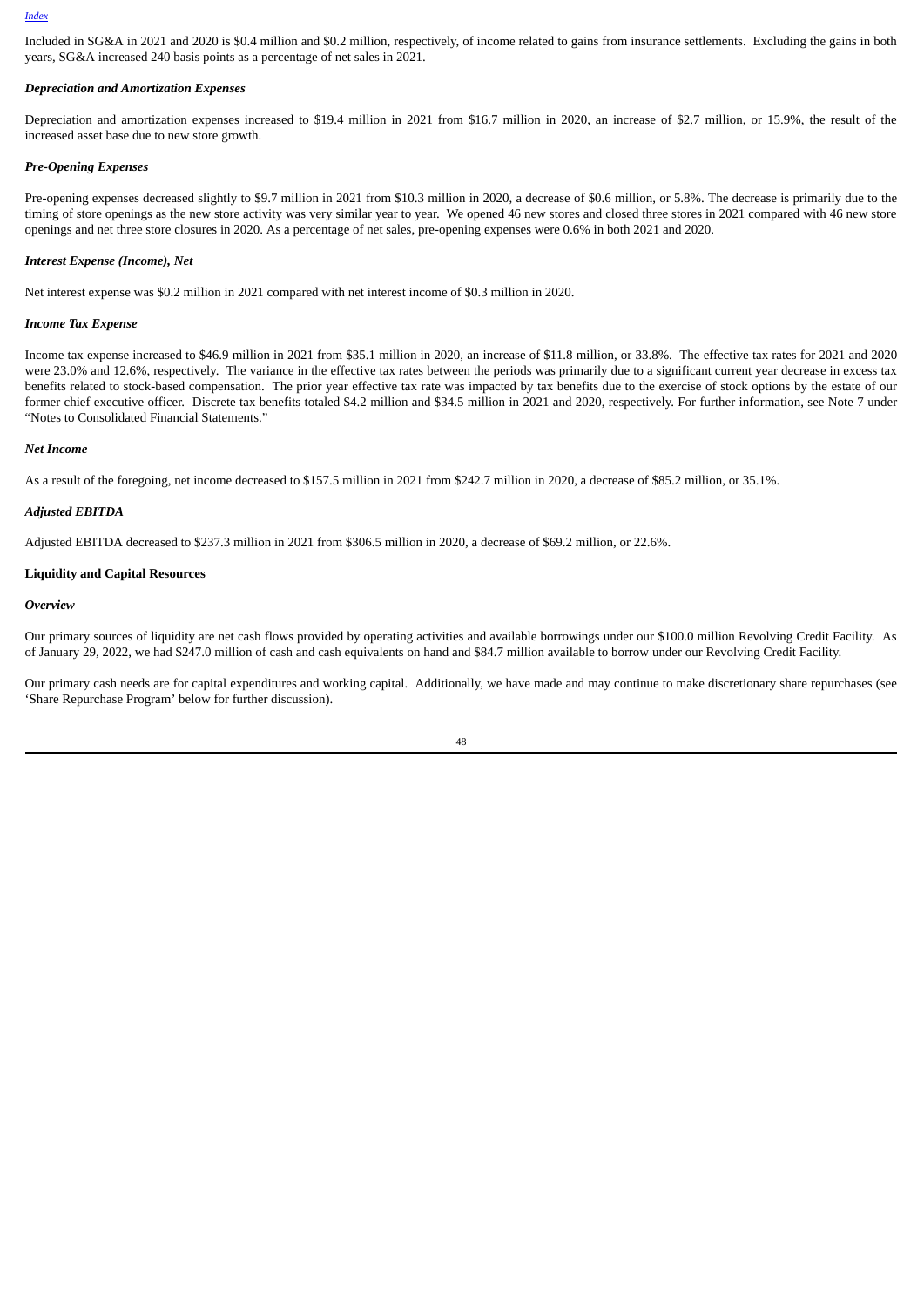Our capital expenditures are primarily related to new store openings, store resets, which consist of improvements to stores as they are needed, expenditures related to our distribution centers, and infrastructure-related investments, including investments related to upgrading and maintaining our information technology systems. We spent \$35.0 million and \$30.5 million for capital expenditures in 2021 and 2020, respectively. We opened 46 new stores, including two relocated stores, and temporarily closed one additional store due to weather-related events during 2021.

Capital expenditures in 2022 are planned to be approximately \$53 million to \$58 million, with expenditures for the opening of 46 to 48 new stores, including two relocations, store-level initiatives at our existing stores as well as general corporate capital expenditures, including information technology. We will also be investing in our distribution center network, including material handling equipment in connection with a 200,000 square foot expansion of our York, PA distribution center, giving us the capacity for an additional 50 stores upon completion. We have experienced, and may continue to experience, delays in construction and permitting of new stores and other projects due to COVID-19.

Our primary working capital requirements are for the purchase of merchandise inventories, payroll, store rent associated with our operating leases, other store operating costs, distribution costs and general and administrative costs. Our working capital requirements fluctuate during the year, rising in our third fiscal quarter as we increase quantities of inventory in anticipation of our peak holiday sales season in our fourth fiscal quarter. Fluctuations in working capital are also driven by the timing of new store openings.

Historically, we have funded our capital expenditures and working capital requirements during the fiscal year with cash flows from operations.

We are not aware of any trends or events that would materially affect our capital requirements or liquidity. We believe our cash and cash equivalents position, net cash provided by operating activities and availability under our Revolving Credit Facility will be adequate to finance our planned capital expenditures, working capital requirements, debt service, and other financing activities over the next 12 months. If cash provided by operating activities and borrowings under our Revolving Credit Facility are not sufficient or available to meet our capital requirements, we will be required to obtain additional equity or debt financing in the future. There can be no assurance equity or debt financing will be available to us when needed or, if available, the terms will be satisfactory to us and not dilutive to our then-current stockholders.

We are not currently receiving, and do not currently intend to apply for, loans under any federal or state programs implemented as a result of the COVID-19 pandemic, including the Coronavirus Aid, Relief, and Economic Security Act.

### *Share Repurchase Program*

On March 26, 2019, the Board of Directors of the Company authorized the repurchase of up to \$100.0 million of shares of our common stock. This initial tranche expired on March 26, 2021. The Board authorized the repurchase of another \$100.0 million of our common stock on December 15, 2020 and a \$100.0 million increase on March 16, 2021, resulting in \$200.0 million approved for share repurchases through January 13, 2023. On November 30, 2021, the Board authorized an additional \$200.0 million to repurchase stock pursuant to the Company's share repurchase program, expiring on December 15, 2023. The shares to be repurchased may be purchased from time to time in open market conditions (including blocks), privately negotiated transactions, accelerated share repurchase programs or other derivative transactions, issuer self-tender offers or any combination of the foregoing. The timing of repurchases and the actual amount purchased will depend on a variety of factors, including the market price of our shares, general market, economic and business conditions, and other corporate considerations. Repurchases may be made pursuant to plans intended to comply with Rule 10b5-1 under the Securities Exchange Act of 1934, which could allow us to purchase our shares during periods when we otherwise might be prevented from doing so under insider trading laws or because of self-imposed trading blackout periods. Repurchases are expected to be funded from cash on hand or through the utilization of our Revolving Credit Facility. The repurchase authorization does not require the purchase of a specific number of shares and is subject to suspension or termination by our Board of Directors at any time.

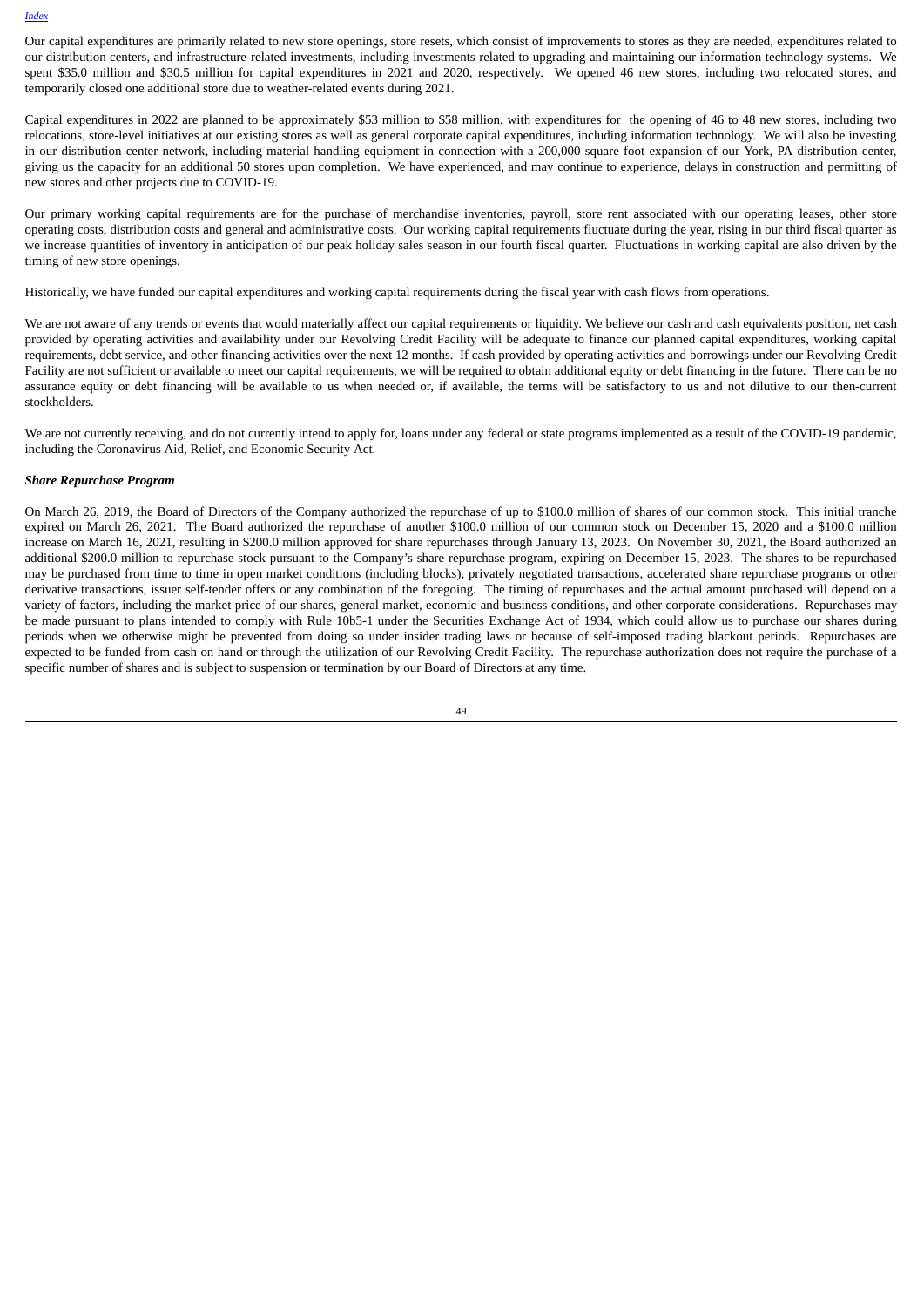During 2021, we repurchased 3,113,981 shares of our common stock for \$220.0 million, inclusive of transaction costs, pursuant to our share repurchase program, and during 2020, we repurchased 3,885 shares of our common stock for \$0.3 million, inclusive of transaction costs. These expenditures were funded by cash generated from operations. As of January 29, 2022, we had approximately \$180.0 million remaining under our share repurchase authorization. There can be no assurances that any additional repurchases will be completed, or as to the timing or amount of any repurchases.

## *Summary of Cash Flows*

A summary of our cash flows from operating, investing and financing activities is presented in the following table:

|                                                      | 2021           |  | 2020      |
|------------------------------------------------------|----------------|--|-----------|
|                                                      | (in thousands) |  |           |
| Net cash provided by operating activities            | 45,033         |  | 361.254   |
| Net cash used in investing activities                | (31.830)       |  | (30, 448) |
| Net cash (used in) provided by financing activities  | (213, 352)     |  | 26,370    |
| Net (decrease) increase in cash and cash equivalents | (200, 149)     |  | 357,176   |

## *Cash Provided by Operating Activities*

Net cash provided by operating activities in 2021 totaled \$45.0 million compared with \$361.3 million in 2020. The decrease in net cash provided by operating activities in 2021 was primarily due to increased working capital needs (largely due to a substantial increase in capitalized costs in inventory, as well as the timing of inventory receipts and payments) and a decrease from the prior year's record net income.

### *Cash Used in Investing Activities*

Net cash used in investing activities totaled \$31.8 million in 2021 compared with \$30.4 million in 2020. The comparative increase in cash used in investing activities is primarily due to an increase in cash used for capital expenditures, partially offset by the proceeds from the sale of property and equipment in the current year.

## *Cash (Used in) Provided by Financing Activities*

Net cash used in financing activities totaled \$213.4 million in 2021 as compared with net cash provided by financing activities of \$26.4 million in 2020. The net cash outflow in 2021 is due to \$220.0 million paid for the repurchase of the Company's shares, partially offset by proceeds from stock option exercises.

## *Credit Facilities*

On May 22, 2019, we completed a transaction in which we refinanced our Credit Facility. The Credit Facility provides for a five-year \$100.0 million Revolving Credit Facility, which includes a \$45.0 million sub-facility for letters of credit and a \$25.0 million sub-facility for swingline loans. The loans under the Revolving Credit Facility mature on May 22, 2024. In addition, we may at any time add term loan facilities or additional revolving commitments up to \$150.0 million pursuant to terms and conditions set out in the Credit Facility.

| -      |         |   |
|--------|---------|---|
|        |         |   |
|        |         |   |
| ×<br>٧ | I<br>M. | ٠ |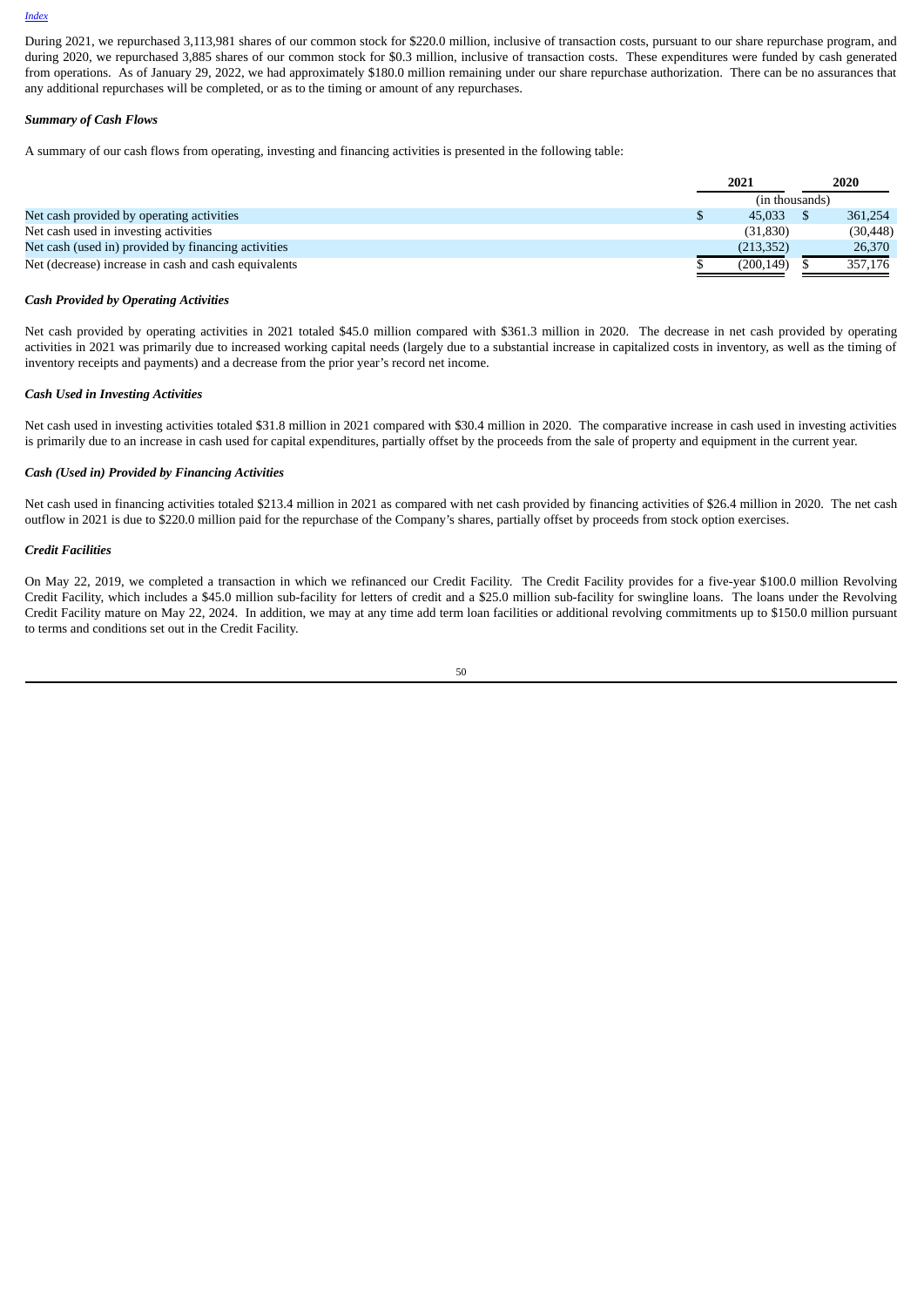The interest rates for the Credit Facility are calculated as follows: for Base Rate Loans, the higher of the Prime Rate, the Federal Funds Effective Rate plus 0.50% or the Eurodollar Rate plus 1.0%, plus the Applicable Margin, or, for Eurodollar Loans, the Eurodollar Rate plus the Applicable Margin. The Applicable Margin will vary from 0.00% to 0.50% for a Base Rate Loan and 1.00% to 1.50% for a Eurodollar Loan, based on availability under the Credit Facility. The Eurodollar Rate is subject to a 0% floor.

Under the terms of the Revolving Credit Facility, as of January 29, 2022, we could borrow up to 90.0% of the most recent appraised value (valued at cost, discounted for the current net orderly liquidation value) of our eligible inventory, as defined, up to \$100.0 million.

As of January 29, 2022, we had no outstanding borrowings under the Revolving Credit Facility, with \$84.7 million of borrowing availability, outstanding letters of credit commitments of \$15.1 million and \$0.2 million of rent reserves. The Revolving Credit Facility also contains a variable unused line fee ranging from 0.125% to 0.250% per annum. We incurred unused line fees of \$0.1 million in each of 2021 and 2020.

The Credit Facility is collateralized by the Company's assets and equity and contains a financial covenant, as well as certain business covenants, including restrictions on dividend payments, which we must comply with during the term of the agreement. The financial covenant is a consolidated fixed charge coverage ratio test of at least 1.0 to 1.0 applicable during a covenant period, based on reference to availability. We were in compliance with all terms of the Credit Facility during 2021.

The provisions of the Credit Facility restrict all of the net assets of the Company's consolidated subsidiaries, which constitutes all of the net assets on our consolidated balance sheet as of January 29, 2022 from being used to pay any dividends or make other restricted payments to the Company without prior written consent from the financial institutions that are a party to the Credit Facility, subject to material exceptions including proforma compliance with the applicable conditions described in the Credit Facility.

## **Contractual Obligations**

We enter into long-term contractual obligations and commitments in the normal course of business, primarily operating leases. The following table summarizes our material cash requirements over the next several periods from known contractual obligations, including contractual lease obligations:

| vear |        | 1-3 Years   |         | 3-5 Years |                          |                |                          |                   | <b>Total</b> |  |
|------|--------|-------------|---------|-----------|--------------------------|----------------|--------------------------|-------------------|--------------|--|
|      |        |             |         |           |                          |                |                          |                   |              |  |
|      | 81,360 | \$          | 170,593 |           | 111,660                  |                | 116,040                  |                   | 479,653      |  |
|      | 607    |             | 525     |           | $\overline{\phantom{a}}$ |                | $\overline{\phantom{a}}$ |                   | 1,132        |  |
|      | 12,300 |             | $\sim$  |           | $\sim$                   |                | -                        |                   | 12,300       |  |
|      | 94,267 |             | 171,118 |           | 111,660                  |                | 116,040                  |                   | 493,085      |  |
|      |        | Less than 1 |         |           |                          | (in thousands) |                          | <b>Thereafter</b> |              |  |

(1) Operating lease payments exclude \$46.7 million of legally binding minimum lease payments for leases signed, but not yet commenced.

(2) Purchase obligations represent \$12.3 million associated with a construction agreement for the expansion of our York, PA distribution center (entered into on March 7, 2022).

We do not have any off-balance sheet arrangements that have or are reasonably likely to have a current or future effect on our financial condition, changes in financial condition, revenues or expenses, results of operations, liquidity, capital expenditures or capital resources that is material to investors.

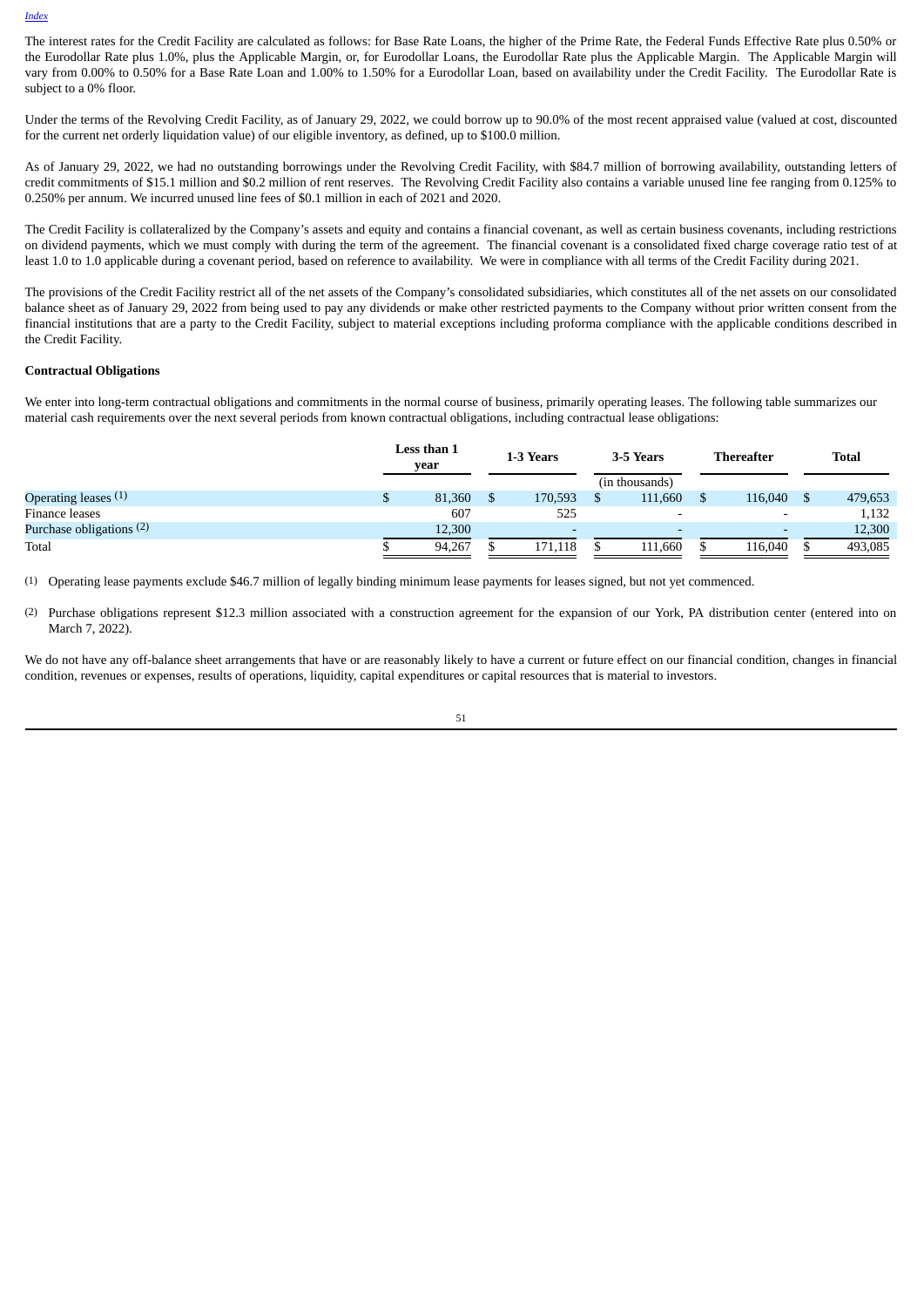# **Seasonality**

Our business is seasonal in nature and demand is generally the highest in our fourth fiscal quarter due to the holiday sales season. To prepare for the holiday sales season, we must order and keep in stock more merchandise than we carry during other times of the year and generally engage in additional marketing efforts. We expect inventory levels, along with accounts payable and accrued expenses, to reach their highest levels in our third and fourth fiscal quarters in anticipation of increased net sales during the holiday sales season. As a result of this seasonality, and generally because of variation in consumer spending habits, we experience fluctuations in net sales and working capital requirements during the year. Because we offer a broad selection of merchandise at extreme values, we believe we are generally less impacted than other retailers by economic cycles which correspond with declines in general consumer spending habits and we believe we still benefit from periods of increased consumer spending.

### **Critical Accounting Estimates**

Our consolidated financial statements have been prepared in accordance with GAAP. A summary of our significant accounting policies can be found in Note 1 to our audited consolidated financial statements included elsewhere in this Annual Report on Form 10-K. The preparation of these consolidated financial statements requires us to make judgments and estimates that affect the reported amounts of assets, liabilities, revenues, expenses and related disclosures. These judgments and estimates are based on historical and other factors believed to be reasonable under the circumstances. We have identified the policies below as critical to our business operations and understanding of our results of operations.

## *Inventories*

Inventories are stated at the lower of cost or market determined using the retail inventory method on a first-in, first-out basis. The cost of inventories includes the merchandise cost, transportation costs, and certain distribution and storage costs. Such costs are thereafter expensed as cost of sales upon the sale of the merchandise.

Under the retail inventory method, which is widely used in the retail industry, inventory is segregated into departments of merchandise having similar characteristics. The valuation of inventories and the resulting gross profit is derived by applying a calculated cost-to-retail ratio to the retail value of inventories for each department.

Inherent in the retail inventory method are certain management judgments and estimates including, among others, merchandise markups, the amount and timing of permanent markdowns, and shrinkage, which may significantly impact both the ending inventory valuation and gross profit.

Factors considered in the determination of permanent markdowns include uncertainties related to inventory obsolescence, excess inventories, current and anticipated demand, age of the merchandise and customer preferences. A significant increase in the demand for merchandise could result in a short-term increase in inventory purchases while a significant decrease in demand could result in an increase in the amount of excess inventory quantities on-hand. If our inventory is determined to be overvalued in the future, we would be required to recognize such costs in cost of sales and reduce operating income at the time of such determination. Therefore, although every effort is made to ensure the accuracy of forecasts of merchandise demand, any significant unanticipated changes in demand or in economic conditions within our markets could have a significant impact on the value of our inventory and reported operating results. Similarly, if higher than anticipated levels of shrinkage were to occur, it could have a material effect on our results of operations.

We have not made any material changes in the methodology used to recognize permanent markdowns or inventory shrinkage in the financial periods presented nor do we anticipate material changes in assumptions we use for permanent markdowns or shrinkage. As previously stated, however, if our actual experience does not accurately reflect our assumptions and forecasts, we may be exposed to losses or gains that could be material. We believe a 10% change in our assumptions as of January 29, 2022 would have impacted net income by approximately \$0.7 million in 2021.

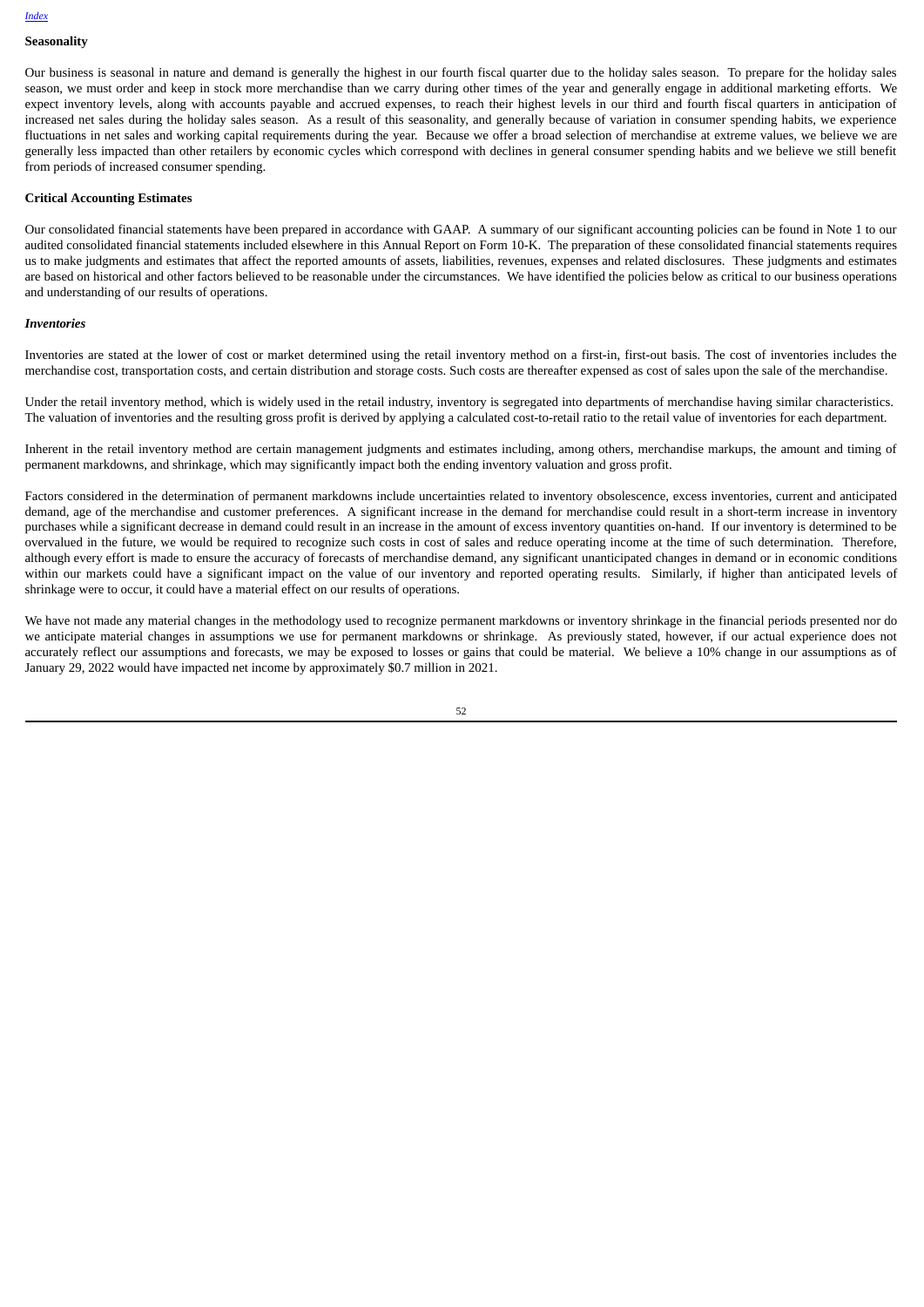## *Goodwill/Intangible Assets*

We amortize intangible assets over their useful lives unless we determine such lives to be indefinite. Goodwill and intangible assets having indefinite useful lives are not amortized to earnings, but instead are subject to annual impairment testing or more frequently if events or circumstances indicate that the value of goodwill or intangible assets having indefinite useful lives might be impaired.

Goodwill and intangible assets having indefinite useful lives are tested for impairment annually in the fiscal month of October. We have the option to evaluate qualitative factors to determine if it is more likely than not that the carrying amount of our sole reporting unit or our nonamortizing intangible assets (consisting of a tradename) exceed their implied respective fair value and whether it is necessary to perform a quantitative analysis to determine impairment. As part of this qualitative assessment, we weigh the relative impact of factors that are specific to our sole reporting unit or our nonamortizing intangible assets as well as industry, regulatory and macroeconomic factors that could affect the inputs used to determine the fair value of the assets.

If management determines a quantitative goodwill impairment test is required, or it elects to perform a quantitative test, the test is performed by determining the fair value of our sole reporting unit. Fair value is determined based on our public market capitalization. The carrying value of goodwill is considered impaired when the reporting unit's fair value is less than its carrying value and the Company would record an impairment loss equal to the difference, not to exceed the total amount of goodwill allocated to the reporting unit.

If management determines a quantitative analysis of intangible assets having indefinite useful lives is required, the test is performed using the discounted cash flow method based on management's projection of future revenues and an estimated royalty rate to determine the fair value of the asset, specifically, our tradename. An impairment loss is recognized for any excess of the carrying amount of the asset over the implied fair value of that asset.

Our impairment calculations contain uncertainties as they require management to make assumptions and apply judgment to qualitative factors as well as estimate future cash flows by forecasting financial performance. Our policy is to conduct impairment testing based on our most current business plans, which reflect anticipated changes in the economy and the retail industry. Should significant changes in our overall business strategy, future results or economic events cause us to adjust our projected cash flows, future estimates of fair value may not support the carrying amount of these assets. If actual results prove inconsistent with our assumptions and judgments, we could be exposed to an impairment charge.

For 2021 and 2020, we completed an impairment test of our goodwill and determined that no impairment of goodwill existed. Similarly, for 2021 and 2020, we completed an impairment test of our tradename and determined that no impairment of the asset existed.

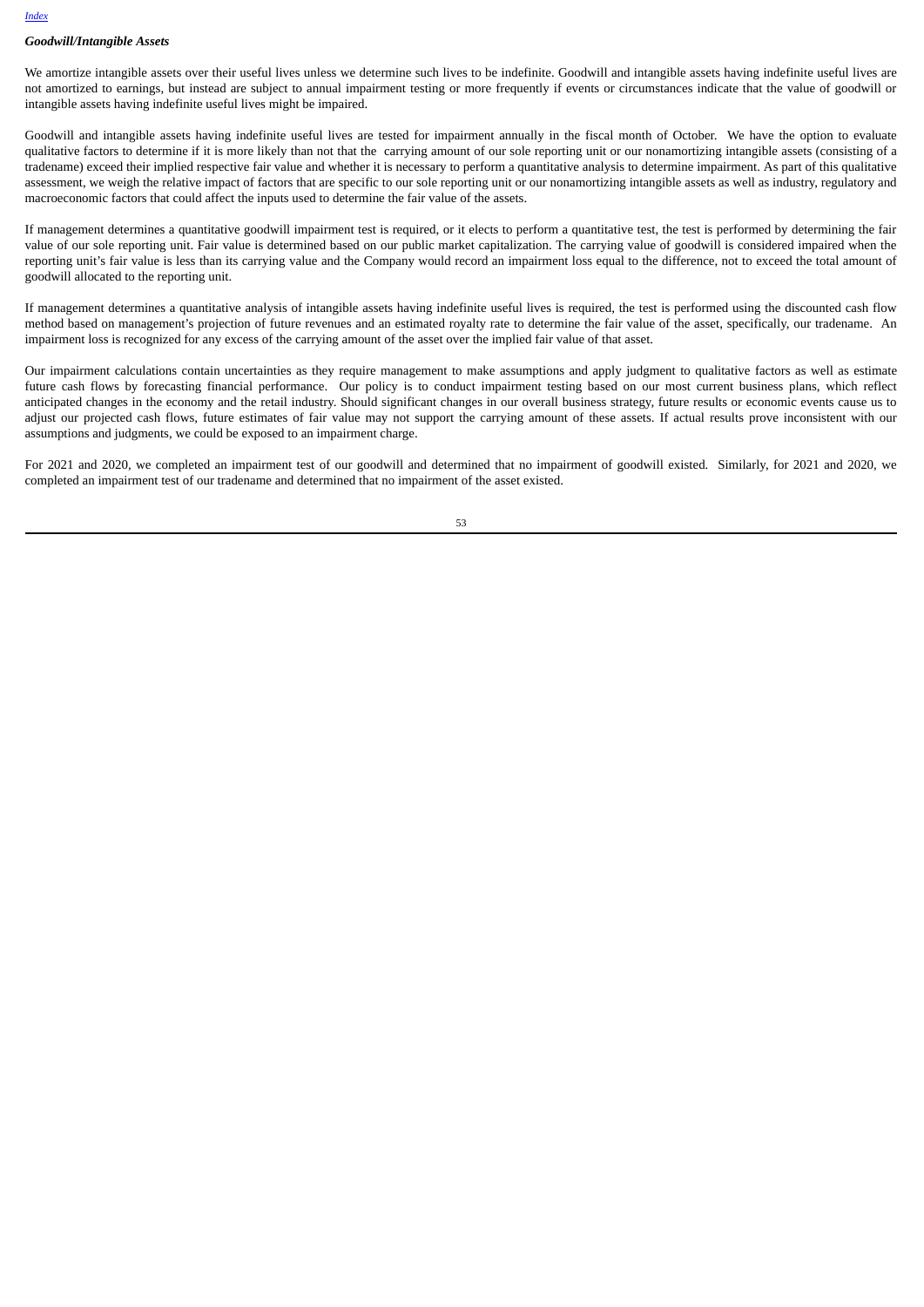# **Item 7A. Quantitative and Qualitative Disclosures about Market Risks**

### *Interest Rate Risk*

Our operating results are subject to risk from interest rate fluctuations on our Credit Facility, which carries variable interest rates. As of January 29, 2022, our Credit Facility consisted solely of a Revolving Credit Facility with advances tied to a borrowing base. Because our Credit Facility bears interest at a variable rate, we are exposed to market risks relating to changes in interest rates. As of January 29, 2022, we had no outstanding variable rate debt under our Revolving Credit Facility. We do not use derivative financial instruments for speculative or trading purposes, but this does not preclude our adoption of specific hedging strategies in the future.

# *Impact of Inflation*

Our results of operations and financial condition are presented based on historical cost. While it is difficult to accurately measure the impact of inflation due to the imprecise nature of the estimates required, we believe the effects of inflation, if any, on our historical results of operations and financial condition have been immaterial. We cannot be assured that our results of operations and financial condition will not be materially impacted by inflation in the future.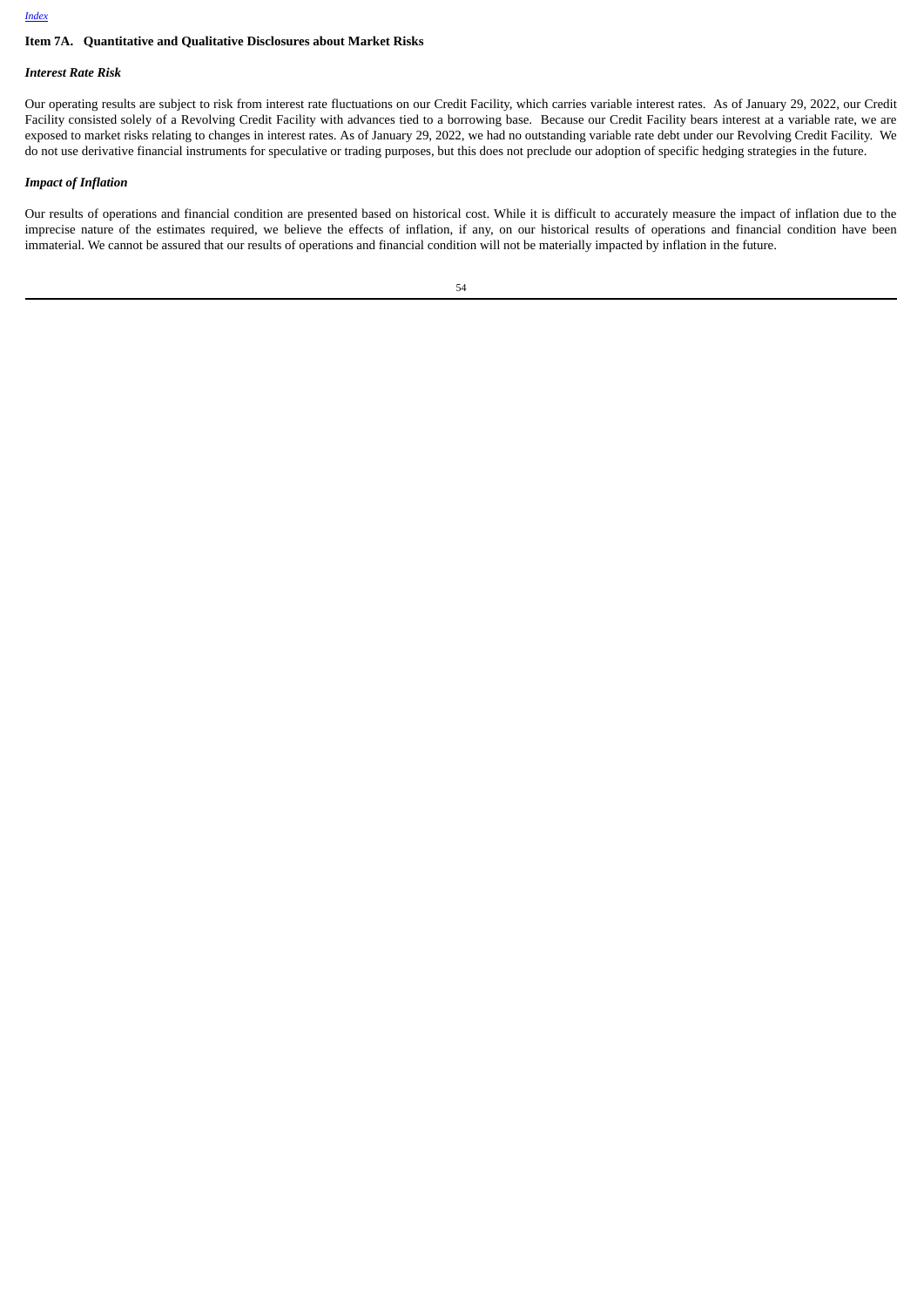Index to Consolidated Financial Statements

|                                                                                                                                    | <u>Page</u> |
|------------------------------------------------------------------------------------------------------------------------------------|-------------|
| Report of Independent Registered Public Accounting Firm (KPMG LLP, Philadelphia, PA, Auditor Firm ID 185)                          | 56          |
|                                                                                                                                    |             |
| Consolidated Financial Statements:                                                                                                 |             |
|                                                                                                                                    |             |
| Consolidated Statements of Income for the fiscal years ended January 29, 2022, January 30, 2021 and February 1, 2020               | 58          |
|                                                                                                                                    |             |
| Consolidated Balance Sheets as of January 29, 2022 and January 30, 2021                                                            | 59          |
|                                                                                                                                    |             |
| Consolidated Statements of Stockholders' Equity for the fiscal years ended January 29, 2022, January 30, 2021 and February 1, 2020 | 60          |
|                                                                                                                                    |             |
| Consolidated Statements of Cash Flows for the fiscal years ended January 29, 2022, January 30, 2021 and February 1, 2020           | 61          |
|                                                                                                                                    |             |
| <b>Notes to Consolidated Financial Statements</b>                                                                                  | 62          |
|                                                                                                                                    |             |
| Schedule I – Condensed Financial Information of Registrant                                                                         | 79          |
|                                                                                                                                    |             |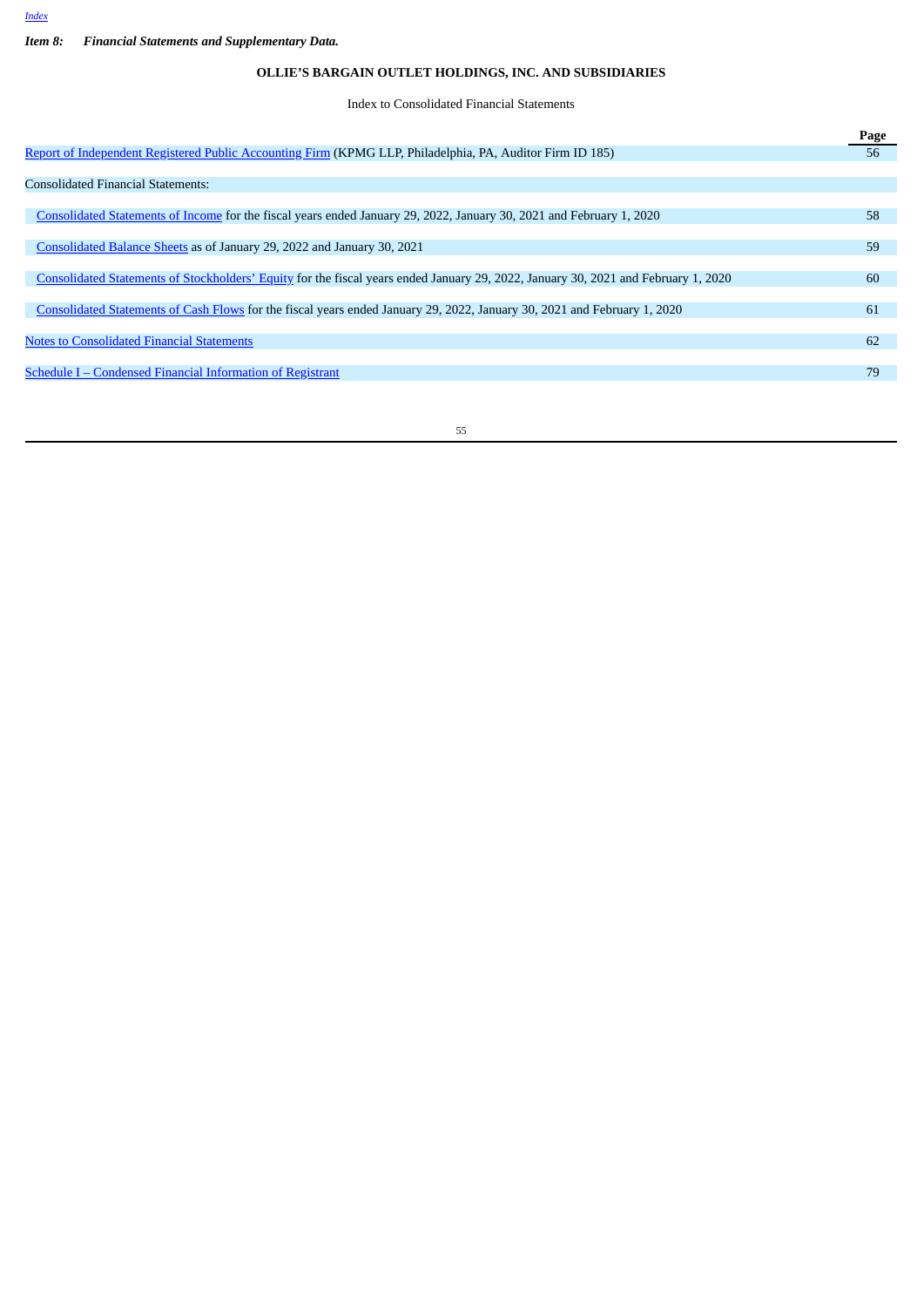### **Report of Independent Registered Public Accounting Firm**

<span id="page-59-0"></span>To the Stockholders and Board of Directors Ollie's Bargain Outlet Holdings, Inc.:

### *Opinion on the Consolidated Financial Statements*

We have audited the accompanying consolidated balance sheets of Ollie's Bargain Outlet Holdings, Inc. and subsidiaries (the Company) as of January 29, 2022 and January 30, 2021, the related consolidated statements of income, stockholders' equity, and cash flows for each of the fiscal years in the three-year period ended January 29, 2022, and the related notes and financial statement schedule I - condensed financial information of registrant (collectively, the consolidated financial statements). In our opinion, the consolidated financial statements present fairly, in all material respects, the financial position of the Company as of January 29, 2022 and January 30, 2021 and the results of its operations and its cash flows for each of the fiscal years in the three-year period ended January 29, 2022, in conformity with U.S. generally accepted accounting principles.

We also have audited, in accordance with the standards of the Public Company Accounting Oversight Board (United States) (PCAOB), the Company's internal control over financial reporting as of January 29, 2022, based on criteria established in *Internal Control – Integrated Framework (2013)* issued by the Committee of Sponsoring Organizations of the Treadway Commission, and our report dated March 25, 2022 expressed an unqualified opinion on the effectiveness of the Company's internal control over financial reporting.

## *Basis for Opinion*

These consolidated financial statements are the responsibility of the Company's management. Our responsibility is to express an opinion on these consolidated financial statements based on our audits. We are a public accounting firm registered with the PCAOB and are required to be independent with respect to the Company in accordance with the U.S. federal securities laws and the applicable rules and regulations of the Securities and Exchange Commission and the PCAOB.

We conducted our audits in accordance with the standards of the PCAOB. Those standards require that we plan and perform the audit to obtain reasonable assurance about whether the consolidated financial statements are free of material misstatement, whether due to error or fraud. Our audits included performing procedures to assess the risks of material misstatement of the consolidated financial statements, whether due to error or fraud, and performing procedures that respond to those risks. Such procedures included examining, on a test basis, evidence regarding the amounts and disclosures in the consolidated financial statements. Our audits also included evaluating the accounting principles used and significant estimates made by management, as well as evaluating the overall presentation of the consolidated financial statements. We believe that our audits provide a reasonable basis for our opinion.

#### *Critical Audit Matter*

The critical audit matter communicated below is a matter arising from the current period audit of the consolidated financial statements that was communicated or required to be communicated to the audit committee and that: (1) relates to accounts or disclosures that are material to the consolidated financial statements and (2) involved our especially challenging, subjective, or complex judgments. The communication of a critical audit matter does not alter in any way our opinion on the consolidated financial statements, taken as a whole, and we are not, by communicating the critical audit matter below, providing a separate opinion on the critical audit matter or on the accounts or disclosures to which it relates.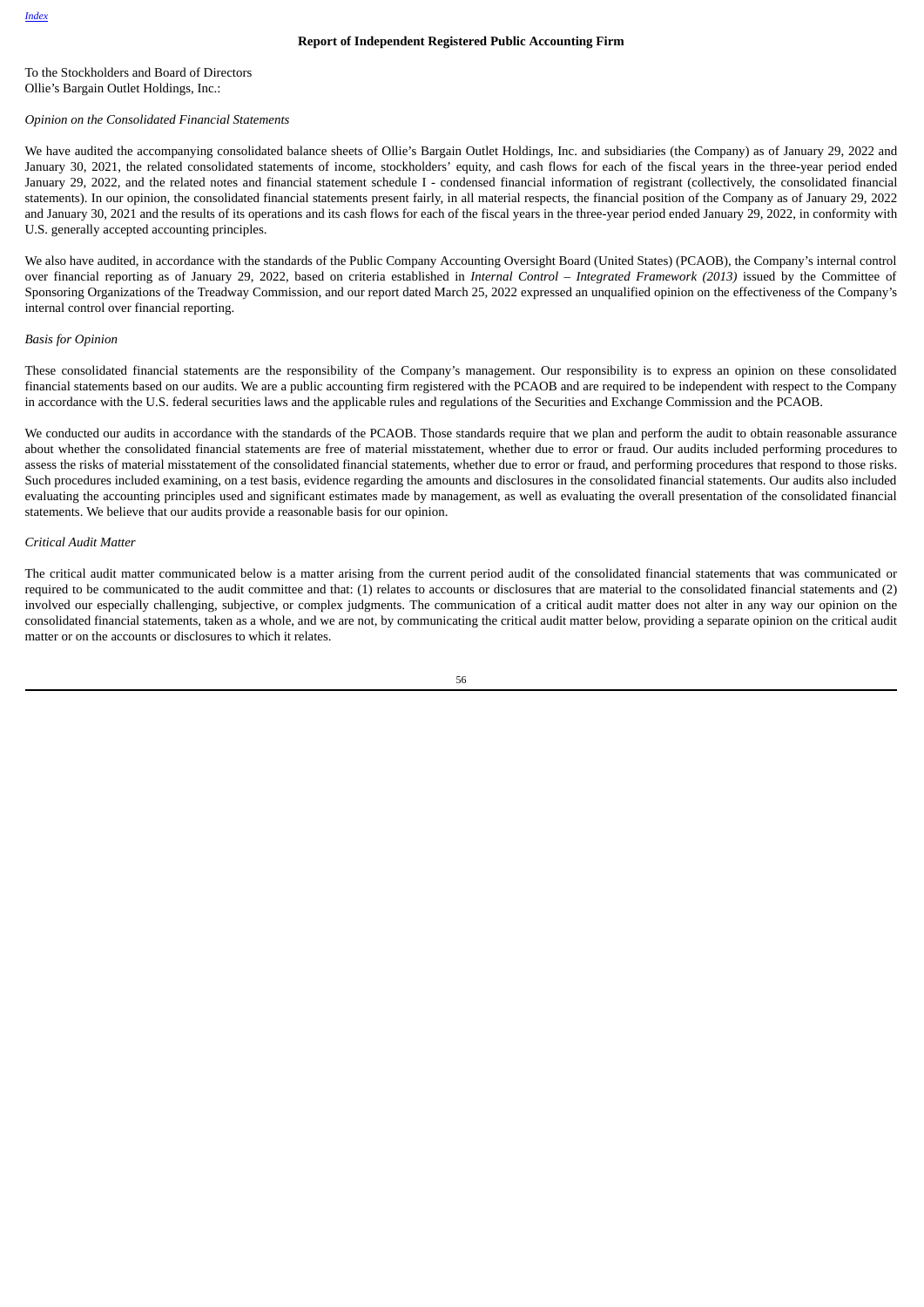## *Evaluation of excess inventories*

As discussed in Note 1(h) to the consolidated financial statements, the Company utilizes the retail inventory method. The retail inventory method involves the use of judgments and estimates, such as the timing of permanent markdowns, to account for excess inventory that may impact the valuation of ending inventory. Factors considered in the determination of permanent markdowns include inventory obsolescence, excess inventories, current and anticipated demand, age of the merchandise and customer preferences. As of January 29, 2022, the Company's inventory balance was \$467.3 million.

We identified the evaluation of excess inventories as a critical audit matter. Especially challenging auditor judgement was required to evaluate the timeliness of permanent markdowns due to the subjective nature of the audit procedures applied to evaluate the time period in which the excess inventories warranted a permanent markdown.

The following are the primary procedures we performed to address this critical audit matter. We evaluated the design and tested the operating effectiveness of certain internal controls related to the evaluation of excess inventories. This included controls related to inventory permanent markdowns, including controls over the review of the excess inventory analysis, which provided the time period inventories have been outstanding, in order to identify excess inventories. To test the timeliness of permanent markdowns, we assessed the reliability of the excess inventory analysis, and we involved information technology professionals with specialized skills and knowledge, who assisted in evaluating the reliability of the aged inventory items by product type. In addition, we evaluated the Company's determination of timely permanent markdowns by analyzing the Company's excess inventory analysis.

/s/ KPMG LLP

We have served as the Company's auditor since 2009.

Philadelphia, Pennsylvania March 25, 2022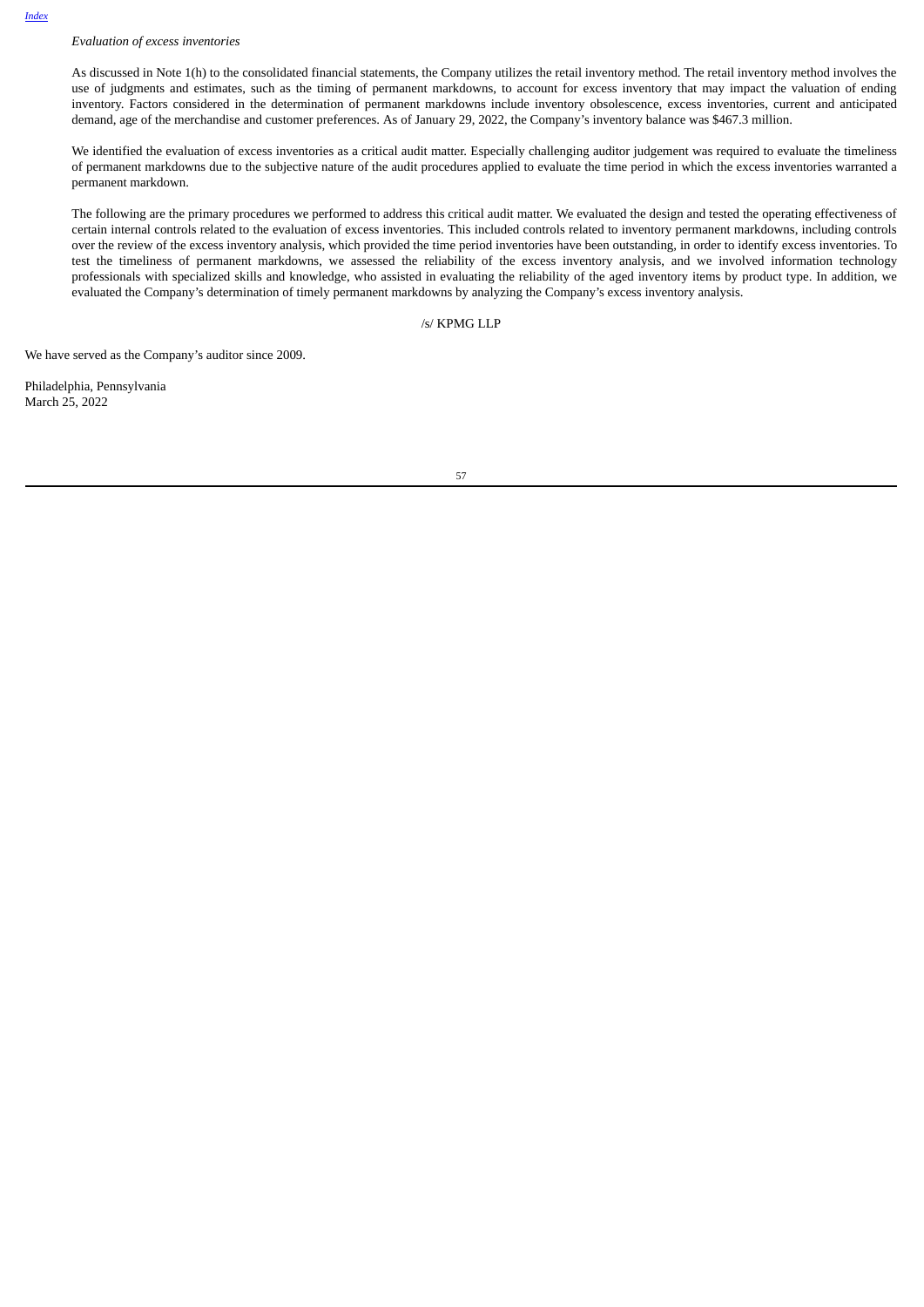Consolidated Statements of Income

(In thousands, except per share amounts)

<span id="page-61-0"></span>

|                                              |                     | <b>Fiscal year ended</b> |     |                     |         |                     |  |
|----------------------------------------------|---------------------|--------------------------|-----|---------------------|---------|---------------------|--|
|                                              | January 29,<br>2022 |                          |     | January 30,<br>2021 |         | February 1,<br>2020 |  |
| Net sales                                    |                     | 1,752,995                | \$  | 1,808,821           | \$      | 1,408,199           |  |
| Cost of sales                                |                     | 1,071,749                |     | 1,085,455           |         | 852,610             |  |
| Gross profit                                 |                     | 681,246                  |     | 723,366             |         | 555,589             |  |
| Selling, general and administrative expenses |                     | 447,615                  |     | 418,889             |         | 356,060             |  |
| Depreciation and amortization expenses       |                     | 19,364                   |     | 16,705              |         | 14,582              |  |
| Pre-opening expenses                         |                     | 9,675                    |     | 10,272              |         | 13,092              |  |
| Operating income                             |                     | 204,592                  |     | 277,500             | 171,855 |                     |  |
| Interest expense (income), net               |                     | 209                      |     | (278)               | (878)   |                     |  |
| Income before income taxes                   |                     | 204,383                  |     | 277,778             |         | 172,733             |  |
| Income tax expense                           |                     | 46,928                   |     | 35,082              |         | 31,603              |  |
| Net income                                   |                     | 157,455                  | \$  | 242,696             |         | 141,130             |  |
| Earnings per common share:                   |                     |                          |     |                     |         |                     |  |
| <b>Basic</b>                                 | \$                  | 2.44                     | \$. | 3.75                | \$.     | 2.23                |  |
| Diluted                                      | \$                  | 2.43                     | \$  | 3.68                | S       | 2.14                |  |
| Weighted average common shares outstanding:  |                     |                          |     |                     |         |                     |  |
| <b>Basic</b>                                 |                     | 64,447                   |     | 64,748              |         | 63,214              |  |
| <b>Diluted</b>                               |                     | 64,878                   |     | 65,873              |         | 65,874              |  |

See accompanying notes to the consolidated financial statements.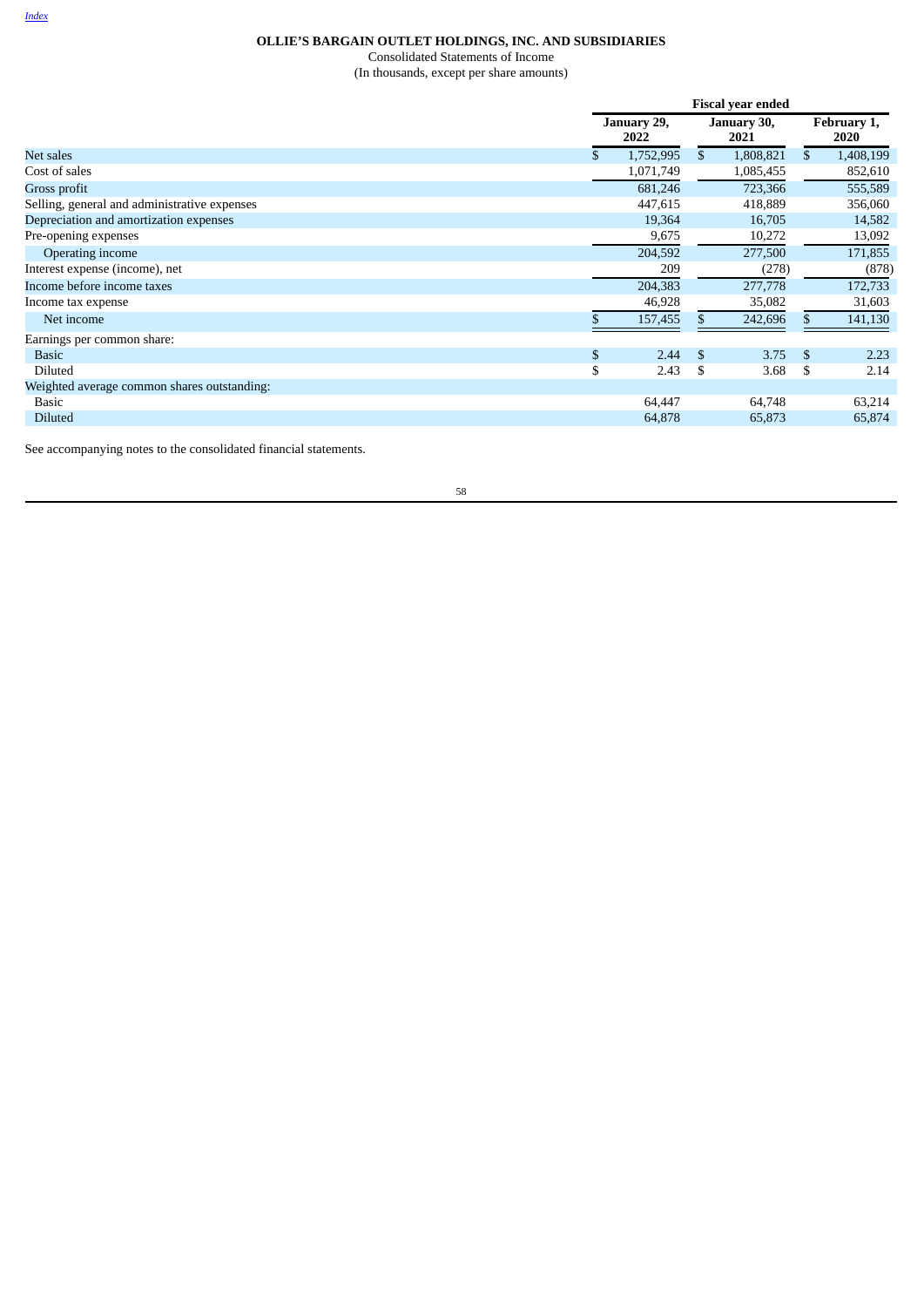Consolidated Balance Sheets

(In thousands, except per share amounts)

<span id="page-62-0"></span>

|                                                                                                              | January 29,<br>2022 |                    | January 30,<br>2021 |                |
|--------------------------------------------------------------------------------------------------------------|---------------------|--------------------|---------------------|----------------|
| <b>Assets</b>                                                                                                |                     |                    |                     |                |
| Current assets:                                                                                              |                     |                    |                     |                |
| Cash and cash equivalents                                                                                    | $\mathbb{S}$        | 246.977<br>467,306 | $\mathbb{S}$        | 447,126        |
| Inventories<br>Accounts receivable                                                                           |                     |                    |                     | 353,704<br>621 |
|                                                                                                              |                     | 1,372              |                     |                |
| Prepaid expenses and other assets                                                                            |                     | 11,173             |                     | 7,316          |
| Total current assets                                                                                         |                     | 726,828            |                     | 808,767        |
| Property and equipment, net                                                                                  |                     | 147,164            |                     | 138,712        |
| Operating lease right-of-use assets                                                                          |                     | 420,568            |                     | 380,546        |
| Goodwill                                                                                                     |                     | 444,850            |                     | 444,850        |
| Trade name                                                                                                   |                     | 230,559            |                     | 230,559        |
| Other assets                                                                                                 |                     | 2,203              |                     | 2,421          |
| <b>Total assets</b>                                                                                          | \$                  | 1,972,172          | $\mathbb{S}$        | 2,005,855      |
| <b>Liabilities and Stockholders' Equity</b>                                                                  |                     |                    |                     |                |
| <b>Current liabilities:</b>                                                                                  |                     |                    |                     |                |
| Current portion of long-term debt                                                                            | \$                  | 332                | \$                  | 328            |
| Accounts payable                                                                                             |                     | 106,599            |                     | 117,217        |
| Income taxes payable                                                                                         |                     | 2,556              |                     | 10,960         |
| Current portion of operating lease liabilities                                                               |                     | 75,535             |                     | 64,732         |
| Accrued expenses and other                                                                                   |                     | 78,246             |                     | 90,559         |
| Total current liabilities                                                                                    |                     | 263,268            |                     | 283,796        |
| Revolving credit facility                                                                                    |                     |                    |                     |                |
| Long-term debt                                                                                               |                     | 719                |                     | 656            |
| Deferred income taxes                                                                                        |                     | 66,179             |                     | 65,064         |
| Long-term operating lease liabilities                                                                        |                     | 354,293            |                     | 321,454        |
| Other long-term liabilities                                                                                  |                     | 3                  |                     |                |
| <b>Total liabilities</b>                                                                                     |                     | 684,462            |                     | 670,974        |
| Stockholders' equity:                                                                                        |                     |                    |                     |                |
| Preferred stock - 50,000 shares authorized at \$0.001 par value; no shares issued                            |                     |                    |                     |                |
| Common stock - 500,000 shares authorized at \$0.001 par value; 66,516 and 66,165 shares issued, respectively |                     | 67                 |                     | 66             |
| Additional paid-in capital                                                                                   |                     | 664,293            |                     | 648,949        |
| Retained earnings                                                                                            |                     | 883,722            |                     | 726,267        |
| Treasury - common stock, at cost; 3,816 and 702 shares, respectively                                         |                     | (260, 372)         |                     | (40, 401)      |
| Total stockholders' equity                                                                                   |                     | 1,287,710          |                     | 1,334,881      |
| Total liabilities and stockholders' equity                                                                   | \$                  | 1,972,172          | \$                  | 2,005,855      |
|                                                                                                              |                     |                    |                     |                |

See accompanying notes to the consolidated financial statements.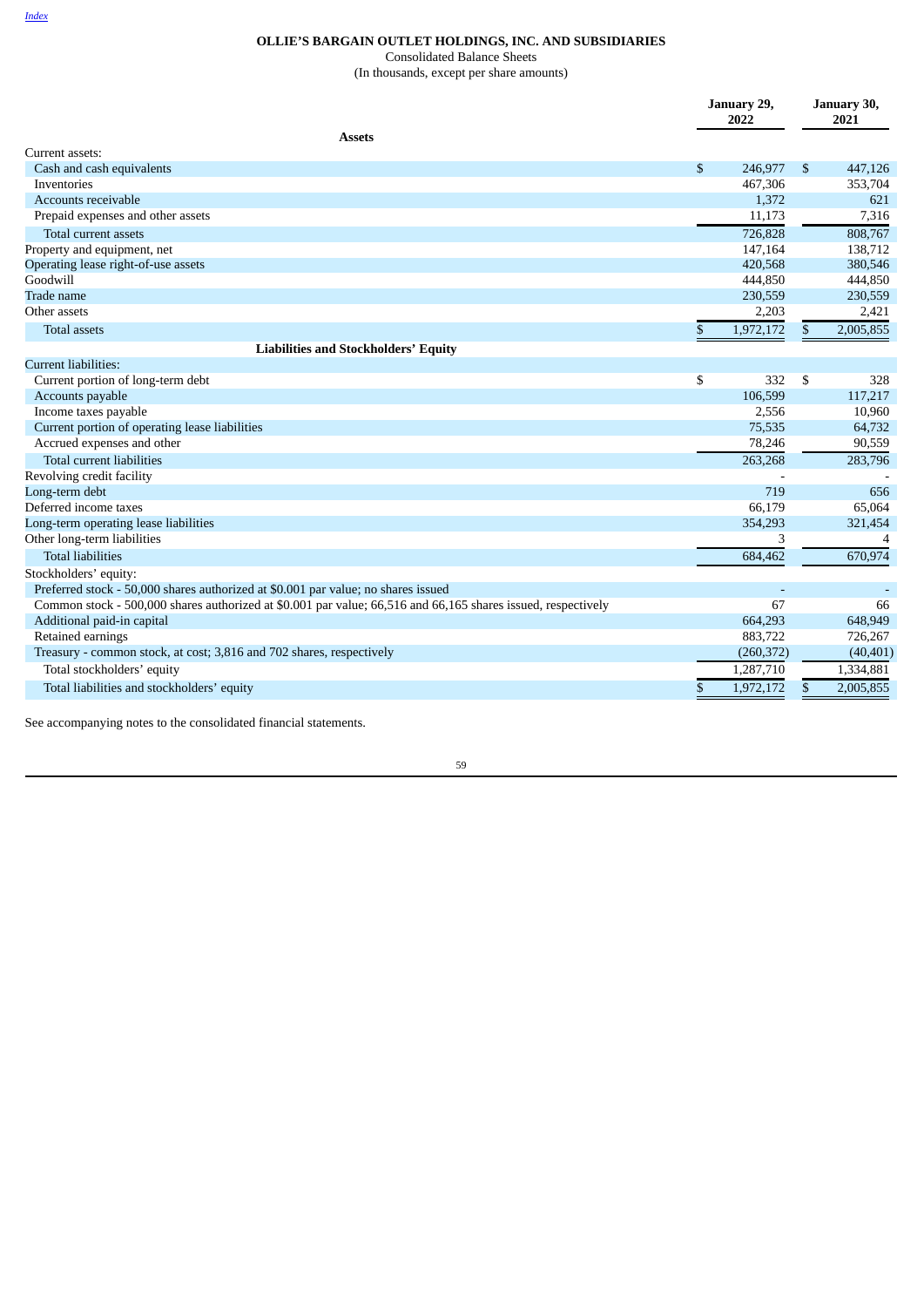Consolidated Statements of Stockholders' Equity (In thousands)

<span id="page-63-0"></span>

|                                       |                     |                |    |                       |    |               | <b>Additional</b> |          | <b>Total</b>    |          |    |               |
|---------------------------------------|---------------------|----------------|----|-----------------------|----|---------------|-------------------|----------|-----------------|----------|----|---------------|
|                                       | <b>Common stock</b> |                |    | <b>Treasury stock</b> |    |               |                   | paid-in  | <b>Retained</b> |          |    | stockholders' |
|                                       | <b>Shares</b>       | <b>Amount</b>  |    | <b>Shares</b>         |    | <b>Amount</b> |                   | capital  |                 | earnings |    | equity        |
| Balance as of February 2, 2019        | 63,015              | $\mathfrak{S}$ | 63 | (9)                   | \$ | (86)          | \$                | 600,234  | \$              | 342,441  | \$ | 942,652       |
| Stock-based compensation expense      |                     |                |    |                       |    |               |                   | 7,302    |                 |          |    | 7,302         |
| Proceeds from stock options exercised | 653                 |                |    |                       |    |               |                   | 9,086    |                 |          |    | 9,087         |
| Vesting of restricted stock           | 60                  |                |    |                       |    |               |                   |          |                 |          |    |               |
| Common shares withheld for taxes      | (16)                |                |    |                       |    |               |                   | (1,272)  |                 |          |    | (1,272)       |
| Shares repurchased                    |                     |                |    | (689)                 |    | (40, 014)     |                   |          |                 |          |    | (40, 014)     |
| Net income                            |                     |                |    |                       |    |               |                   |          |                 | 141,130  |    | 141,130       |
| Balance as of February 1, 2020        | 63,712              |                | 64 | (698)                 |    | (40, 100)     |                   | 615,350  |                 | 483,571  |    | 1,058,885     |
| Stock-based compensation expense      |                     |                |    |                       |    |               |                   | 6,501    |                 |          |    | 6,501         |
| Proceeds from stock options exercised | 2,403               |                | 2  |                       |    |               |                   | 28,059   |                 |          |    | 28,061        |
| Vesting of restricted stock           | 69                  |                |    |                       |    |               |                   |          |                 |          |    |               |
| Common shares withheld for taxes      | (19)                |                |    |                       |    |               |                   | (961)    |                 |          |    | (961)         |
| Shares repurchased                    |                     |                |    | (4)                   |    | (301)         |                   |          |                 |          |    | (301)         |
| Net income                            |                     |                |    |                       |    |               |                   |          |                 | 242,696  |    | 242,696       |
| Balance as of January 30, 2021        | 66,165              |                | 66 | (702)                 |    | (40, 401)     |                   | 648,949  |                 | 726,267  |    | 1,334,881     |
| Stock-based compensation expense      |                     |                |    |                       |    |               |                   | 8,042    |                 |          |    | 8,042         |
| Proceeds from stock options exercised | 305                 |                |    |                       |    |               |                   | 8,634    |                 |          |    | 8,635         |
| Vesting of restricted stock           | 62                  |                |    |                       |    |               |                   |          |                 |          |    |               |
| Common shares withheld for taxes      | (16)                |                |    |                       |    |               |                   | (1, 332) |                 |          |    | (1, 332)      |
| Shares repurchased                    |                     |                |    | (3, 114)              |    | (219, 971)    |                   |          |                 |          |    | (219, 971)    |
| Net income                            |                     |                |    |                       |    |               |                   |          |                 | 157,455  |    | 157,455       |
| Balance as of January 29, 2022        | 66,516              |                | 67 | (3, 816)              |    | (260, 372)    |                   | 664,293  |                 | 883,722  |    | 1,287,710     |

See accompanying notes to the consolidated financial statements.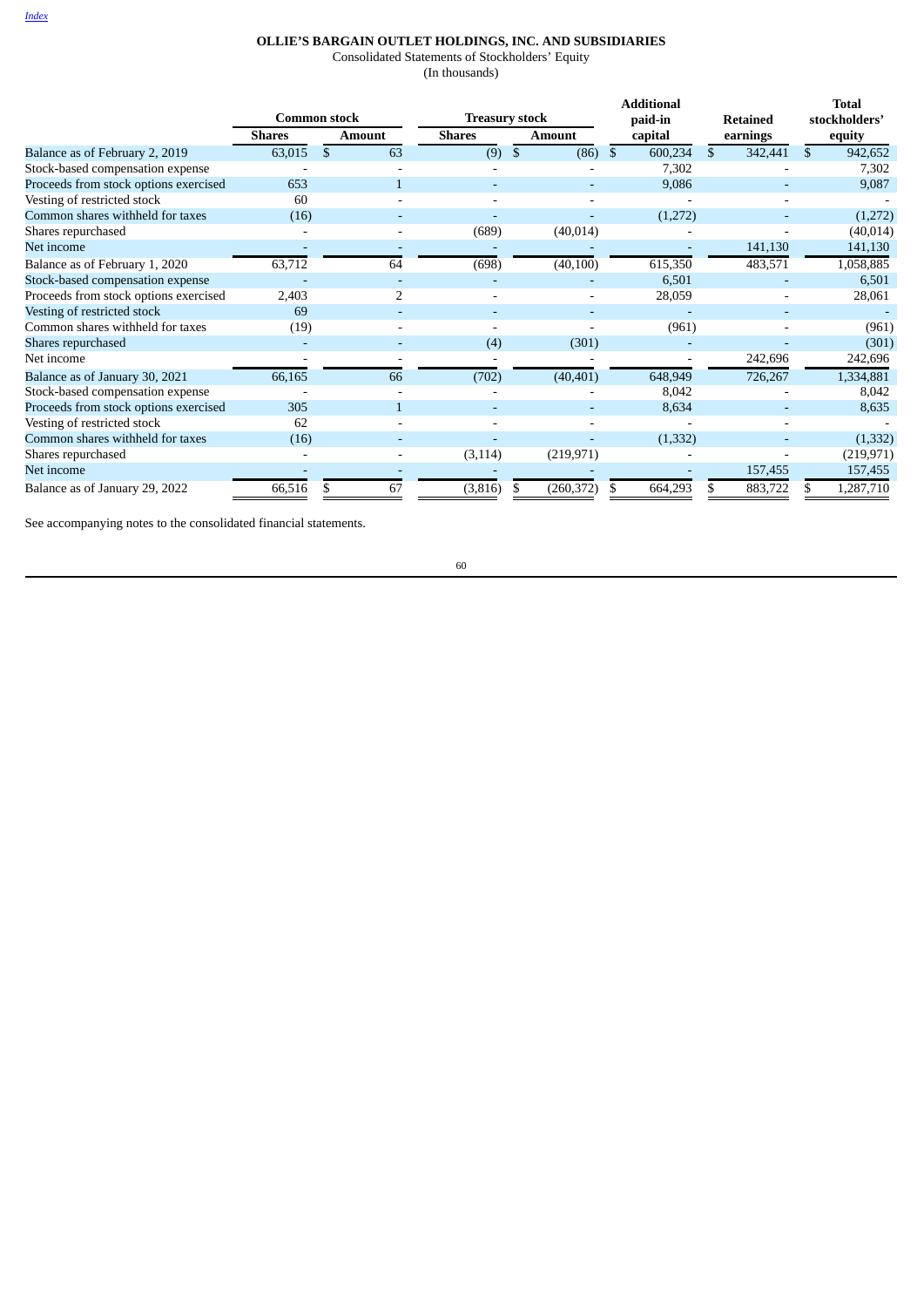### **OLLIE'S BARGAIN OUTLET HOLDINGS, INC. AND SUBSIDIARIES**

Consolidated Statements of Cash Flows (In thousands)

<span id="page-64-0"></span>

|                                                                                   | <b>Fiscal year ended</b> |                     |              |                     |    |                     |  |
|-----------------------------------------------------------------------------------|--------------------------|---------------------|--------------|---------------------|----|---------------------|--|
|                                                                                   |                          | January 29,<br>2022 |              | January 30,<br>2021 |    | February 1,<br>2020 |  |
| Cash flows from operating activities:                                             |                          |                     |              |                     |    |                     |  |
| Net income                                                                        | \$                       | 157,455             | $\mathbb{S}$ | 242,696             | \$ | 141,130             |  |
| Adjustments to reconcile net income to net cash provided by operating activities: |                          |                     |              |                     |    |                     |  |
| Depreciation and amortization of property and equipment                           |                          | 24,894              |              | 22,465              |    | 17,543              |  |
| Amortization of debt issuance costs                                               |                          | 256                 |              | 256                 |    | 296                 |  |
| Gain on sale of assets                                                            |                          | (213)               |              | (2)                 |    | (74)                |  |
| Deferred income tax provision                                                     |                          | 1,115               |              | 5,663               |    | 3,785               |  |
| Stock-based compensation expense                                                  |                          | 8,042               |              | 6,501               |    | 7,302               |  |
| Changes in operating assets and liabilities:                                      |                          |                     |              |                     |    |                     |  |
| Inventories                                                                       |                          | (113, 602)          |              | (18, 523)           |    | (38, 774)           |  |
| Accounts receivable                                                               |                          | (751)               |              | 2,219               |    | (2,270)             |  |
| Prepaid expenses and other assets                                                 |                          | (3,895)             |              | (1,849)             |    | (870)               |  |
| Accounts payable                                                                  |                          | (11, 116)           |              | 55,574              |    | (15, 513)           |  |
| Income taxes payable                                                              |                          | (8, 404)            |              | 7,054               |    | (3,487)             |  |
| Accrued expenses and other liabilities                                            |                          | (8,748)             |              | 39,200              |    | (3,724)             |  |
| Net cash provided by operating activities                                         |                          | 45,033              |              | 361,254             |    | 105,344             |  |
| Cash flows from investing activities:                                             |                          |                     |              |                     |    |                     |  |
| Purchases of property and equipment                                               |                          | (34,989)            |              | (30,525)            |    | (76, 979)           |  |
| Proceeds from sale of property and equipment                                      |                          | 3,159               |              | 122                 |    | 42,855              |  |
| Purchase of intangible asset                                                      |                          |                     |              | (45)                |    |                     |  |
| Net cash used in investing activities                                             |                          | (31, 830)           |              | (30, 448)           |    | (34, 124)           |  |
| Cash flows from financing activities:                                             |                          |                     |              |                     |    |                     |  |
| Repayments on finance leases                                                      |                          | (684)               |              | (429)               |    | (460)               |  |
| Payment of debt issuance costs                                                    |                          |                     |              |                     |    | (552)               |  |
| Proceeds from stock option exercises                                              |                          | 8,635               |              | 28,061              |    | 9,087               |  |
| Common shares withheld for taxes                                                  |                          | (1, 332)            |              | (961)               |    | (1,272)             |  |
| Payment for shares repurchased                                                    |                          | (219, 971)          |              | (301)               |    | (40, 014)           |  |
| Net cash (used in) provided by financing activities                               |                          | (213, 352)          |              | 26,370              |    | (33, 211)           |  |
| Net (decrease) increase in cash and cash equivalents                              |                          | (200, 149)          |              | 357,176             |    | 38,009              |  |
| Cash and cash equivalents at the beginning of the year                            |                          | 447,126             |              | 89,950              |    | 51,941              |  |
| Cash and cash equivalents at the end of the year                                  | \$                       | 246,977             | \$           | 447,126             | \$ | 89,950              |  |
| Supplemental disclosure of cash flow information:                                 |                          |                     |              |                     |    |                     |  |
| Cash paid during the year for:                                                    |                          |                     |              |                     |    |                     |  |
| Interest                                                                          | \$                       | 358                 | \$           | 324                 | \$ | 355                 |  |
| Income taxes                                                                      | \$                       | 54,690              | \$           | 22,047              | \$ | 30,857              |  |
| Non-cash investing activities:                                                    |                          |                     |              |                     |    |                     |  |
| Accrued purchases of property and equipment                                       | \$                       | 3,189               | \$           | 2,636               | \$ | 4,562               |  |

See accompanying notes to the consolidated financial statements.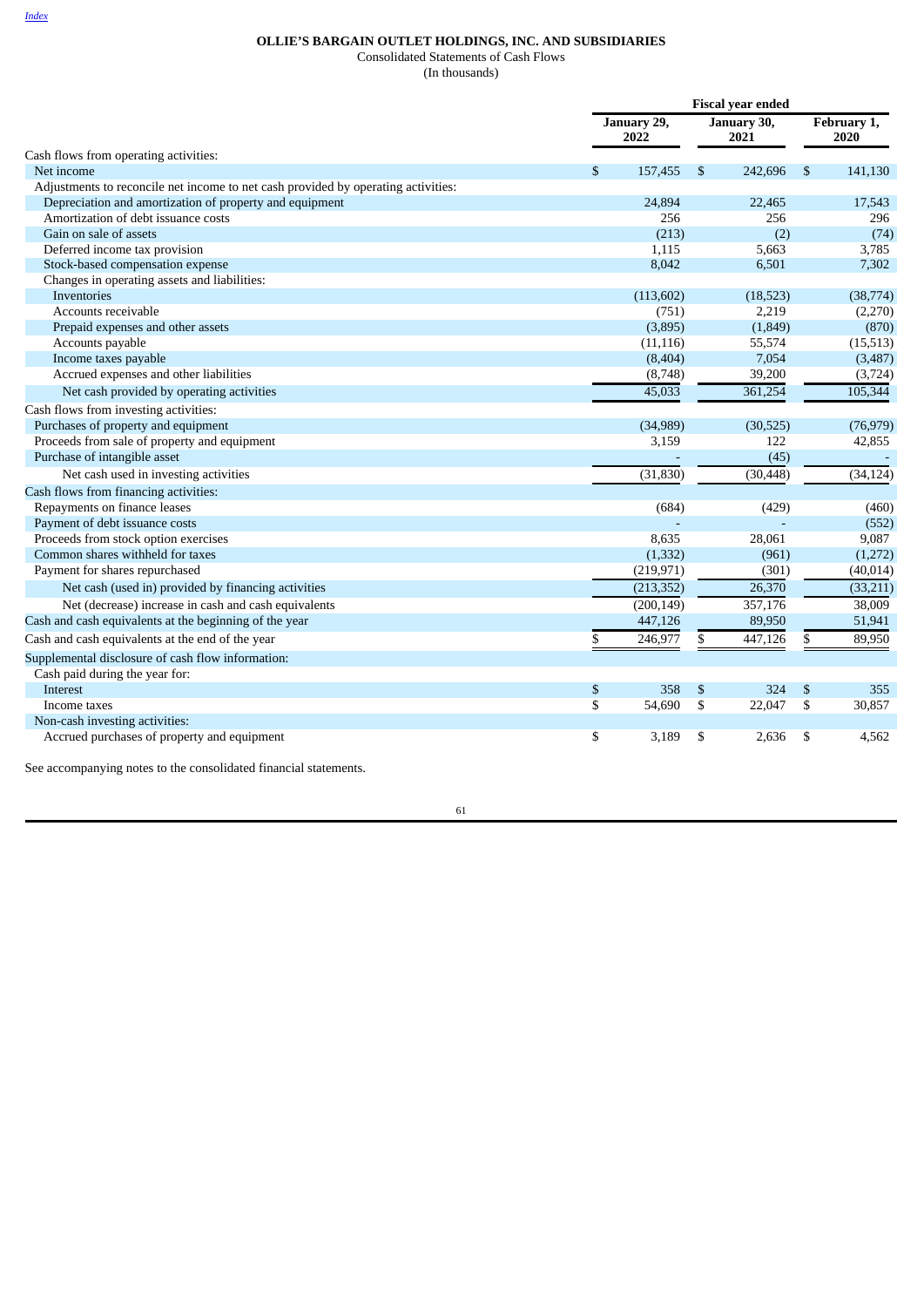Notes to Consolidated Financial Statements

### <span id="page-65-0"></span>**(1) Organization and Summary of Significant Accounting Policies**

### *(a) Description of Business*

Ollie's Bargain Outlet Holdings, Inc. and subsidiaries (collectively referred to as the "Company" or "Ollie's") principally buys overproduced, overstocked and closeout merchandise from manufacturers, wholesalers and other retailers. In addition, the Company augments its name-brand closeout deals with directly sourced private label products featuring names exclusive to Ollie's in order to provide consistently value-priced goods in select key merchandise categories.

Since its first store opened in 1982, the Company has grown to 431 retail locations in 29 states as of January 29, 2022. Ollie's Bargain Outlet retail locations are located in Alabama, Arkansas, Connecticut, Delaware, Florida, Georgia, Illinois, Indiana, Kansas, Kentucky, Louisiana, Maryland, Massachusetts, Michigan, Mississippi, Missouri, New Jersey, New York, North Carolina, Ohio, Oklahoma, Pennsylvania, Rhode Island, South Carolina, Tennessee, Texas, Vermont, Virginia and West Virginia.

## *(b) Fiscal Year*

Ollie's follows a 52/53-week fiscal year, which ends on the Saturday nearer January 31 of the following calendar year. References to the fiscal year ended January 29, 2022 refer to the 52-week period from January 31, 2021 to January 29, 2022 ("2021"). References to the fiscal year ended January 30, 2021 refer to the 52-week period from February 2, 2020 to January 30, 2021 ("2020"). References to the fiscal year ended February 1, 2020 refer to the 52-week period from February 3, 2019 to February 1, 2020 ("2019").

## *(c) Principles of Consolidation*

The consolidated financial statements include the accounts of the Company and its subsidiaries. Intercompany transactions have been eliminated in consolidation.

## *(d) Use of Estimates*

The preparation of consolidated financial statements in conformity with U.S. generally accepted accounting principles ("GAAP") requires management to make estimates and assumptions that affect the reported amounts of assets and liabilities and disclosure of contingent assets and liabilities at the date of the consolidated financial statements and the reported amounts of revenues and expenses during the reporting period. Actual results could differ from those estimates.

# *(e) Fair Value Disclosures*

Fair value is defined as the price which the Company would receive to sell an asset or pay to transfer a liability (an exit price) in an orderly transaction between market participants on the measurement date. In determining fair value, GAAP establishes a three-level hierarchy used in measuring fair value, as follows:

- Level 1 inputs are quoted prices available for identical assets and liabilities in active markets.
- Level 2 inputs are observable for the asset or liability, either directly or indirectly, including quoted prices for similar assets and liabilities in active markets or other inputs that are observable or can be corroborated by observable market data.
- Level 3 inputs are less observable and reflect the Company's assumptions.

Ollie's financial instruments consist of cash and cash equivalents, accounts receivable, accounts payable and the Company's credit facilities. The carrying amounts of cash and cash equivalents, accounts receivable and accounts payable approximate fair value because of their short maturities. The carrying amount of the Company's credit facilities approximates its fair value because the interest rates are adjusted regularly based on current market conditions.

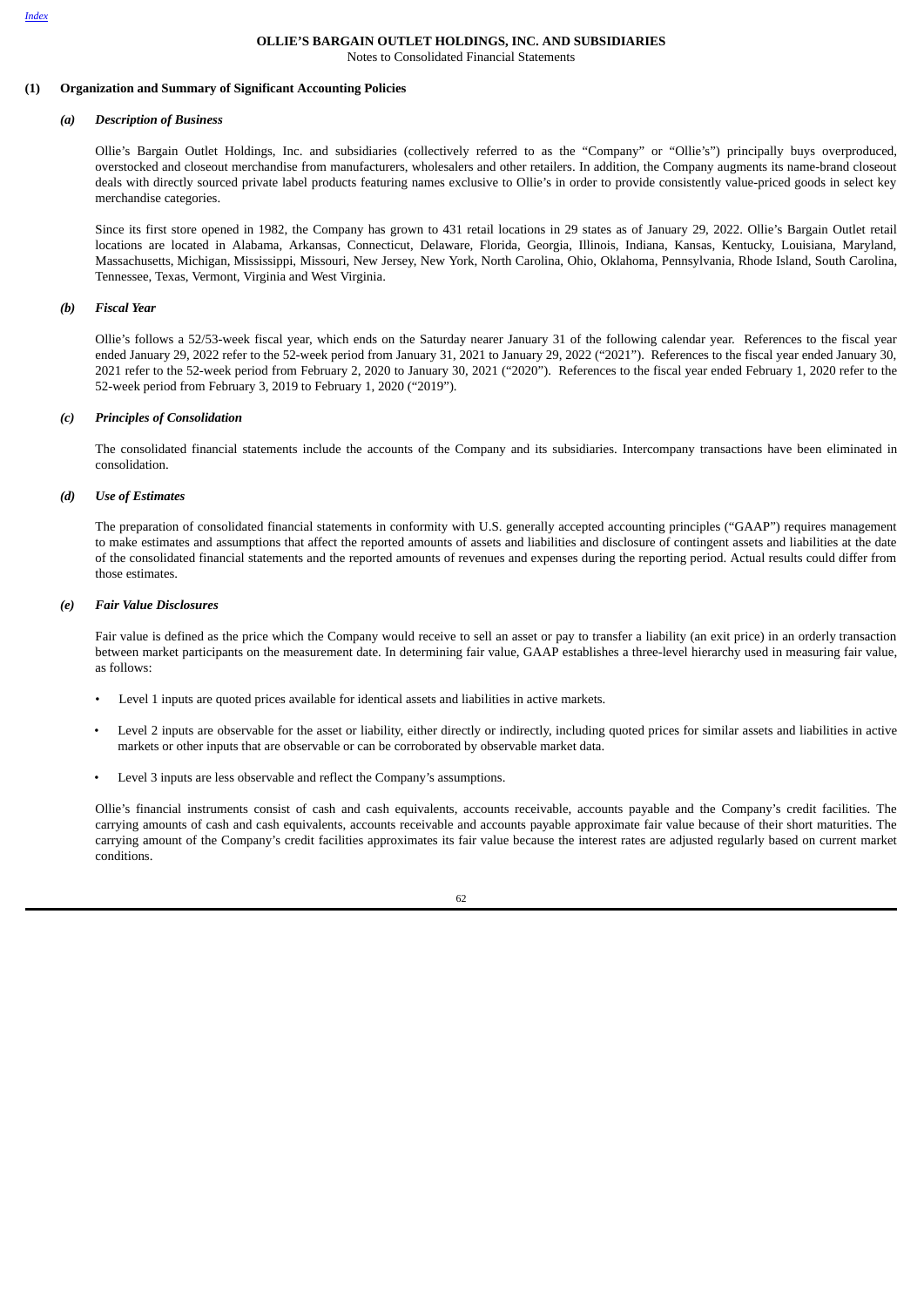Notes to Consolidated Financial Statements

## *(f) Cash and Cash Equivalents*

The Company considers cash on hand in stores, bank deposits, credit card receivables, and all highly liquid investments with remaining maturities of three months or less at the date of acquisition to be cash and cash equivalents. Amounts receivable from credit card issuers are typically converted to cash within one to two business days of the original sales transaction.

### *(g) Concentration of Credit Risk*

A financial instrument which potentially subjects the Company to a concentration of credit risk is cash. Ollie's currently maintains its day-to-day operating cash balances with major financial institutions. The Company's operating cash balances are in excess of the Federal Deposit Insurance Corporation ("FDIC") insurance limit. From time to time, Ollie's invests temporary excess cash in overnight investments with expected minimal volatility, such as money market funds. Although the Company maintains balances which exceed the FDIC insured limit, it has not experienced any losses related to these balances, and Ollie's believes the credit risk to be minimal.

### *(h) Inventories*

Inventories are stated at the lower of cost or market determined using the retail inventory method on a first-in, first-out basis. The cost of inventories includes the merchandise cost, transportation costs, and certain distribution and storage costs. Such costs are thereafter expensed as cost of sales upon the sale of the merchandise.

Inherent in the retail inventory method are certain management judgments and estimates including, among others, merchandise markups, the amount and timing of permanent markdowns, and shrinkage, which may significantly impact both the ending inventory valuation and gross profit.

Factors considered in the determination of permanent markdowns include inventory obsolescence, excess inventories, current and anticipated demand, age of the merchandise and customer preferences. Pursuant to the retail inventory method, permanent markdowns result in the devaluation of inventory and the resulting gross profit reduction is recognized in the period in which the markdown is recorded.

### *(i) Property and Equipment*

Property and equipment are stated at original cost less accumulated depreciation and amortization. Depreciation and amortization are calculated over the estimated useful lives of the related assets, or in the case of leasehold improvements, the lesser of the useful lives or the remaining term of the lease. Expenditures for additions, renewals, and betterments are capitalized; expenditures for maintenance and repairs are charged to expense as incurred. Depreciation is computed on the straight-line method for financial reporting purposes.

The useful lives for the purpose of computing depreciation and amortization are as follows:

| Software                          | 3 years                             |
|-----------------------------------|-------------------------------------|
| Automobiles                       | 2 - 5 years                         |
| Computer equipment                | 5 years                             |
| Furniture, fixtures and equipment | 7 - 10 years                        |
| <b>Buildings</b>                  | 40 years                            |
| Leasehold improvements            | Lesser of lease term or useful life |

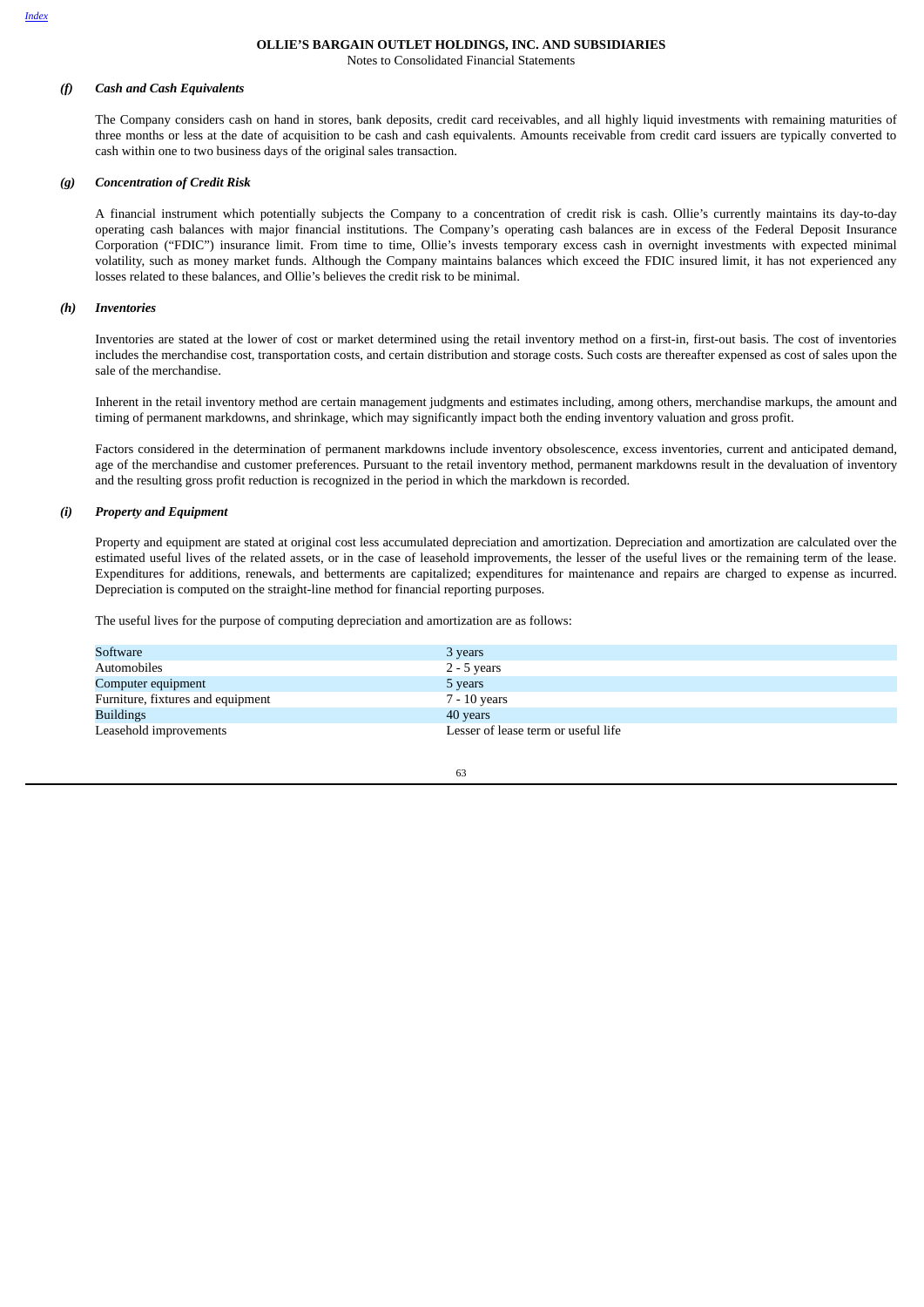Notes to Consolidated Financial Statements

# *(j) Goodwill/Intangible Assets*

The Company amortizes intangible assets over their useful lives unless it determines such lives to be indefinite. Goodwill and intangible assets having indefinite useful lives are not amortized to earnings, but instead are subject to annual impairment testing or more frequently if events or circumstances indicate that the value of goodwill or intangible assets having indefinite useful lives might be impaired.

Goodwill and intangible assets having indefinite useful lives are tested for impairment annually in the fiscal month of October. The Company has the option to evaluate qualitative factors to determine if it is more likely than not that the carrying amount of its sole reporting unit or its nonamortizing intangible assets (consisting of a tradename) exceed their implied respective fair value and whether it is necessary to perform a quantitative analysis to determine impairment. As part of this qualitative assessment, the Company weighs the relative impact of factors that are specific to its sole reporting unit or its nonamortizing intangible assets as well as industry, regulatory and macroeconomic factors that could affect the inputs used to determine the fair value of the assets.

If management determines a quantitative goodwill impairment test is required, or it elects to perform a quantitative test, the test is performed by determining the fair value of the Company's sole reporting unit. Fair value is determined based on the Company's public market capitalization. The carrying value of goodwill is considered impaired when the reporting unit's fair value is less than its carrying value and the Company would record an impairment loss equal to the difference, not to exceed the total amount of goodwill allocated to the reporting unit.

For 2021, 2020 and 2019, the Company completed an impairment test of its goodwill and determined that no impairment of goodwill existed.

If management determines a quantitative analysis of intangible assets having indefinite useful lives is required, the test is performed using the discounted cash flow method based on management's projections of future revenues and an estimated royalty rate to determine the fair value of the asset, specifically, the Company's tradename. An impairment loss is recognized for any excess of the carrying amount of the asset over the implied fair value of that asset.

For 2021, 2020 and 2019, the Company completed an impairment test of its tradename and determined that no impairment of the asset existed.

### *(k) Impairment of Long-Lived Assets*

Long-lived assets, such as property and equipment, are reviewed for impairment whenever events or changes in circumstances indicate that the carrying amount of an asset may not be recoverable. If circumstances require a long-lived asset or asset group be tested for possible impairment, the Company first compares undiscounted cash flows expected to be generated by that asset or asset group to its carrying value. If the carrying value of the long-lived asset or asset group is not recoverable on an undiscounted cash flow basis, impairment is recognized to the extent that the carrying value exceeds its fair value. Fair value is determined through various valuation techniques, including discounted cash flow models, quoted market values and third-party independent appraisals, as considered necessary.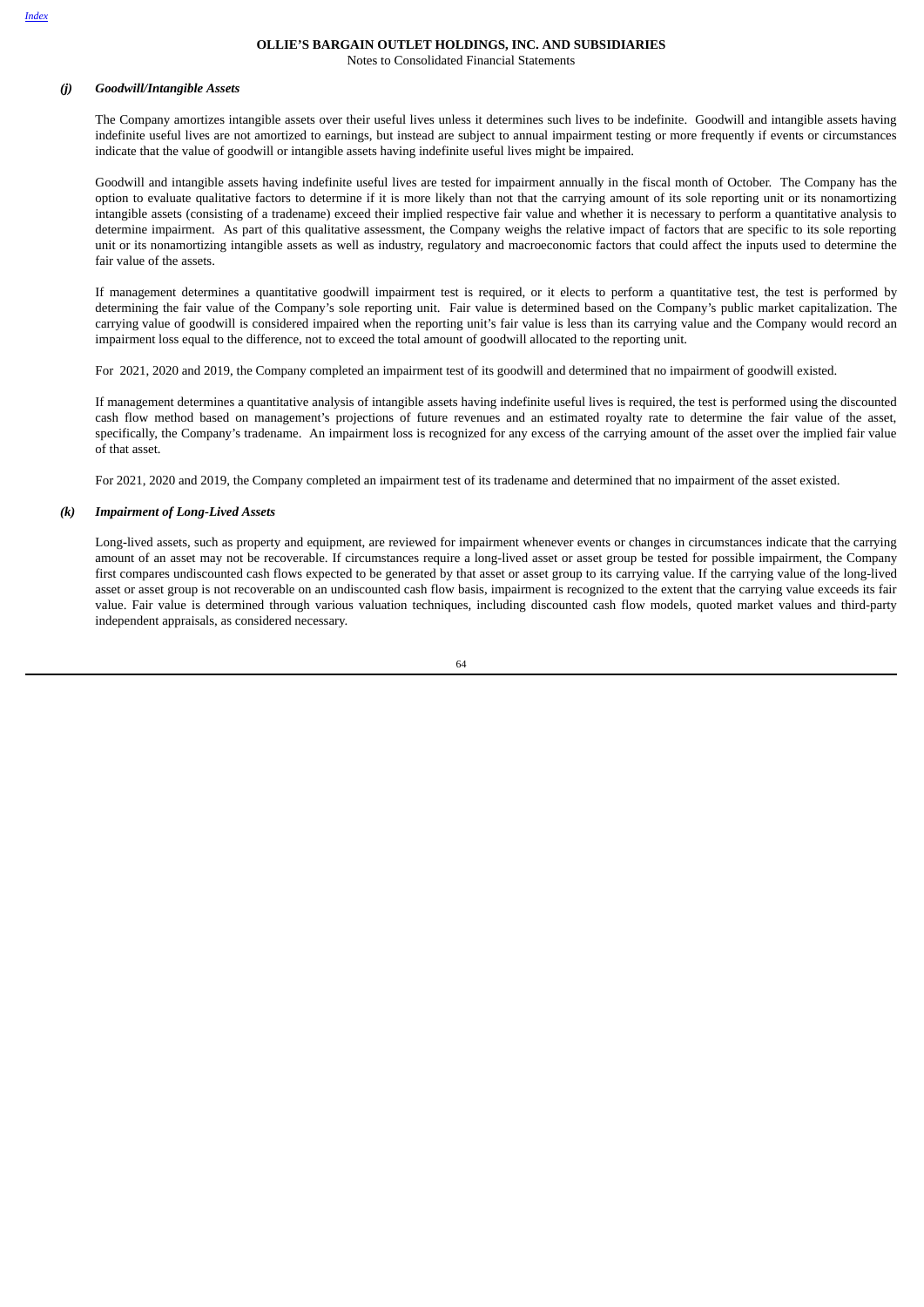Notes to Consolidated Financial Statements

### *(l) Stock-Based Compensation*

The Company measures the cost of employee services received in exchange for stock-based compensation based on the grant date fair value of the employee stock award. For stock option awards, the Company estimates grant date fair value using the Black-Scholes option pricing model. For restricted stock unit awards, grant date fair value is determined based on the closing trading value of the Company's stock on the date of grant. In both cases, stock-based compensation is recorded on a straight-line basis over the vesting period for the entire award.

### *(m) Cost of Sales*

Cost of sales includes merchandise costs, inventory markdowns, shrinkage and transportation, distribution and warehousing costs, including depreciation and amortization.

### *(n) Selling, General and Administrative Expenses*

Selling, general and administrative expenses ("SG&A") are comprised of payroll and benefits for stores, field support and support center associates. SG&A also include marketing and advertising expense, occupancy costs for stores and the store support center, insurance, corporate infrastructure, and other general expenses.

## *(o) Advertising Costs*

Advertising costs primarily consist of newspaper circulars, email campaigns, media broadcasts and prominent advertising at professional and collegiate sporting events and are generally expensed the first time the advertising occurs. Advertising expense for 2021, 2020 and 2019 was \$52.2 million, \$41.4 million and \$42.4 million, respectively.

## *(p) Operating Leases*

The Company generally leases its store locations, distribution centers and office facilities. Many of the lease agreements contain rent holidays, rent escalation clauses and contingent rent provisions – or some combination of these items. For leases of store locations and the store support centers, the Company recognizes rent expense in SG&A. For leases of distribution centers, the Company recognizes rent expense within cost of sales. All rent expense is recorded on a straight-line basis over the accounting lease term, which includes lease renewals determined to be reasonably certain.

The Company recognizes operating lease assets and liabilities at the lease commencement date in accordance with Accounting Standards Update 2016- 02, *Leases* ("ASU 2016-02"). Operating lease liabilities represent the present value of lease payments not yet paid. Operating lease assets represent the Company's right to use an underlying asset for the lease term. The Company's lessors do not provide an implicit rate, nor is one readily available, therefore the Company uses its incremental borrowing rate based on the portfolio approach, which applies one rate to leases within a given period. The incremental borrowing rate is used to discount future cash flows and is an estimate which is determined by an analysis of the rate of interest it would have to pay on a collateralized basis to borrow an amount equal to the lease payments under similar terms and current market conditions.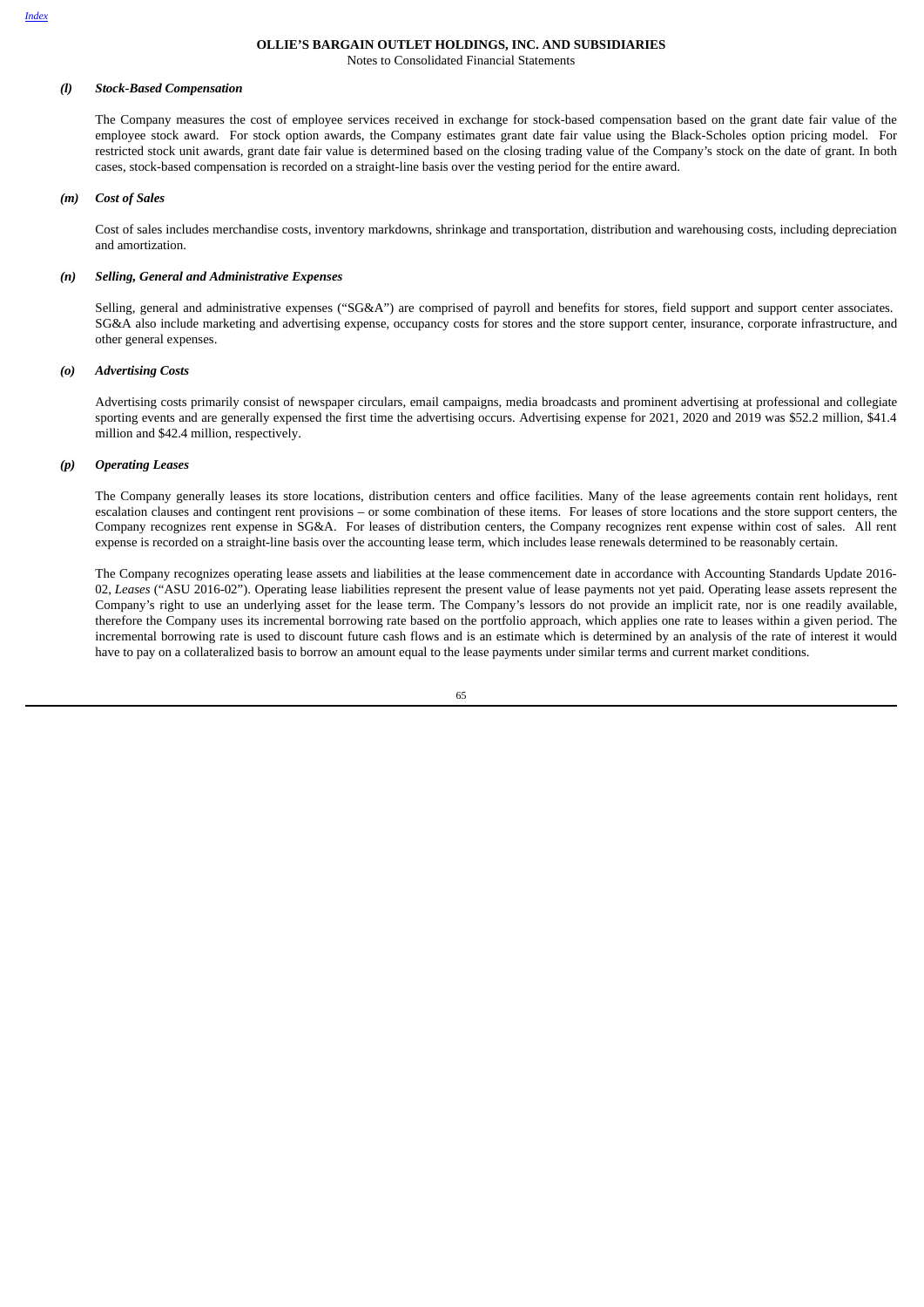Notes to Consolidated Financial Statements

### *(q) Pre-Opening Expenses*

Pre-opening expenses consist of expenses of opening new stores and distribution centers, as well as store closing costs. For opening new stores, preopening expenses include grand opening advertising costs, payroll expenses, travel expenses, employee training costs, rent expenses and store setup costs. Pre-opening expenses for new stores are expensed as they are incurred, which is typically within 30 to 45 days of opening a new store. For opening distribution centers, pre-opening expenses primarily include inventory transportation costs, employee travel expenses and occupancy costs. Store closing costs primarily consist of insurance deductibles, rent and store payroll.

## *(r) Debt Issuance Costs*

Debt issuance costs are amortized to interest expense using the effective interest method over the life of the related debt. As of January 29, 2022 and January 30, 2021, debt issuance costs, net of accumulated amortization, were \$0.5 million and \$0.8 million, respectively. The amortization expense for debt issuance costs was \$0.3 million in each of 2021, 2020 and 2019.

### *(s) Self‑Insurance Liabilities*

Under a number of the Company's insurance programs, which include the Company's employee health insurance program, its workers' compensation and general liability insurance programs, the Company is liable for a portion of its losses. The Company estimates the accrued liabilities for its selfinsurance programs using historical claims experience and loss reserves. To limit the Company's exposure to losses, a stop-loss coverage is maintained through third-party insurers.

## *(t) Income Taxes*

Income taxes are accounted for under the asset and liability method. Deferred tax assets and liabilities are recognized for the future tax consequences attributable to differences between the financial statement carrying amounts of existing assets and liabilities and their respective tax bases and operating losses and tax credit carryforwards. Deferred tax assets and liabilities are measured using enacted tax rates expected to apply to taxable income in the years in which those temporary differences are expected to be recovered or settled. The Company recognizes the effect of income tax positions only if those positions are more likely than not of being sustained. Recognized income tax positions are measured at the largest amount that is greater than 50% likely of being realized.

Ollie's files consolidated federal and state income tax returns. For tax years prior to 2018, the Company is no longer subject to U.S. federal income tax examinations. State income tax returns are filed in various state tax jurisdictions, as appropriate, with varying statutes of limitation and remain subject to examination for varying periods up to three to four years depending on the state.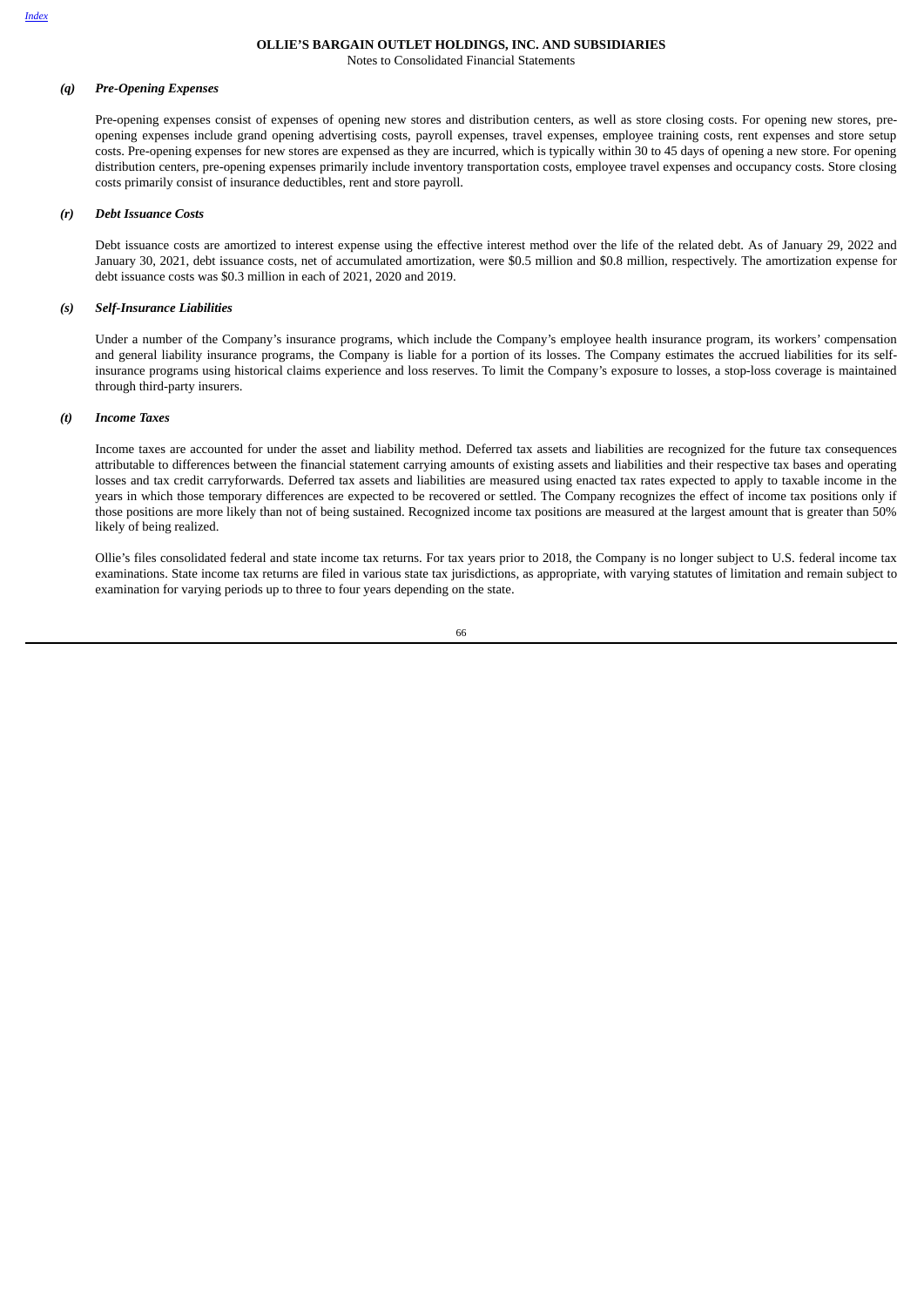Notes to Consolidated Financial Statements

### *(u) Earnings per Common Share*

Basic earnings per common share is computed by dividing net income by the weighted average number of common shares outstanding. Diluted earnings per common share is computed by dividing net income by the weighted average number of common shares outstanding, after giving effect to the potential dilution, if applicable, from the assumed exercise of stock options into shares of common stock as if those stock options were exercised and the assumed lapse of restrictions on restricted stock units.

The following table summarizes those effects for the diluted earnings per common share calculation (in thousands, except per share amounts):

|                                                                                                                    | <b>Fiscal year ended</b> |                     |  |                     |  |                     |  |
|--------------------------------------------------------------------------------------------------------------------|--------------------------|---------------------|--|---------------------|--|---------------------|--|
|                                                                                                                    |                          | January 29,<br>2022 |  | January 30,<br>2021 |  | February 1,<br>2020 |  |
| Net income                                                                                                         |                          | 157,455             |  | 242,696             |  | 141,130             |  |
| Weighted average number of common shares outstanding – Basic                                                       |                          | 64,447              |  | 64,748              |  | 63,214              |  |
| Incremental shares from the assumed exercise of outstanding stock options and vesting of<br>restricted stock units |                          | 431                 |  | 1,125               |  | 2,660               |  |
| Weighted average number of common shares outstanding – Diluted                                                     |                          | 64,878              |  | 65,873              |  | 65,874              |  |
| Earnings per common share – Basic                                                                                  |                          | 2.44                |  | 3.75                |  | 2.23                |  |
| Earnings per common share – Diluted                                                                                |                          | 2.43                |  | 3.68                |  | 2.14                |  |

The effect of the weighted average assumed exercise of stock options outstanding totaling 425,718, 322,238 and 359,801 as of January 29, 2022, January 30, 2021 and February 1, 2020, respectively, were excluded from the calculation of diluted weighted average common shares outstanding because the effect would have been antidilutive.

The effect of weighted average non-vested restricted stock units outstanding totaling 22,546, 12,047 and 34,673 as of January 29, 2022, January 30, 2021 and February 1, 2020, respectively, were excluded from the calculation of diluted weighted average common shares outstanding because the effect would have been antidilutive.

### *(v) Impact of the Novel Coronavirus ("COVID-19"*)

The outbreak of the novel coronavirus COVID-19, which was declared a global pandemic by the World Health Organization on March 11, 2020, has led to adverse impacts on the U.S. and global economies. The outbreak of COVID-19 and related measures to quell the outbreak have impacted the Company's inventory supply chain, operations and customer demand. The Company is continuing to experience labor pressures in its stores and distribution centers as well as supply chain disruptions due to the ongoing impacts of COVID-19 and related measures. The COVID-19 pandemic could further affect the Company's operations and the operations of its suppliers and vendors as a result of continuing or renewed restrictions and limitations on travel, limitations on store or facility operations up to and including closures, and other governmental, business or consumer actions. The extent to which the COVID-19 pandemic will impact the Company's operations, liquidity or financial results in subsequent periods is uncertain, but such impact could be material.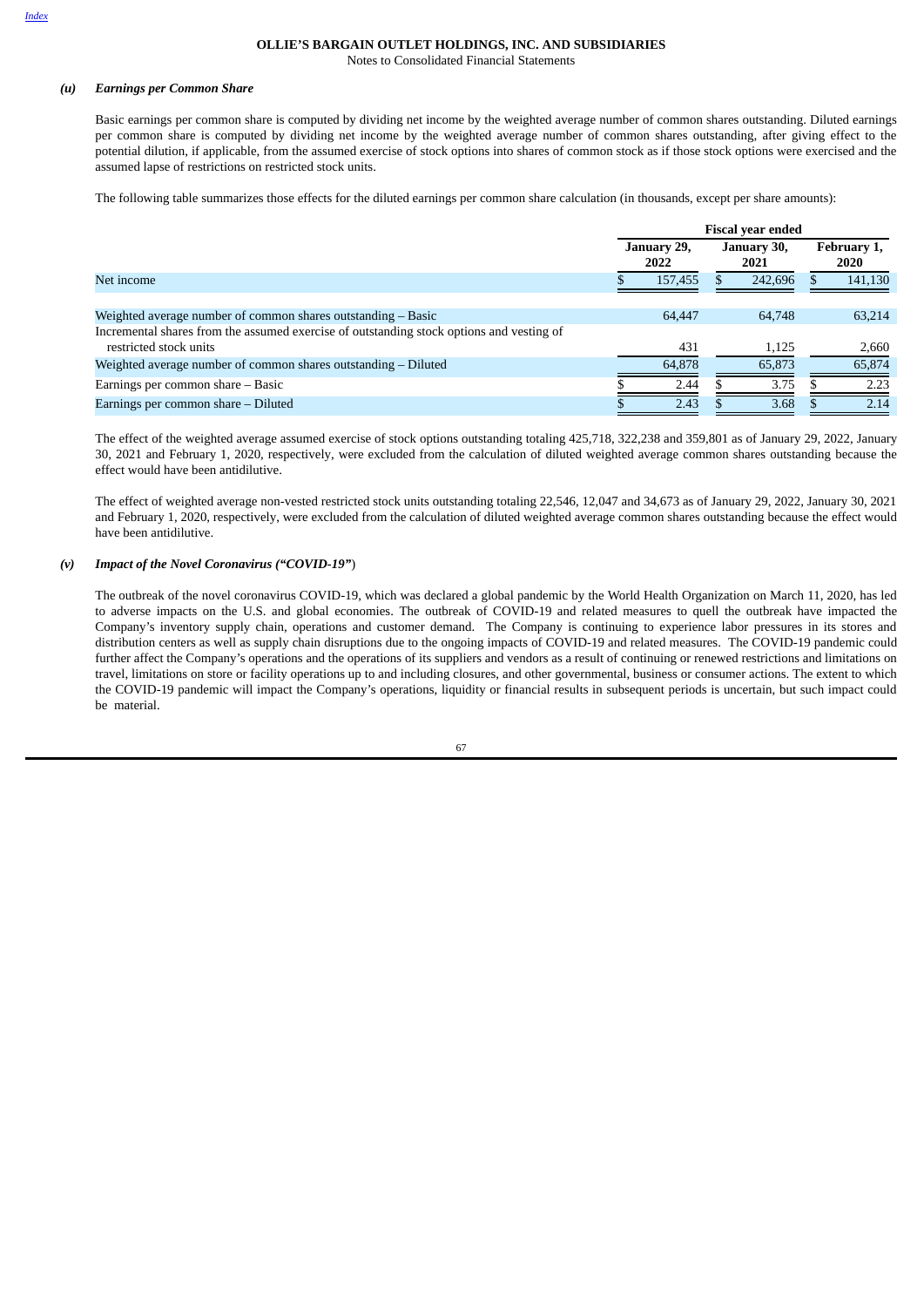Notes to Consolidated Financial Statements

## **(2) Net Sales**

Ollie's recognizes retail sales in its stores when merchandise is sold and the customer takes possession of merchandise. Also included in net sales is revenue allocated to certain redeemed discounts earned via the Ollie's Army loyalty program and gift card breakage. Net sales are presented net of returns and sales tax. The Company provides an allowance for estimated retail merchandise returns based on prior experience.

### *Revenue Recognition*

Revenue is deferred for the Ollie's Army loyalty program where members accumulate points that can be redeemed for discounts on future purchases. The Company has determined it has an additional performance obligation to Ollie's Army members at the time of the initial transaction. The Company allocates the transaction price to the initial transaction and the discount awards based upon its relative standalone selling price, which considers historical redemption patterns for the award. Revenue is recognized as those discount awards are redeemed. Discount awards issued upon the achievement of specified point levels are subject to expiration. Unless temporarily extended, the maximum redemption period is 45 days. At the end of each fiscal period, unredeemed discount awards and accumulated points to earn a future discount award are reflected as a liability. Discount awards are combined in one homogeneous pool and are not separately identifiable. Therefore, the revenue recognized consists of discount awards redeemed that were included in the deferred revenue balance at the beginning of the period as well as discount awards issued during the current period. The following table is a reconciliation of the liability related to this program (in thousands):

|                    | <b>Fiscal year ended</b> |  |                     |  |                     |  |  |
|--------------------|--------------------------|--|---------------------|--|---------------------|--|--|
|                    | January 29,<br>2022      |  | January 30,<br>2021 |  | February 1,<br>2020 |  |  |
| Beginning balance  | 8,113                    |  | 8,254               |  | 9,055               |  |  |
| Revenue deferred   | 15,290                   |  | 17,813              |  | 15,720              |  |  |
| Revenue recognized | (15,621)                 |  | (17, 954)           |  | (16, 521)           |  |  |
| Ending balance     | 7,782                    |  | 8,113               |  | 8,254               |  |  |

Gift card breakage for gift card liabilities not subject to escheatment is recognized as revenue in proportion to the redemption of gift cards. Gift cards do not expire. The rate applied to redemptions is based upon a historical breakage rate. Gift cards are combined in one homogenous pool and are not separately identifiable. Therefore, the revenue recognized consists of gift cards that were included in the liability at the beginning of the period as well as gift cards that were issued during the period. The following table is a reconciliation of the gift card liability (in thousands):

|                                   | <b>Fiscal year ended</b> |                     |         |                     |          |  |  |
|-----------------------------------|--------------------------|---------------------|---------|---------------------|----------|--|--|
|                                   | January 29,<br>2022      | January 30,<br>2021 |         | February 1,<br>2020 |          |  |  |
| Beginning balance                 | 1,902                    |                     | 1,679   |                     | 1,448    |  |  |
| Gift card issuances               | 5,433                    |                     | 4.906   |                     | 5,178    |  |  |
| Gift card redemption and breakage | (5,044)                  |                     | (4,683) |                     | (4, 947) |  |  |
| Ending balance                    | 2,291                    |                     | 1,902   |                     | 1,679    |  |  |

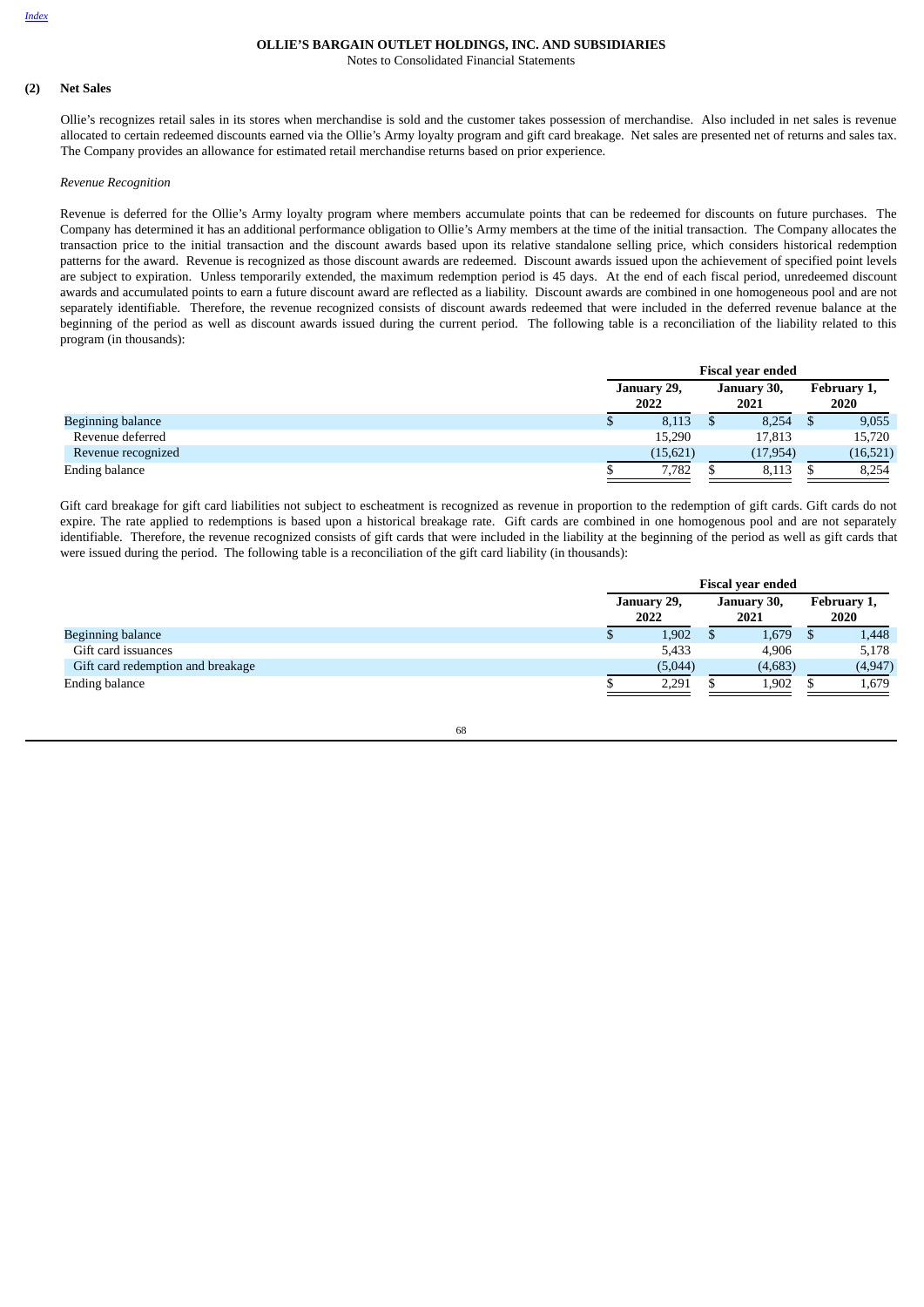Notes to Consolidated Financial Statements

Sales return allowance is recorded on a gross basis on the consolidated balance sheets as a refund liability and an asset for recovery. The allowance for estimated retail merchandise returns is based on prior experience. The following table provides a reconciliation of the activity related to the Company's sales returns allowance (in thousands):

|                   | <b>Fiscal year ended</b> |   |                     |  |                     |
|-------------------|--------------------------|---|---------------------|--|---------------------|
|                   | January 29,<br>2022      |   | January 30,<br>2021 |  | February 1,<br>2020 |
| Beginning balance | 1,060                    | S | 1,060               |  | 798                 |
| Provisions        | 54,475                   |   | 52,472              |  | 55,649              |
| Sales returns     | (54, 434)                |   | (52, 472)           |  | (55, 387)           |
| Ending balance    | 1,101                    |   | 1,060               |  | 1,060               |

### **(3) Property and Equipment**

Property and equipment consists of the following (in thousands):

| 2022 |            |             | January 30,<br>2021 |
|------|------------|-------------|---------------------|
|      | 7.942      | Ъ.          | 7,516               |
|      | 34,608     |             | 33,658              |
|      | 184,050    |             | 162,119             |
|      | 40,858     |             | 31,937              |
|      | 2,338      |             | 2,109               |
|      | 269,796    |             | 237,339             |
|      | (122, 632) |             | (98, 627)           |
|      | 147,164    |             | 138,712             |
|      |            | January 29, |                     |

Depreciation and amortization expense of property and equipment was \$24.9 million, \$22.5 million and \$17.5 million in 2021, 2020 and 2019, respectively, of which \$19.4 million, \$16.7 million and \$14.6 million is included in the depreciation and amortization expenses in 2021, 2020 and 2019, respectively, on the consolidated statements of income. The remainder, as it relates to the Company's distribution centers, is included within cost of sales on the consolidated statements of income.

### **(4) Commitments and Contingencies**

### *Commitments*

On February 3, 2019, the first day of Ollie's fiscal year 2019, the Company adopted ASU 2016-02, which requires that lessees recognize right-of-use assets and lease liabilities for all leases on the balance sheet. Pursuant to the adoption of the new standard, the Company elected the practical expedients upon transition that did not require it to reassess existing contracts to determine if they contain leases under the new definition of a lease, or to reassess historical lease classification or initial direct costs. The Company also adopted the practical expedient to not separate lease and non-lease components for new leases after adoption of the new standard. In addition, the Company applied a policy election to exclude leases with an initial term of 12 months or less from balance sheet recognition. The Company did not adopt the hindsight practical expedient and, therefore, will continue to utilize lease terms determined under previous lease guidance for leases existing at the date of adoption that are not subsequently modified.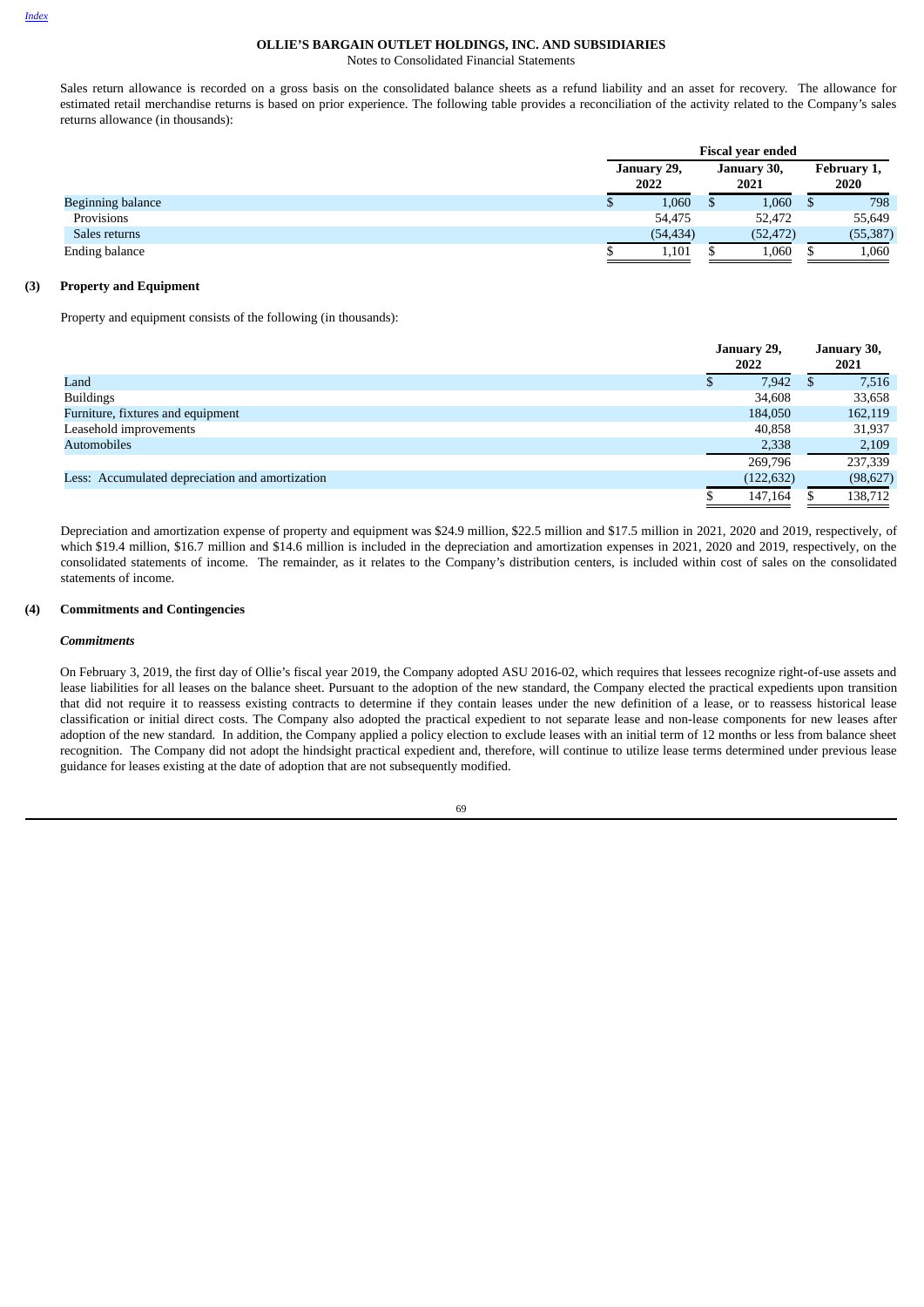Notes to Consolidated Financial Statements

Ollie's generally leases its stores, offices and distribution facilities under operating leases that expire at various dates through 2034. These leases generally provide for fixed annual rentals; however, several provide for minimum annual rentals plus contingent rentals based on a percentage of annual sales. A majority of the Company's leases also require a payment for all or a portion of common-area maintenance, insurance, real estate taxes, water and sewer costs and repairs, on a fixed or variable payment basis, the cost of which, for leases existing as of the adoption of ASU 2016-02, is charged to the related expense category rather than being accounted for as rent expense. For leases entered into after the adoption of ASU 2016-02, the Company accounts for lease components together with non-lease components as a single component for all classes of underlying assets. Most of the leases contain options to renew for three to five successive fiveyear periods. The Company is generally not reasonably certain to exercise renewal options; therefore, the options are not considered in determining the lease term, and associated potential option payments are excluded from the lease payments. Ollie's lease agreements generally do not contain any material residual value guarantees or material restrictive covenants.

Store and office lease costs are classified in SG&A and distribution center lease costs are classified in cost of sales on the consolidated statements of income.

The following table summarizes the maturity of the Company's operating lease liabilities by fiscal year as of January 29, 2022 (in thousands):

| 2022                                             | Φ | 81,360    |
|--------------------------------------------------|---|-----------|
| 2023                                             |   | 94,452    |
| 2024                                             |   | 76,141    |
| 2025                                             |   | 60,109    |
| 2026                                             |   | 51,551    |
| Thereafter                                       |   | 116,040   |
| Total undiscounted lease payments <sup>(1)</sup> |   | 479,653   |
| Less: Imputed interest                           |   | (49, 825) |
| Total lease obligations                          |   | 429,828   |
| Less: Current obligations under leases           |   | (75, 535) |
| Long-term lease obligations                      |   | 354,293   |

(1) Lease obligations exclude \$46.7 million of minimum lease payments for leases signed, but not commenced.

The following table summarizes other information related to the Company's operating leases as of and for the respective periods (dollars in thousands):

|                                                                         | <b>Fiscal Year Ended</b> |                     |           |                     |           |  |
|-------------------------------------------------------------------------|--------------------------|---------------------|-----------|---------------------|-----------|--|
|                                                                         | January 29,<br>2022      | January 30,<br>2021 |           | February 1,<br>2020 |           |  |
| Cash paid for operating leases                                          | \$<br>85,923             | \$.                 | 70,829    | S                   | 66,705    |  |
| Operating lease cost                                                    | 86,516                   |                     | 77,843    |                     | 67,360    |  |
| Variable lease cost                                                     | 7.848                    |                     | 5.494     |                     | 2,421     |  |
| Non-cash right-of-use assets obtained in exchange for lease obligations | 59.696                   |                     | 63.670    |                     | 91,986    |  |
| Weighted-average remaining lease term                                   | 6.6 years                |                     | 6.7 years |                     | 7.1 years |  |
| Weighted-average discount rate                                          | 3.4%                     |                     | 4.1%      |                     | 4.5%      |  |

#### *Marketing Commitment*

The Company has entered into an agreement with Valassis Communications, Inc. for marketing services. This agreement has a guaranteed spend commitment of \$23.0 million over a two-year period ending on May 28, 2022. As of January 29, 2022, the Company has met its guaranteed spend commitment of \$23.0 million.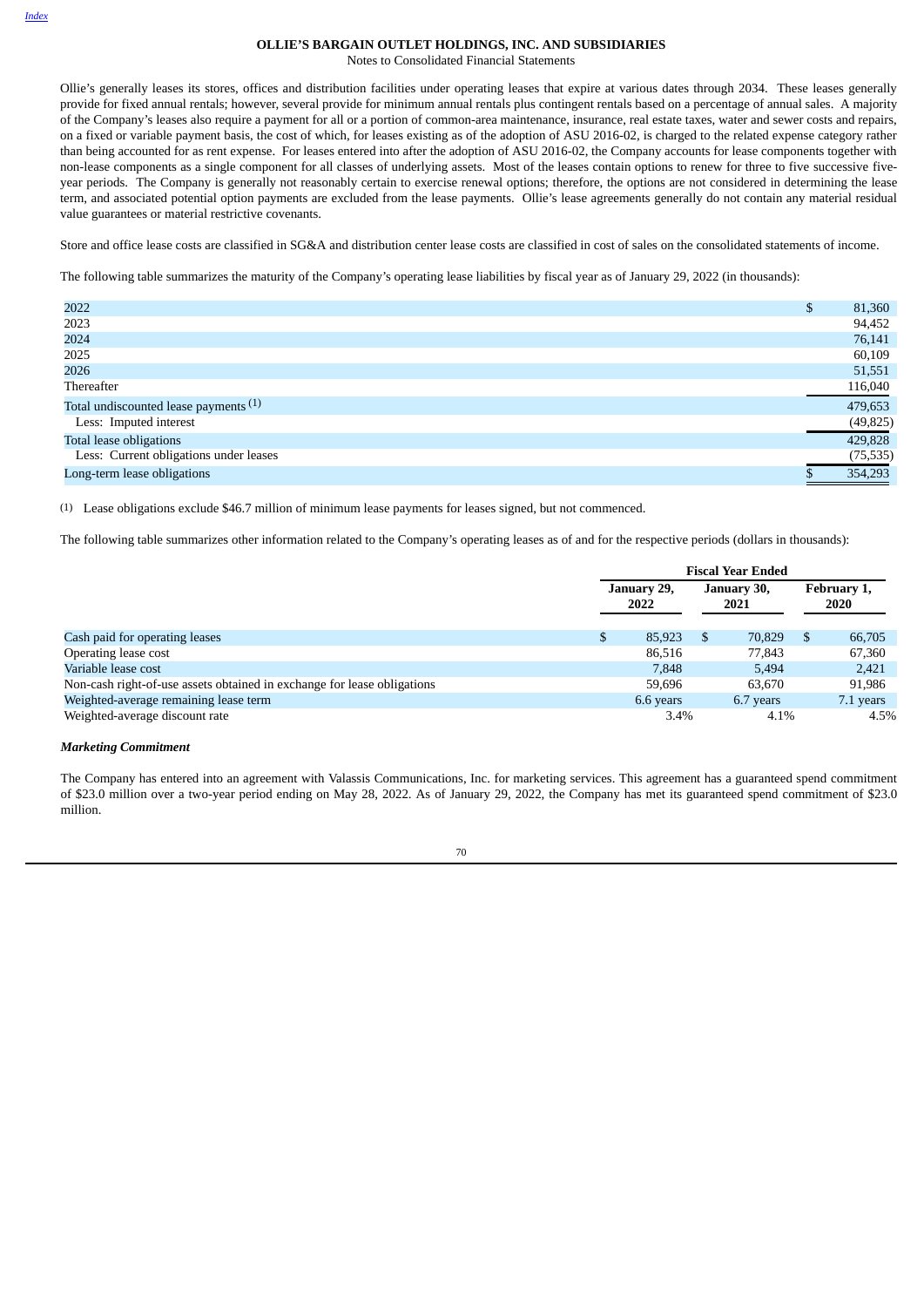Notes to Consolidated Financial Statements

#### *Contingencies*

From time to time the Company may be involved in claims and legal actions that arise in the ordinary course of its business. The Company cannot predict the outcome of any litigation or suit to which it is a party. However, the Company does not believe that an unfavorable decision of any of the current claims or legal actions against it, individually or in the aggregate, will have a material adverse effect on its financial position, results of operations, liquidity or capital resources.

#### *Sale-Leaseback*

On May 31, 2019, OBO Ventures, Inc. ("OBO"), a wholly owned subsidiary of the Company, entered into a sale-leaseback transaction with an unaffiliated third-party involving 12 former Toys "R" Us store locations which were acquired by OBO on August 29, 2018. OBO received approximately \$42.0 million for the 12 locations, which resulted in no net gain or loss. Each of the 12 leased locations has 15-year lease terms with options for renewal and are included in operating lease liabilities in the accompanying consolidated balance sheets.

#### **(5) Accrued Expenses**

Accrued expenses consist of the following (in thousands):

|                           | January 29,<br>2022 | January 30,<br>2021 |
|---------------------------|---------------------|---------------------|
| Compensation and benefits | 19,270<br>Ф         | 32,943<br>S         |
| Deferred revenue          | 10,073              | 10,015              |
| Insurance                 | 9,626               | 6,318               |
| Advertising               | 8,531               | 4,325               |
| Real estate related       | 7.234               | 5,753               |
| Sales and use taxes       | 5,968               | 6,487               |
| Freight                   | 2,073               | 7,180               |
| Other                     | 15,471              | 17,538              |
|                           | 78,246<br>C         | 90,559              |

### **(6) Debt Obligations and Financing Arrangements**

Long-term debt consists of finance leases as of January 29, 2022 and January 30, 2021.

On May 22, 2019, the Company completed a transaction in which it refinanced its credit facility (the "Credit Facility"). The Credit Facility provides for a fiveyear \$100.0 million revolving credit facility, which includes a \$45.0 million sub-facility for letters of credit and a \$25.0 million sub-facility for swingline loans (the "Revolving Credit Facility"). Loans under the Revolving Credit Facility mature on May 22, 2024. In addition, the Company may at any time add term loan facilities or additional revolving commitments up to \$150.0 million pursuant to terms and conditions set out in the Credit Facility.

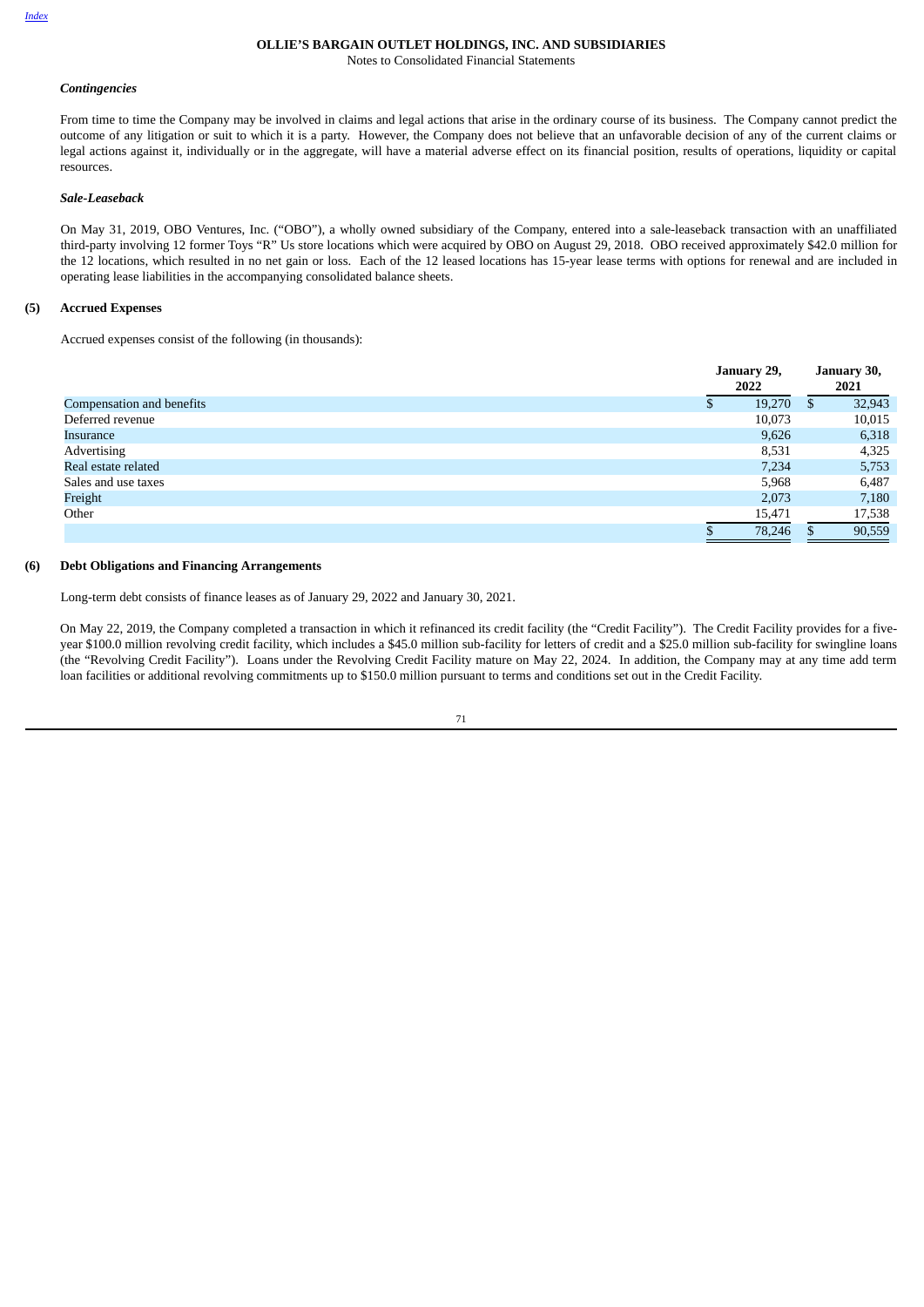### **OLLIE'S BARGAIN OUTLET HOLDINGS, INC. AND SUBSIDIARIES**

Notes to Consolidated Financial Statements

The interest rates for the Credit Facility are calculated as follows: for Base Rate Loans, the higher of the Prime Rate, the Federal Funds Effective Rate plus 0.50% or the Eurodollar Rate plus 1.0%, plus the Applicable Margin, or, for Eurodollar Loans, the Eurodollar Rate plus the Applicable Margin. The Applicable Margin will vary from 0.00% to 0.50% for a Base Rate Loan and 1.00% to 1.50% for a Eurodollar Loan, based on availability under the Credit Facility. The Eurodollar Rate is subject to a 0% floor.

Under the terms of the Revolving Credit Facility, as of January 29, 2022, the Company could borrow up to 90.0% of the most recent appraised value (valued at cost, discounted for the current net orderly liquidation value) of its eligible inventory, as defined, up to \$100.0 million.

As of January 29, 2022, the Company had no outstanding borrowings under the Revolving Credit Facility, with \$84.7 million of borrowing availability, outstanding letters of credit commitments of \$15.1 million and \$0.2 million of rent reserves. The Revolving Credit Facility also contains a variable unused line fee ranging from 0.125% to 0.250% per annum. The Company incurred unused line fees of \$0.1 million, \$0.1 million and \$0.2 million in 2021, 2020 and 2019, respectively.

The Credit Facility is collateralized by the Company's assets and equity and contains a financial covenant, as well as certain business covenants, including restrictions on dividend payments, which the Company must comply with during the term of the agreement. The financial covenant is a consolidated fixed charge coverage ratio test of at least 1.0 to 1.0 applicable during a covenant period, based on reference to availability. The Company was in compliance with all terms of the Credit Facility during 2021.

The provisions of the Credit Facility restrict all of the net assets of the Company's consolidated subsidiaries, which constitutes all of the net assets on the Company's consolidated balance sheet as of January 29, 2022, from being used to pay any dividends or make other restricted payments to the Company without prior written consent from the financial institutions that are a party to the Credit Facility, subject to material exceptions including proforma compliance with the applicable conditions described in the Credit Facility.

### **(7) Income Taxes**

The components of income tax provision (benefit) are as follows (in thousands):

|                    | <b>Fiscal year ended</b> |                     |    |                     |    |                     |
|--------------------|--------------------------|---------------------|----|---------------------|----|---------------------|
| Current:           |                          | January 29,<br>2022 |    | January 30,<br>2021 |    | February 1,<br>2020 |
| Federal            | \$                       | 35,657              | \$ | 22,045              | \$ | 21,737              |
| State              |                          | 10,156              |    | 7,374               |    | 6,081               |
|                    |                          | 45,813              |    | 29,419              |    | 27,818              |
| Deferred:          |                          |                     |    |                     |    |                     |
| Federal            |                          | 802                 |    | 5,866               |    | 3,393               |
| <b>State</b>       |                          | 313                 |    | (203)               |    | 392                 |
|                    |                          | 1,115               |    | 5,663               |    | 3,785               |
| Income tax expense |                          | 46,928              |    | 35,082              |    | 31,603              |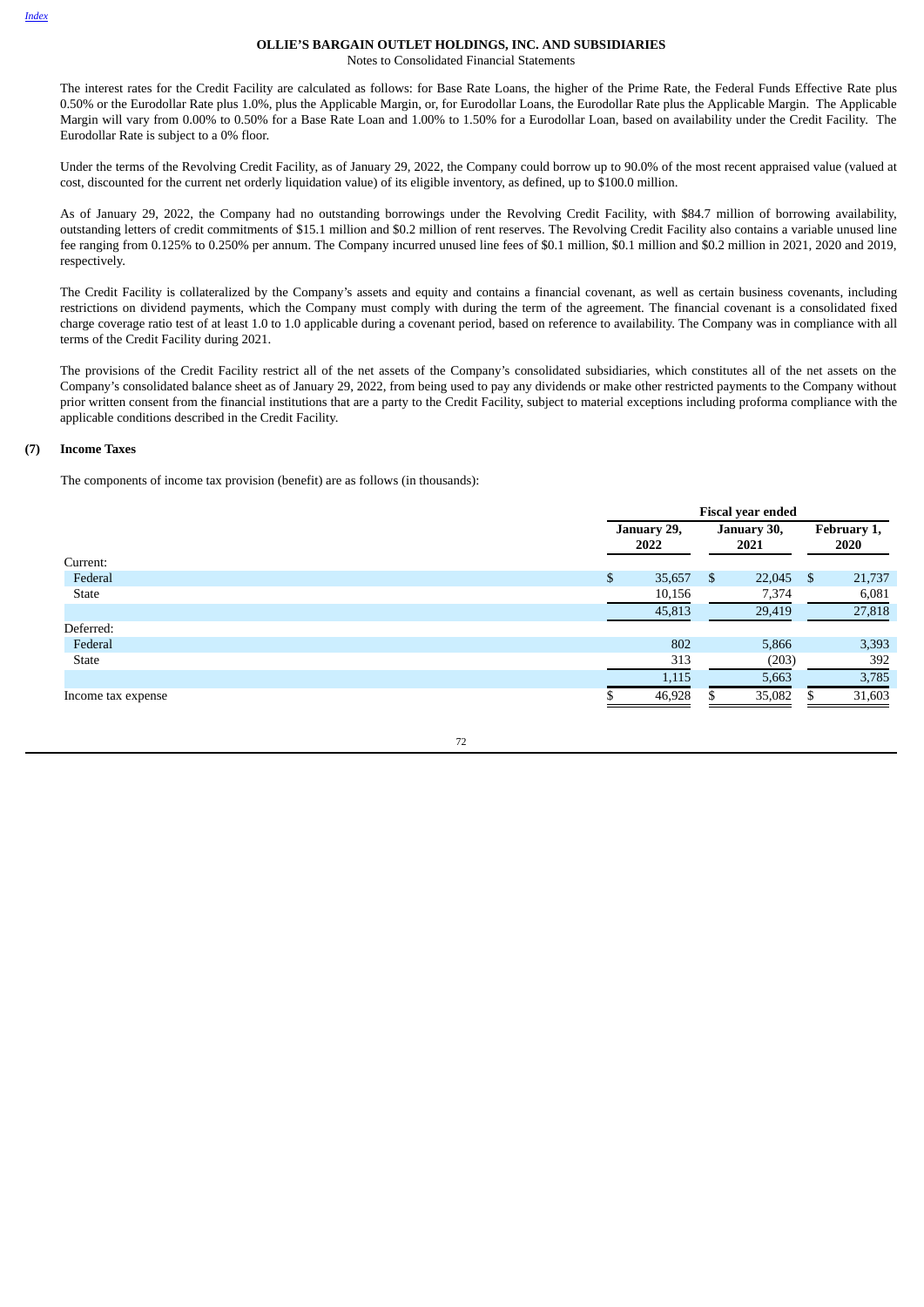Notes to Consolidated Financial Statements

A reconciliation of the statutory federal income tax rate to the Company's effective income tax rate is as follows:

|                                                         | <b>Fiscal year ended</b> |                     |                     |  |
|---------------------------------------------------------|--------------------------|---------------------|---------------------|--|
|                                                         | January 29,<br>2022      | January 30,<br>2021 | February 1,<br>2020 |  |
| Statutory federal rate                                  | 21.0%                    | 21.0%               | 21.0%               |  |
| State taxes, net of federal benefit                     | 4.1                      | 2.0                 | 3.0                 |  |
| Excess tax benefits related to stock-based compensation | (1.7)                    | (10.2)              | (5.4)               |  |
| Other                                                   | (0.4)                    | (0.2)               | (0.3)               |  |
|                                                         | 23.0%                    | 12.6%               | 18.3%               |  |

Deferred income taxes reflect the effect of temporary differences between the carrying amounts of the assets and liabilities for financial reporting purposes and the carrying amounts used for income tax reporting purposes. Significant components of deferred tax assets and liabilities are as follows (in thousands):

|                                     |    | January 29,<br>2022 |               |            |  |  |  | January 30,<br>2021 |
|-------------------------------------|----|---------------------|---------------|------------|--|--|--|---------------------|
| Deferred tax assets:                |    |                     |               |            |  |  |  |                     |
| Inventory reserves                  | \$ | 990                 | <sup>\$</sup> | 1,032      |  |  |  |                     |
| Lease liability                     |    | 110,465             |               | 98,793     |  |  |  |                     |
| Stock-based compensation            |    | 3,446               |               | 2,833      |  |  |  |                     |
| Deferred revenue                    |    | 1,999               |               | 2,076      |  |  |  |                     |
| Other                               |    | 5,450               |               | 6,169      |  |  |  |                     |
| Total deferred tax assets           |    | 122,350             |               | 110,903    |  |  |  |                     |
| Deferred tax liabilities:           |    |                     |               |            |  |  |  |                     |
| Tradename                           |    | (59,214)            |               | (58, 954)  |  |  |  |                     |
| Depreciation                        |    | (21, 245)           |               | (19,369)   |  |  |  |                     |
| Operating lease right-of-use assets |    | (108,070)           |               | (97, 644)  |  |  |  |                     |
| Total deferred tax liabilities      |    | (188, 529)          |               | (175, 967) |  |  |  |                     |
| Net deferred tax liabilities        |    | (66, 179)           |               | (65,064)   |  |  |  |                     |

In assessing the realizability of deferred tax assets, management considers whether it is more likely than not that some portion or all of the deferred tax assets will not be realized. The ultimate realization of deferred tax assets is dependent on the generation of future taxable income during the periods in which those temporary differences become deductible. Management considers the scheduled reversal of deferred tax liabilities (including the impact of available carryback and carryforward periods), projected future taxable income and tax-planning strategies in making this assessment. Based on the level of historical taxable income and projections for future taxable income and the scheduled reversal of deferred liabilities over the periods in which the deferred tax assets are deductible, management believes it is more likely than not that the Company will realize the benefits of these deductible differences as of January 29, 2022 and January 30, 2021.

Ollie's has no material accrual for uncertain tax positions or interest or penalties related to income taxes on the Company's consolidated balance sheets as of January 29, 2022 or January 30, 2021, and has not recognized any material uncertain tax positions or interest or penalties related to income taxes in the consolidated statements of income for 2021, 2020 or 2019.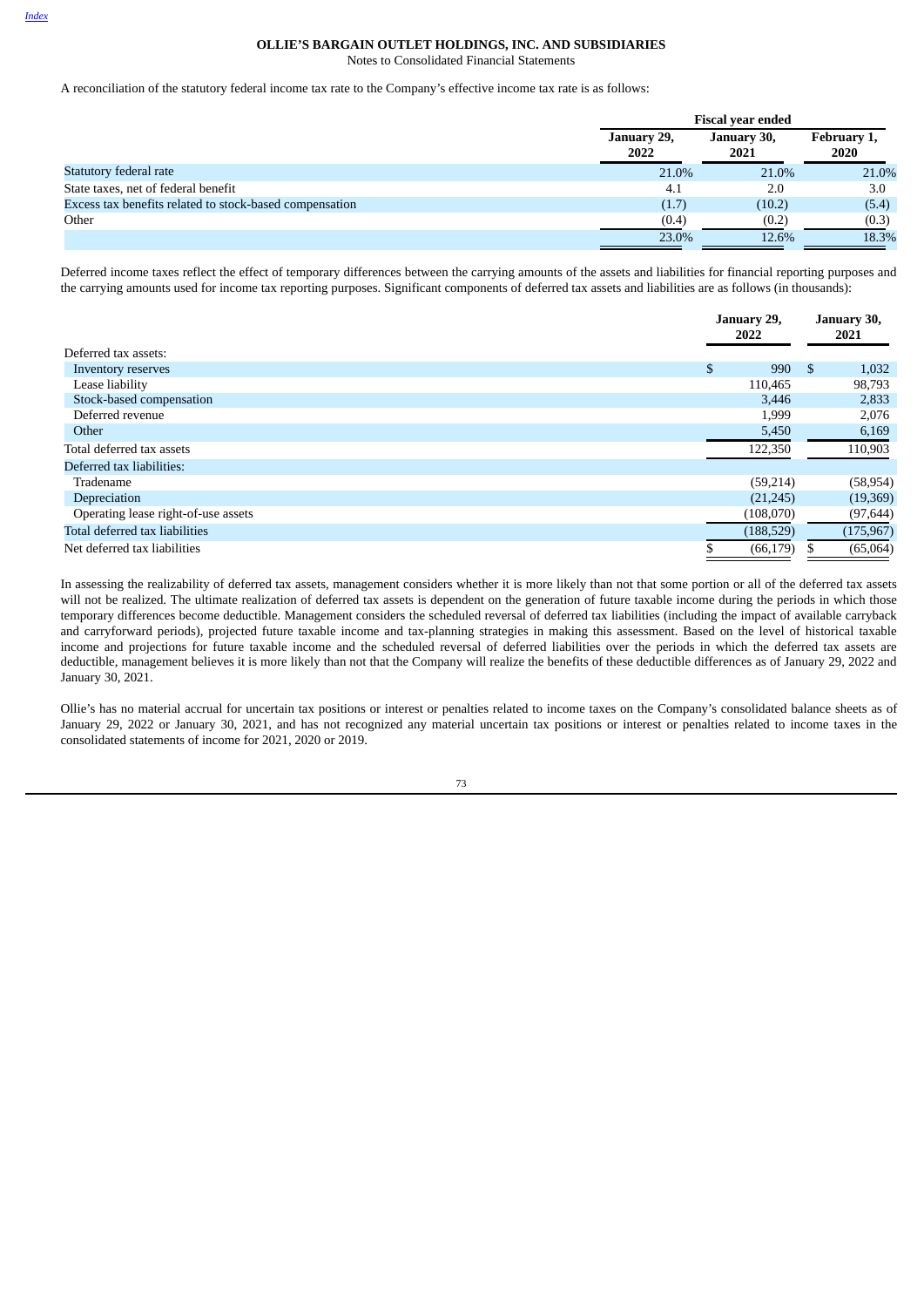Notes to Consolidated Financial Statements

# **(8) Equity Incentive Plans**

During 2012, Ollie's established an equity incentive plan (the "2012 Plan") under which stock options were granted to executive officers and key employees as deemed appropriate under the provisions of the 2012 Plan, with an exercise price at the fair value of the underlying stock on the date of grant. The vesting period for options granted under the 2012 Plan is five years (20% ratably per year). Options granted under the 2012 Plan are subject to employment for vesting, expire 10 years from the date of grant, and are not transferable other than upon death. As of July 15, 2015, the date of the pricing of the Company's initial public offering (the "IPO"), no additional equity grants will be made under the 2012 Plan.

In connection with the IPO, the Company adopted the 2015 equity incentive plan (the "2015 Plan") pursuant to which the Company's Board of Directors may grant stock options, restricted shares or other awards to employees, directors and consultants. The 2015 Plan allows for the issuance of up to 5,250,000 shares. Awards will be made pursuant to agreements and may be subject to vesting and other restrictions as determined by the Board of Directors or the Compensation Committee of the Board. The Company uses authorized and unissued shares to satisfy share award exercises. As of January 29, 2022, there were 2,644,914 shares available for grant under the 2015 Plan.

#### *Stock Options*

The exercise price for stock options is determined at the fair value of the underlying stock on the date of grant. The vesting period for awards granted under the 2015 Plan is generally set at four years (25% ratably per year). Awards are subject to employment for vesting, expire 10 years from the date of grant, and are not transferable other than upon death.

A summary of the Company's stock option activity and related information follows for 2019, 2020 and 2021 (in thousands, except share and per share amounts):

| Number of<br>options |              | Weighted<br>average<br>exercise<br>price | average<br>remaining<br>contractual<br>term<br>(years) |          | Aggregate<br>intrinsic value |
|----------------------|--------------|------------------------------------------|--------------------------------------------------------|----------|------------------------------|
| 3,746,422            | $\mathbf{s}$ | 15.29                                    |                                                        |          |                              |
| 357,718              |              | 76.28                                    |                                                        |          |                              |
| (222, 729)           |              | 51.53                                    |                                                        |          |                              |
| (652, 719)           |              | 13.92                                    |                                                        |          |                              |
| 3,228,692            |              | 19.83                                    |                                                        |          |                              |
| 517,995              |              | 42.25                                    |                                                        |          |                              |
| (99, 288)            |              | 51.39                                    |                                                        |          |                              |
| (2,403,164)          |              | 11.68                                    |                                                        |          |                              |
| 1,244,235            |              | 42.39                                    |                                                        |          |                              |
| 298,990              |              | 84.48                                    |                                                        |          |                              |
| (129, 233)           |              | 61.98                                    |                                                        |          |                              |
| (304, 677)           |              | 28.34                                    |                                                        |          |                              |
| 1,109,315            |              | 55.30                                    | 7.3                                                    | \$       | 6,059                        |
| 400,996              |              | 39.94                                    | 5.5                                                    |          | 5,082                        |
|                      |              |                                          |                                                        | Weighted |                              |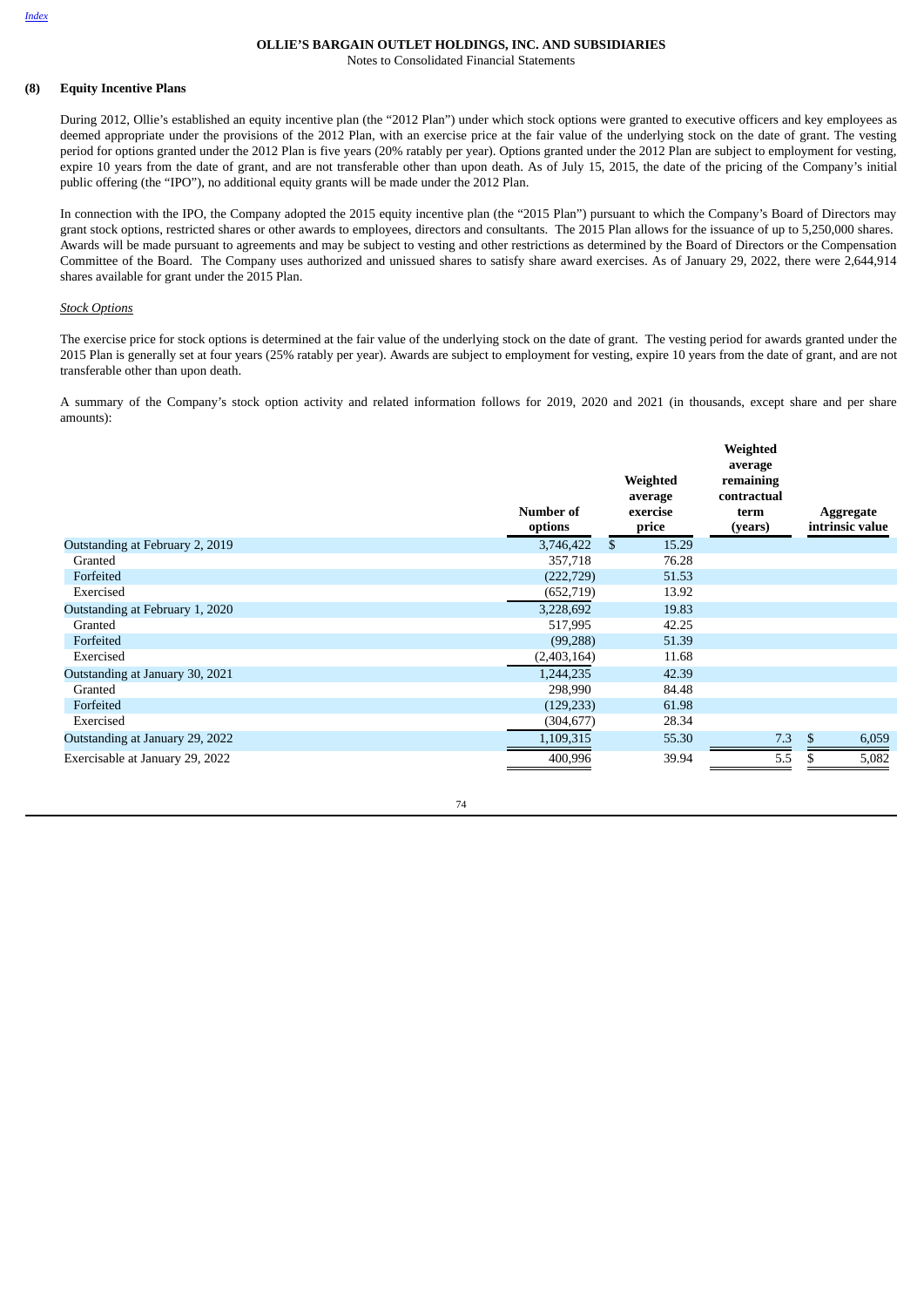Notes to Consolidated Financial Statements

During 2020, the estate of a former executive of the Company exercised 1.9 million vested stock options and the Company received \$17.1 million in proceeds. The intrinsic value of stock options exercised for 2021, 2020 and 2019 was \$17.0 million, \$145.3 million and \$44.6 million, respectively.

The weighted average grant date fair value per option for options granted during 2021, 2020 and 2019 was \$33.38, \$13.27 and \$23.67, respectively. The fair value of each option award is estimated on the date of grant using the Black-Scholes option-pricing model that used the weighted average assumptions in the following table:

|                         |                     | <b>Fiscal Year Ended</b> |                     |  |  |
|-------------------------|---------------------|--------------------------|---------------------|--|--|
|                         | January 29,<br>2022 | January 30,<br>2021      | February 1,<br>2020 |  |  |
| Risk-free interest rate | 1.33%               | 0.76%                    | 2.30%               |  |  |
| Expected dividend yield |                     |                          |                     |  |  |
| Expected life (years)   | 6.25 years          | 6.25 years               | 6.25 years          |  |  |
| Expected volatility     | 38.39%              | 30.52%                   | 26.00%              |  |  |

The expected life of stock options is estimated using the "simplified method," as the Company does not have sufficient historical information to develop reasonable expectations about future exercise patterns and post-vesting employment termination behavior for its stock option grants. The simplified method is based on the average of the vesting tranches and the contractual life of each grant. For stock price volatility through January 29, 2022, the Company uses its historical information since its IPO as well as comparable public companies as a basis for its expected volatility to calculate the fair value of option grants. The risk-free interest rate is based on U.S. Treasury notes with a term approximating the expected life of the option.

### *Restricted Stock Units*

Restricted stock units ("RSUs") are issued at a value not less than the fair value of the common stock on the date of the grant. RSUs outstanding vest ratably over four years or cliff vest in one or four years. Awards are subject to employment for vesting and are not transferable other than upon death.

A summary of the Company's RSU activity and related information for 2019, 2020 and 2021 is as follows:

|                                       | Number<br>of shares | Weighted<br>average<br>grant date<br>fair value |
|---------------------------------------|---------------------|-------------------------------------------------|
| Nonvested balance at February 2, 2019 | 220,200             | \$<br>35.75                                     |
| Granted                               | 77,469              | 75.40                                           |
| Forfeited                             | (60, 172)           | 50.25                                           |
| Vested                                | (59, 951)           | 33.82                                           |
| Nonvested balance at February 1, 2020 | 177,546             | 48.78                                           |
| Granted                               | 64,771              | 43.30                                           |
| Forfeited                             | (24, 917)           | 51.61                                           |
| Vested                                | (68, 562)           | 34.99                                           |
| Nonvested balance at January 30, 2021 | 148,838             | 52.28                                           |
| Granted                               | 59,195              | 83.18                                           |
| Forfeited                             | (19, 887)           | 62.27                                           |
| Vested                                | (62, 663)           | 44.51                                           |
| Nonvested balance at January 29, 2022 | 125,483             | 69.15                                           |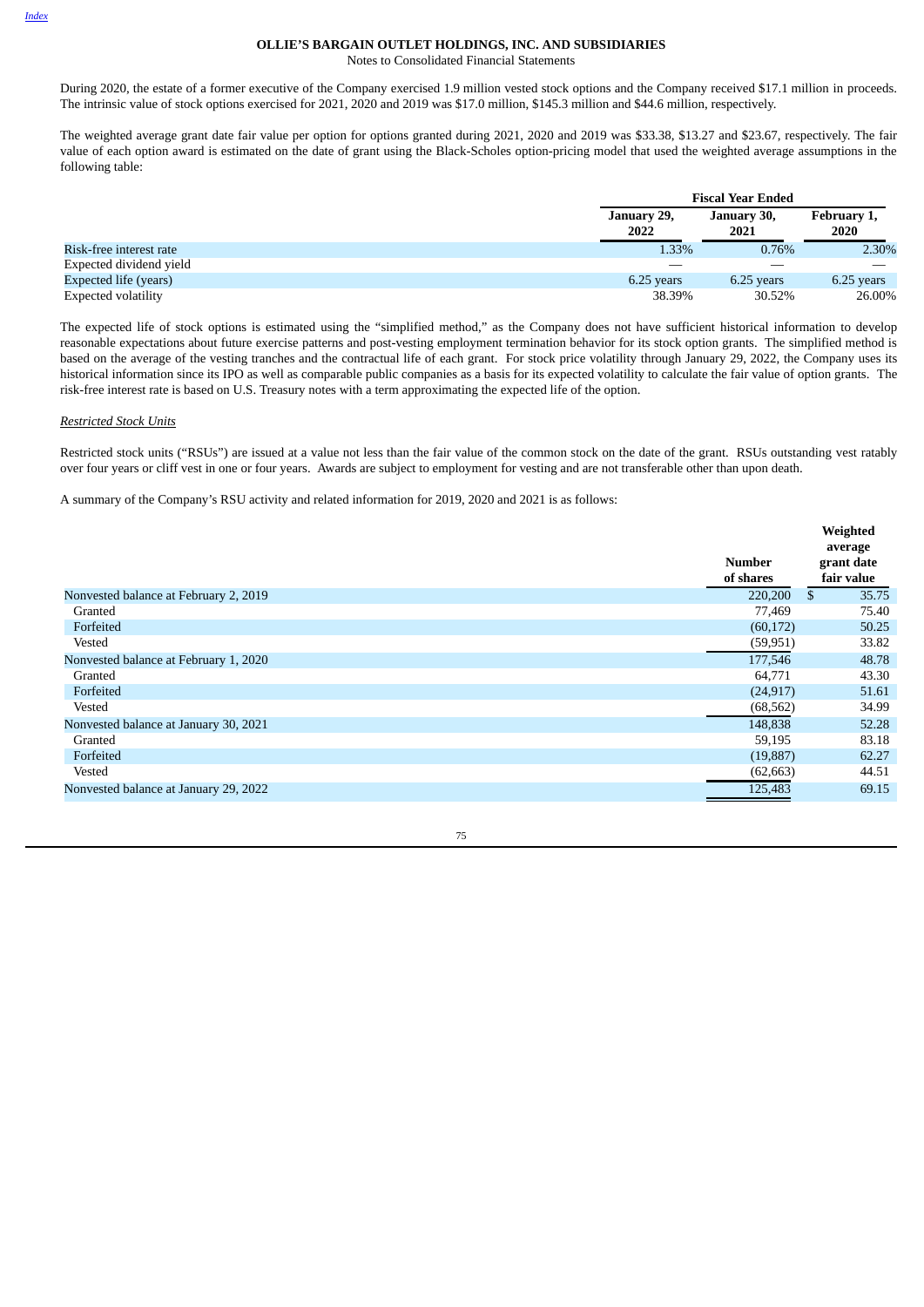Notes to Consolidated Financial Statements

### *Stock-Based Compensation Expense*

The compensation cost for stock options and RSUs which has been recorded within SG&A was \$8.0 million, \$6.5 million and \$7.3 million for 2021, 2020 and 2019, respectively.

As of January 29, 2022, there was \$17.0 million of total unrecognized compensation cost related to non-vested stock-based compensation arrangements. That cost is expected to be recognized over a weighted average period of 2.6 years. Compensation costs related to awards are recognized using the straight-line method.

#### **(9) Employee Benefit Plans**

Ollie's sponsors a defined contribution plan (the "Plan"), qualified under Internal Revenue Code ("IRC") Section 401(k), for the benefit of employees. An employee becomes eligible to participate in the Plan upon attaining at least 21 years of age and completing three months of full-time employment. An employee may elect to contribute annual compensation up to the maximum allowable under the IRC. The Company assumes all administrative costs of the Plan and matches the employee's contribution up to 25% of the first 6% of their annual compensation. The portion that the Company matches is vested ratably over six years. The employer matching contributions to the Plan were \$0.2 million in each of the years ended 2021, 2020 and 2019.

In addition to the regular matching contribution, the Company may elect to make a discretionary matching contribution. Discretionary contributions shall be allocated as a percentage of compensation of eligible participants for the Plan year. There were no discretionary contributions in 2021, 2020 or 2019.

#### **(10) Common Stock**

#### *Common Stock*

The Company's capital structure consists of a single class of common stock with one vote per share. The Company has authorized 500,000,000 shares at \$0.001 par value per share. Additionally, the Company has authorized 50,000,000 shares of preferred stock at \$0.001 par value per share; to date, however, no preferred shares have been issued. Treasury stock, which consists of the Company's common stock, is accounted for using the cost method.

### *Share Repurchase Program*

On March 26, 2019, the Board of Directors of the Company authorized the repurchase of up to \$100.0 million of shares of the Company's common stock. This initial tranche expired on March 26, 2021. The Board authorized the repurchase of another \$100.0 million of the Company's common stock on December 15, 2020 and a \$100.0 million increase on March 16, 2021, resulting in \$200.0 million approved for share repurchases through January 13, 2023. On November 30, 2021, the Board authorized an additional \$200.0 million to repurchase stock pursuant to the Company's share repurchase program, expiring on December 15, 2023. The shares to be repurchased may be purchased from time to time in open market conditions (including blocks), privately negotiated transactions, accelerated share repurchase programs or other derivative transactions, issuer self-tender offers or any combination of the foregoing. The timing of repurchases and the actual amount purchased will depend on a variety of factors, including the market price of the Company's shares, general market, economic and business conditions, and other corporate considerations. Repurchases may be made pursuant to plans intended to comply with Rule 10b5-1 under the Securities Exchange Act of 1934, which could allow the Company to purchase its shares during periods when it otherwise might be prevented from doing so under insider trading laws or because of self-imposed trading blackout periods. Repurchases are expected to be funded from cash on hand or through the utilization of the Company's Revolving Credit Facility. The repurchase authorization does not require the purchase of a specific number of shares and is subject to suspension or termination by the Company's Board of Directors at any time.

During 2021, the Company repurchased 3,113,981 shares of its common stock for \$220.0 million, inclusive of transaction costs, pursuant to its share repurchase program. During 2020, the Company repurchased 3,885 shares of its common stock for \$0.3 million, inclusive of transaction costs, and during 2019, it repurchased 689,457 shares of its common stock for \$40.0 million, inclusive of transaction costs. These expenditures were funded by cash generated from operations. As of January 29, 2022, the Company had \$180.0 million remaining under its share repurchase authorization. There can be no assurances that any additional repurchases will be completed, or as to the timing or amount of any repurchases.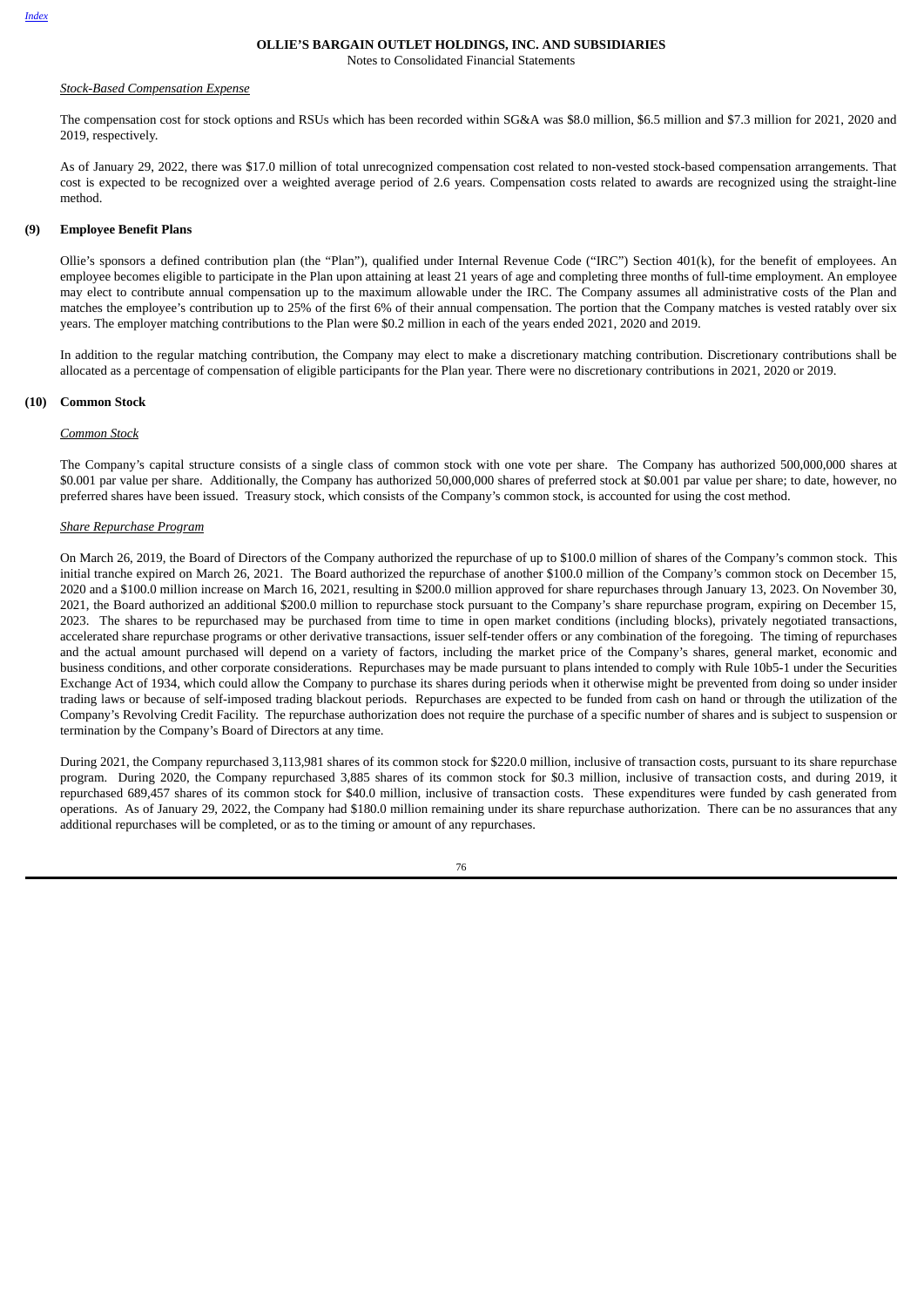Notes to Consolidated Financial Statements

# **(11) Segment Reporting and Entity-Wide Information**

For purposes of the disclosure requirements for segments of a business enterprise, it has been determined that the Company is comprised of one operating segment.

The following table summarizes the percentage of net sales by merchandise category for each year presented:

|                        | <b>Fiscal Year Ended</b> |                     |                     |  |  |
|------------------------|--------------------------|---------------------|---------------------|--|--|
|                        | January 29,<br>2022      | January 30,<br>2021 | February 1,<br>2020 |  |  |
| <b>Housewares</b>      | 14.9%                    | 15.7%               | 15.0%               |  |  |
| Bed and bath           | 10.7                     | 10.9                | 10.5                |  |  |
| Food                   | 10.3                     | 10.2                | 10.8                |  |  |
| Floor coverings        | 8.6                      | 8.5                 | 8.4                 |  |  |
| Books and stationery   | 7.9                      | 7.6                 | 8.6                 |  |  |
| Electronics            | 6.8                      | 6.1                 | 6.6                 |  |  |
| Toys                   | 6.4                      | 6.2                 | 6.5                 |  |  |
| Health and beauty aids | 5.9                      | 7.7                 | 5.7                 |  |  |
| Other                  | 28.5                     | 27.1                | 27.9                |  |  |
|                        | 100.0%                   | 100.0%              | 100.0%              |  |  |

# **(12) Quarterly Results of Operations and Seasonality (Unaudited)**

The following table reflects quarterly financial results for 2021 and 2020 (in thousands, except for per share data). Each quarterly period listed below consisted of a 13-week period. The sum of the four quarters for any given year may not equal annual totals due to rounding.

|                                      | 2021    |  |         |   |                | 2020    |  |         |  |                |  |                |  |         |
|--------------------------------------|---------|--|---------|---|----------------|---------|--|---------|--|----------------|--|----------------|--|---------|
|                                      | Fourth  |  | Third   |   | Second         | First   |  | Fourth  |  | <b>Third</b>   |  | Second         |  | First   |
|                                      | Ouarter |  | Ouarter |   | <b>Quarter</b> | Ouarter |  | Ouarter |  | <b>Quarter</b> |  | <b>Quarter</b> |  | Ouarter |
| Net sales                            | 501,135 |  | 383,487 |   | 415,881        | 452,492 |  | 515,763 |  | 414,382        |  | 529,313        |  | 349,363 |
| Gross profit                         | 183,041 |  | 152,560 |   | 163,035        | 182,610 |  | 204,657 |  | 171,501        |  | 206,842        |  | 140,366 |
| Net income                           | 44,727  |  | 23,185  |   | 34,323         | 55,220  |  | 64.660  |  | 45.197         |  | 99,383         |  | 33,456  |
| Basic earnings per common share      | 0.71    |  | 0.36    |   | 0.53           | 0.84    |  | 0.99    |  | 0.69           |  | 1.53           |  | 0.53    |
| Diluted earnings per common share \$ | 0.71    |  | 0.36    | S | 0.52           | 0.84    |  | 0.98    |  | 0.68           |  | 1.50           |  | 0.51    |

Beginning in the second quarter of 2020 through the first quarter of 2021, the Company's financial results benefited from increased consumer spending associated with federal stimulus funds for the COVID-19 pandemic.

The Company's business is seasonal in nature and demand is generally the highest in the fourth fiscal quarter due to the holiday sales season. To prepare for the holiday sales season, Ollie's must order and keep in stock more merchandise than is carried during other times of the year and generally engage in additional marketing efforts. The Company expects inventory levels, along with accounts payable and accrued expenses, to reach their highest levels in the third and fourth fiscal quarters in anticipation of increased net sales during the holiday sales season. As a result of this seasonality, and generally because of variation in consumer spending habits, the Company experiences fluctuations in net sales and working capital requirements during the year.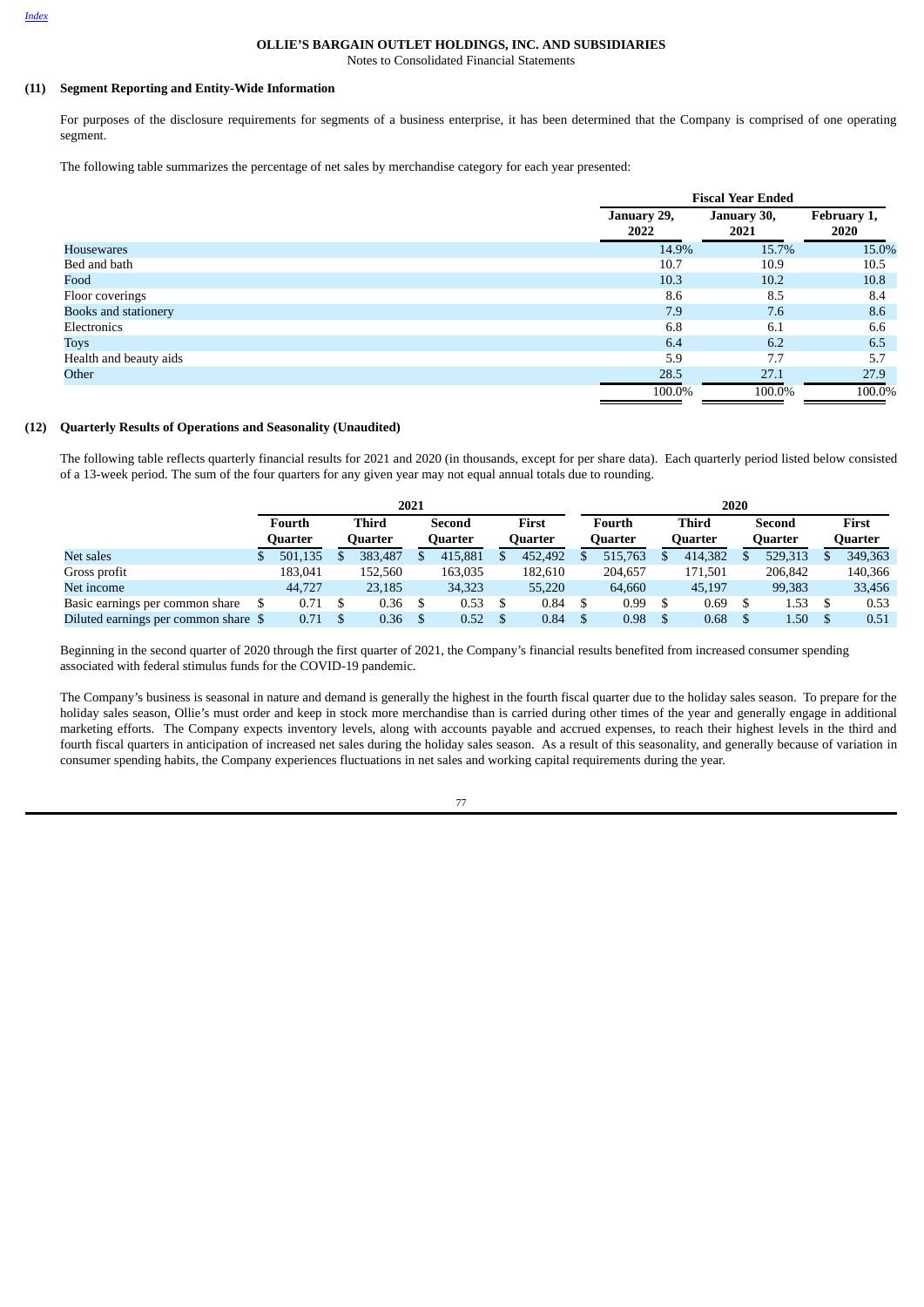Notes to Consolidated Financial Statements

# **(13) Transactions with Affiliated and Related Parties**

The Company has entered into five non-cancelable operating leases with related parties for office and store locations that expire at various dates through 2033. Ollie's made \$1.7 million, \$1.7 million and \$1.5 million in rent payments to such related parties during 2021, 2020 and 2019, respectively. The annual lease payments are \$1.7 million for the next five years and the total remaining payments after the next five years are \$4.5 million. These lease payments are included in the operating lease disclosures in Note 4.

During the fiscal year 2021, the Company purchased pallets totaling \$0.2 million from a company affiliated with a member of its Board of Directors. Additionally, during 2021 the Company has sold damaged pallets to the aforementioned company totaling \$0.1 million.

# **(14) Subsequent Event**

In 2022, the Company plans to expand its York, PA distribution center by 200,000 square feet. In connection with this expansion, on March 7, 2022, the Company entered into a construction agreement totaling \$12.3 million.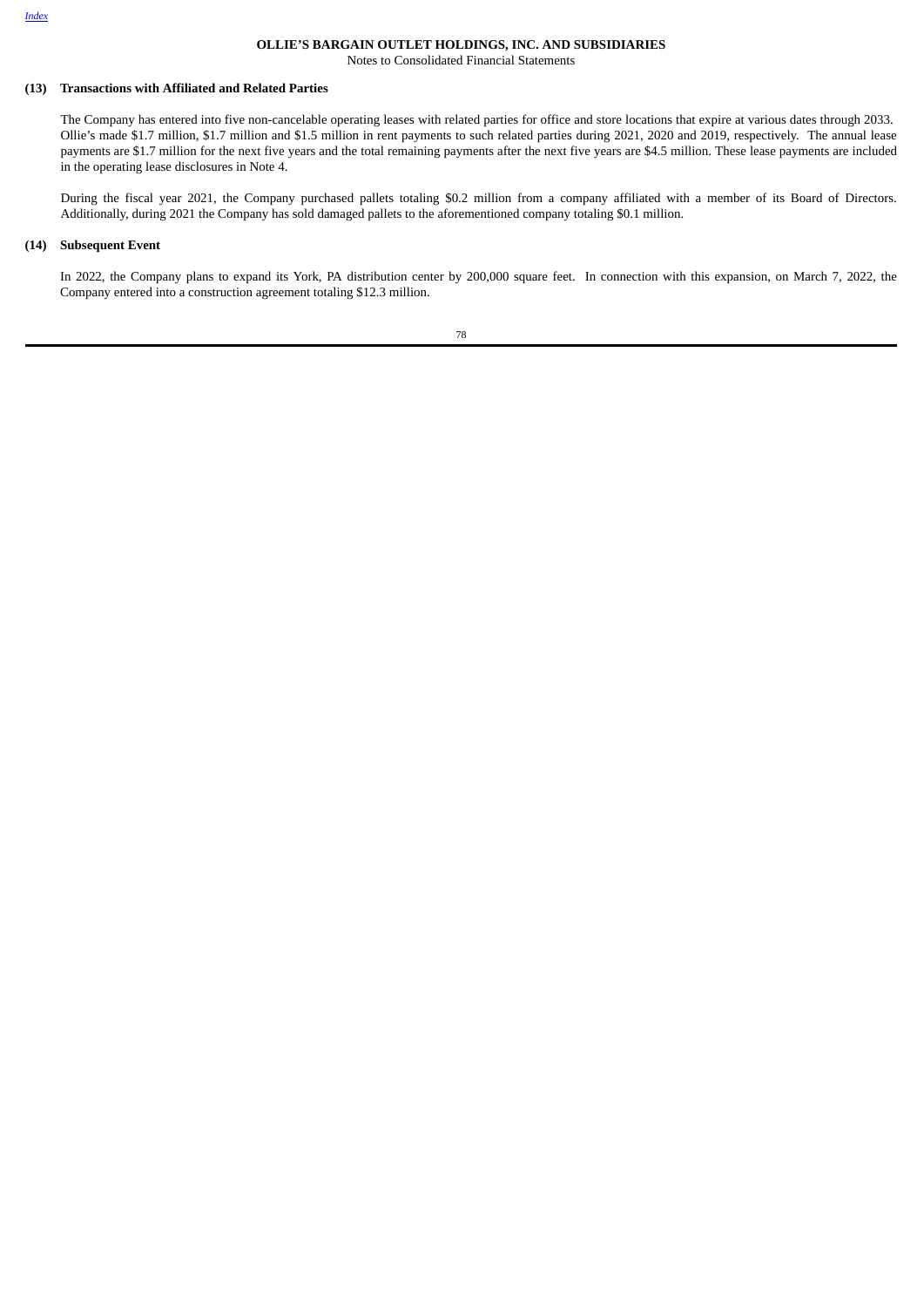# **Condensed Balance Sheets (In thousands)**

|                                            | January 29,<br>2022 |            | January 30,<br>2021 |           |
|--------------------------------------------|---------------------|------------|---------------------|-----------|
| <b>Assets</b>                              |                     |            |                     |           |
| Total current assets                       | \$                  | $\sim$     | \$                  |           |
| Long-term assets:                          |                     |            |                     |           |
| Investment in subsidiaries                 |                     | 1,287,710  |                     | 1,334,881 |
| Total assets                               |                     | 1,287,710  | S.                  | 1,334,881 |
|                                            |                     |            |                     |           |
| Liabilities and stockholders' equity       |                     |            |                     |           |
| Total current liabilities                  | \$                  | $\sim$     | \$                  |           |
| Total long-term liabilities                |                     |            |                     |           |
| <b>Total liabilities</b>                   |                     |            |                     |           |
| Stockholders' equity:                      |                     |            |                     |           |
| Common stock                               |                     | 67         |                     | 66        |
| Additional paid-in capital                 |                     | 664,293    |                     | 648,949   |
| Retained earnings                          |                     | 883,722    |                     | 726,267   |
| Treasury stock, at cost                    |                     | (260, 372) |                     | (40, 401) |
| Total stockholders' equity                 |                     | 1,287,710  |                     | 1,334,881 |
| Total liabilities and stockholders' equity |                     | 1,287,710  | S.                  | 1,334,881 |

See accompanying notes.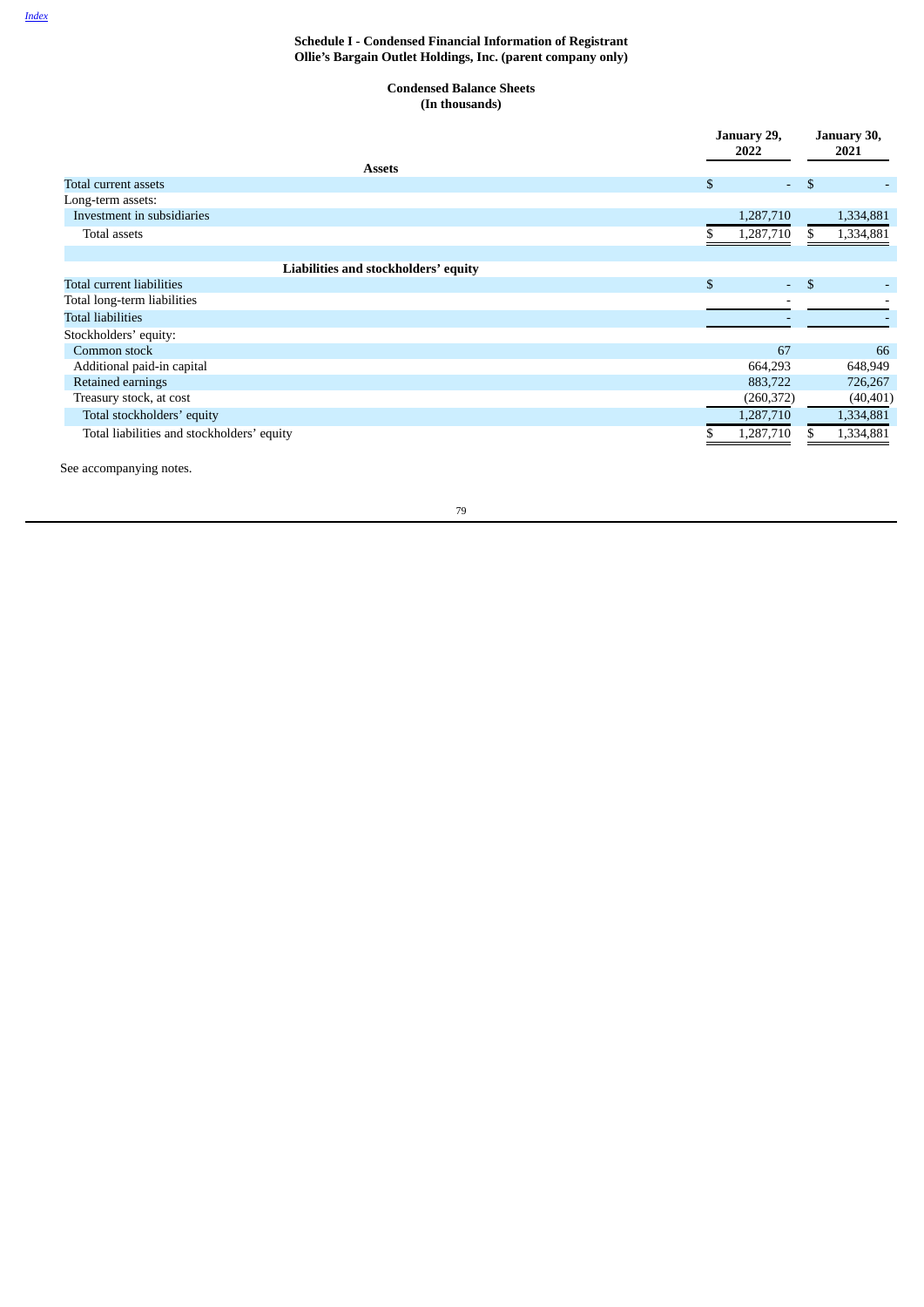#### **Schedule I - Condensed Financial Information of Registrant Ollie's Bargain Outlet Holdings, Inc. (parent company only)**

# **Condensed Statements of Income (In thousands)**

|                                                                     | <b>Fiscal year ended</b> |                                                      |                     |  |  |
|---------------------------------------------------------------------|--------------------------|------------------------------------------------------|---------------------|--|--|
|                                                                     | January 29,<br>2022      | January 30,<br>2021                                  | February 1,<br>2020 |  |  |
| Net sales                                                           |                          | S<br>٠                                               | \$.<br>٠.           |  |  |
| Cost of sales                                                       |                          |                                                      |                     |  |  |
| Gross profit                                                        |                          |                                                      |                     |  |  |
| Selling, general and administrative expenses                        |                          | $\overline{\phantom{0}}$                             |                     |  |  |
| Depreciation and amortization expenses                              |                          | $\overline{\phantom{0}}$<br>$\overline{\phantom{0}}$ |                     |  |  |
| Pre-opening expenses                                                |                          |                                                      |                     |  |  |
| Operating income                                                    |                          |                                                      |                     |  |  |
| Interest expense, net                                               |                          |                                                      |                     |  |  |
| Income before income taxes and equity in net income of subsidiaries |                          |                                                      |                     |  |  |
| Income tax expense                                                  |                          |                                                      |                     |  |  |
| Income before equity in net income of subsidiaries                  |                          |                                                      |                     |  |  |
| Net income of subsidiaries                                          | 157,455                  | 242,696                                              | 141,130             |  |  |
| Net income                                                          | 157,455                  | 242,696                                              | 141,130             |  |  |

See accompanying notes.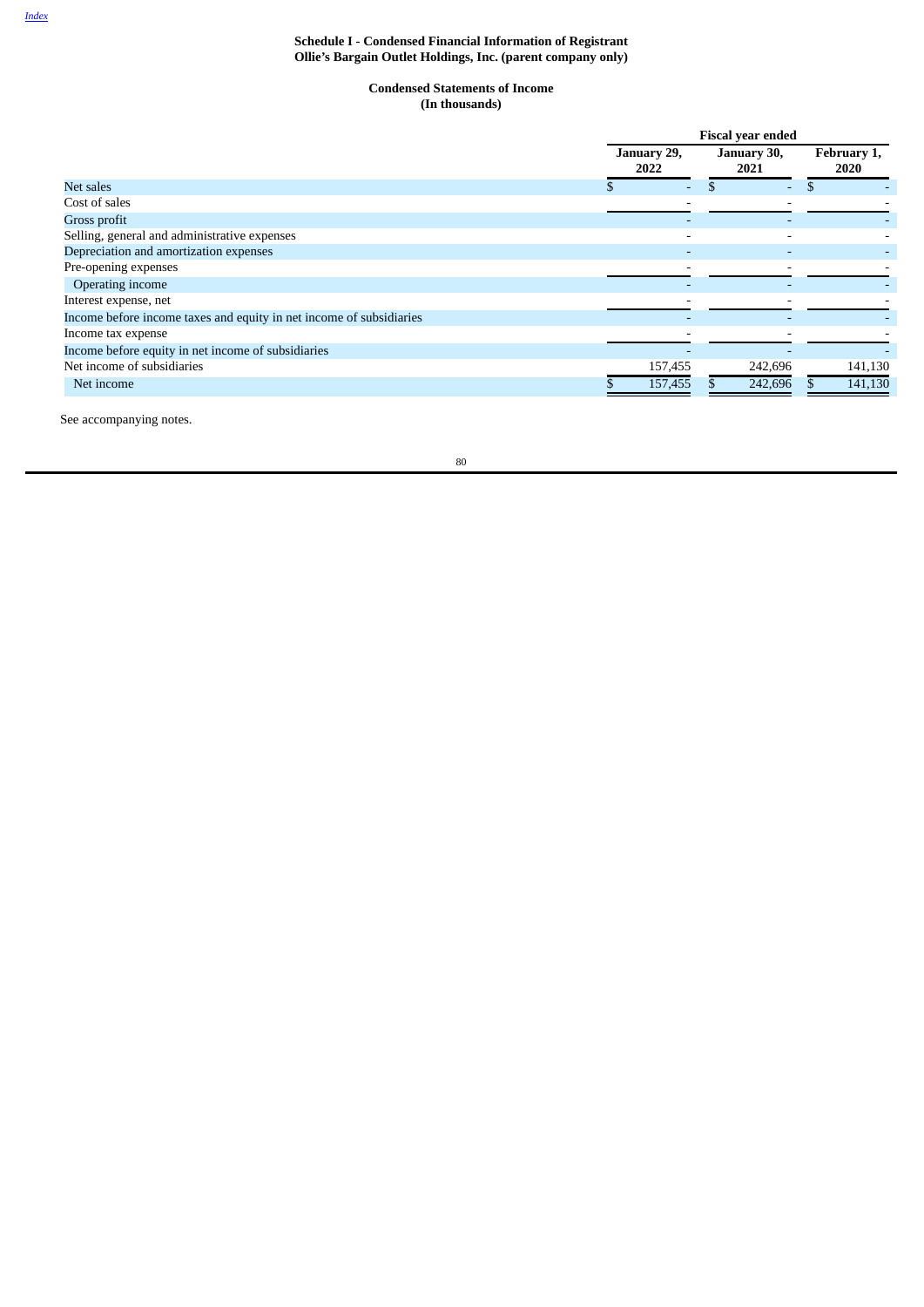### **Schedule I - Condensed Financial Information of Registrant Ollie's Bargain Outlet Holdings, Inc. (parent company only)**

### **Notes to Condensed Financial Statements**

### **1. Basis of presentation**

In the parent-company-only condensed financial statements, Ollie's Bargain Outlet Holdings, Inc.'s (the "Company") investment in subsidiaries is stated at cost plus equity in undistributed earnings of subsidiaries since the date of acquisition. The parent-company-only condensed financial statements should be read in conjunction with the Company's consolidated financial statements. A condensed statement of cash flows was not presented because Ollie's Bargain Outlet Holdings, Inc. had no cash flow activities during 2021, 2020 or 2019.

### **2. Guarantees and restrictions**

On May 22, 2019, Ollie's Bargain Outlet, Inc., a subsidiary of the Company, completed a transaction in which it refinanced its credit facility (the "Credit Facility"). The Credit Facility provides for a five-year \$100.0 million revolving credit facility, which includes a \$45.0 million sub-facility for letters of credit and a \$25.0 million sub-facility for swingline loans (the "Revolving Credit Facility"). The loans under the Revolving Credit Facility mature on May 22, 2024. In addition, Ollie's Bargain Outlet, Inc. may at any time add term loan facilities or additional revolving commitments up to \$150.0 million pursuant to the terms and conditions set out in the Credit Facility. Under the terms of the Credit Facility, Bargain Parent, Inc., a subsidiary of the Company, guaranteed the payment of all principal and interest. In the event of a default under the Credit Facility, Bargain Parent, Inc. will be directly liable to the debt holders.

As of January 29, 2022, Ollie's Bargain Outlet, Inc. had \$84.7 million available for borrowing under its Revolving Credit Facility.

The Credit Facility is collateralized by the Company's assets and equity and contains a financial covenant, as well as certain business covenants, including restrictions on dividend payments, which the Company must comply with during the term of the agreement. The Company was in compliance with all terms of the agreement during and as of the fiscal year ended January 29, 2022.

The provisions of the Credit Facility restrict all of the net assets of the Company's consolidated subsidiaries, which constitutes all of the net assets on the Company's consolidated balance sheet as of January 29, 2022, from being used to pay any dividends or make other restricted payments without prior written consent from the lenders under the Credit Facility, subject to certain exceptions.

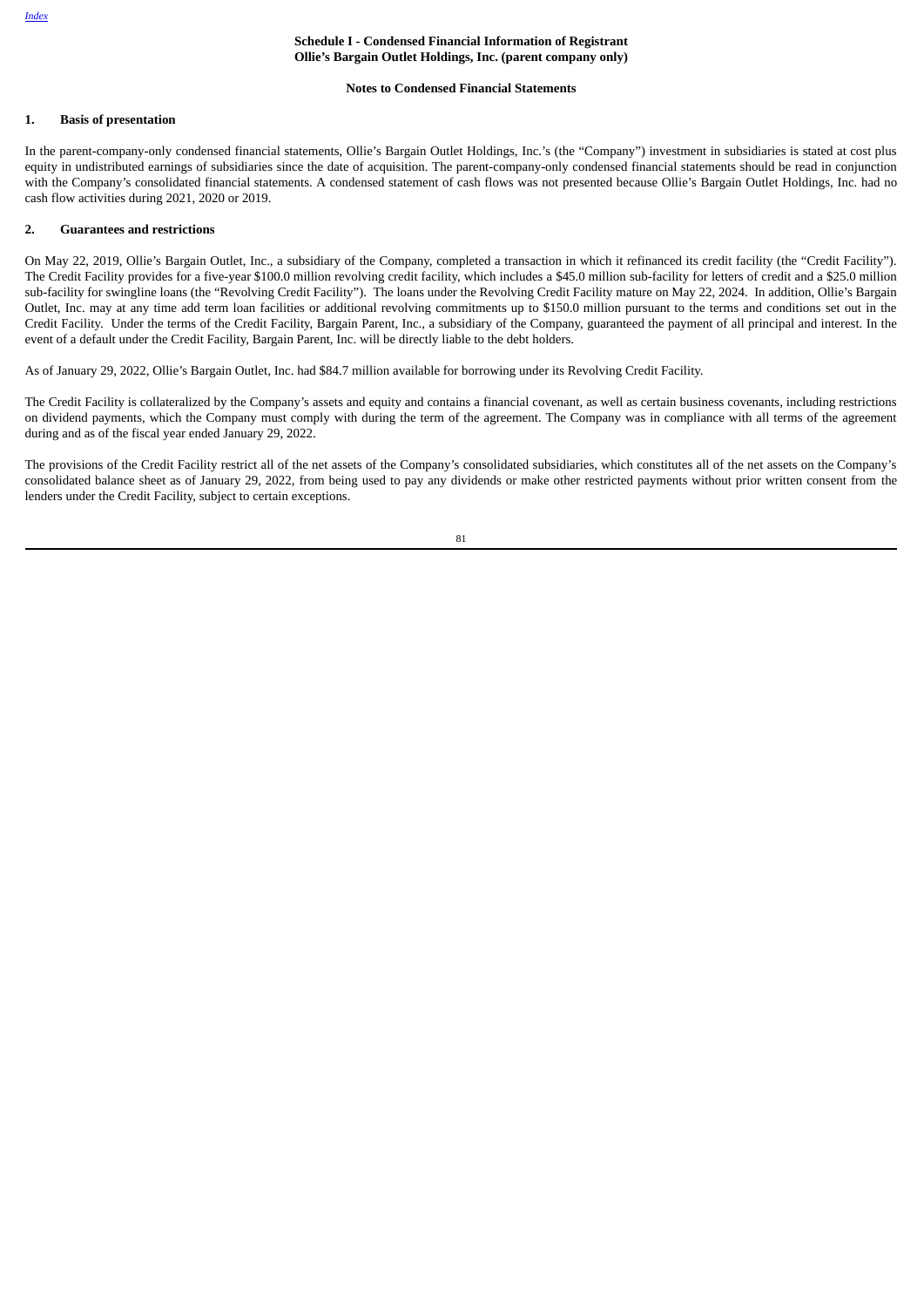#### **Item 9.** *Changes in and Disagreements with Accountants on Accounting and Financial Disclosure*

None.

## **Item 9A.** *Controls and Procedures*

# *Changes in Internal Control over Financial Reporting*

There were no changes in the Company's internal controls over financial reporting that occurred during the quarterly period ended January 29, 2022 that have materially affected, or are reasonably likely to materially affect, its internal control over financial reporting.

#### *Evaluation of Disclosure Controls and Procedures*

The Company maintains a system of disclosure controls and procedures (as defined in Rules 13a-15(e) and 15d-15(e) under the Security Exchange Act of 1934, as amended (the "Exchange Act")) designed to ensure that the information required to be disclosed by the Company in the reports that it files or submits under the Exchange Act is recorded, processed, summarized and reported within the time periods specified in the rules and forms of the Securities and Exchange Commission ("SEC"), and is accumulated and communicated to the Company's management, including its Chief Executive Officer (principal executive officer) and its Chief Financial Officer (principal financial and accounting officer), as appropriate, to allow timely decisions regarding required disclosure.

The Company's management, with the participation of its Chief Executive Officer and Chief Financial Officer, has evaluated the effectiveness of the Company's disclosure controls and procedures under the Exchange Act as of January 29, 2022, the end of the period covered by this Annual Report on Form 10-K. Based on that evaluation, the Company's Chief Executive Officer and Chief Financial Officer concluded that, as of January 29, 2022, the Company's disclosure controls and procedures are effective.

#### *Management's Annual Report on Internal Control Over Financial Reporting*

Management is responsible for establishing and maintaining adequate internal control over financial reporting as defined in Rules 13a-15(f) and 15d-15(f) under the Exchange Act. The Company's internal control over financial reporting is a process designed to provide reasonable assurance regarding the reliability of financial reporting and the preparation of financial statements for external purposes in accordance with accounting principles generally accepted in the United States of America.

Because of its inherent limitations, internal control over financial reporting may not prevent or detect misstatements. Projections of any evaluation of effectiveness to future periods are subject to the risk that controls may become inadequate because of changes in conditions, or that the degree of compliance with policies or procedures may deteriorate.

Management, including the Chief Executive Officer and Chief Financial Officer, assessed the effectiveness of internal control over financial reporting as of January 29, 2022. Management based this assessment on criteria for effective internal control over financial reporting described in *Internal Control - Integrated Framework (2013)* issued by the Committee of Sponsoring Organizations of the Treadway Commission (COSO). Based on this assessment, management determined that, as of January 29, 2022, the Company maintained effective internal control over financial reporting at a reasonable assurance level.

The effectiveness of the Company's internal control over financial reporting as of January 29, 2022 has been audited by KPMG LLP, our independent registered public accounting firm, as stated in their report dated March 25, 2022 that appears below.

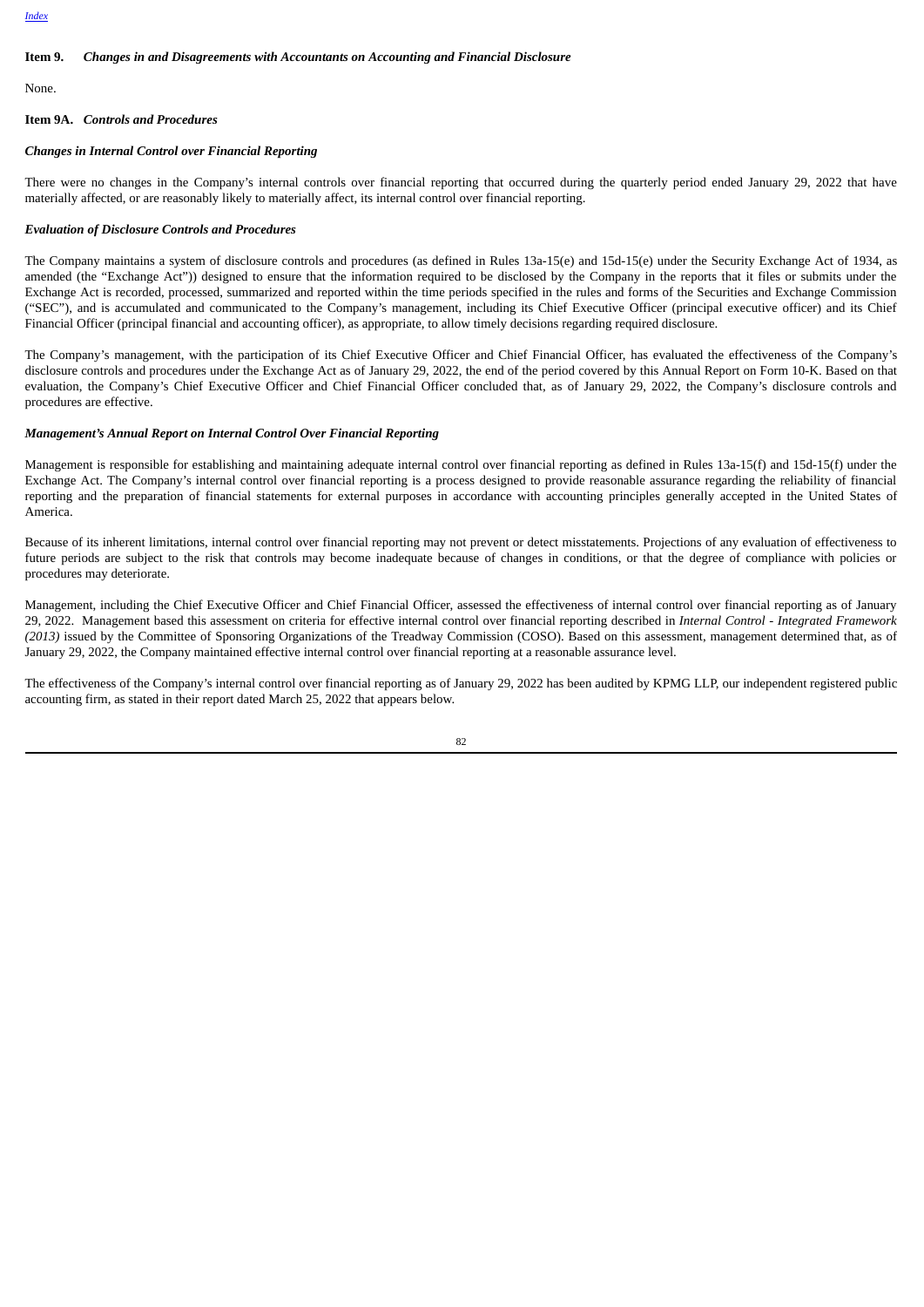#### **Report of Independent Registered Public Accounting Firm**

To the Stockholders and Board of Directors Ollie's Bargain Outlet Holdings, Inc.:

#### *Opinion on Internal Control Over Financial Reporting*

We have audited Ollie's Bargain Outlet Holdings, Inc. and subsidiaries' (the Company) internal control over financial reporting as of January 29, 2022, based on criteria established in *Internal Control – Integrated Framework (2013)* issued by the Committee of Sponsoring Organizations of the Treadway Commission. In our opinion, the Company maintained, in all material respects, effective internal control over financial reporting as of January 29, 2022, based on criteria established in *Internal Control – Integrated Framework (2013)* issued by the Committee of Sponsoring Organizations of the Treadway Commission.

We also have audited, in accordance with the standards of the Public Company Accounting Oversight Board (United States) (PCAOB), the consolidated balance sheets of the Company as of January 29, 2022 and January 30, 2021, the related consolidated statements of income, stockholders' equity, and cash flows for each of the fiscal years in the three-year period ended January 29, 2022, and the related notes and financial statement schedule I - condensed financial information of registrant (collectively, the consolidated financial statements), and our report dated March 25, 2022 expressed an unqualified opinion on those consolidated financial statements.

#### *Basis for Opinion*

The Company's management is responsible for maintaining effective internal control over financial reporting and for its assessment of the effectiveness of internal control over financial reporting, included in the accompanying Management's Annual Report on Internal Control Over Financial Reporting. Our responsibility is to express an opinion on the Company's internal control over financial reporting based on our audit. We are a public accounting firm registered with the PCAOB and are required to be independent with respect to the Company in accordance with the U.S. federal securities laws and the applicable rules and regulations of the Securities and Exchange Commission and the PCAOB.

We conducted our audit in accordance with the standards of the PCAOB. Those standards require that we plan and perform the audit to obtain reasonable assurance about whether effective internal control over financial reporting was maintained in all material respects. Our audit of internal control over financial reporting included obtaining an understanding of internal control over financial reporting, assessing the risk that a material weakness exists, and testing and evaluating the design and operating effectiveness of internal control based on the assessed risk. Our audit also included performing such other procedures as we considered necessary in the circumstances. We believe that our audit provides a reasonable basis for our opinion.

### *Definition and Limitations of Internal Control Over Financial Reporting*

A company's internal control over financial reporting is a process designed to provide reasonable assurance regarding the reliability of financial reporting and the preparation of financial statements for external purposes in accordance with generally accepted accounting principles. A company's internal control over financial reporting includes those policies and procedures that (1) pertain to the maintenance of records that, in reasonable detail, accurately and fairly reflect the transactions and dispositions of the assets of the company; (2) provide reasonable assurance that transactions are recorded as necessary to permit preparation of financial statements in accordance with generally accepted accounting principles, and that receipts and expenditures of the company are being made only in accordance with authorizations of management and directors of the company; and (3) provide reasonable assurance regarding prevention or timely detection of unauthorized acquisition, use, or disposition of the company's assets that could have a material effect on the financial statements.

Because of its inherent limitations, internal control over financial reporting may not prevent or detect misstatements. Also, projections of any evaluation of effectiveness to future periods are subject to the risk that controls may become inadequate because of changes in conditions, or that the degree of compliance with the policies or procedures may deteriorate.

## /s/ KPMG LLP

Philadelphia, Pennsylvania March 25, 2022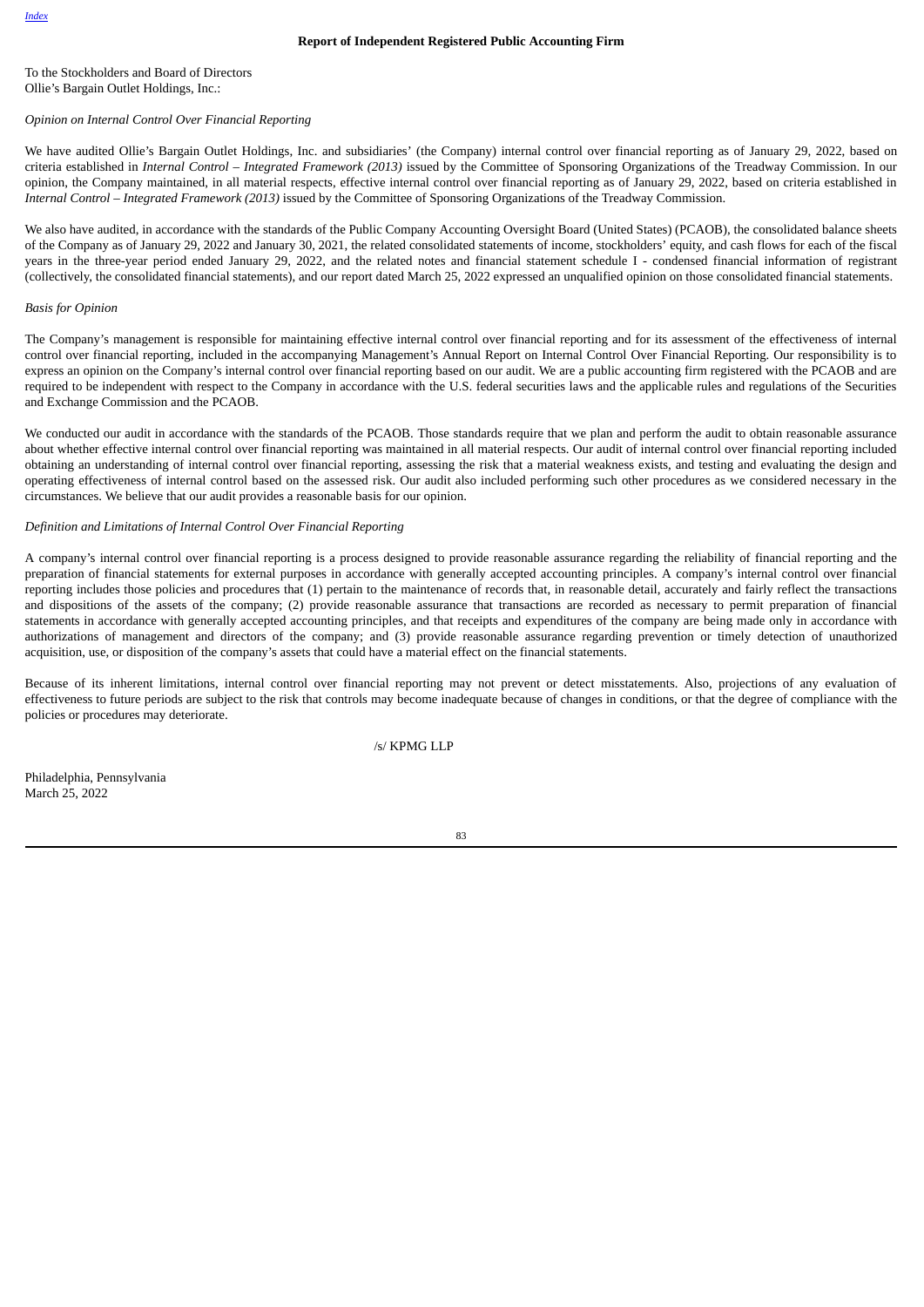### **Item 9B.** *Other Information*

None.

#### **Item 9C.** *Disclosure Regarding Foreign Jurisdictions that Prevent Inspections*

None.

# **PART III**

### **Item 10.** *Directors, Executive Officers and Corporate Governance*

The information required by this item will be contained in the Company's definitive proxy statement in connection with the 2022 Annual Meeting of Stockholders (the "Proxy Statement"), which is expected to be filed with the SEC not later than 120 days after the end of the fiscal year ended January 29, 2022, and is incorporated herein by reference.

In addition, the Company's Board of Directors has adopted a Code of Ethical Business Conduct that applies to all of its directors, employees and officers, including the Chief Executive Officer and Chief Financial Officer. The current version of the Code of Ethical Business Conduct is available on the Company's website under the Investor Relations section at www.ollies.us. In accordance with the rules adopted by the SEC and NASDAQ, the Company intends to promptly disclose any amendments to certain provisions of the Code of Ethical Business Conduct, or waivers of such provisions granted to executive officers and directors, on its website under the Investor Relations section at www.ollies.us. The information contained on or accessible through the Company's website is not incorporated by reference into this Annual Report on Form 10-K.

#### **Item 11.** *Executive Compensation*

The information required by this Item will be set forth in the Proxy Statement and is incorporated herein by reference.

#### **Item 12.** *Security Ownership of Certain Beneficial Owners and Management and Related Stockholder Matters*

The information required by this Item will be set forth in the Proxy Statement and is incorporated herein by reference.

### **Item 13.** *Certain Relationships and Related Transactions, and Director Independence*

The information required by this Item will be set forth in the Proxy Statement and is incorporated herein by reference.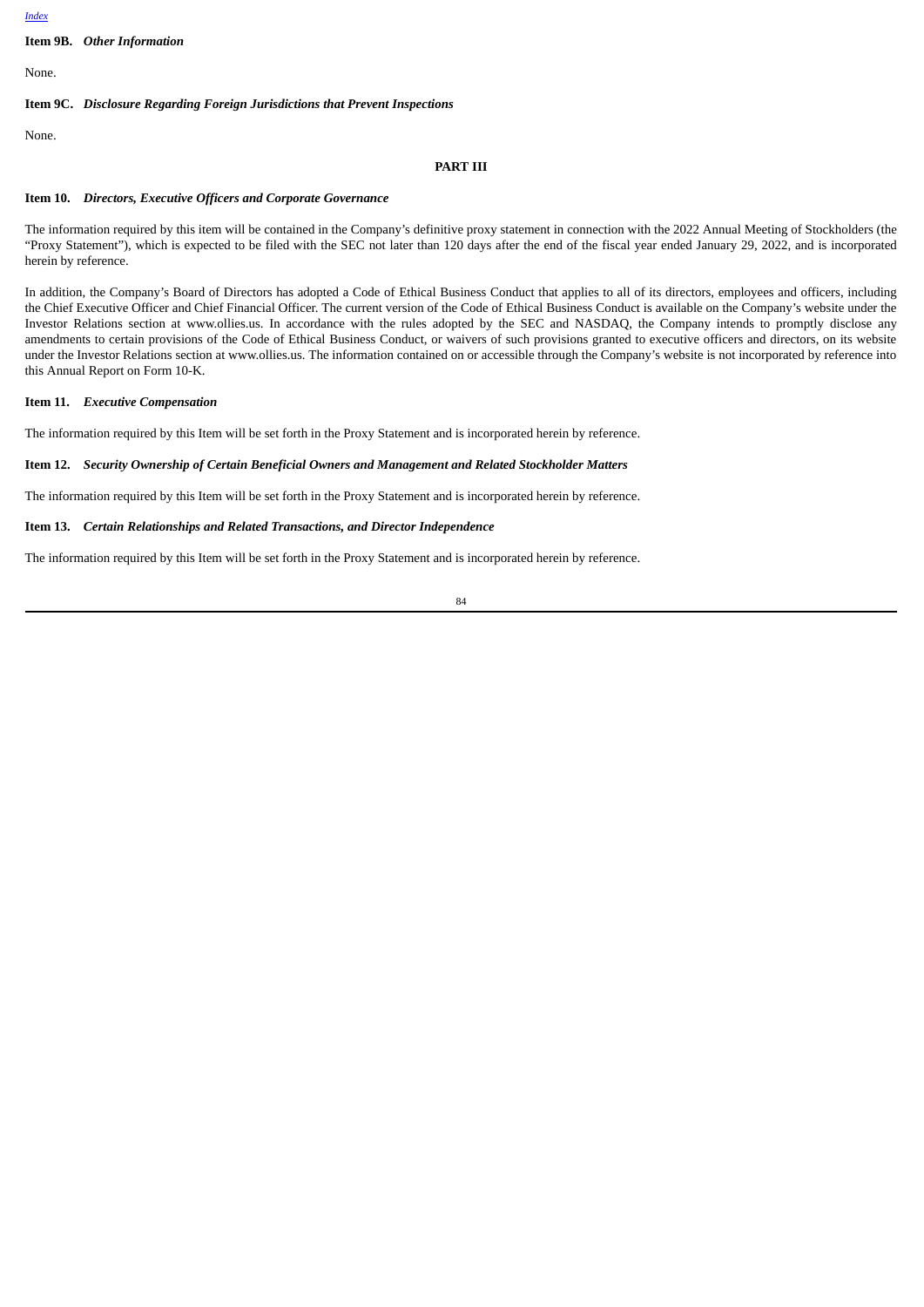# **Item 14.** *Principal Accountant Fees and Services*

The information required by this Item will be set forth in the Proxy Statement and is incorporated herein by reference.

### **PART IV**

### **Item 15.** *Exhibits and Financial Statement Schedules*

# *Financial Statements and Financial Statement Schedules*

See "Index to Consolidated Financial Statements" in Item 8 of this Annual Report on Form 10-K. Financial statement schedules have been omitted because they are not required or are not applicable or because the information required in those schedules either is not material or is included in the consolidated financial statements or the accompanying notes.

### *Exhibits*

The exhibits listed in the accompanying index to exhibits are filed or incorporated by reference as part of this Annual Report on Form 10-K.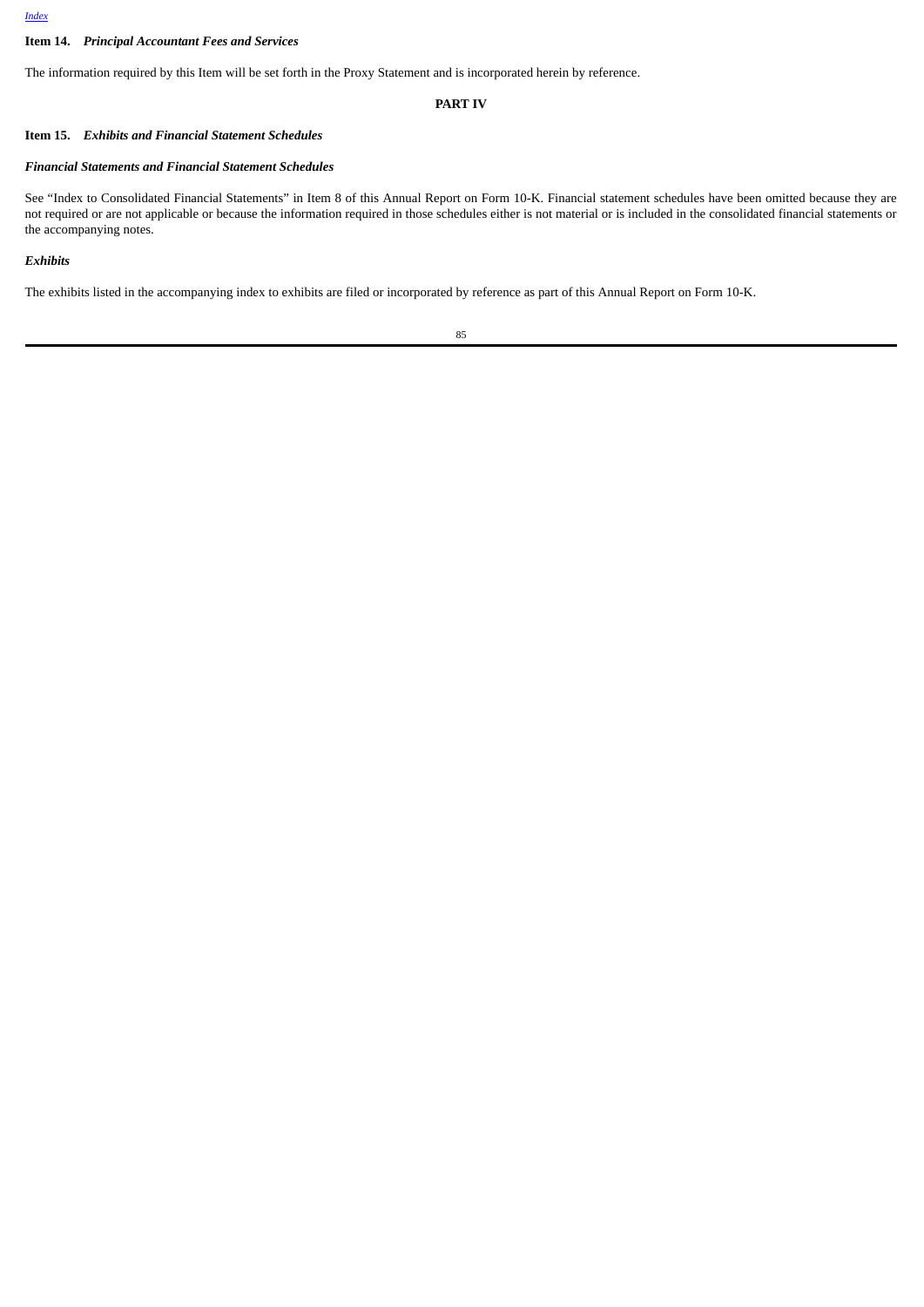| <b>Exhibit</b>     |                                                                                                                                                                                                                                                                                                                                                                                                 |
|--------------------|-------------------------------------------------------------------------------------------------------------------------------------------------------------------------------------------------------------------------------------------------------------------------------------------------------------------------------------------------------------------------------------------------|
| no.                | <b>Description</b>                                                                                                                                                                                                                                                                                                                                                                              |
| $3.1 +$            | Second Amended and Restated Certificate of Incorporation of Ollie's Bargain Outlet Holdings, Inc. (incorporated by reference to Exhibit 3.1 to the<br>Current Report filed on Form 8-K by the Company on July 21, 2015 (No. 001-37501)).                                                                                                                                                        |
| $3.2+$             | Second Amended and Restated Bylaws of Ollie's Bargain Outlet Holdings, Inc. (incorporated by reference to Exhibit 3.2 to the Current Report filed<br>on Form 8-K by the Company on July 21, 2015 (No. 001-37501)).                                                                                                                                                                              |
| $3.3+$             | Third Amended and Restated Certificate of Incorporation of Ollie's Bargain Outlet Holdings, Inc., as effective June 25, 2019 (incorporate by<br>reference to Exhibit 3.1 to the Current Report filed on Form 8-K by the Company on July 1, 2019 (No. 001-37501)).                                                                                                                               |
| $3.4$ <sup>+</sup> | Fourth Amended and Restated Bylaws of Ollie's Bargain Outlet Holdings, Inc., as effective June 25, 2019 (incorporated by reference to Exhibit 3.2 to<br>the Current Report filed on Form 8-K by the Company on July 1, 2019 (No. 001-37501)).                                                                                                                                                   |
| $4.1$ †            | Form of Certificate of Common Stock (incorporated by reference to Exhibit 4.1 to Amendment No. 3 to the Form S-1 Registration Statement filed by<br>the Company on July 8, 2015 (No. 333-204942)).                                                                                                                                                                                              |
| $4.2$ <sup>+</sup> | Description of the Registrant's Securities Registered Pursuant to Section 12 of the Securities Exchange Act of 1934 (incorporated by reference to<br>Exhibit 4.2 to the Form 10-K filed by the Company on March 24, 2021 (No. 001-37501)).                                                                                                                                                      |
| 10.1 <sup>†</sup>  | Amended and Restated Credit Agreement, dated May 22, 2019, among Bargain Parent, Inc., OBO Ventures, Inc. and certain subsidiaries, as<br>borrowers, Manufacturers and Traders Trust Company, as Administrative Agent, and certain lenders party thereto (incorporated by reference to<br>Exhibit 10.1 to the Current Report filed on Form 8-K by the Company on May 24, 2019 (No. 001-37501)). |
| $10.2+$            | Amended and Restated Guarantee and Collateral Agreement, dated May 22, 2019, Bargain Parent, Inc., Ollie's Holdings, Inc., OBO Ventures, Inc.<br>and certain subsidiaries, in favor of Manufacturers and Trading Trust Company, as Administrative Agent (incorporated by reference to Exhibit 10.2 to<br>the Current Report filed on Form 8-K by the Company on May 24, 2019 (No. 001-37501)).  |
| 10.3 <sup>†</sup>  | Form of Director and Officer Indemnification Agreement (incorporated by reference to Exhibit 10.9.1 to Amendment No. 3 to the Form S-1<br>Registration Statement filed by the Company on July 8, 2015 (No. 333-204942)).                                                                                                                                                                        |
| $10.4+$            | Form of Sponsor Director Indemnification Agreement (incorporated by reference to Exhibit 10.9.2 to Amendment No. 3 to the Form S-1 Registration<br>Statement filed by the Company on July 8, 2015 (No. 333-204942)).                                                                                                                                                                            |
| $10.5+$            | Employment Agreement, dated September 28, 2012, by and between Ollie's Bargain Outlet, Inc. and John W. Swygert, Jr. (incorporated by reference<br>to Exhibit 10.11 to the Form S-1 Registration Statement filed by the Company on June 15, 2015 (No. 333-204942)).                                                                                                                             |
| 10.6+              | Employment Agreement, dated May 12, 2014, by and between Ollie's Bargain Outlet, Inc. and Kevin McLain (incorporated by reference to Exhibit<br>10.13 to the Form S-1 Registration Statement filed by the Company on June 15, 2015 (No. 333-204942)).                                                                                                                                           |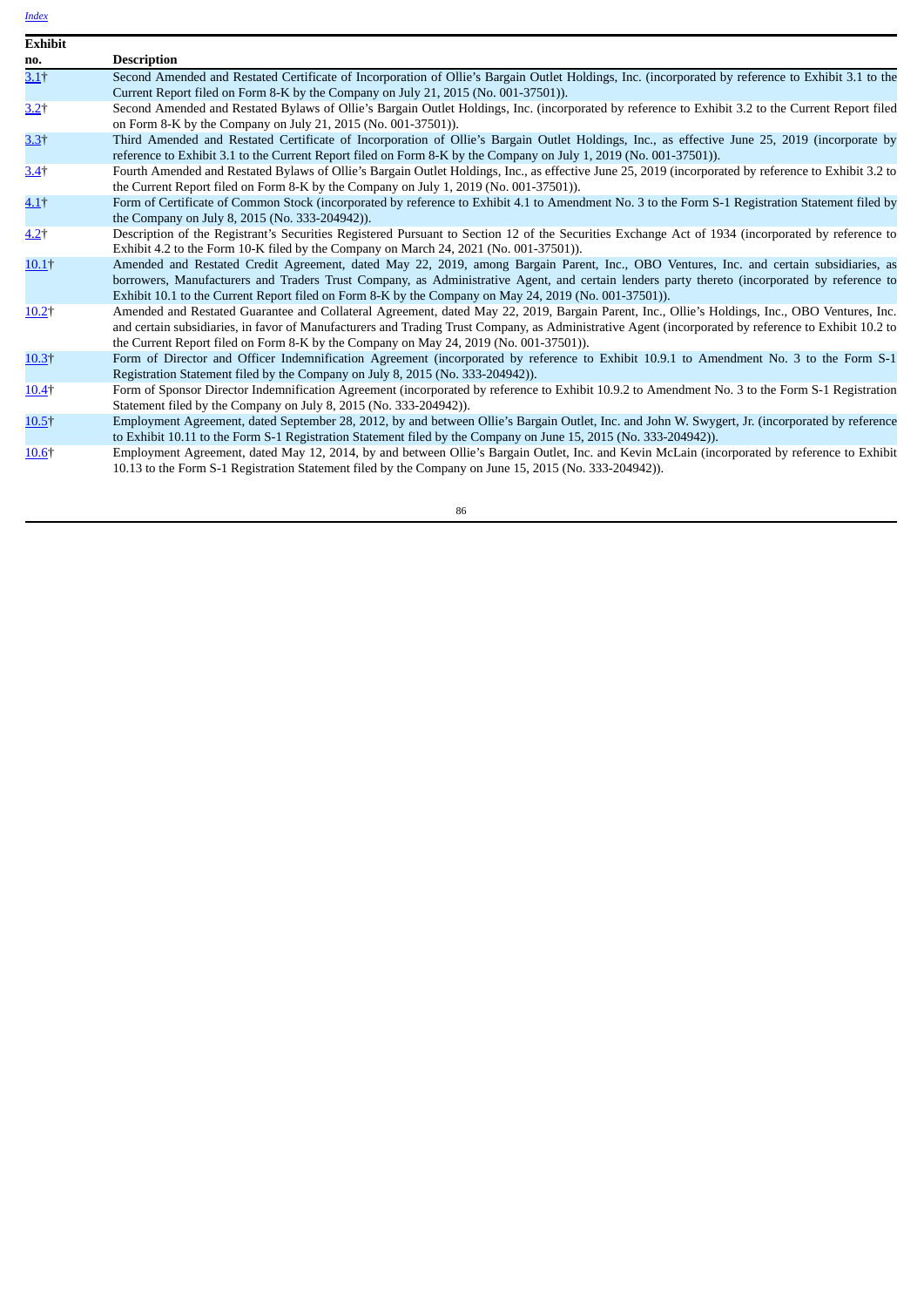| <b>Exhibit</b>       |                                                                                                                                                   |
|----------------------|---------------------------------------------------------------------------------------------------------------------------------------------------|
| no.                  | <b>Description</b>                                                                                                                                |
| $10.7+$              | Employment Agreement, dated November 18, 2015, by and between Ollie's Bargain Outlet, Inc. and Jay Stasz (incorporated by reference to Exhibit    |
|                      | 10.1 to the Quarterly Report filed on Form 10-Q by the Company on December 10, 2015 (No. 001-37501)).                                             |
| $10.8$ <sup>†</sup>  | Employment Agreement, dated May 3, 2021, by and between Ollie's Bargain Outlet, Inc. and Eric van der Valk (incorporated by reference to Exhibit  |
|                      | 10.1 to the Current Report filed on Form 8-K by the Company on May 3, 2021 (No. 001-37501)).                                                      |
| $10.9+$              | Employment Agreement, dated October 1, 2021, by and between Ollie's Bargain Outlet, Inc. and James Comitale (incorporated by reference to         |
|                      | Exhibit 10.1 to the Quarterly Report filed on Form 10-Q by the Company on December 7, 2021 (No. 001-37501)).                                      |
| 10.10 <sup>+</sup>   | Bargain Holdings Inc. 2012 Equity Incentive Plan (incorporated by reference to Exhibit 10.16 to the Form S-1 Registration Statement filed by the  |
|                      | Company on June 15, 2015 (No. 333-204942)).                                                                                                       |
| $10.11$ <sup>+</sup> | Form of Stock Option Agreement under Bargain Holdings, Inc. 2012 Equity Incentive Plan (incorporated by reference to Exhibit 10.17 to the Form S- |
|                      | 1 Registration Statement filed by the Company on June 15, 2015 (No. 333-204942)).                                                                 |
| $10.12$ <sup>+</sup> | Form of Stock Option Agreement under 2015 Equity Incentive Plan (incorporated by reference to Exhibit 10.23 to Amendment No. 2 to the Form S-1    |
|                      | Registration Statement filed by the Company on July 6, 2015 (No. 333-204942)).                                                                    |
| $10.13$ <sup>+</sup> | Amendment to Employment Agreement, dated July 15, 2015, by and between Ollie's Bargain Outlet, Inc. and John W. Swygert, Jr (incorporated by      |
|                      | reference to Exhibit 10.24 to the Form S-1 Registration Statement filed by the Company on February 8, 2016 (No. 333-209420)).                     |
| $10.14$ <sup>+</sup> | Amendment to Employment Agreement, dated July 15, 2015, by and between Ollie's Bargain Outlet, Inc. and Kevin McLain (incorporated by             |
|                      | reference to Exhibit 10.26 to the Form S-1 Registration Statement filed by the Company on February 8, 2016 (No. 333-209420)).                     |
| $10.15$ <sup>+</sup> | Amendment to Employment Agreement, dated January 5, 2018, by and between Ollie's Bargain Outlet, Inc. and Jay Stasz (incorporated by reference    |
|                      | to Exhibit 10.1 to the Current Report filed on Form 8-K by the Company on January 5, 2018 (No. 001-37501)).                                       |
| 10.16+               | Amendment to Employment Agreement, dated January 5, 2018, by and between Ollie's Bargain Outlet, Inc. and John W. Swygert, Jr. (incorporated      |
|                      | by reference to Exhibit 10.2 to the Current Report filed on Form 8-K by the Company on January 5, 2018 (No. 001-37501)).                          |
| 10.17 <sup>+</sup>   | Amendment to Employment Agreement, dated December 10, 2019, by and between Ollie's Bargain Outlet, Inc. and John W. Swygert, Jr.                  |
|                      | (incorporated by reference to Exhibit 10.1 to the Current Report filed on Form 8-K by the Company on December 10, 2019 (No. 001-37501)).          |
|                      |                                                                                                                                                   |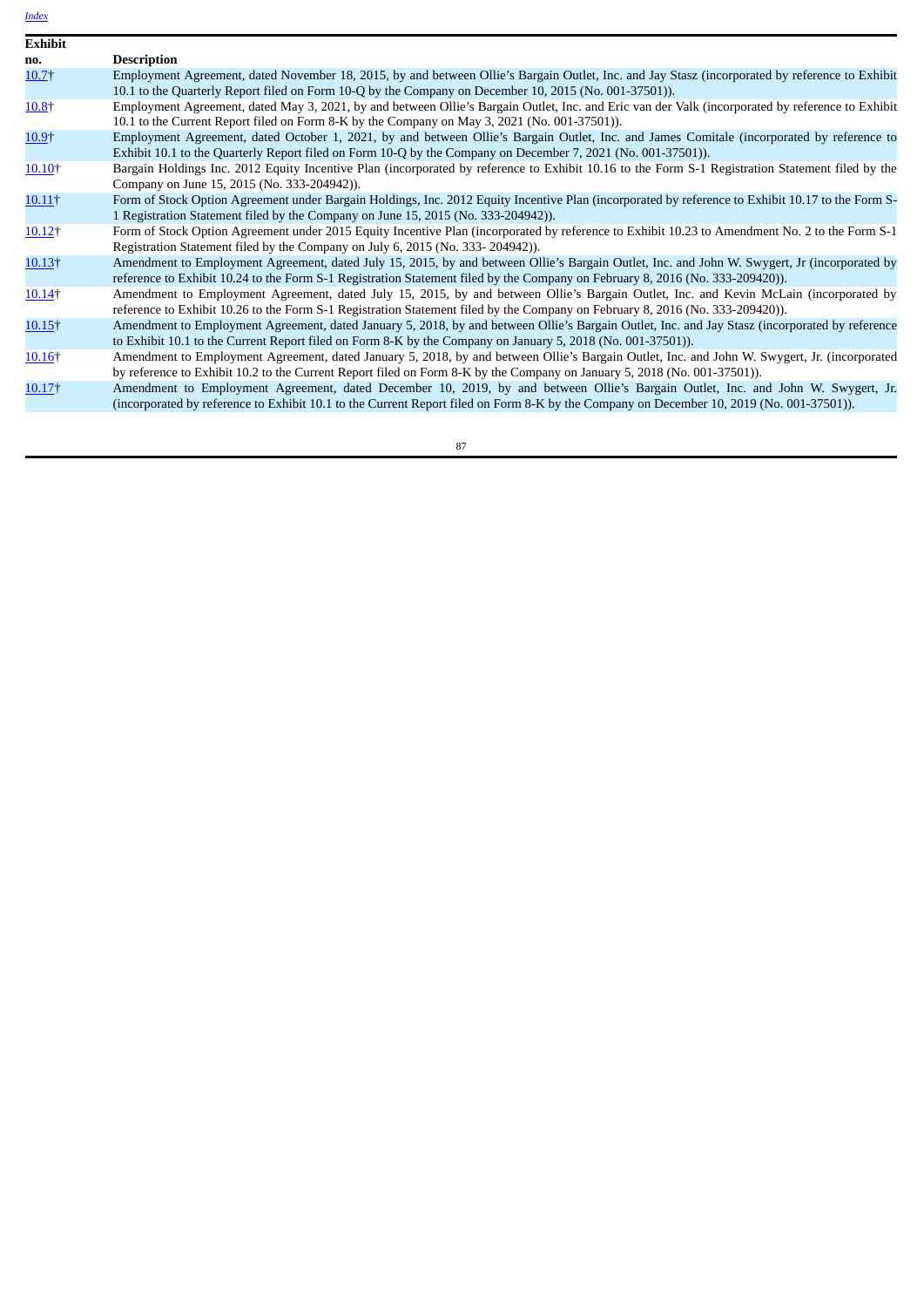| <b>Exhibit</b>       |                                                                                                                                                                                                                                                                              |
|----------------------|------------------------------------------------------------------------------------------------------------------------------------------------------------------------------------------------------------------------------------------------------------------------------|
| no.                  | <b>Description</b>                                                                                                                                                                                                                                                           |
| $10.18$ <sup>+</sup> | Amendment to Employment Agreement, dated April 11, 2021, by and between Ollie's Bargain Outlet, Inc. and Kevin McLain (incorporated by<br>reference to Exhibit 10.1 to the Current Report filed on Form 8-K by the Company on April 15, 2021 (No. 001-37501)).               |
| $10.19$ <sup>+</sup> | Amendment to Employment Agreement, dated April 11, 2021, by and between Ollie's Bargain Outlet, Inc. and Kenneth Robert Bertram (incorporated<br>by reference to Exhibit 10.2 to the Current Report filed on Form 8-K by the Company on April 15, 2021 (No. 001-37501)).     |
| $10.20$ <sup>+</sup> | Separation Agreement and General Release, dated August 11, 2021, by and between Ollie's Bargain Outlet, Inc. and Raymond Daugherty<br>(incorporated by reference to Exhibit 10.1 to the Current Report filed on Form 8-K by the Company on August 12, 2021 (No. 001-37501)). |
| $21.1*$              | List of subsidiaries                                                                                                                                                                                                                                                         |
| $23.1*$              | Consent of KPMG LLP                                                                                                                                                                                                                                                          |
| $24.1*$              | Power of Attorney (included on the signature pages herein).                                                                                                                                                                                                                  |
| $31.1*$              | Certification of Chief Executive Officer pursuant to Rule 13a-14(a) or 15d-14(a) of the Securities Exchange Act of 1934, as amended, as adopted<br>pursuant to Section 302 of the Sarbanes-Oxley Act of 2002.                                                                |
| $31.2*$              | Certification of Chief Financial Officer pursuant to Rule 13a-14(a) or 15d-14(a) of the Securities Exchange Act of 1934, as amended, as adopted<br>pursuant to Section 302 of the Sarbanes-Oxley Act of 2002.                                                                |
| $32.1*$              | Certification of Chief Executive Officer Pursuant to 18 U.S.C. Section 1350 as adopted pursuant to Section 906 of the Sarbanes-Oxley Act of 2002.                                                                                                                            |
| $32.2*$              | Certification of Chief Financial Officer Pursuant to 18 U.S.C. Section 1350 as adopted pursuant to Section 906 of the Sarbanes-Oxley Act of 2002.                                                                                                                            |
| 101.INS**            | Inline XBRL Instance Document (the instance document does not appear in the Interactive Data File because its XBRL tags are embedded within the<br>Inline XBRL document).                                                                                                    |
| 101.SCH**            | Inline XBRL Taxonomy Extension Schema Document.                                                                                                                                                                                                                              |
| 101.CAL**            | Inline XBRL Taxonomy Extension Calculation Linkbase Document.                                                                                                                                                                                                                |
| 101.DEF**            | Inline XBRL Taxonomy Extension Definition Linkbase Document.                                                                                                                                                                                                                 |
| $101.LAB**$          | Inline XBRL Taxonomy Extension Label Linkbase Document.                                                                                                                                                                                                                      |
| 101.PRE**            | Inline XBRL Taxonomy Extension Presentation Linkbase Document.                                                                                                                                                                                                               |
| 104                  | Cover Page Interactive Data File (formatted as inline XBRL and contained in Exhibit 101).                                                                                                                                                                                    |

\* Filed herewith.

† Previously filed.

\*\* Submitted electronically with this report.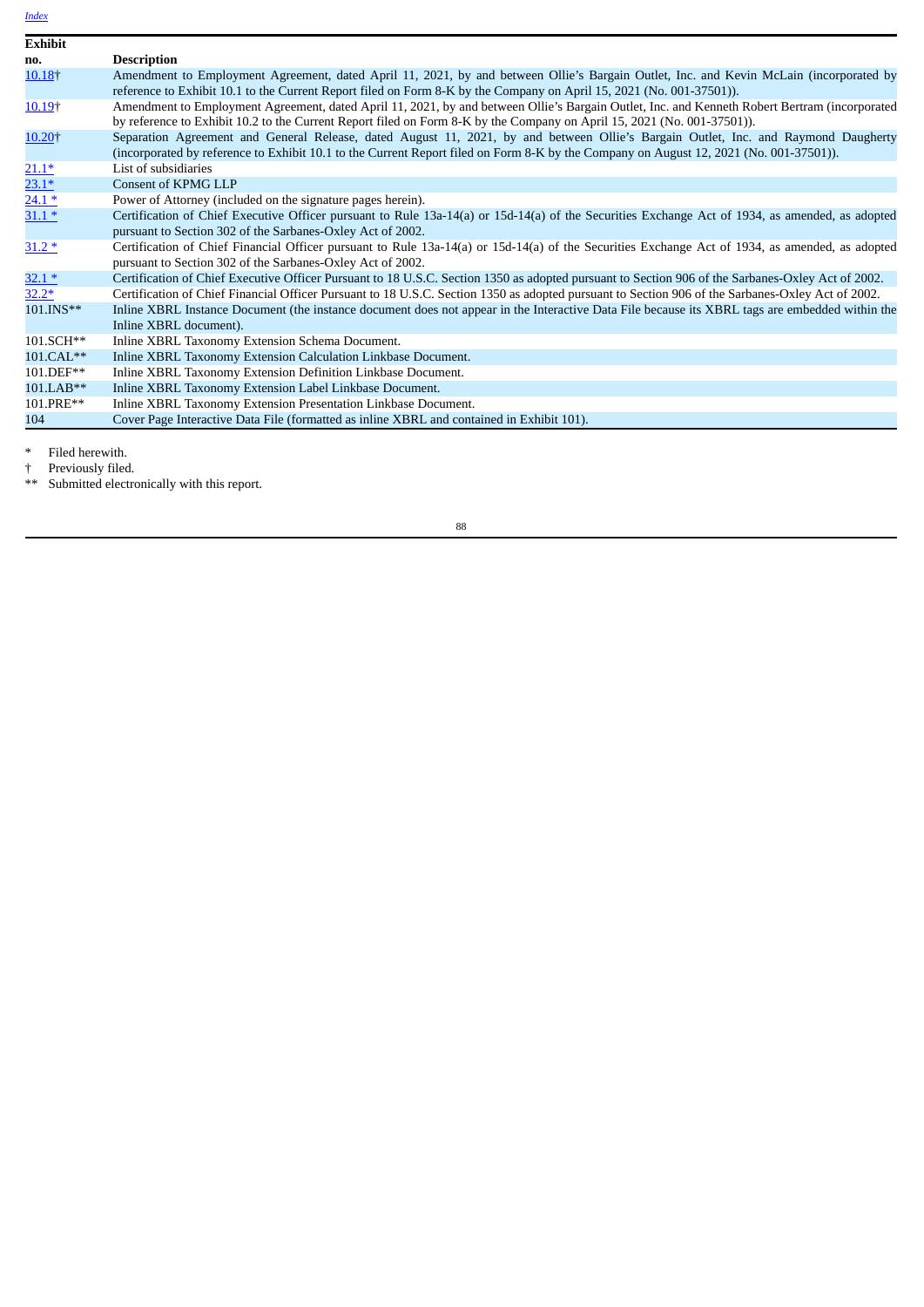# **Item 16.** *Form 10-K Summary*

Not applicable.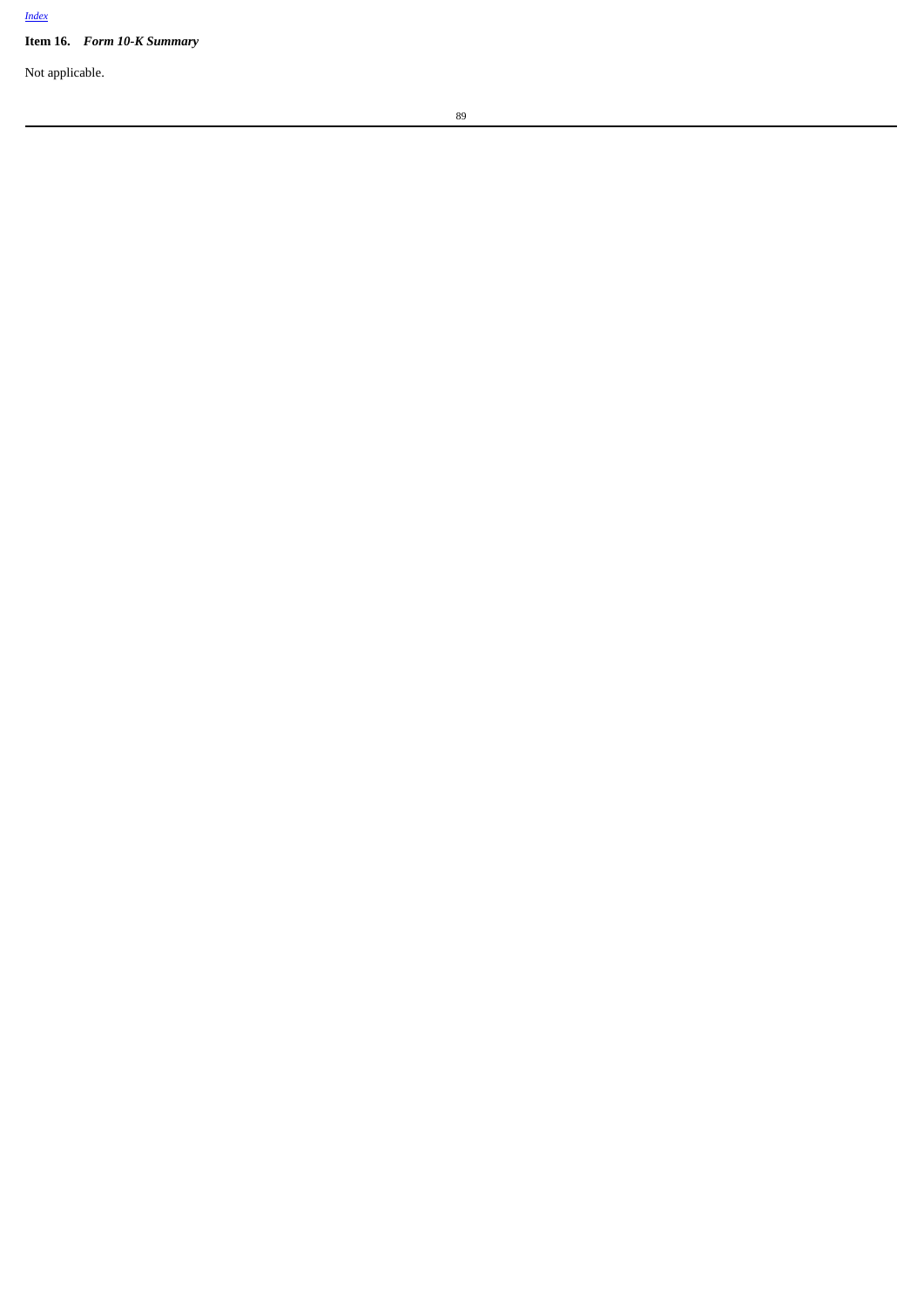#### **SIGNATURES**

Pursuant to the requirements of Section 13 or 15(d) of the Securities Exchange Act of 1934, as amended, the Registrant has duly caused this Report to be signed on its behalf by the undersigned, thereunto duly authorized.

Date: March 25, 2022 By: /s/ Jay Stasz

### **OLLIE'S BARGAIN OUTLET HOLDINGS, INC.**

Name: Jay Stasz Title: Senior Vice President and Chief Financial Officer (Principal Financial and Accounting Officer)

### **POWER OF ATTORNEY**

<span id="page-93-0"></span>KNOW ALL PERSONS BY THESE PRESENTS, that each person whose signature appears below constitutes and appoints John Swygert, Jay Stasz and James Comitale each or any one of them, his true and lawful attorney-in-fact and agent, with full power of substitution and resubstitution, for him and in his name, place and stead, in any and all capacities, to sign any and all amendments to this Annual Report on Form 10-K, and to file the same, with all exhibits thereto, and other documents in connection therewith, with the United States Securities and Exchange Commission, granting unto said attorneys-in-fact and agents, and each of them, full power and authority to do and perform each and every act and thing requisite and necessary to be done in connection therewith, as fully to all intents and purposes as he might or could do in person, hereby ratifying and confirming all that said attorneys-in-fact and agents, or any of them, or their or his substitutes or substitute, may lawfully do or cause to be done by virtue hereof.

Pursuant to the requirements of the Securities Exchange Act of 1934, as amended, this Annual Report on Form 10-K has been signed below by the following persons on behalf of the Registrant in the capacities and on the dates indicated.

| <b>Signature</b>           | <b>Title</b>                                                                                         |
|----------------------------|------------------------------------------------------------------------------------------------------|
| /s/ John Swygert           | President and Chief Executive Officer                                                                |
| John Swygert               | (Principal Executive Officer)                                                                        |
| /s/ Jay Stasz<br>Jay Stasz | Senior Vice President<br>and Chief Financial Officer<br>(Principal Financial and Accounting Officer) |
| /s/ Richard Zannino        | Director                                                                                             |
| Richard Zannino            |                                                                                                      |
| /s/ Stephen White          | Director                                                                                             |
| Stephen White              |                                                                                                      |
| /s/ Stanley Fleishman      | Director                                                                                             |
| Stanley Fleishman          |                                                                                                      |
| /s/ Thomas Hendrickson     | Director                                                                                             |
| Thomas Hendrickson         |                                                                                                      |
| /s/ Robert Fisch           | Director                                                                                             |
| Robert Fisch               |                                                                                                      |
| /s/ Alissa Ahlman          | Director                                                                                             |
| Alissa Ahlman              |                                                                                                      |
|                            | 90                                                                                                   |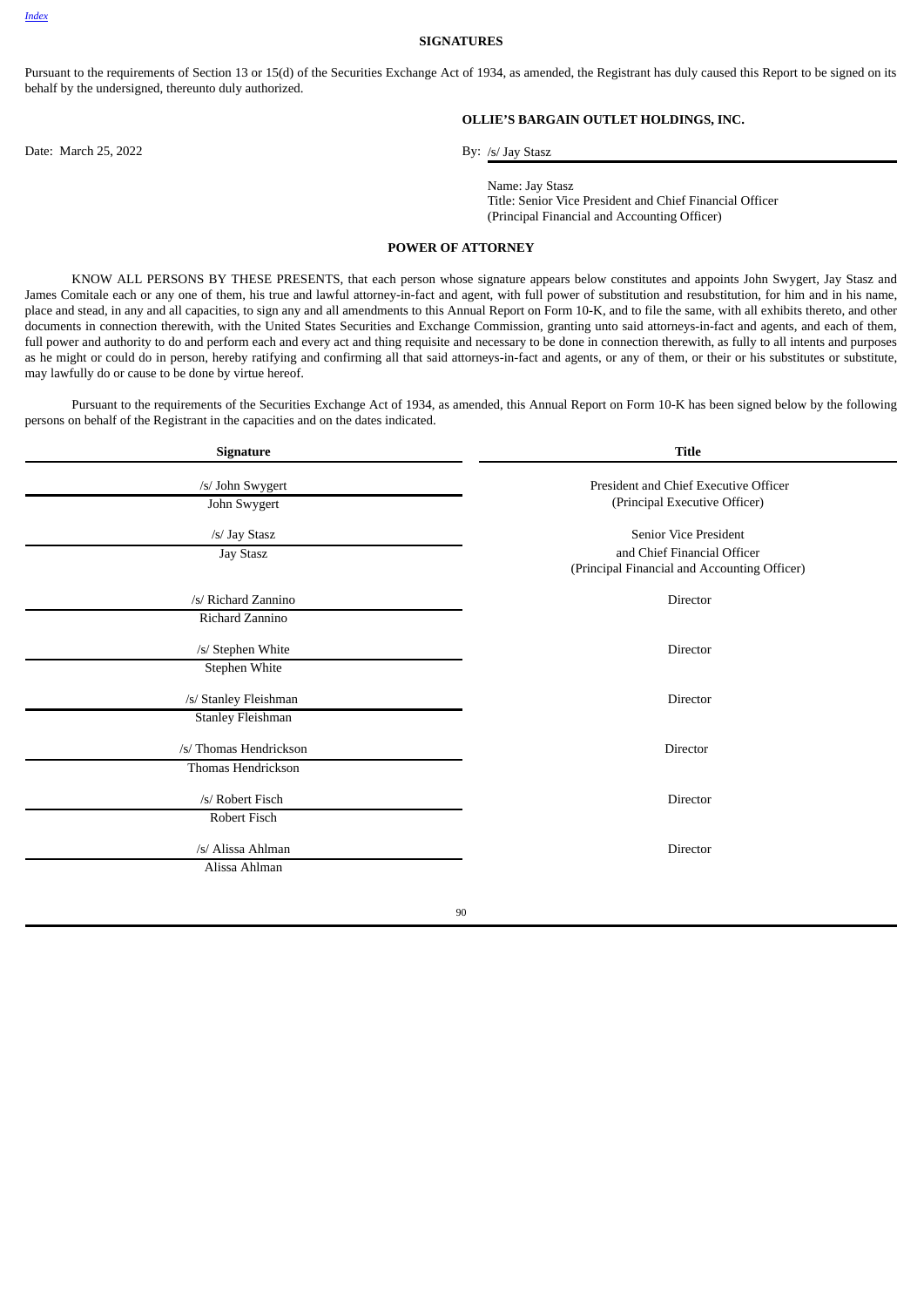# **Exhibit 21.1**

# **SUBSIDIARIES OF OLLIE'S BARGAIN OUTLET HOLDINGS, INC.**

#### <span id="page-94-0"></span>**Subsidiary State or Other**

| Bargain Parent, Inc.         | Jurisdiction of<br><b>Formation</b><br>Delaware |
|------------------------------|-------------------------------------------------|
| Ollie's Holdings, Inc.       | Delaware                                        |
| Ollie's Bargain Outlet, Inc. | Pennsylvania                                    |
| OBO Ventures, Inc.           | Pennsylvania                                    |
|                              |                                                 |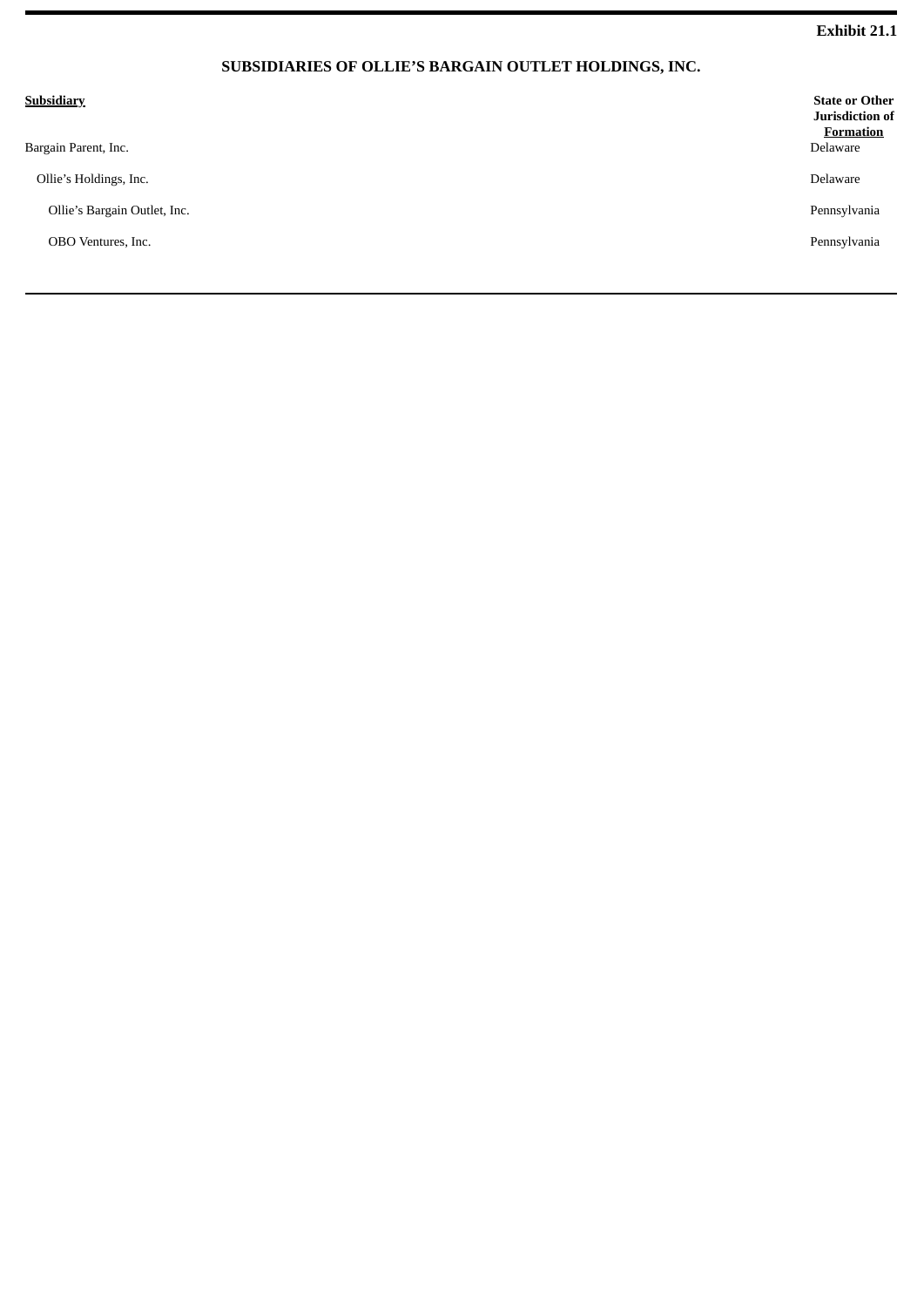# **Consent of Independent Registered Public Accounting Firm**

<span id="page-95-0"></span>We consent to the incorporation by reference in the registration statement (No. 333-205685) on Form S-8 and the registration statement (No. 333-213514) on Form S-3 of our reports dated March 25, 2022, with respect to the consolidated financial statements and financial statement schedule I of Ollie's Bargain Outlet Holdings, Inc. and the effectiveness of internal control over financial reporting.

/s/ KPMG LLP

Philadelphia, Pennsylvania March 25, 2022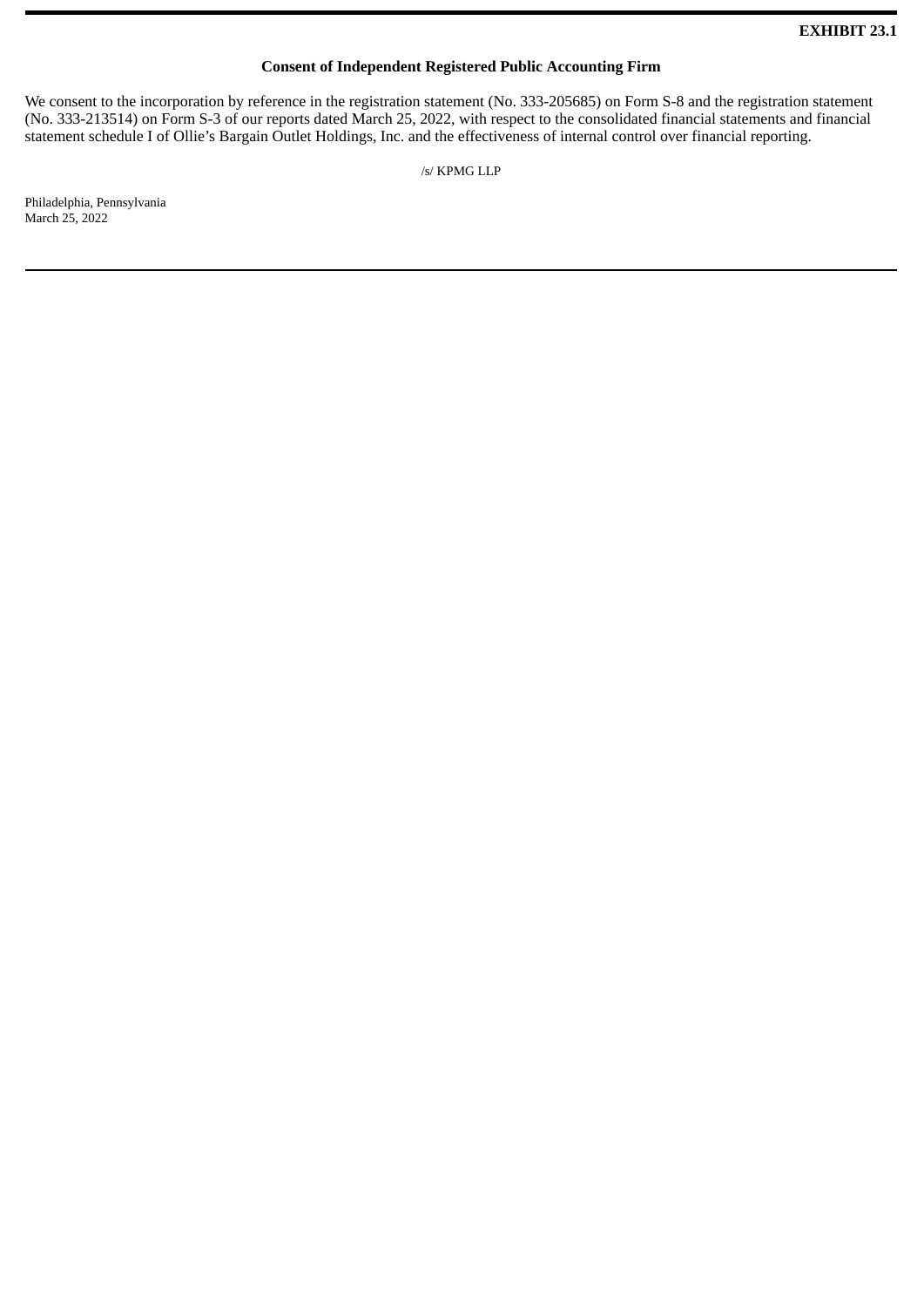# **CERTIFICATIONS**

# <span id="page-96-0"></span>I, John Swygert, certify that:

- 1. I have reviewed this annual report on Form 10-K of Ollie's Bargain Outlet Holdings, Inc.;
- 2. Based on my knowledge, this report does not contain any untrue statement of a material fact or omit to state a material fact necessary to make the statements made, in light of the circumstances under which such statements were made, not misleading with respect to the period covered by this report;
- 3. Based on my knowledge, the financial statements, and other financial information included in this report, fairly present in all material respects the financial condition, results of operations and cash flows of the registrant as of, and for, the periods presented in this report;
- 4. The registrant's other certifying officer and I are responsible for establishing and maintaining disclosure controls and procedures (as defined in Exchange Act Rules 13a-15(e) and 15d-15(e)) and internal control over financial reporting (as defined in Exchange Act Rules 13a-15(f) and 15d-15(f)) for the registrant and have:
	- (a) Designed such disclosure controls and procedures, or caused such disclosure controls and procedures to be designed under our supervision, to ensure that material information relating to the registrant, including its consolidated subsidiaries, is made known to us by others within those entities, particularly during the period in which this report is being prepared;
	- (b) Designed such internal control over financial reporting, or caused such internal control over financial reporting to be designed under our supervision, to provide reasonable assurance regarding the reliability of financial reporting and the preparation of financial statements for external purposes in accordance with generally accepted accounting principles;
	- (c) Evaluated the effectiveness of the registrant's disclosure controls and procedures and presented in this report our conclusions about the effectiveness of the disclosure controls and procedures, as of the end of the period covered by this report based on such evaluation; and
	- (d) Disclosed in this report any change in the registrant's internal control over financial reporting that occurred during the registrant's most recent fiscal quarter (the registrant's fourth fiscal quarter in the case of an annual report) that has materially affected, or is reasonably likely to materially affect, the registrant's internal control over financial reporting; and
- 5. The registrant's other certifying officer and I have disclosed, based on our most recent evaluation of internal control over financial reporting, to the registrant's auditors and the audit committee of the registrant's board of directors (or persons performing the equivalent functions):
	- (a) All significant deficiencies and material weaknesses in the design or operation of internal control over financial reporting which are reasonably likely to adversely affect the registrant's ability to record, process, summarize and report financial information; and
	- (b) Any fraud, whether or not material, that involves management or other employees who have a significant role in the registrant's internal control over financial reporting.

Date: March 25, 2022 /s/ John Swygert

John Swygert President and Chief Executive Officer (Principal Executive Officer)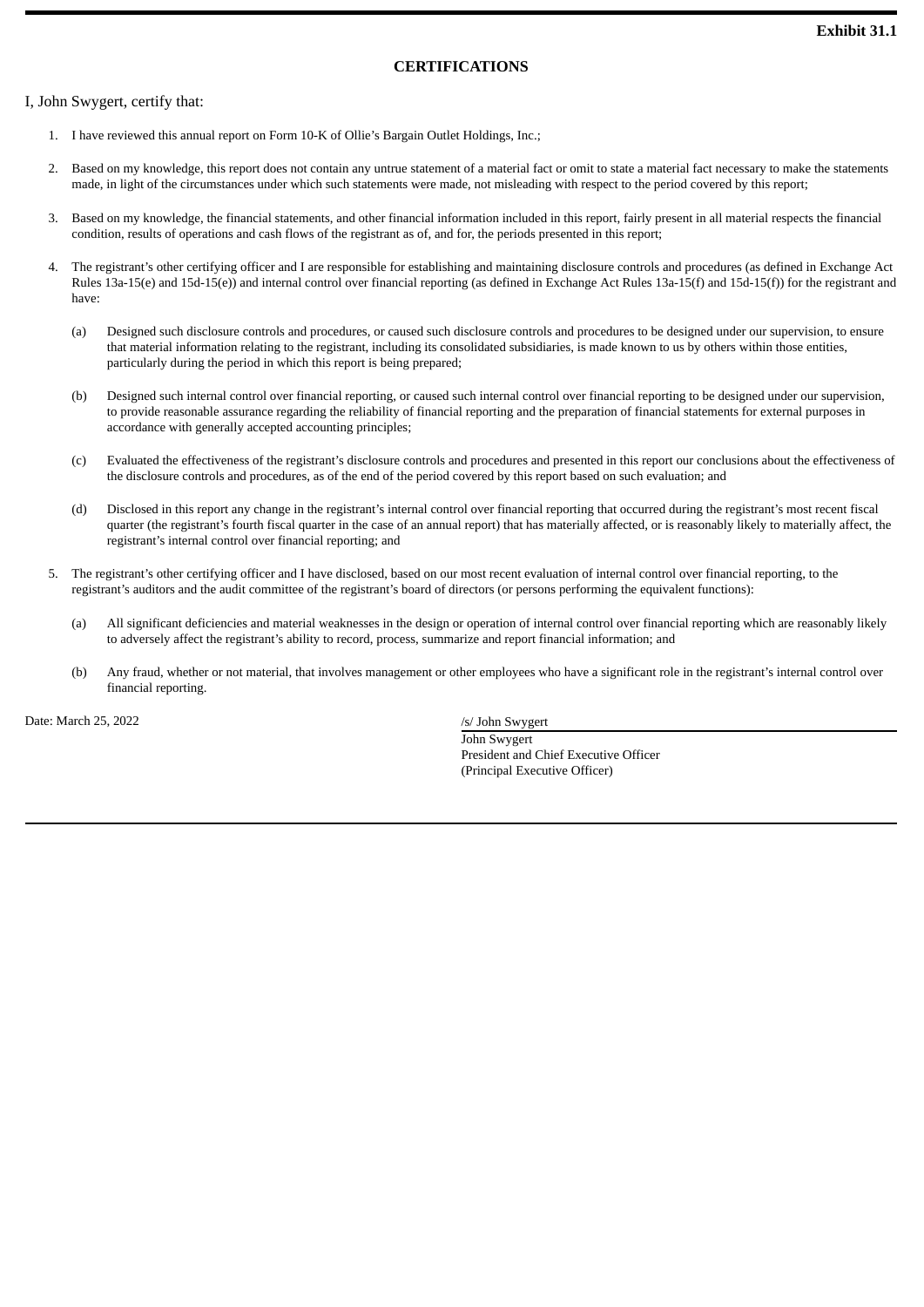# **CERTIFICATIONS**

# <span id="page-97-0"></span>I, Jay Stasz, certify that:

- 1. I have reviewed this annual report on Form 10-K of Ollie's Bargain Outlet Holdings, Inc.;
- 2. Based on my knowledge, this report does not contain any untrue statement of a material fact or omit to state a material fact necessary to make the statements made, in light of the circumstances under which such statements were made, not misleading with respect to the period covered by this report;
- 3. Based on my knowledge, the financial statements, and other financial information included in this report, fairly present in all material respects the financial condition, results of operations and cash flows of the registrant as of, and for, the periods presented in this report;
- 4. The registrant's other certifying officer and I are responsible for establishing and maintaining disclosure controls and procedures (as defined in Exchange Act Rules 13a-15(e) and 15d-15(e)) and internal control over financial reporting (as defined in Exchange Act Rules 13a-15(f) and 15d-15(f)) for the registrant and have:
	- (a) Designed such disclosure controls and procedures, or caused such disclosure controls and procedures to be designed under our supervision, to ensure that material information relating to the registrant, including its consolidated subsidiaries, is made known to us by others within those entities, particularly during the period in which this report is being prepared;
	- (b) Designed such internal control over financial reporting, or caused such internal control over financial reporting to be designed under our supervision, to provide reasonable assurance regarding the reliability of financial reporting and the preparation of financial statements for external purposes in accordance with generally accepted accounting principles;
	- (c) Evaluated the effectiveness of the registrant's disclosure controls and procedures and presented in this report our conclusions about the effectiveness of the disclosure controls and procedures, as of the end of the period covered by this report based on such evaluation; and
	- (d) Disclosed in this report any change in the registrant's internal control over financial reporting that occurred during the registrant's most recent fiscal quarter (the registrant's fourth fiscal quarter in the case of an annual report) that has materially affected, or is reasonably likely to materially affect, the registrant's internal control over financial reporting; and
- 5. The registrant's other certifying officer and I have disclosed, based on our most recent evaluation of internal control over financial reporting, to the registrant's auditors and the audit committee of the registrant's board of directors (or persons performing the equivalent functions):
	- (a) All significant deficiencies and material weaknesses in the design or operation of internal control over financial reporting which are reasonably likely to adversely affect the registrant's ability to record, process, summarize and report financial information; and
	- (b) Any fraud, whether or not material, that involves management or other employees who have a significant role in the registrant's internal control over financial reporting.

Date: March 25, 2022 /s/ Jay Stasz

Jay Stasz Senior Vice President and Chief Financial Officer (Principal Financial Officer)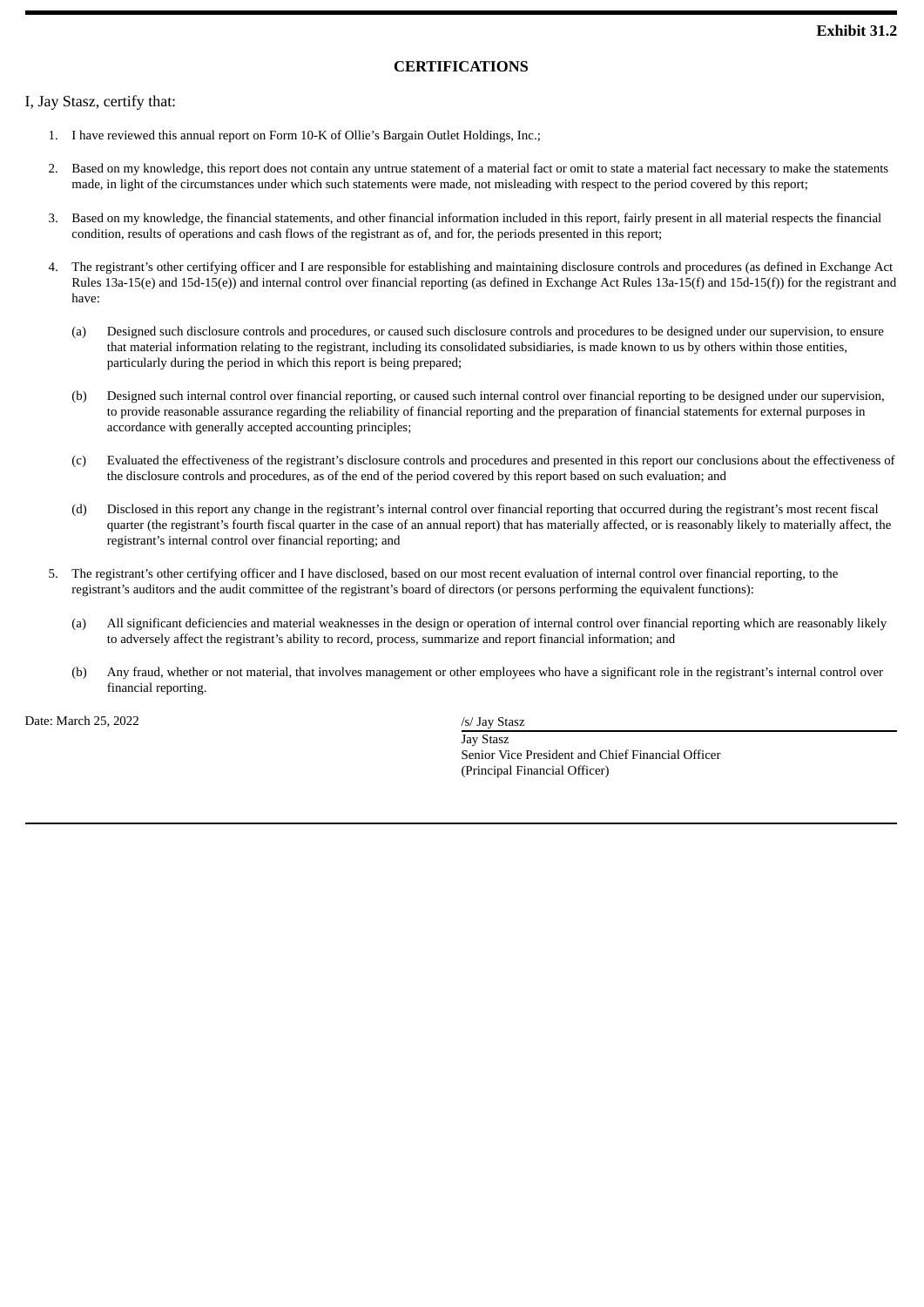# **CERTIFICATION PURSUANT TO 18 U.S.C. SECTION 1350 AS ADOPTED PURSUANT TO SECTION 906 OF THE SARBANES-OXLEY ACT OF 2002**

<span id="page-98-0"></span>In connection with the annual report of Ollie's Bargain Outlet Holdings, Inc. (the "Company") on Form 10-K for the fiscal year ended January 29, 2022, as filed with the Securities and Exchange Commission on the date hereof (the "Report"), I, John Swygert, Chief Executive Officer of the Company, certify, pursuant to 18 U.S.C. § 1350, adopted pursuant to §906 of the Sarbanes-Oxley Act of 2002, that:

(1) The Report fully complies with the requirements of Section 13(a) or 15(d) of the Securities Exchange Act of 1934, as amended; and

(2) The information contained in the Report fairly presents, in all material respects, the financial condition and results of operations of the Company.

Date: March 25, 2022

/s/ John Swygert John Swygert President and Chief Executive Officer